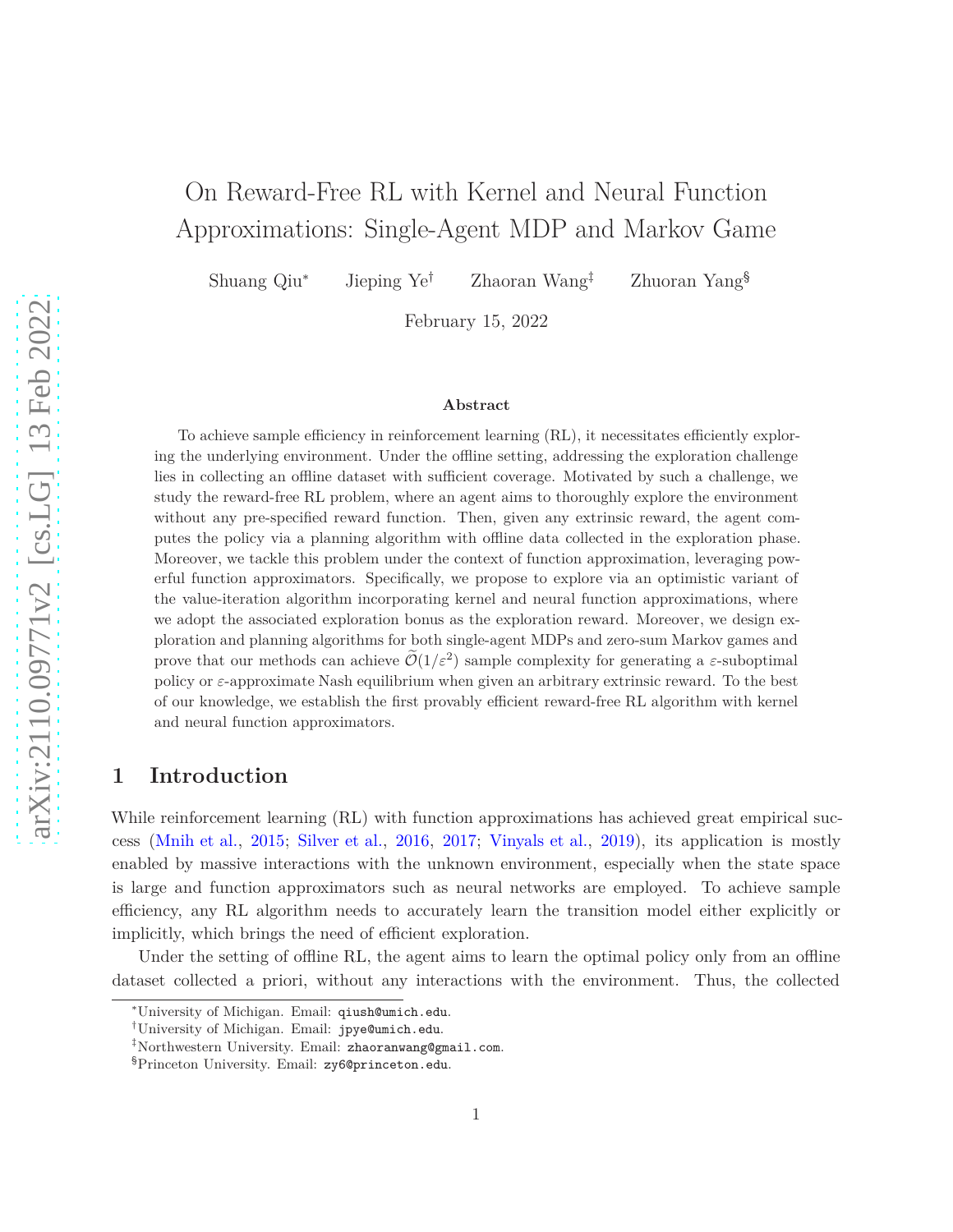offline dataset should have sufficient coverage of the trajectory generated by the optimal policy. However, in real-world RL applications, the reward function is often designed by the learner based on the domain knowledge. The learner might have a set of reward functions to choose from or use an adaptive algorithm for reward design [\(Laud](#page-18-1), [2004;](#page-18-1) [Grzes](#page-18-2), [2017](#page-18-2)). In such a scenario, it is often desirable to collect an offline dataset that covers all the possible optimal trajectories associated with a set of reward functions. With such a benign offline dataset, for any arbitrary reward function, the RL agent has sufficient information to estimate the corresponding policy.

To study such a problem in a principled manner, we focus on the framework of reward-free RL, which consists of an exploration phase and a planning phase. Specifically, in the exploration phase, the agent interacts with the environment without accessing any pre-specified rewards and collects empirical trajectories for the subsequent planning phase. During the planning phase, using the offline data collected in the exploration phase, the agent computes the optimal policy when given an extrinsic reward function, without further interactions with the environment.

Recently, many works focus on designing provably sample-efficient reward-free RL algorithms. For the single-agent tabular case, [Jin et al.](#page-18-3) [\(2020a](#page-18-3)); [Kaufmann et al.](#page-18-4) [\(2020](#page-18-5)); [Ménard et al.](#page-18-5) (2020); [Zhang et al.](#page-20-0) [\(2020](#page-20-0)) achieve  $\widetilde{\mathcal{O}}(\text{poly}(H, |\mathcal{S}|, |\mathcal{A}|)/\varepsilon^2)$  sample complexity for obtaining  $\varepsilon$ -suboptimal policy, where  $|\mathcal{S}|, |\mathcal{A}|$  are the sizes of state and action space, respectively. In view of the large action and state spaces, the works [Zanette et al.](#page-20-1) [\(2020b](#page-20-1)); [Wang et al.](#page-19-3) [\(2020a](#page-19-3)) theoretically analyze reward-free RL by applying the linear function approximation for the single-agent Markov decision process (MDP), which achieve  $\tilde{\mathcal{O}}(\text{poly}(H,\mathfrak{d})/\varepsilon^2)$  sample complexity with  $\mathfrak{d}$  denoting the dimension of the feature space. However, RL algorithms combined with nonlinear function approximators such as kernel and neural function approximators have shown great empirical successes in a variety of application problems (e.g., [Duan et al.](#page-17-0) [\(2016](#page-17-0)); [Silver et al.](#page-19-0) [\(2016](#page-19-0), [2017](#page-19-1)); [Wang et al.](#page-19-4) [\(2018](#page-19-4)); [Vinyals et al.](#page-19-2) [\(2019\)](#page-19-2)), thanks to their expressive power. On the other hand, although rewardfree RL algorithms for the multi-player Markov games in the tabular case have been studied in [Bai and Jin](#page-17-1) [\(2020\)](#page-17-1); [Liu et al.](#page-18-6) [\(2020\)](#page-18-6), there is still a lack of works theoretically studying multiagent scenarios with the function approximation. Thus, the following question remains open:

# *Can we design provably efficient reward-free RL algorithms with kernel and neural function approximations for both single-agent MDPs and Markov games?*

The main challenges of answering the above question lie in how to appropriately integrate nonlinear approximators into the framework of reward-free RL and how to incentivize the exploration by designing exploration rewards and bonuses that fit such approximation. In this paper, we provide an affirmative answer to the above question by tackling these challenges. Our contributions are summarized as follows:

**Contributions.** In this paper, we first propose provable sample and computationally efficient reward-free RL algorithms with kernel and neural function approximations for the single-agent MDP setting. Our exploration algorithm is an optimistic variant of the least-squares value iteration algorithm, incorporating kernel and neural function approximators, which adopts the associated (scaled) bonus as the exploration reward. Further with the planning phase, our method achieves an  $\tilde{\mathcal{O}}(1/\varepsilon^2)$  sample complexity to generate an  $\varepsilon$ -suboptimal policy for an *arbitrary* extrinsic reward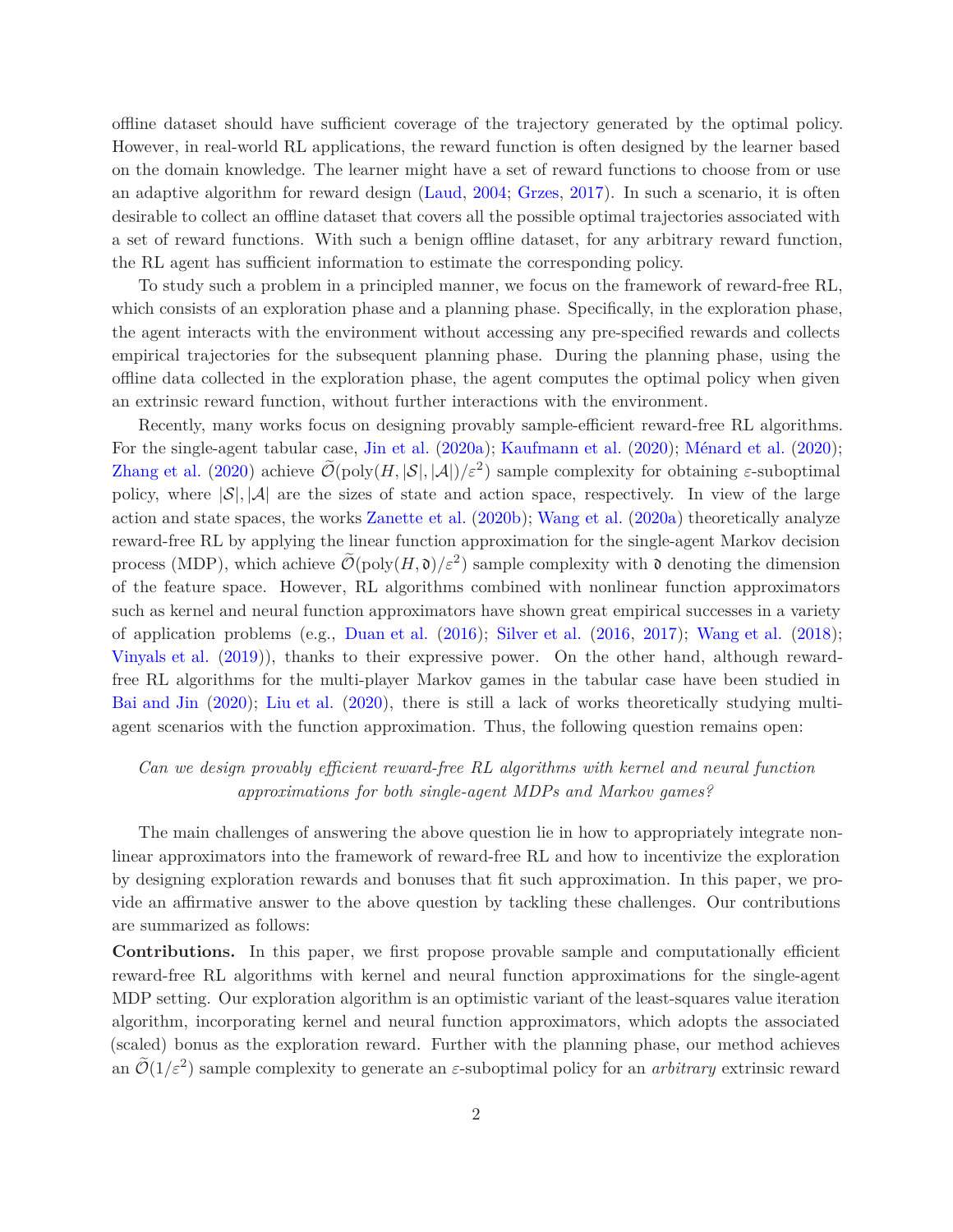function. Moreover, we extend the proposed method for the single-agent setting to the zero-sum Markov game setting such that the algorithm can achieve an  $\mathcal{O}(1/\varepsilon^2)$  sample complexity to generate a policy pair which is an *ε*-approximate Nash equilibrium. Particularly, in the planning phase for Markov games, our algorithm only involves finding the Nash equilibrium of matrix games formed by Q-function that can be solved *efficiently*, which is of independent interest. The sample complexities of our methods match the  $\tilde{\mathcal{O}}(1/\varepsilon^2)$  results in existing works for tabular or linear function approximation settings. To the best of our knowledge, we establish the first provably efficient reward-free RL algorithms with kernel and neural function approximators for both singleagent and multi-agent settings.

**Related Work.** There have been a lot of works focusing on designing provably efficient reward-free RL algorithms for both single-agent and multi-agent RL problems. For the single-agent scenario, [Jin et al.](#page-18-3) [\(2020a\)](#page-18-3) formalizes the reward-free RL for the tabular setting and provide theoretical analysis for the proposed algorithm with an  $\tilde{\mathcal{O}}(\text{poly}(H, |\mathcal{S}|, |\mathcal{A}|)/\varepsilon^2)$  sample complexity for achieving *ε*-suboptimal policy. The sample complexity for the tabular setting is further improved in several recent works [\(Kaufmann et al.](#page-18-4), [2020](#page-18-4); [Ménard et al.](#page-18-5), [2020;](#page-18-5) [Zhang et al.](#page-20-0), [2020\)](#page-20-0). Recently, [Zanette et al.](#page-20-1) [\(2020b](#page-20-1)); [Wang et al.](#page-19-3) [\(2020a](#page-19-3)) study the reward-free RL from the perspective of the linear function approximation. For the multi-agent setting, [Bai and Jin](#page-17-1) [\(2020](#page-17-1)) studies the rewardfree exploration for the zero-sum Markov game for the tabular case. [Liu et al.](#page-18-6) [\(2020](#page-18-6)) further proposes provable reward-free RL algorithms for multi-player general-sum games.

Our work is also closely related to a line of works that study RL algorithms with function approximations. There are a great number of works [\(Yang and Wang,](#page-19-5) [2019](#page-19-5), [2020](#page-19-6); [Cai et al.](#page-17-2), [2019](#page-17-2); [Zanette et al.](#page-19-7), [2020a](#page-19-7); [Jin et al.](#page-18-7), [2020b;](#page-18-7) [Wang et al.](#page-19-8), [2019;](#page-19-8) [Ayoub et al.](#page-17-3), [2020](#page-17-3); [Zhou et al.,](#page-20-2) [2020a](#page-20-2); [Kakade et al.,](#page-18-8) [2020](#page-18-8)) studying different RL problems with (generalized) linear function approximation. Furthermore, [Wang et al.](#page-19-9) [\(2020b](#page-19-9)) proposes an optimistic least-square value iteration (LSVI) algorithm with general function approximation. Our work is more related to the problems of kernelized contextual bandits [\(Srinivas et al.](#page-19-10), [2009](#page-19-10); [Valko et al.,](#page-19-11) [2013;](#page-19-11) [Chowdhury and Gopalan](#page-17-4), [2017](#page-17-4)), neural contextual bandits [\(Zhou et al.,](#page-20-3) [2020b\)](#page-20-3), and reward-based online RL with kernel and neural function approximations [\(Yang et al.,](#page-19-12) [2020\)](#page-19-12). Specifically, [\(Srinivas et al.](#page-19-10), [2009](#page-19-10); [Valko et al.](#page-19-11), [2013](#page-19-11); [Chowdhury and Gopalan,](#page-17-4) [2017](#page-17-4)) propose algorithms for kernelized contextual bandits with constructing corresponding upper confidence bound (UCB) bonuses to encourage exploration. For neural contextual bandits, [Zhou et al.](#page-20-3) [\(2020b\)](#page-20-3) proposes a neural network-based algorithm named NeuralUCB, which uses a neural random feature mapping to construct a UCB for exploration. Adapting the UCB bonus construction from these works, the recent work [Yang et al.](#page-19-12) [\(2020\)](#page-19-12) studies optimistic LSVI algorithms for the online RL problem with kernel and neural function approximations, which covers the contextual bandit problem as a special case. However, these previous works only study the settings where the exploration is executed with reward feedbacks, which cannot be directly applied to the reward-free RL problem. Inspired by the aforementioned works, our work extends the idea of kernel and neural function approximations to the reward-free single-agent MDPs and zero-sum Markov games.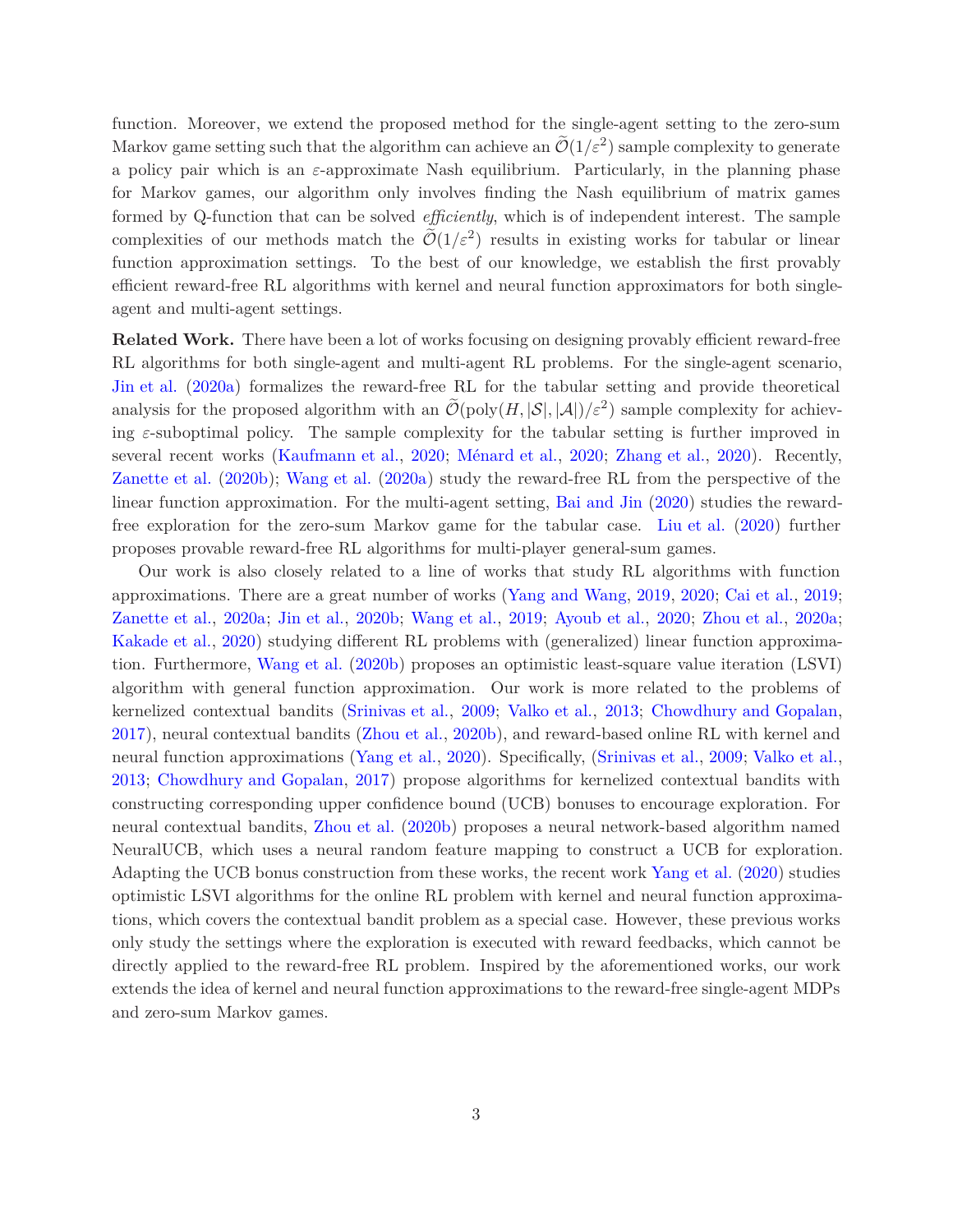# **2 Preliminaries**

In this section, we introduce the basic notations and problem backgrounds for this paper.

#### **2.1 Markov Decision Process**

Consider an episodic single-agent MDP defined by the tuple  $(S, \mathcal{A}, H, \mathbb{P}, r)$ , where S denotes the state space, A is the action space of the agent, H is the length of each episode,  $\mathbb{P} = {\mathbb{P}_h}_{h=1}^H$ is the transition model with  $\mathbb{P}_h(s'|s, a)$  denoting the transition probability at the *h*-th step from the state  $s \in S$  to the state  $s' \in S$  when the agent takes action  $a \in A$ , and  $r = \{r_h\}_{h=1}^H$  with  $r_h$  :  $S \times A \mapsto [0,1]$  denotes the reward function. Specifically, we assume that the true transition model  $\mathbb P$  is *unknown* to the agent which necessitates the reward-free exploration. The policy of an agent is a collection of probability distributions  $\pi = {\{\pi_h\}}_{h=1}^H$  $\pi = {\{\pi_h\}}_{h=1}^H$  $\pi = {\{\pi_h\}}_{h=1}^H$  where  $\pi_h : S \mapsto \Delta_{\mathcal{A}}^1$  with  $\Delta_{\mathcal{A}}$ denoting a probability simplex defined on the space  $A$ .

For a specific policy  $\{\pi_h\}_{h=1}^H$  and reward function  $\{r_h\}_{h=1}^H$ , under the transition model  $\{\mathbb{P}_h\}_{h=1}^H$ , we define the associated value function  $V_h^{\pi}(s,r): \mathcal{S} \mapsto \mathbb{R}$  at the h-th step as  $V_h^{\pi}(s,r) := \mathbb{E}[\sum_{h'=h}^H r_{h'}(s_{h'}, a_{h'}) | s_h =$ *s*,  $\pi$ ,  $\mathbb{P}$ . The corresponding action-value function (Q-function)  $Q_h^{\pi}$ :  $S \times A \mapsto \mathbb{R}$  is further defined as  $Q_h^{\pi}(s, a, r) := \mathbb{E}[\sum_{h'=h}^H r_{h'}(s_{h'}, a_{h'}) | s_h = s, a_h = a, \pi, \mathbb{P}].$  Therefore, we have the Bellman equation as  $V_h^{\pi}(s,r) = \langle Q_h^{\pi}(s,\cdot,r), \pi_h(s) \rangle_{\mathcal{A}}^2$  $V_h^{\pi}(s,r) = \langle Q_h^{\pi}(s,\cdot,r), \pi_h(s) \rangle_{\mathcal{A}}^2$  and  $Q_h^{\pi}(s,a,r) = r_h(s,a) + \langle \mathbb{P}_h(\cdot|s,a), V_{h+1}^{\pi}(\cdot,r) \rangle_{\mathcal{S}}$ , where we let  $\langle \cdot, \cdot \rangle_{\mathcal{S}}, \langle \cdot, \cdot \rangle_{\mathcal{A}}$  denote the inner product over the spaces S, A. The above Bellman equation holds for all  $h \in [H]$  with setting  $V_{H+1}^{\pi}(s) = 0, \forall s \in \mathcal{S}$ . In the rest of this paper, for simplicity of the notation, we rewrite  $\langle \mathbb{P}_h(\cdot|s, a), V_{h+1}(\cdot, r) \rangle_{\mathcal{S}} = \mathbb{P}_h V_{h+1}(s, a, r)$  for any transition probability  $\mathbb{P}_h$ and value function  $V(\cdot,r)$ . Moreover, we denote  $\pi_r^*$  as the optimal policy w.r.t.  $r,$  such that  $\pi_r^*$ maximizes  $V_1^{\pi}(s_1, r)^3$  $V_1^{\pi}(s_1, r)^3$ . Then, we define  $Q_h^*(s, a, r) := Q_h^{\pi_r^*}(s, a, r)$  and  $V_h^*(s, r) := V_h^{\pi_r^*}(s, r)$ . We say  $\tilde{\pi}$  is an *ε*-suboptimal policy if it satisfies

$$
V_1^*(s_1, r) - V_1^{\pi}(s_1, r) \le \varepsilon.
$$

#### **2.2 Zero-Sum Markov Game**

In this paper, we also consider an episodic zero-sum Markov game characterized by the tuple  $(S, \mathcal{A}, \mathcal{B}, H, \mathbb{P}, r)$ , where S denotes the state space, A and B are the action spaces for the two players, *H* is the length of each episode,  $\mathbb{P} = {\mathbb{P}_h}_{h=1}^H$  is the transition model with  $\mathbb{P}_h(s'|s, a, b)$ denoting the transition probability at the *h*-th step from the state *s* to the state *s* ′ when Player 1 takes action  $a \in \mathcal{A}$  and Player 2 takes action  $b \in \mathcal{B}$ , and  $r = \{r_h\}_{h=1}^H$  with  $r_h : \mathcal{S} \times \mathcal{A} \times \mathcal{B} \mapsto [0,1]$ denotes the reward function. Similarly, we assume the transition model  $\mathbb{P} = {\{\mathbb{P}_h\}}_{h=1}^H$  is *unknown* to both players. The policy of Player 1 is a collection of probability distributions  $\pi = {\{\pi_h\}}_{h=1}^H$ with  $\pi : \mathcal{S} \mapsto \Delta_{\mathcal{A}}$ . Analogously, the policy of Player 2 is a collection of probability distributions

<sup>&</sup>lt;sup>1</sup>If a policy  $\pi_h$  is deterministic, for simplicity, we slightly abuse the notion by letting  $\pi_h : S \mapsto A$ . A similar notation is also defined for the Markov game setting.

<span id="page-3-1"></span><span id="page-3-0"></span><sup>&</sup>lt;sup>2</sup>When a policy  $\pi_h$  is deterministic, we have the value function defined as  $V_h^{\pi}(s,r) = Q_h^{\pi}(s,\pi_h(s),r)$ .

<span id="page-3-2"></span><sup>&</sup>lt;sup>3</sup>WLOG, we assume the agent starts from a fixed state  $s_1$  at  $h = 1$ . We also make the same assumption for the Markov game setting.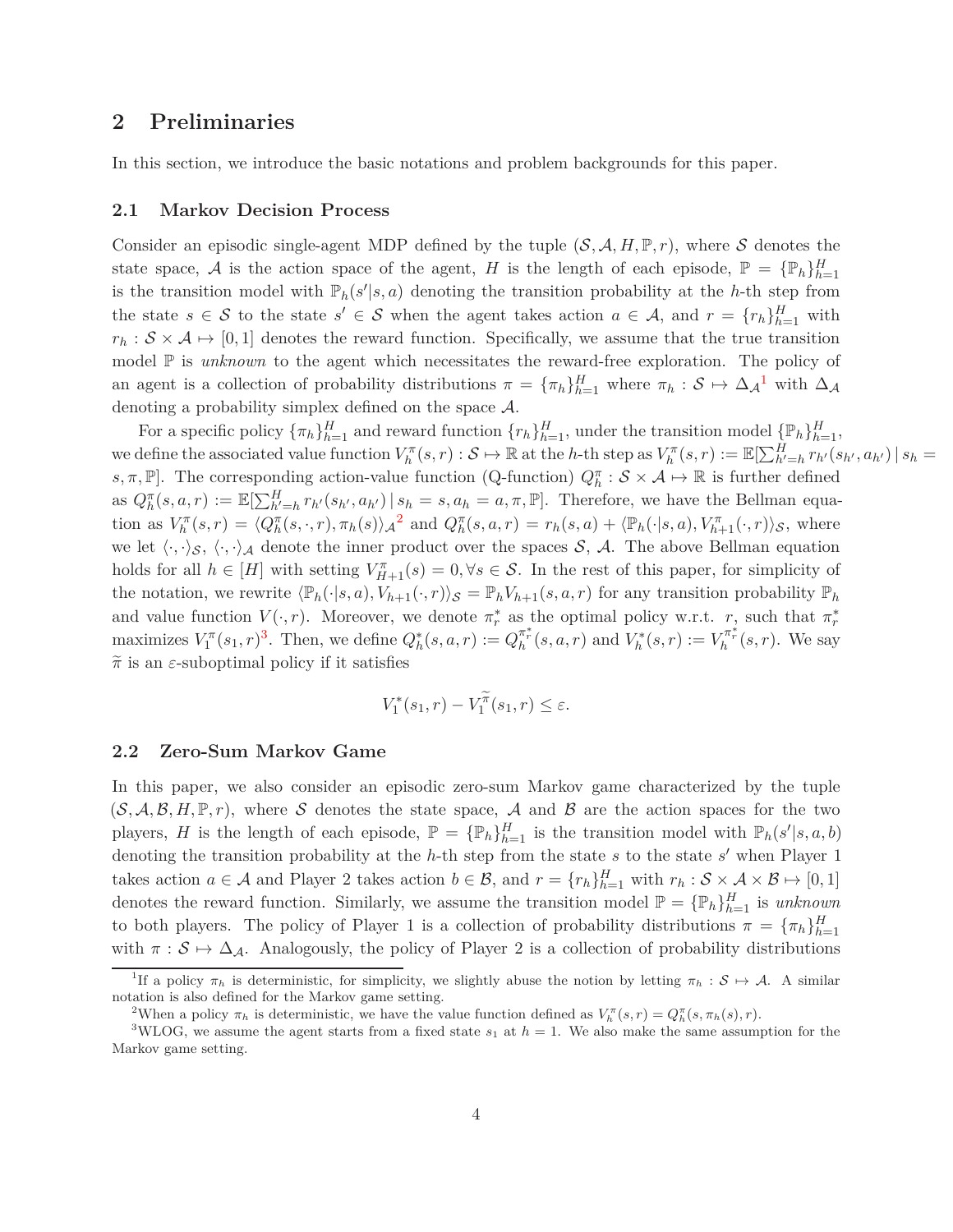$\nu = {\nu_h}_{h=1}^H$  with  $\nu : S \mapsto \Delta_B$ . Here  $\Delta_A$  and  $\Delta_B$  are probability simplexes defined on the spaces  $A$  and  $B$ .

For a specific policy pair  $\pi$  and  $\nu$  and reward function  $\{r_h\}_{h \in [H]}$ , under the transition model  $\{\mathbb{P}_h\}_{h\in[H]}$ , we define the value function  $V^{\pi,\nu}_h$  $\chi_h^{\pi,\nu}(s,r)$  :  $\mathcal{S} \mapsto \mathbb{R}$  at the *h*-th step as  $V_h^{\pi,\nu}$  $h^{\pi,\nu}(s,r) :=$  $\mathbb{E}[\sum_{h'=h}^{H} r_{h'}(s_{h'}, a_{h'}, b_{h'}) \mid s_h = s, \pi, \nu, \mathbb{P}].$  We further define the corresponding action-value function (Q-function)  $Q_h^{\pi,\nu}$  $\eta_h^{\pi,\nu}$  :  $S \times A \times B \mapsto \mathbb{R}$  as  $Q_h^{\pi,\nu}$  $\mathbb{E}[\sum_{h'=h}^{H} r_{h'}(s_{h'}, a_{h'}, b_{h'}) | s_h = s, a_h =$  $a, b_h = b, \pi, \mathbb{P}$ . Thus, we have the Bellman equation as  $V_h^{\pi, \nu}$  $\mathbb{E}_{h}^{\pi,\nu}(s,r) = \mathbb{E}_{a \sim \pi_h, b \sim \nu_h} [Q_{h}^{\pi,\nu}]$  $_h^{n,\nu}(s, a, b, r)$  and  $Q^{\pi,\nu}_h$  $\binom{\pi,\nu}{h}(s,a,b,r) = r_h(s,a,b)+\mathbb{P}_h V_{h+1}^{\pi,\nu}(s,a,b,r)$ , where, for ease of notation, we also let  $\mathbb{P}_h V_{h+1}^{\pi,\nu}(s,a,b,r)$  $=\langle \mathbb{P}_h(\cdot|s, a, b), V_{h+1}^{\pi,\nu}(\cdot, r) \rangle_{\mathcal{S}}.$ 

We define the Nash equilibrium (NE)  $(\pi^{\dagger}, \nu^{\dagger})$  as a solution to  $\max_{\pi} \min_{\nu} V_1^{\pi, \nu}$  $\binom{\pi,\nu}{1}(s_1)$ , where we have  $V_1^{\pi^\dagger,\nu^\dagger}$  $\int_{1}^{\pi^{\dagger},\nu^{\dagger}}(s_1,r) = \max_{\pi} \min_{\nu} V_1^{\pi,\nu}$  $\sum_{1}^{\tau \pi,\nu} (s_1, r) = \min_{\nu} \max_{\pi} V_1^{\pi,\nu}$  $\int_1^{\pi,\nu}(s_1,r)$ . For simplicity, we let  $V_h^{\dagger}(s,r)$  =  $V^{\pi^\dagger,\nu^\dagger}_h$  $Q_h^{\pi^{\dagger},\nu^{\dagger}}(s,r)$  and also  $Q_h^{\dagger}(s,a,b,r) = Q_h^{\pi^{\dagger},\nu^{\dagger}}$  $h^{(n)}(s, a, b, r)$  denote the value function and Q-function under the NE  $(\pi^{\dagger}, \nu^{\dagger})$  at *h*-th step. We further define the best response for Player 1 with policy  $\pi$  as  $\operatorname{br}(\pi) := \operatorname{argmin}_{\nu} V_1^{\pi,\nu}$  $\int_1^{\pi,\nu}(s_1,r)$  and the best response for Player 2 with policy  $\nu$  as  $\text{br}(\nu) :=$  $\operatorname{argmax}_{\pi} V_1^{\pi,\nu}$  $\int_1^{\pi,\nu}(s_1,r)$ . Thus, we say  $(\tilde{\pi}, \tilde{\nu})$  is an *ε*-approximate NE if it satisfies

$$
V_1^{\operatorname{br}(\widetilde{\nu}),\widetilde{\nu}}(s_1,r)-V_1^{\widetilde{\pi},\operatorname{br}(\widetilde{\pi})}(s_1,r)\leq \varepsilon,
$$

where  $V_1^{\text{br}(\nu),\nu}(s_1,r) \geq V_1^{\dagger}(s_1,r) \geq V_1^{\pi,\text{br}(\pi)}(s_1,r)$  always holds. On the other hand, we let  $V_1^*(s,r)$  $\max_{\pi,\nu} V_1^{\pi,\nu}$  $\int_1^{\pi,\nu}(s,r)$ , namely the maximal value function when  $h = 1$ . Then, we have the associated value function and Q-function for the *h*-th step  $V_h^*(s, r)$  and  $Q_h^*(s, a, b, r)$ .

### **2.3 Reproducing Kernel Hilbert Space**

We study the kernel function approximation based on the reproducing kernel Hilbert space (RKHS). With slight abuse of notion, we let  $\mathcal{Z} = \mathcal{S} \times \mathcal{A}$  for the single-agent MDP setting and  $\mathcal{Z} = \mathcal{S} \times \mathcal{A} \times \mathcal{B}$ for the zero-sum game setting, such that  $z = (s, a) \in \mathcal{Z}$  or  $z = (s, a, b) \in \mathcal{Z}$  for different cases. We assume that the space  $\mathcal Z$  is the input space of the approximation function, where  $\mathcal Z$  is a compact space on  $\mathbb{R}^d$ . This can also be achieved if there is a preprocessing method to embed  $(s, a)$  or  $(s, a, b)$  into the space  $\mathbb{R}^d$ . We let H be a RKHS defined on the space  $\mathcal Z$  with the kernel function ker :  $\mathcal{Z} \times \mathcal{Z} \mapsto \mathbb{R}$ . We further define the inner product on the RKHS H as  $\langle \cdot, \cdot \rangle_{\mathcal{H}} : \mathcal{H} \times \mathcal{H} \mapsto \mathbb{R}$ and the norm  $\|\cdot\|_{\mathcal{H}} : \mathcal{H} \mapsto \mathbb{R}$ . We have a feature map  $\phi : \mathcal{Z} \mapsto \mathcal{H}$  on the RKHS  $\mathcal{H}$  and define the function  $f(z) := \langle f, \phi(z) \rangle_{\mathcal{H}}$  for  $f \in \mathcal{H}$ . Then the kernel is defined as

$$
\ker(z, z') := \langle \phi(z), \phi(z') \rangle_{\mathcal{H}}, \quad \forall z, z' \in \mathcal{Z}.
$$

We assume that  $\sup_{z \in \mathcal{Z}} \ker(z, z) \leq 1$  such that  $\|\phi(z)\|_{\mathcal{H}} \leq 1$  for any  $z \in \mathcal{Z}$ .

#### <span id="page-4-0"></span>**2.4 Overparameterized Neural Network**

This paper further considers a function approximator utilizing the overparameterized neural network. Overparameterized neural networks have drawn a lot of attention recently in both theory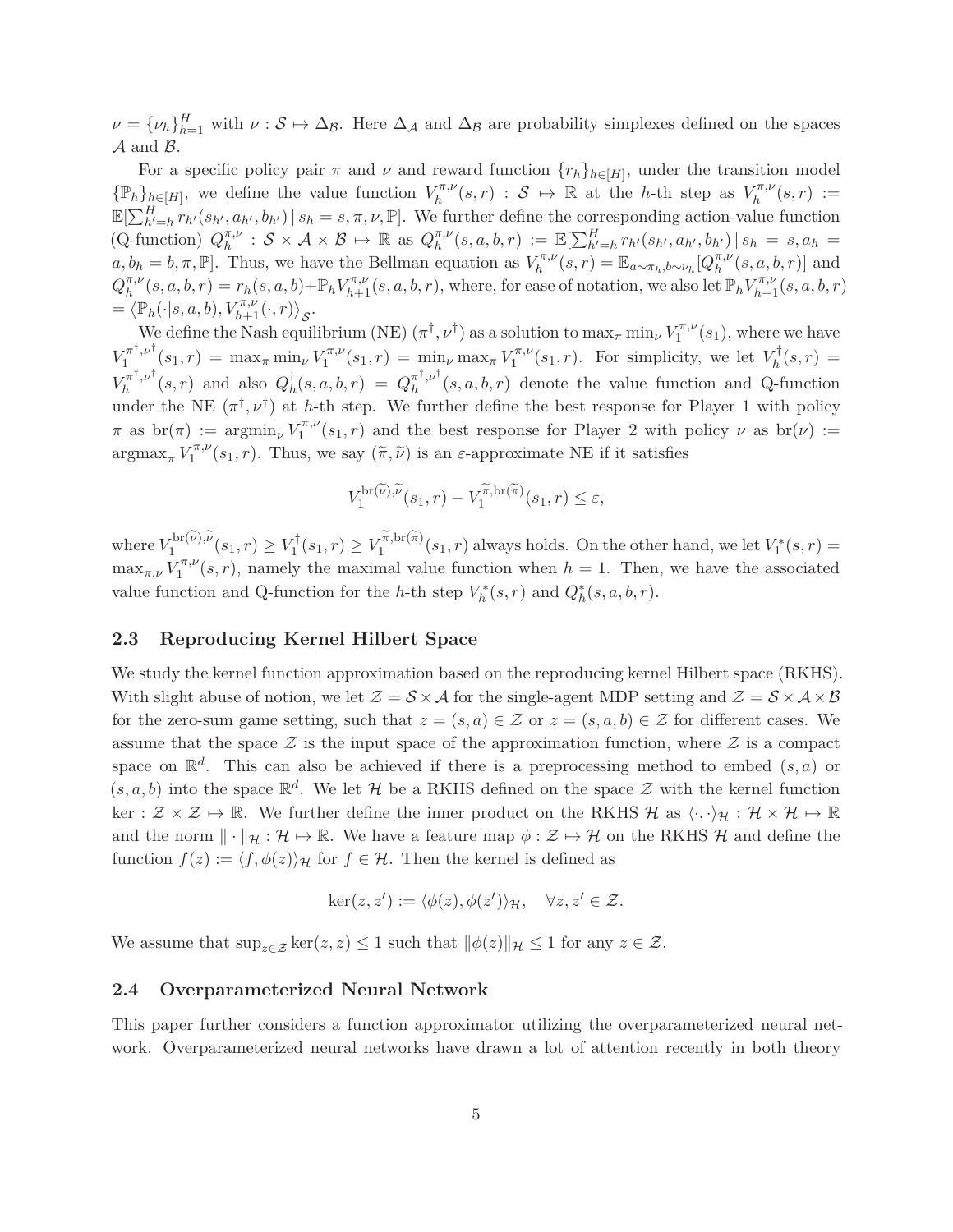and practice [\(Neyshabur et al.](#page-18-9), [2018](#page-18-9); [Allen-Zhu et al.,](#page-17-5) [2018](#page-17-5); [Arora et al.](#page-17-6), [2019;](#page-17-6) [Gao et al.](#page-18-10), [2019](#page-18-10); [Bai and Lee](#page-17-7), [2019](#page-17-7)). Specifically, in our work, we have a two-layer neural network  $f(\cdot; b, W) : \mathcal{Z} \mapsto \mathbb{R}$ with  $2m$  neurons and weights  $(v, W)$ , which can be represented as

$$
f(z; \boldsymbol{v}, W) = \frac{1}{\sqrt{2m}} \sum_{i=1}^{2m} v_i \cdot \text{act}(W_i^{\top} z), \tag{1}
$$

where act is the activation function, and  $\mathbf{v} = [v_1, \dots, v_{2m}]^\top$  and  $W = [W_1, W_2, \dots, W_{2m}]$ . Here, we assume that  $z = (s, a)$  or  $z = (s, a, b)$  with  $z \in \mathcal{Z}$  satisfies  $||z||_2 = 1$ , i.e., *z* is normalized on a unit hypersphere in  $\mathbb{R}^d$ . Let  $W^{(0)}$  be the initial value of W and  $v^{(0)}$  be the initialization of *v*. The initialization step for the above model is performed as follows: we let  $v_i \sim \text{Unif}(\{-1, 1\})$ and  $W_i^{(0)} \sim N(0, I_d/d)$  for all  $i \in [m]$ , where  $I_d$  is an identity matrix in  $\mathbb{R}^{d \times d}$ , and  $v_i^{(0)} = -v_{i-m}^{(0)}$ ,  $W_i^{(0)} = W_{i-m}^{(0)}$  for all  $i \in \{m+1, 2m\}$ . Here we let  $N(0, I_d/d)$  denote Gaussian distribution. In this paper, we let *v* be fixed as  $v^{(0)}$  and we only learn *W* for ease of theoretical analysis. Thus, we represent  $f(z; v, W)$  by  $f(z; W)$  to simplify the notation. This neural network model is widely studied in recent papers on the analysis of neural networks, e.g., [Gao et al.](#page-18-10) [\(2019](#page-18-10)); [Bai and Lee](#page-17-7) [\(2019](#page-17-7)). When the model is overparameterized, i.e., *m* is sufficiently large, we can characterized the dynamics of the training such neural network by neural tangent kernel (NTK) [\(Jacot et al.](#page-18-11), [2018\)](#page-18-11). Here we define

<span id="page-5-0"></span>
$$
\varphi(z;W) := [\nabla_{W_1} f(z;W)^\top, \cdots, \nabla_{W_{2m}} f(z;W)^\top]^\top,
$$
\n(2)

where we let  $\nabla_{W_i} f(z;W)$  be a column vector such that  $\varphi(z;W) \in \mathbb{R}^{2md}$ . Thus, conditioned on the randomness in the initialization of *W* by  $W^{(0)}$ , we further define the kernel

$$
\ker_m(z, z') = \langle \varphi(z; W^{(0)}), \varphi(z'; W^{(0)}) \rangle, \forall z, z' \in \mathcal{Z}.
$$

In addition, we consider a linearization of the model  $f(z, W)$  at the initial value  $W^{(0)}$ , such that we have  $f_{\text{lin}}(z;W) := f(z;W^{(0)}) + \langle \varphi(z;W^{(0)}), W - W^{(0)} \rangle$ . Furthermore, the following equation holds:  $f_{\text{lin}}(z;W) = \langle \varphi(z;W^{(0)}), W - W^{(0)} \rangle$  since  $f(z;W^{(0)}) = 0$  by the initialization scheme. We can see that the linearized function  $f_{\text{lin}}(z;W)$  is a function on RKHS with the kernel ker<sub>m</sub> $(z, z')$ . When the model is overparameterized with  $m \to \infty$ , the kernel ker<sub>m</sub> $(z, z')$  converges to an NTK kernel, which is defined as  $\text{ker}_{\textbf{ntk}} = \mathbb{E}_{\boldsymbol{\omega} \sim N(0, I_d/d)}[\textbf{act}'(\boldsymbol{\omega}^\top z) \cdot \textbf{act}'(\boldsymbol{\omega}^\top z') \cdot z^\top z'],$  where  $\textbf{act}'$  is the derivative of the activation function act.

# **3 Single-Agent MDP Setting**

In this section, we introduce our method under the single-agent MDP setting with kernel and neural function approximations. Then, we present our theoretical results.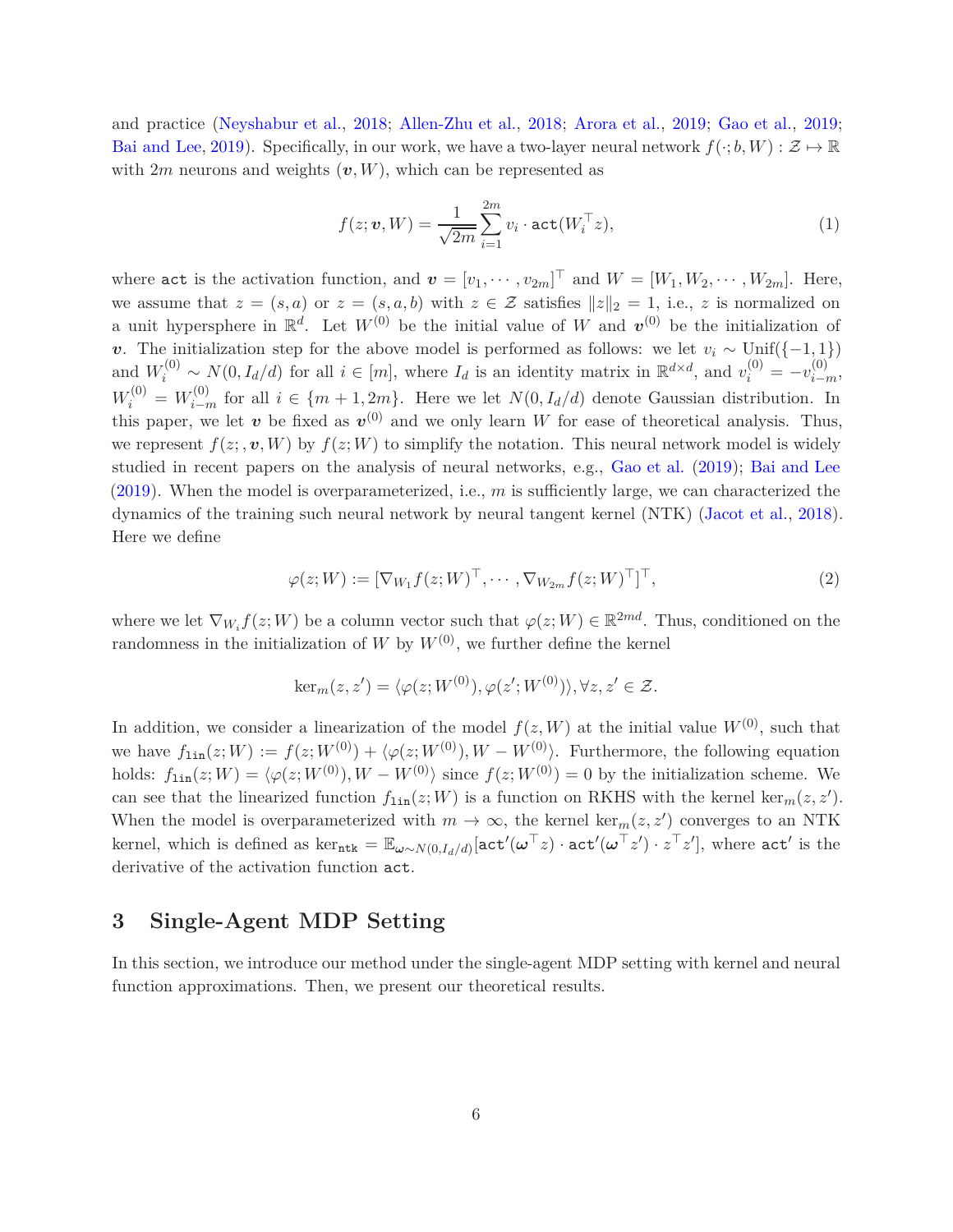<span id="page-6-0"></span>**Algorithm 1** Exploration Phase for Single-Agent MDP

1: **Initialize:**  $\delta > 0$  and  $\varepsilon > 0$ . 2: **for** episode  $k = 1, \ldots, K$  **do** 3: Let  $V_{H+1}^k(\cdot) = 0$  and  $Q_{H+1}^k(\cdot, \cdot) = 0$ 4: **for** step *h* = *H, H* − 1*, . . . ,* 1 **do** 5: Construct bonus term  $u_h^k(\cdot, \cdot)$ 6: Compute exploration reward  $r_h^k(\cdot, \cdot) = u_h^k(\cdot, \cdot)/H$ 7: Compute approximation function  $f_h^k(\cdot, \cdot)$ 8:  $Q_h^k(\cdot, \cdot) = \Pi_{[0,H]}[(f_h^k + r_h^k + u_h^k)(\cdot, \cdot)]$ 9:  $V_h^k(\cdot) = \max_{a \in \mathcal{A}} Q_h^k(\cdot, a)$ 10:  $\pi_h^k(\cdot) = \operatorname{argmax}_{a \in \mathcal{A}} Q_h^k(\cdot, a)$ 11: **end for** 12: Take actions following  $a_h^k \sim \pi_h^k(s_h^k)$ ,  $\forall h \in [H]$ . 13: **end for** 14: **Return:**  $\{(s_h^k, a_h^k)\}_{(h,k) \in [H] \times [K]}$ .

### **3.1 Kernel Function Approximation**

Our proposed method is composed of the reward-free exploration phase and planning phase with the given extrinsic reward function. The exploration phase and planning phase are summarized in Algorithm [1](#page-6-0) and Algorithm [2.](#page-7-0)

Specifically, the exploration algorithm is an optimistic variant of the value-iteration algorithm with the function approximation. In Algorithm [1,](#page-6-0) we use  $Q_h^k$  and  $V_h^k$  to denote the optimistic Q-function and value function for the exploration rewards. During the exploration phase, the agent does not access the true reward function and explore the environment for *K* episodes based on the policy  ${\{\pi_h^k\}}_{(h,k)\in[H]\times[K]}$  determined by the value function  $V_h^k$ , and collects the trajectories  ${s_h^k, a_h^k}_{(h,k) \in [H] \times [K]}$  for the subsequent planning phase. Thus, instead of approximating the Qfunction directly, we seek to approximate  $\mathbb{P}_h V_{h+1}^k$  by a clipped function  $f_h^k(s, a)$  for any  $(s, a) \in S \times \mathcal{A}$ , where  $f_h^k(\cdot, \cdot)$  is estimated by solving a regularized kernel regression problem as below. Based on this kernel approximation, we construct an associated UCB bonus term  $u_h^k$  to facilitate exploration, whose form is specified by the kernel function approximator. Moreover, although the true reward is not available to the agent, to guide the exploration, we construct the exploration reward by scaling the bonus  $u_h^k$ , guiding the agent to explore state-action pairs with high uncertainties characterized by  $u_h^k$ . Then, the Q-function  $Q_h^k$  is a combination of  $r_h^k(s, a)$ ,  $f_h^k(s, a)$ , and  $u_h^k(s, a)$  as shown in Line [8](#page-6-0) of Algorithm [1.](#page-6-0) In this paper, we define a clipping operator as  $\Pi_{[0,H]}[x] := \min\{x,H\}^+$  $\min{\max\{x, 0\}, H\}$ . Note that the exploration phase in Algorithm [1](#page-6-0) is not restricted to the kernel case and can be combined with other approximators, e.g., neural networks, as will be shown later.

At the *k*-th episode, given the visited trajectories  $\{(s_h^{\tau}, a_h^{\tau})\}_{\tau=1}^{k-1}$ , we construct the approximator for each  $h \in [H]$  by solving the following regularized kernel regression problem

$$
\widehat{f}_h^k = \min_{f \in \mathcal{H}} \sum_{\tau=1}^{k-1} [V_{h+1}^k(s_{h+1}^{\tau}) - f(z_h^{\tau})]^2 + \lambda ||f||_{\mathcal{H}}^2,
$$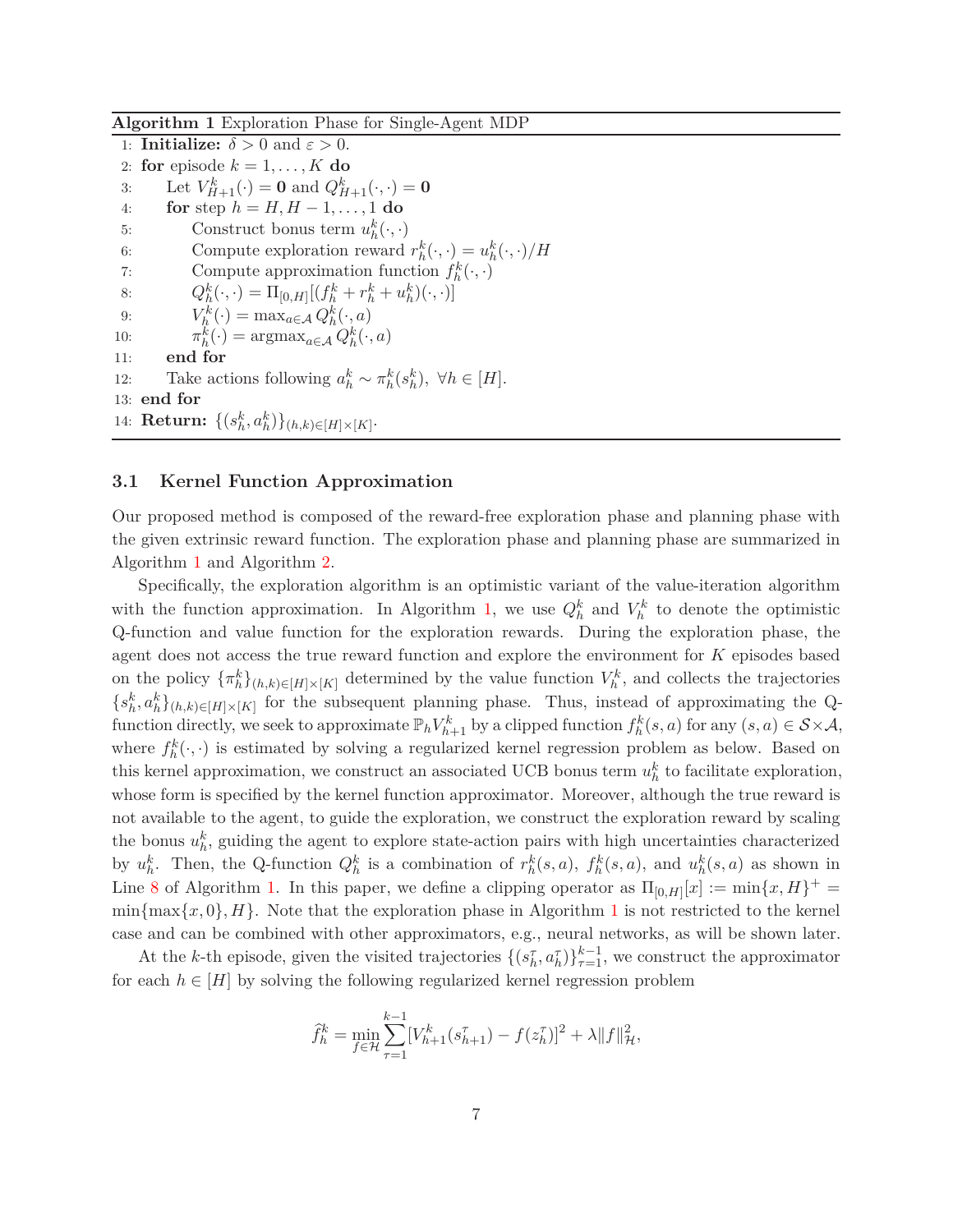#### <span id="page-7-0"></span>**Algorithm 2** Planning Phase for Single-Agent MDP

1: **Initialize:** Reward function  $\{r_h\}_{h \in [H]}$  and exploration data  $\{(s_h^k, a_h^k)\}_{(h,k) \in [H] \times [K]}$ 

- 2: **for** step  $h = H, H 1, \ldots, 1$  **do**<br>3: Compute bonus term  $u_h(\cdot, \cdot)$
- 3: Compute bonus term  $u_h(\cdot, \cdot)$ <br>4: Compute approximation fun Compute approximation function  $f_h(\cdot, \cdot)$
- 5:  $Q_h(\cdot, \cdot) = \Pi_{[0,H]}[(f_h + r_h + u_h)(\cdot, \cdot)]$
- 6:  $V_h(\cdot) = \max_{a \in \mathcal{A}} Q_h(\cdot, a)$
- 7:  $\pi_h(\cdot) = \operatorname{argmax}_{a \in A} Q_h(\cdot, a)$

8: **end for**

9: **Return:**  $\{\pi_h\}_{h\in[H]}$ 

where  $f(z_h^{\tau}) = \langle f, \phi(z_h^{\tau}) \rangle_{\mathcal{H}}$  with  $z_h^{\tau} = (s_h^{\tau}, a_h^{\tau})$ , and  $\lambda$  is a hyperparameter to be determined later. As we will discuss in Lemma [B.1](#page-24-0) in the appendix, the closed form solution to the above problem is  $\widehat{f}_h^k(z) = \langle \widehat{f}_h^k, \phi(z) \rangle_{\mathcal{H}} = \psi_h^k(z)^\top (\lambda \cdot I + \mathcal{K}_h^k)^{-1} \mathbf{y}_h^k$ , where we define  $\psi_h^k(z) := [\ker(z, z_h^1), \cdots, \ker(z, z_h^{k-1})]^\top$ ,  $\mathbf{y}_h^k := [V_{h+1}^k(s_{h+1}^1), \cdots, V_{h+1}^k(s_{h+1}^{k-1})]^\top$ , and also  $\mathcal{K}_h^k := [\psi_h^k(z_h^1), \cdots, \psi_h^k(z_h^{k-1})]$  (recalling that  $z =$ (*s, a*)).

We let  $f_h^k(z) = \Pi_{[0,H]}[\tilde{f}_h^k(z)]$  by clipping operation to guarantee  $f_h^k(z) \in [0,H]$  such that in Algorithm [1,](#page-6-0) we let

$$
f_h^k(z) = \Pi_{[0,H]} [\psi_h^k(z)^\top (\lambda \cdot I + \mathcal{K}_h^k)^{-1} \mathbf{y}_h^k],
$$
\n(3)

In addition, we construct our bonus term inspired by the construction of the UCB bonus for kernelized contextual bandit or RL with kernel function approximation as in [Srinivas et al.](#page-19-10) [\(2009](#page-19-10)); [Valko et al.](#page-19-11) [\(2013](#page-19-11)); [Chowdhury and Gopalan](#page-17-4) [\(2017](#page-17-4)); [Yang et al.](#page-19-12) [\(2020](#page-19-12)). Different from the aforementioned papers, due to the reward-free setting, the bonus term  $u_h^k(\cdot, \cdot)$  here only quantifies the uncertainty of estimating  $\mathbb{P}_h V_{h+1}^k(\cdot, \cdot)$  with the kernel function approximator. Then, the bonus term is defined as

<span id="page-7-3"></span><span id="page-7-2"></span><span id="page-7-1"></span>
$$
u_h^k(z) := \min\{\beta \cdot w_h^k(z), H\} \tag{4}
$$

where  $\beta$  is a hyperparameter to be determined and we set

$$
w_h^k(z) = \lambda^{-\frac{1}{2}} [\ker(z, z) - \psi_h^k(z)^\top (\lambda I + \mathcal{K}_h^k)^{-1} \psi_h^k(z)]^{\frac{1}{2}}.
$$

The planning phase can be viewed as a single-episode version of the optimistic value iteration algorithm. Using all the collected trajectories  $\{s_h^k, a_h^k\}_{(h,k)\in[H]\times[K]}$ , we can similarly construct the approximation of  $\mathbb{P}_h V_{h+1}$  by solving

$$
\widehat{f}_h = \underset{f \in \mathcal{H}}{\text{argmin}} \sum_{\tau=1}^K [V_{h+1}(s_{h+1}^{\tau}) - f(z_h^{\tau})]^2 + \lambda \|f\|_{\mathcal{H}}^2.
$$
\n(5)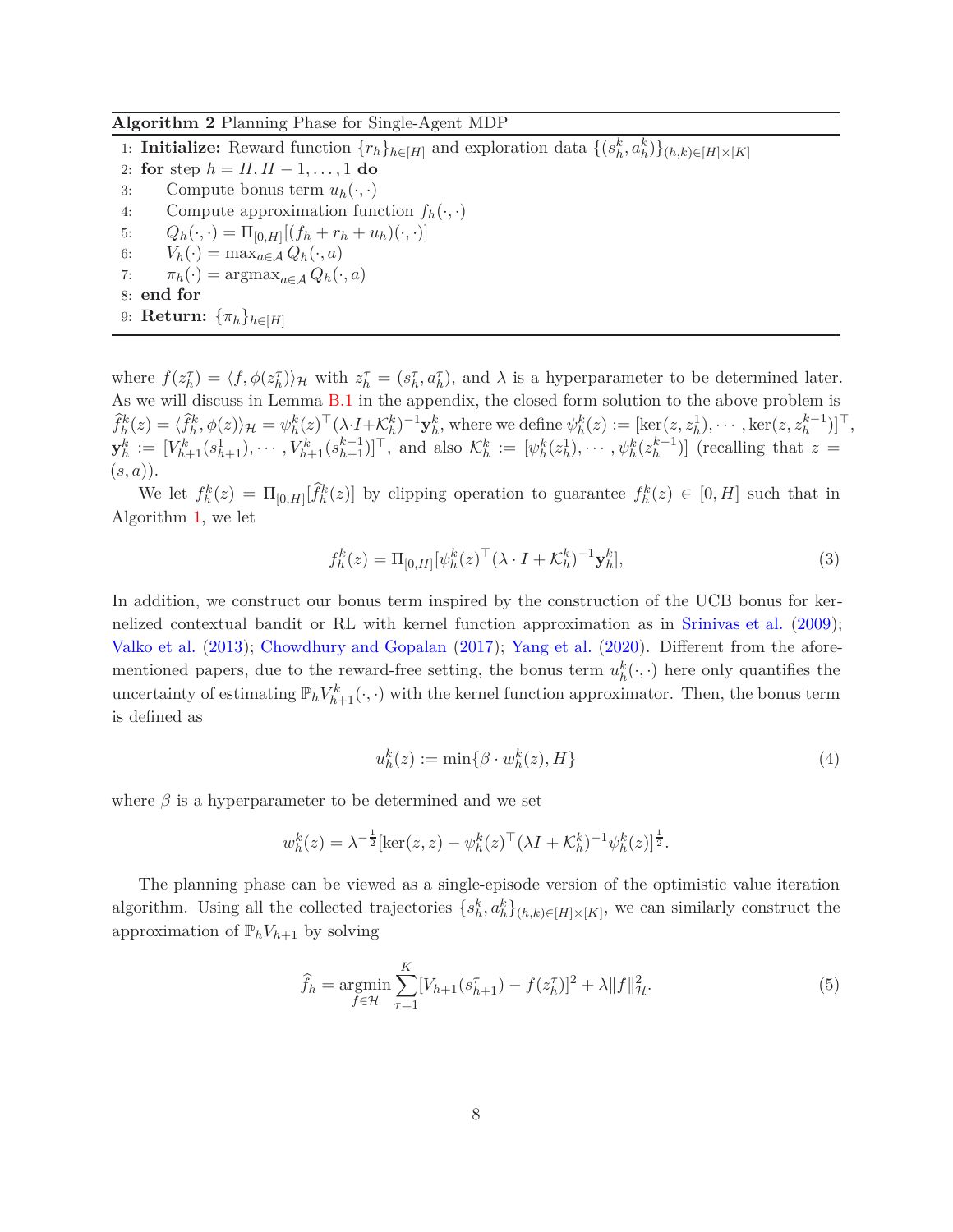Thus, the kernel approximation function can be estimated as

$$
f_h(z) = \Pi_{[0,H]}[\widehat{f}_h(z)] = \Pi_{[0,H]}[\psi_h(z)^\top (\lambda \cdot I + \mathcal{K}_h)^{-1} \mathbf{y}_h],
$$

and the bonus term is

$$
u_h(z) := \min\{\beta \cdot w_h(z), H\}
$$

with setting

$$
w_h(z) = \lambda^{-\frac{1}{2}} [\ker(z, z) - \psi_h(z)^\top (\lambda I + \mathcal{K}_h)^{-1} \psi_h(z)]^{\frac{1}{2}},
$$

where we define  $\psi_h(z) := [\ker(z, z_h^1), \cdots, \ker(z, z_h^K)]^\top$ ,  $\mathbf{y}_h := [V_{h+1}(s_{h+1}^1), \cdots, V_{h+1}(s_{h+1}^K)]^\top$ , and also  $\mathcal{K}_h := [\psi_h(z_h^1), \dots, \psi_h(z_h^K)]$ . Given an arbitrary reward function  $r_h$ , with the kernel approximator  $f_h$  and the bonus  $u_h$ , one can compute the optimistic Q-function  $Q_h$  and the associated value function  $V_h$ . The learned policy  $\pi_h$  is obtained by value iteration based on the optimistic Q-function. Algorithm [2](#page-7-0) is also a general planning scheme that can be generalized to other function approximator, for example, the neural function approximator.

The combination of Algorithm [1](#page-6-0) and Algorithm [2](#page-7-0) can be viewed as a generic framework for different function approximators under the single-agent MDP setting. It generalizes the reward-free RL method with the linear function approximation studied in the prior work [Wang et al.](#page-19-3) [\(2020a](#page-19-3)). The linear function approximation can be also viewed as a special case of the kernel function approximation with ker( $z, z'$ ) =  $\langle \phi(z), \phi(z') \rangle$  where  $\phi(z)$  is in Euclidean space. Based on the above framework, we further propose the reward-free algorithm for the single-agent MDP with the neural function approximation in the next subsection.

**Remark 3.1.** *Note that in the kernel function approximation setting, we directly define the kernel*  $\ker(z, z')$  *for the algorithms instead of the feature map*  $\phi(z)$  *which may potentially lie in an infinite dimensional space.*

#### **3.2 Neural Function Approximation**

For the neural function approximation setting, the agent also runs Algorithm [1](#page-6-0) for exploration and Algorithm [2](#page-7-0) for planning. Different from the kernel function approximation, in the exploration phase, at the *k*-th episode, given the visitation history  $\{s_h^{\tau}, a_h^{\tau}\}_{\tau=1}^{k-1}$ , we construct the approximation for each  $h \in [H]$  by solving the following regularized regression problem

<span id="page-8-0"></span>
$$
W_h^k = \underset{W \in \mathbb{R}^{2md}}{\operatorname{argmin}} \sum_{\tau=1}^{k-1} [V_{h+1}^k(s_{h+1}^{\tau}) - f(z_h^{\tau}; W)]^2 + \lambda \|W - W^{(0)}\|_2^2,
$$
\n
$$
(6)
$$

where we assume that there exists an optimization oracle that can return the global optimizer of the above problem. The initialization of  $W^{(0)}$  and  $v^{(0)}$  for the function  $f(z;W)$  follows the scheme as we discussed in Section [2.4.](#page-4-0) As shown in many recent works [\(Du et al.](#page-17-8), [2019](#page-17-8), [2018](#page-17-9); [Arora et al.](#page-17-6), [2019](#page-17-6)), when *m* is sufficiently large, with random initialization, some common optimizers, e.g., gradi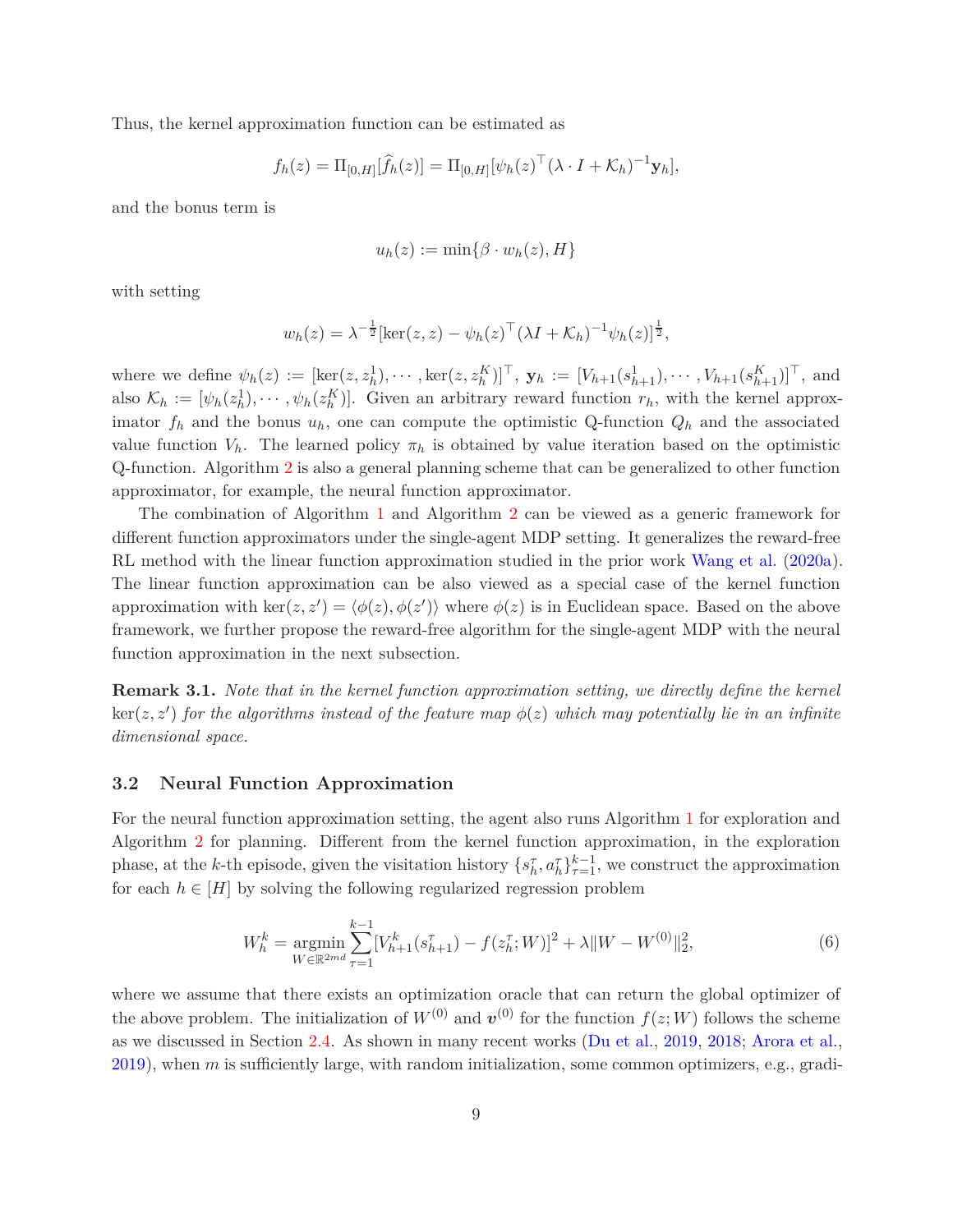ent descent, can find the global minimizer of the empirical loss efficiently with a linear convergence rate. Once we obtain  $W_h^k$ , the approximation function is constructed as  $f_h^k(z) = \Pi_{[0,H]}[f(z;W_h^k)]$ . Adapting the construction of the UCB bonus for neural contextual bandit and RL with neural function approximation [\(Zhou et al.](#page-20-3), [2020b](#page-20-3); [Yang et al.](#page-19-12), [2020\)](#page-19-12) to our reward-free setting, the cor- $\text{responding exploration bonus } u_h^k$  in the exploration phase is of the form  $u_h^k(z) := \min\{\beta \cdot w_h^k(z), H\}$ where

<span id="page-9-0"></span>
$$
w_h^k(z) = [\varphi(z; W_h^k)^\top (\Lambda_h^k)^{-1} \varphi(z; W_h^k)]^{\frac{1}{2}}.
$$
\n(7)

Here we define the invertible matrix  $\Lambda_h^k := \lambda I_{2md} + \sum_{\tau=1}^{k-1} \varphi(z_h^{\tau};W_h^k) \varphi(z_h^{\tau};W_h^k)^{\top}$  with  $\varphi(z_h^{\tau};W)$  as [\(2\)](#page-5-0).

In the planning phase, given the collection of trajectories in *K* episodes of exploration phase, we construct the neural approximation of  $\mathbb{P}_h V_{h+1}(z)$  as solving a least square problem, i.e.,  $W_h$  is the global optimizer of

$$
\min_{W \in \mathbb{R}^{2md}} \sum_{\tau=1}^{K} [V_{h+1}(s_{h+1}^{\tau}) - f(z_h^{\tau}; W)]^2 + \lambda \|W - W^{(0)}\|_2^2,
$$

such that  $f_h(z) = \Pi_{[0,H]}[f(z;W_h)]$ . Analogously, the bonus term for the planning phase is of the form  $u_h(z) := \min\{\beta \cdot w_h(z), H\}$  where

$$
w_h(z) = [\varphi(z; W_h)^\top (\Lambda_h)^{-1} \varphi(z; W_h)]^{\frac{1}{2}},
$$

where we define the invertible matrix  $\Lambda_h := \lambda I_{2md} + \sum_{\tau=1}^K \varphi(z_h^{\tau}; W_h) \varphi(z_h^{\tau}; W_h)^{\top}$ .

### <span id="page-9-1"></span>**3.3 Theoretical Results for Single-Agent MDP**

**Kernel Function Approximation.** In this subsection, we first present the result for the kernel function approximation setting. We make the following assumptions.

<span id="page-9-2"></span>**Assumption 3.2.** For any value function  $V : \mathcal{S} \mapsto \mathbb{R}$ , we assume that  $\mathbb{P}_h V(z)$  is in a form of  $\langle \phi(z), \mathbf{w}_h \rangle_{\mathcal{H}}$  *for some*  $\mathbf{w}_h \in \mathcal{H}$ *. In addition, we assume there exists a fixed constant*  $R_Q$  *such that*  $\|\mathbf{w}_h\|_{\mathcal{H}} \leq R_Q H$ .

One example for this assumption is that the transition model is in a form of  $\mathbb{P}_h(s'|z)$  =  $\langle \phi(z), \mathbf{w}'_h(s') \rangle_{\mathcal{H}}$  such that  $\mathbb{P}_h V(z) = \int_{\mathcal{S}} V_{h+1}(s') \langle \phi(z), \mathbf{w}'_h(s') \rangle_{\mathcal{H}} ds'$  where we can write  $\mathbf{w}_h = \int_{\mathcal{S}} V_h(z) \langle \phi(z), \mathbf{w}'_h(s') \rangle_{\mathcal{H}} ds'$  $\int_{\mathcal{S}} V_{h+1}(s') \mathbf{w}'_h(s') ds'.$ This example can be viewed as a generalization of the linear transition model [\(Jin et al.](#page-18-7), [2020b\)](#page-18-7) to the RKHS.

In our work, we use maximal information gain [\(Srinivas et al.](#page-19-10), [2009](#page-19-10)) to measure the function space complexity, i.e.,

$$
\Gamma(\mathfrak{C}, \sigma; \ker) = \sup_{\mathcal{D} \subseteq \mathcal{Z}} 1/2 \cdot \log \det(I + \mathcal{K}_{\mathcal{D}}/\sigma),
$$

where the supremum is taken over all possible sample sets  $\mathcal{D} \subseteq \mathcal{Z}$  with  $|\mathcal{D}| \leq \mathfrak{C}$ , and  $\mathcal{K}_{\mathcal{D}}$  is the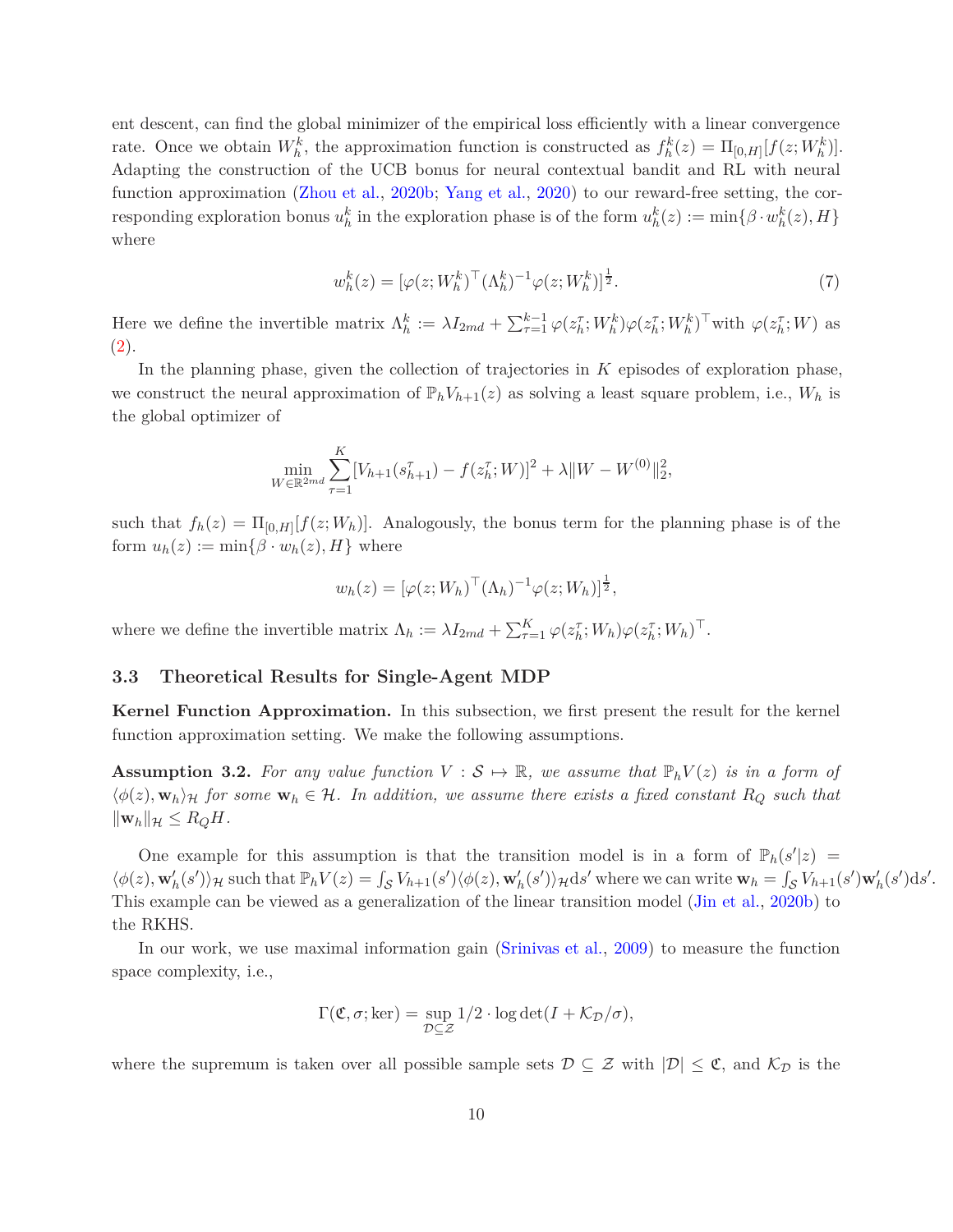Gram matrix induced by D based on some kernel ker of RKHS. The value of  $\Gamma(\mathfrak{C}, \sigma; \text{ker})$  reflects how fast the the eigenvalues of  $H$  decay to zero and can be viewed as a proxy of the dimension of H when H is infinite-dimensional. To characterize the complexity, we define a Q-function class  $\overline{Q}$ of the form

<span id="page-10-1"></span>
$$
\overline{\mathcal{Q}}(c, R, B) = \{Q : Q \text{ satisfies the form of } Q^{\sharp}\}. \tag{8}
$$

where we define  $Q^{\sharp}$  in the following form  $Q^{\sharp}(z) = \min\{c(z) + \Pi_{[0,H]}[\langle \mathbf{w}, \phi(z) \rangle_{\mathcal{H}}] + g(z), H\}^+$  with some **w** satisfying  $\|\mathbf{w}\|_{\mathcal{H}} \leq R$ ,  $\|\phi(z)\|_{\mathcal{H}} \leq 1$ , and also  $g(z) = B \cdot \min\{\|\phi(z)\|_{\Lambda_{\mathcal{D}}^{-1}}, H/\beta\}^{+}$ . Here  $\Lambda_{\mathcal{D}}$  is an adjoint operator with the form  $\Lambda_{\mathcal{D}} = \lambda I_{\mathcal{H}} + \sum_{z' \in \mathcal{D}} \phi(z') \phi(z')^{\top}$  with  $I_{\mathcal{H}}$  denoting identity mapping on H and  $\mathcal{D} \subseteq \mathcal{Z}$  with  $|\mathcal{D}| \leq K$ . Here we define the *ς*-covering number of the class  $\overline{\mathcal{Q}}$ w.r.t. the  $\ell_{\infty}$ -norm as  $\overline{\mathcal{N}}_{\infty}(\varsigma; R, B)$  with an upper bound  $\mathcal{N}_{\infty}(\varsigma; R, B)$ . As formally discussed in Section [A](#page-21-0) of the appendix, we compute the covering number upper bound  $\mathcal{N}_{\infty}(\varsigma; R, B)$ . As we can see in Algorithms [1](#page-6-0) and [2,](#page-7-0) we have  $Q_h^k \in \overline{Q}(0, R, (1 + 1/H)\beta)$  and  $Q_h \in \overline{Q}(r_h, R', \beta)$  for some R and *R*′ . Based on the above assumptions and definitions, we have the following result.

<span id="page-10-0"></span>**Theorem 3.3.** *Suppose that*  $\beta$  *satisfies the condition*  $16H^2[R_Q^2 + \log N_\infty(\varsigma^*; R_K, 2\beta) + 2\Gamma(K, \lambda; \ker)$  $+ 6 \log(2KH) + 5 \leq \beta^2$ . Under the kernel function approximation setting with a kernel ker, letting  $\lambda = 1 + 1/K$ ,  $R_K = 2H\sqrt{\Gamma(K, \lambda; \ker)}$ , and  $\varsigma^* = H/K$ , with probability at least  $1 - (2K^2H^2)^{-1}$ , the policy generated via Algorithm [2](#page-7-0) satisfies  $V_1^*(s_1,r) - V_1^{\pi}(s_1,r) \leq \mathcal{O}(\beta\sqrt{H^4[\Gamma(K,\lambda;\ker) + \log(KH)]}/\sqrt{K}),$ *after exploration for K episodes with Algorithm [1.](#page-6-0)*

The covering number  $\mathcal{N}_{\infty}(\varsigma^*; R_K, 2\beta)$  and the information gain  $\Gamma(K, \lambda; \text{ker})$  reflect the function class complexity. To understand the result in Theorem [3.3,](#page-10-0) we consider kernels ker with two different types of eigenvalue decay conditions: (i)  $\gamma$ -finite spectrum (where  $\gamma \in \mathbb{Z}_+$ ) and (ii)  $\gamma$ -exponential spectral decay (where  $\gamma > 0$ ).

For the case of *γ*-finite spectrum, we have  $\beta = \mathcal{O}(\gamma H \sqrt{\log(\gamma KH)})$ ,  $\log \mathcal{N}_{\infty}(\varsigma^*; R_K, 2\beta)$  $\mathcal{O}(\gamma^2 \log(\gamma KH))$ , and  $\Gamma(K, \lambda; \ker) = \mathcal{O}(\gamma \log K)$ , which further implies that to achieve  $V_1^*(s_1, r)$  –  $V_1^{\pi}(s_1, r) \leq \varepsilon$ , it requires  $\tilde{\mathcal{O}}(H^6 \gamma^3/\varepsilon^2)$  rounds of exploration, where  $\tilde{\mathcal{O}}$  hides the logarithmic dependence on  $\gamma$  and  $1/\varepsilon$ .

Therefore, when the problem reduces to the setting of linear function approximation, the above result becomes  $\tilde{\mathcal{O}}(H^6\mathfrak{d}^3/\varepsilon^2)$  by letting  $\gamma = \mathfrak{d}$ , where  $\mathfrak{d}$  is the feature dimension. This is consistent with the result in [Wang et al.](#page-19-3) [\(2020a](#page-19-3)), which studies the linear approximation setting for rewardfree RL. Furthermore, the sample complexity becomes  $\tilde{\mathcal{O}}(H^6|\mathcal{S}|^3|\mathcal{A}|^3/\varepsilon^2)$  by setting  $\gamma = |\mathcal{S}||\mathcal{A}|$ , when the problem reduces to the tabular setting.

For the case of *γ*-exponential spectral decay with  $\gamma > 0$ , we have  $\log N_{\infty}(\varsigma^*; R_K, 2\beta)$  =  $\mathcal{O}((\log K)^{1+2/\gamma} + (\log \log H)^{1+2/\gamma}), \ \beta = \mathcal{O}(H\sqrt{\log (KH)}(\log K)^{1/\gamma}), \Gamma(K, \lambda; \ker) = \mathcal{O}((\log K)^{1+1/\gamma}).$ Therefore, to obtain an  $\varepsilon$ -suboptimal policy, it requires  $\mathcal{O}(H^6C_\gamma \cdot \log^{4+6/\gamma}(\varepsilon^{-1})/\varepsilon^2) = \widetilde{\mathcal{O}}(H^6C_\gamma/\varepsilon^2)$ rounds of exploration, where  $C_\gamma$  is some constant depending on  $1/\gamma$ . Please see Section [A](#page-21-0) for detailed definitions and discussions.

**Neural Function Approximation.** Next, we present the result for the neural function approximation setting.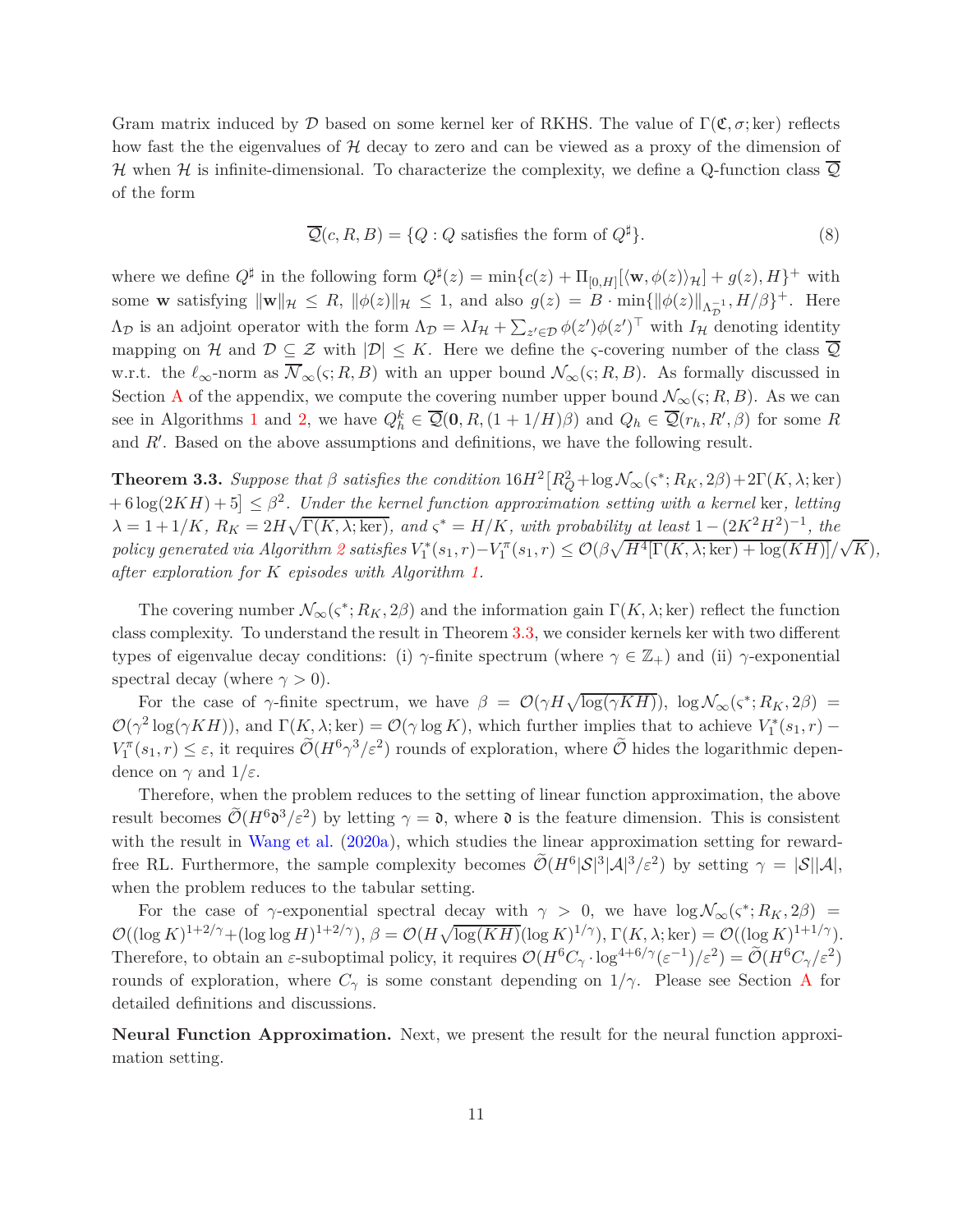**Assumption 3.4.** For any value function V, we assume that  $\mathbb{P}_h V(z)$  can be represented as  $\mathbb{P}_h V(z)$  =  $\int_{\mathbb{R}^d} act'(\omega^{\top}z) \cdot z^{\top} \alpha_h(\omega) d p_0(\omega)$  for some  $\alpha_h(\omega)$  with  $\alpha : \mathbb{R}^d \mapsto \mathbb{R}^d$  and  $\sup_{\omega} ||\alpha(\omega)|| \le R_Q H/\sqrt{d}$ . *Here*  $p_0$  *is the density of Gaussian distribution*  $N(0, I_d/d)$ *.* 

As discussed in [Gao et al.](#page-18-10) [\(2019](#page-18-10)); [Yang et al.](#page-19-12) [\(2020](#page-19-12)), the function class characterized by  $f(z)$  $\int_{\mathbb{R}^d} \mathtt{act}'(\boldsymbol{\omega}^\top z) \cdot z^\top \boldsymbol{\alpha}_h(\boldsymbol{\omega}) \mathrm{d}p_0(\boldsymbol{\omega})$  is an expressive subset of RKHS  $\mathcal{H}$ . One example is that the transition model can be written as  $\mathbb{P}_h(s'|z) = \int_{\mathbb{R}^d} \text{act}'(\omega^\top z) \cdot z^\top \alpha'_h(\omega; s') dp_0(\omega)$  such that we have  $\alpha_h(\omega) = \int_{\mathcal{S}} \alpha'_h(\omega; s') V_{h+1}(s') ds'$ . This example also generalizes the linear transition model [\(Jin et al.](#page-18-7), [2020b\)](#page-18-7) to the overparameterized neural network setting. Similar to [\(8\)](#page-10-1), we also define a Q-function class based on a normalized version of  $\varphi(z, W^{(0)})$ , which further can be analyzed using the same notations  $\overline{Q}$  and  $\mathcal{N}_{\infty}$  (See Lemma [C.2](#page-38-0) for details).

<span id="page-11-0"></span>**Theorem 3.5.** *Suppose that*  $\beta$  *satisfies the condition that*  $8H^2[R_Q^2(1+\sqrt{\lambda/d})^2+4\Gamma(K,\lambda;\ker_m)+\frac{2\lambda^2}{2\lambda^2}$  $10 + 4 \log \mathcal{N}_{\infty}(\varsigma^*; R_K, 2\beta) + 12 \log(2KH) \leq \beta^2 \text{ with } m = \Omega(K^{19} H^{14} \log^3 m)$ . Under the overparam*eterized neural function approximation setting, letting*  $\lambda = C(1 + 1/K)$  *for some constant*  $C \geq 1$ *,*  $R_K = H\sqrt{K}$ , and  $\varsigma^* = H/K$ , with probability at least  $1 - (2K^2H^2)^{-1} - 4m^{-2}$ , the policy generated via Algorithm [2](#page-7-0) satisfies  $V_1^*(s_1,r) - V_1^{\pi}(s_1,r) \leq \mathcal{O}(\beta \sqrt{H^4[\Gamma(K,\lambda;\ker_m) + \log(KH)]}/\sqrt{K} + H^2\beta \iota)$ *with*  $\iota = 5K^{7/12}H^{1/6}m^{-1/12}\log^{1/4}m$ , after exploration for *K* episodes with Algorithm [1.](#page-6-0)

In Theorem [3.5,](#page-11-0) there is an error term  $H^2\beta\iota$  that depends on  $m^{-1/12}$ . In the regime of overparameterization, when *m* is sufficiently large, this term can be extremely small and  $\iota \to 0$ , ker<sub>m</sub>  $\to$  ker<sub>ntk</sub> if  $m \to \infty$ . Here  $\Gamma(K, \lambda; \ker_m)$  and  $\mathcal{N}_{\infty}(\varsigma^*; R_K, 2\beta)$  characterize the intrinsic complexity of the function class. In particular, when *m* is large, the overparamterized neural function setting can be viewed as a special case of RKHS with a misspecification error. If the eigenvalues of the kernel ker<sub>m</sub> satisfy finite spectrum or exponential spectral decay, we know that  $\beta$ ,  $\Gamma(K, \lambda; \ker_m)$ , and  $\log \mathcal{N}_{\infty}(\varsigma^*; R_K, 2\beta)$  are of the same orders to the ones in the discussion after Theorem [3.3.](#page-10-0) Moreover, if *m* is sufficiently large such that  $H^2 \beta \iota \leq \varepsilon$ , we obtain an  $\widetilde{\mathcal{O}}(1/\varepsilon^2)$  sample complexity to achieve an  $\mathcal{O}(\varepsilon)$ -suboptimal policy.

Overall, the above results show that with the kernel function approximation and overparame-terized neural function approximation, Algorithms [3](#page-12-0) and [4](#page-14-0) guarantee  $\tilde{\mathcal{O}}(1/\varepsilon^2)$  sample complexity for achieving  $\varepsilon$ -suboptimal policy, which matches existing  $\mathcal{O}(1/\varepsilon^2)$  results for the single-agent MDP for the tabular case or with linear function approximation in terms of *ε*.

# **4 Zero-Sum Markov Game Setting**

In this section, we introduce the algorithms under the Markov game setting with kernel and neural function approximations. We further present their theoretical results on the sample complexity.

#### **4.1 Kernel Function Approximation**

The exploration phase and planning phase for the zero-sum game are summarized in Algorithm [3](#page-12-0) and Algorithm [4.](#page-14-0)

Specifically, in the exploration phase, the exploration policies for both players are obtained by taking maximum on Q-function over both action spaces. Thus, Algorithm [3](#page-12-0) in essence is an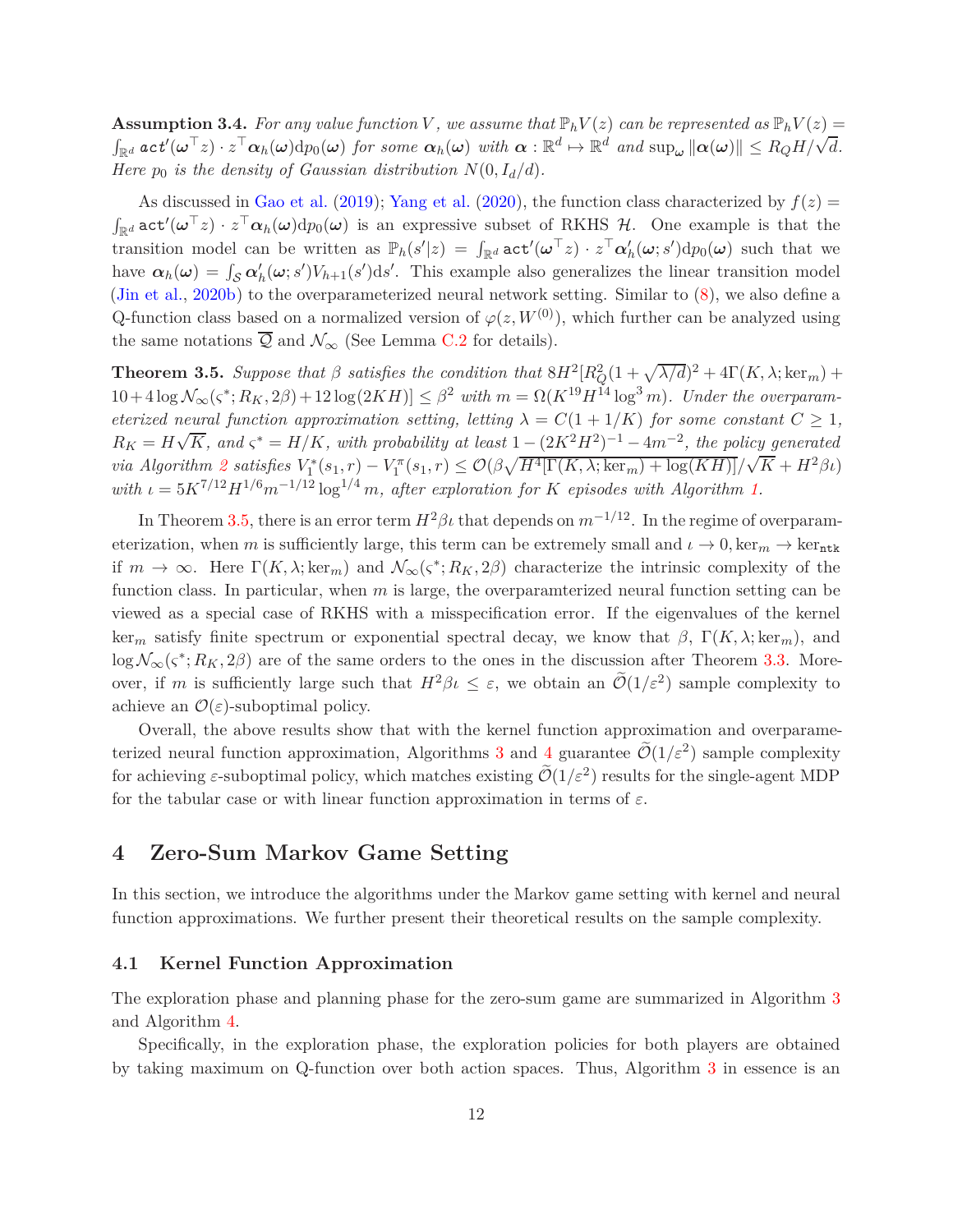<span id="page-12-0"></span>**Algorithm 3** Exploration Phase for Zero-Sum Markov Game

1: **Initialize:**  $\delta > 0$  and  $\varepsilon > 0$ . 2: **for** episode  $k = 1, \ldots, K$  **do** 3: Let  $V_{H+1}^k(\cdot) = 0$  and  $Q_{H+1}^k(\cdot, \cdot, \cdot) = 0$ 4: **for** step *h* = *H, H* − 1*, . . . ,* 1 **do** 5: Construct bonus term  $u_h^k(\cdot, \cdot, \cdot)$ 6: Exploration reward  $r_h^k(\cdot, \cdot, \cdot) = u_h^k(\cdot, \cdot, \cdot) / H$ 7: Compute approximation function  $f_h^k(\cdot, \cdot, \cdot)$ 8:  $Q_h^k(\cdot, \cdot, \cdot) = \Pi_{[0,H]}[(f_h^k + r_h^k + u_h^k)(\cdot, \cdot, \cdot)]$ 9:  $V_h^k(\cdot) = \max_{a \in \mathcal{A}, b \in \mathcal{B}} Q_h^k(\cdot, a, b)$ 10:  $(\pi_h^k(\cdot), \nu_h^k(\cdot)) = \operatorname{argmax}_{a \in \mathcal{A}, b \in \mathcal{B}} Q_h^k(\cdot, a, b)$ 11: **end for** 12: Take actions following  $a_h^k \sim \pi_h^k(s_h^k)$  and also  $b_h^k \sim \nu_h^k(s_h^k)$ ,  $\forall h \in [H]$ 13: **end for** 14:  ${\bf Return:} \; \{ (s_h^k, a_h^k, u_h^k) \}_{(h,k) \in [H] \times [K]}$ 

extension of Algorithm [1](#page-6-0) and performs the same exploration step, if we view the pair  $(a, b)$  as an action  $\boldsymbol{a} := (a, b)$  on the action space  $\mathcal{A} \times \mathcal{B}$  and regard the exploration policy pair  $(\pi_h^k(s), \nu_h^k(s))$ as a product policy  $(\pi_h^k \otimes \nu_h^k)(s)$ . Thus, the approximator  $f_h^k(z)$  and the bonus term  $u_h^k(z)$  share the same forms as [\(3\)](#page-7-1) and [\(4\)](#page-7-2) if we slightly abuse the notation by letting  $z = (s, a, b)$ .

In the planning phase, the algorithm generates the policies for two players in a separate manner. While maintaining two optimistic Q-functions, their policies are generated by finding NE of two games with payoff matrices  $Q_h$  and  $\underline{Q}_h$  respectively, i.e.,  $(\pi_h(s), D_0(s))$  is the solution to

$$
\max_{\pi'} \min_{\nu'} \mathbb{E}_{a \sim \pi', b \sim \nu'}[\overline{Q}_h(s, a, b)],
$$

and  $(\underline{D}_0(s), \nu_h(s))$  is the solution to

$$
\max_{\pi'} \min_{\nu'} \mathbb{E}_{a \sim \pi', b \sim \nu'}[Q_h(s, a, b)],
$$

which can be solved efficiently in computation by many existing min-max optimization algorithms (e.g., [Koller et al.](#page-18-12) [\(1994](#page-18-12))).

Moreover, we construct the approximation functions for Player 1 and Player 2 similarly via [\(5\)](#page-7-3) by letting  $z = (s, a, b)$  and placing the value function with  $\overline{V}$  and  $\underline{V}$  separately such that we have

$$
\overline{f}_h(z) = \Pi_{[0,H]}[\psi_h(z)^\top (\lambda \cdot I + \mathcal{K}_h)^{-1} \overline{\mathbf{y}}_h],
$$
  

$$
\underline{f}_h(z) = \Pi_{[0,H]}[\psi_h(z)^\top (\lambda \cdot I + \mathcal{K}_h)^{-1} \underline{\mathbf{y}}_h],
$$

where  $\overline{\mathbf{y}}_h := [\overline{V}_{h+1}(s_{h+1}^1), \cdots, \overline{V}_{h+1}(s_{h+1}^K)]^\top$  and  $\underline{\mathbf{y}}_h := [\underline{V}_{h+1}(s_{h+1}^1), \cdots, \underline{V}_{h+1}(s_{h+1}^K)]^\top$ . Then, for the bonus term, Players 1 and 2 share the one of the same form, i.e.,  $\overline{u}_h(z) = \underline{u}_h(z) := u_h(z)$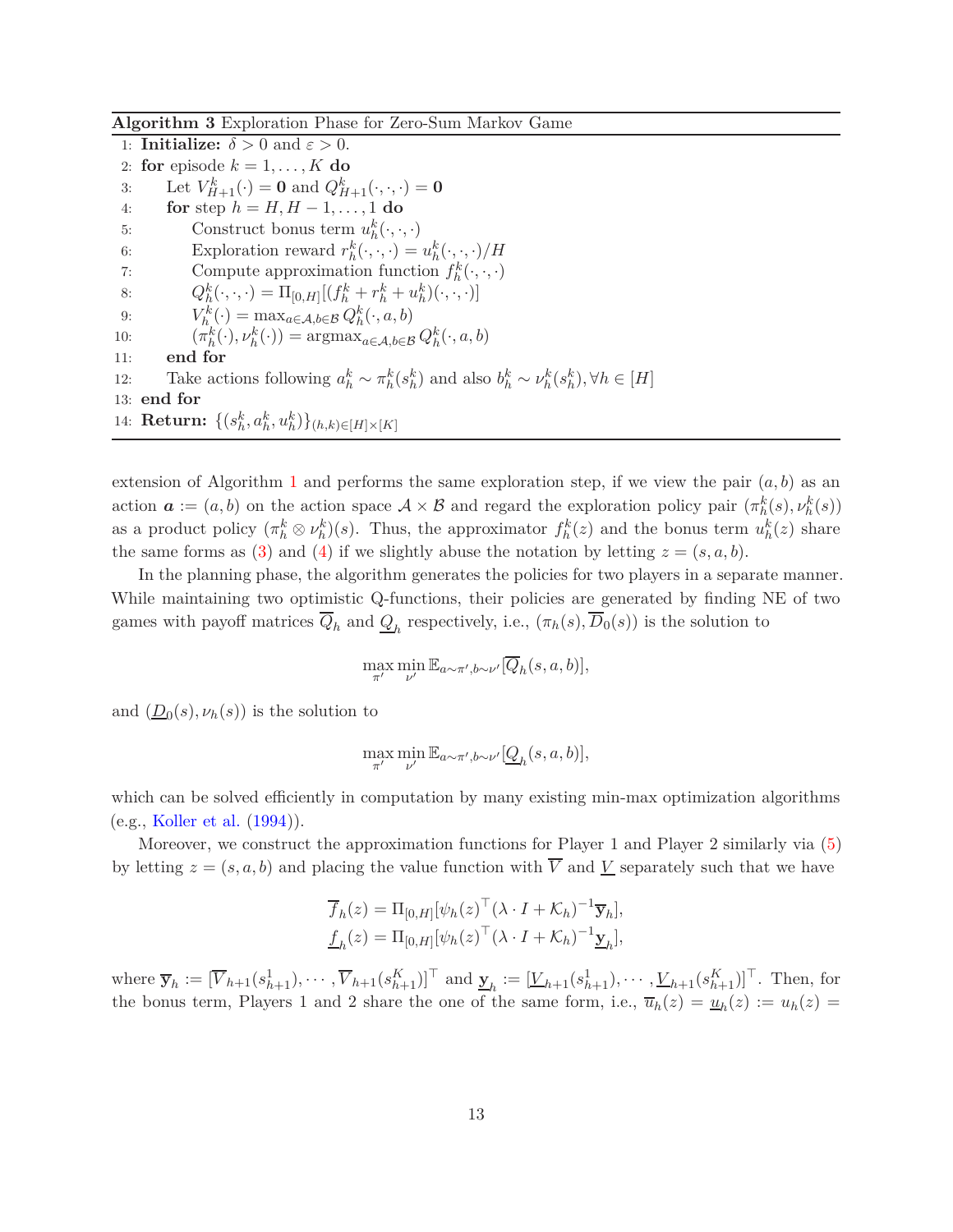$\min\{\beta \cdot w_h(z), H\}$  with

$$
w_h(z) = \lambda^{-\frac{1}{2}} [\ker(z, z) - \psi_h(z)^\top (\lambda I + \mathcal{K}_h)^{-1} \psi_h(z)]^{\frac{1}{2}}.
$$

The combination of Algorithm [3](#page-12-0) and Algorithm [4](#page-14-0) is a generic framework for distinct function approximators under the zero-sum Markov game setting. Based on the above framework, we further propose the reward-free algorithm for the zero-sum Markov game with the neural function approximation in the next subsection.

### **4.2 Neural Function Approximation**

For the neural function approximation, the exploration and planning phases follow Algorithm [3](#page-12-0) and [4.](#page-14-0) In the exploration phase, following the same discussion for the exploration algorithm with kernel function approximation, Algorithm [3](#page-12-0) with the neural approximator is intrinsically the same as Algorithm [1.](#page-6-0) Thus, one can follow the same approaches to construct the neural function approximator  $f_h^k(z) = \Pi_{[0,H]}[f(z;W_h^k)]$  and the bonus  $u_h^k(z)$  as in [\(6\)](#page-8-0) and [\(7\)](#page-9-0) with only letting  $z = (s, a, b)$ .

For the planning phase (Algorithm [4\)](#page-14-0), letting  $z = (s, a, b)$ , we construct approximation functions separately for Player 1 and Player 2 via solving two regression problems

$$
\overline{W}_h = \underset{W \in \mathbb{R}^{2md}}{\text{argmin}} \sum_{\tau=1}^K [\overline{V}_{h+1}(s_{h+1}^{\tau}) - f(z_h^{\tau}; W)]^2 + \lambda \|W - W^{(0)}\|_2^2,
$$
  

$$
\underline{W}_h = \underset{W \in \mathbb{R}^{2md}}{\text{argmin}} \sum_{\tau=1}^K [\underline{V}_{h+1}(s_{h+1}^{\tau}) - f(z_h^{\tau}; W)]^2 + \lambda \|W - W^{(0)}\|_2^2,
$$

such that we let  $f_h(z) = \Pi_{[0,H]}[f(z;W_h)]$  and  $\underline{f}_h(z) = \Pi_{[0,H]}[f(z;W_h)]$ . The bonus terms  $\overline{u}_h$  and  $u_h$  for Players 1 and 2 are  $\overline{u}_h(z) := \min\{\beta \cdot \overline{w}_h(z), H\}$  and  $\underline{u}_h(z) := \min\{\beta \cdot \underline{w}_h(z), H\}$  with

$$
\overline{w}_h(z) = [\varphi(z; \overline{W}_h)^\top (\overline{\Lambda}_h)^{-1} \varphi(z; \overline{W}_h)]^{\frac{1}{2}},
$$
  

$$
\underline{w}_h(z) = [\varphi(z; \underline{W}_h)^\top (\underline{\Lambda}_h)^{-1} \varphi(z; \underline{W}_h)]^{\frac{1}{2}},
$$

where we define the invertible matrices  $\overline{\Lambda}_h := \lambda I_{2md} + \sum_{\tau=1}^K \varphi(z_h^{\tau}; \overline{W}_h) \varphi(z_h^{\tau}; \overline{W}_h)^{\top}$  and  $\underline{\Lambda}_h :=$  $\lambda I_{2md} + \sum_{\tau=1}^{K} \varphi(z_h^{\tau};W_h) \varphi(z_h^{\tau};W_h)^{\top}.$ 

#### **4.3 Theoretical Results for Zero-Sum Markov Game**

In this subsection, we present the results for the zero-sum Markov game setting. Particularly, we make the same assumptions as in Section [3.3](#page-9-1) with only letting  $z = (s, a, b)$ . Moreover, we also use the same Q-function class  $\overline{Q}$  as [\(8\)](#page-10-1), such that we can see in Algorithms [3](#page-12-0) and [4,](#page-14-0)  $Q_h^k \in$  $Q(\mathbf{0}, R, (1 + 1/H)\beta)$  for some *R*, and  $Q_h \in Q(r_h, R', \beta)$  for some *R'*. To characterize the space which  $Q_h$  lies in, we define a specific Q-function class  $Q$  of the form

$$
\underline{\mathcal{Q}}(c, R, B) = \{Q : Q \text{ satisfies the form of } Q^{\flat}\},\tag{9}
$$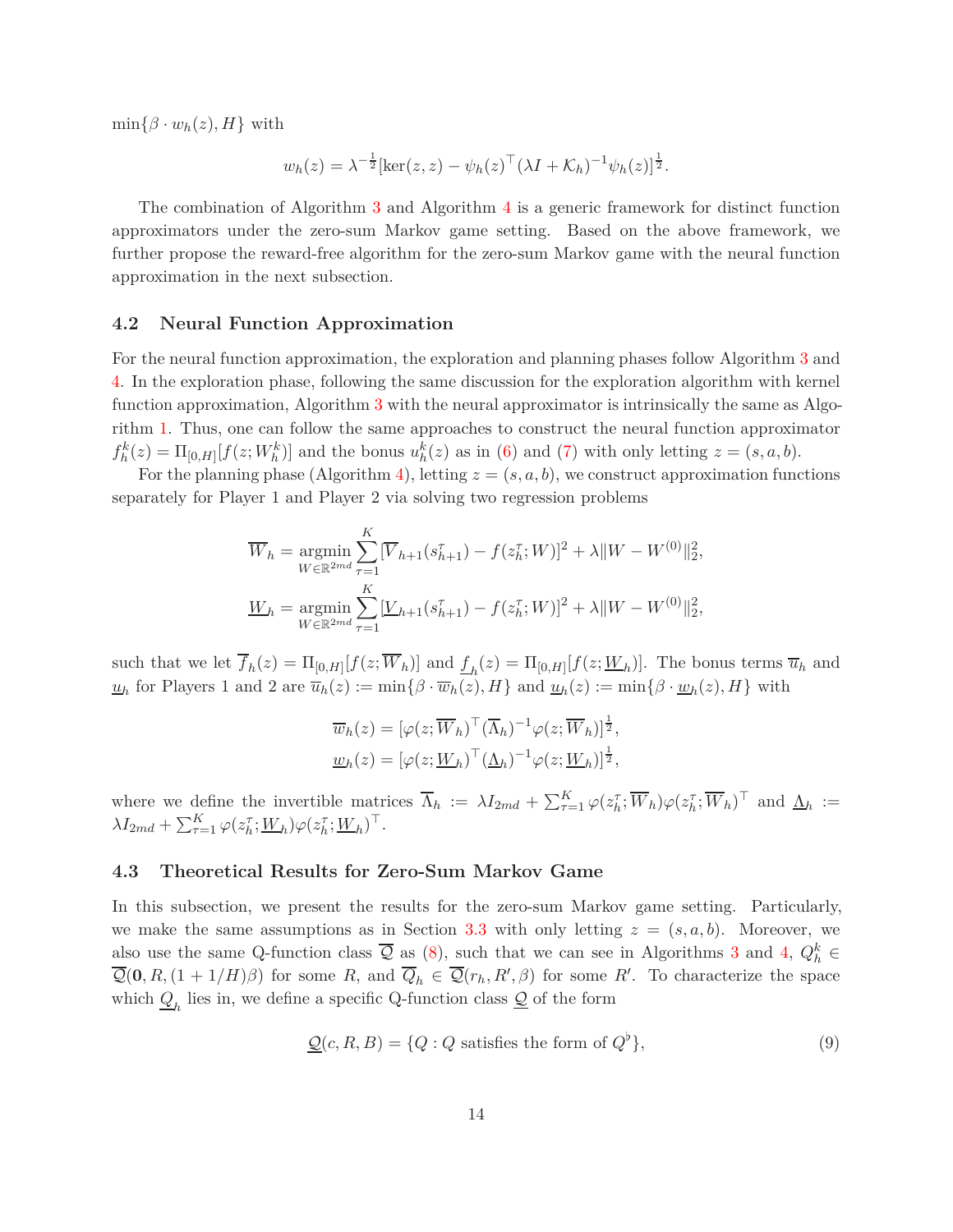<span id="page-14-0"></span>**Algorithm 4** Planning Phase for Zero-Sum Markov Game

1: **Initialize:** Reward function  $\{r_h\}_{h \in [H]}$  and exploration data  $\{(s_h^k, a_h^k, u_h^k)\}_{(h,k) \in [H] \times [K]}$ 

- 2: **for** step *h* = *H, H* − 1*, . . . ,* 1 **do**
- 3: Compute bonus term  $\overline{u}_h(\cdot,\cdot,\cdot)$  and  $\underline{u}_h(\cdot,\cdot,\cdot)$
- 4: Compute approximations  $f_h(\cdot, \cdot, \cdot)$  and  $\underline{f}_h(\cdot, \cdot, \cdot)$
- 5:  $Q_h(\cdot, \cdot, \cdot) = \Pi_{[0,H]}[(f_h + r_h + \overline{u}_h)(\cdot, \cdot, \cdot)]$
- 6:  $Q_h(\cdot, \cdot, \cdot) = \prod_{[0,H]} [(\underline{f}_h + r_h \underline{u}_h)(\cdot, \cdot, \cdot)]$
- 7: Let  $(\pi_h(s), D_0(s))$  be NE for  $Q_h(s, \cdot, \cdot)$ ,  $\forall s \in \mathcal{S}$
- 8: Let  $(\underline{D}_0(s), \nu_h(s))$  be NE for  $\underline{Q}_h(s, \cdot, \cdot), \forall s \in \mathcal{S}$
- 9:  $\overline{V}_h(s) = \mathbb{E}_{a \sim \pi_h(s), b \sim \overline{D}_0(s)} [\overline{Q}_h(s, a, b)], \forall s \in \mathcal{S}$
- 10:  $V_h(s) = \mathbb{E}_{a \sim \underline{D}_0(s), b \sim \nu_h(s)}[Q_h(s, a, b)], \forall s \in \mathcal{S}$

```
11: end for
```
12: **Return:**  ${\{\pi_h\}}_{h \in [H]}, {\{\nu_h\}}_{h \in [H]}$ 

where  $Q^{\flat}(z) = \min\{c(z) + \Pi_{[0,H]}[(\mathbf{w}, \phi(z))_{\mathcal{H}}] - g(z), H\}^+$  for some **w** satisfying  $\|\mathbf{w}\|_{\mathcal{H}} \leq R$  and also  $g(z) = B \cdot \max\{\|\phi(z)\|_{\Lambda_{\mathcal{D}}^{-1}}, H/\beta\}^+$ . Thus, we have  $\underline{Q}_h \in \underline{\mathcal{Q}}(r_h, R', \beta)$ . As we show in Section [A,](#page-21-0)  $\overline{Q}(c, R, B)$  and  $\underline{Q}(c, R, B)$  have the same covering number upper bound w.r.t  $\|\cdot\|_{\infty}$ . Then, we can use the same notation  $\mathcal{N}_{\infty}$  to denote such upper bound. Thus, we have the following result for kernel approximation.

<span id="page-14-1"></span>**Theorem 4.1.** *Suppose that*  $\beta$  *satisfies the condition*  $16H^2[R_Q^2 + \log N_\infty(\varsigma^*; R_K, 2\beta) + 2\Gamma(K, \lambda; \ker) +$  $\left[ 6 \log(4KH) + 5 \right] \leq \beta^2$ . Under the kernel function approximation setting with a kernel ker, letting  $\lambda =$  $1+1/K$ ,  $R_K = 2H\sqrt{\Gamma(K, \lambda; \ker)}$ , and  $\varsigma^* = H/K$ , with probability at least  $1-(2K^2H^2)^{-1}$ , the policy *pair generated via Algorithm*  $\frac{1}{4}$  $\frac{1}{4}$  $\frac{1}{4}$  *satisfies*  $V_1^{\text{br}(\nu),\nu}$  $V_1^{\text{br}(\nu),\nu}(s_1,r) - V_1^{\pi,\text{br}(\pi)}$  $\frac{\sigma}{1}$ ,  $\ln(\pi)(s_1, r) \leq \mathcal{O}(\beta \sqrt{H^4[\Gamma(K, \lambda; \ker) + \log(KH)]}/\sqrt{K}),$ *after exploration for K episodes with Algorithm [3.](#page-12-0)*

We further obtain the result for the neural function approximation scenario.

<span id="page-14-2"></span>**Theorem 4.2.** *Suppose that*  $\beta$  *satisfies the condition that*  $8H^2[10+12\log(4K/\delta)+R_Q^2(1+\sqrt{\lambda/d})^2+$  $4 \log \mathcal{N}_{\infty}(\varsigma^*; R_K, 2\beta) + 4\Gamma(K, \lambda; \ker_m) \leq \beta^2 \text{ with } m = \Omega(K^{19} H^{14} \log^3 m)$ . Under the overparameter*ized neural function approximation setting, letting*  $\lambda = C(1 + 1/K)$  *for some constant*  $C \geq 1$ *,*  $R_K =$  $H\sqrt{K}$ , and  $\varsigma^* = H/K$ , with probability at least  $1-(2K^2H^2)^{-1}-4m^{-2}$ , the policy pair generated via *Algorithm* [4](#page-14-0) *satisfies*  $V_1^{\text{br}(\nu),\nu}$  $V_1^{\text{br}(\nu),\nu}(s_1,r) - V_1^{\pi,\text{br}(\pi)}$  $\frac{1}{\sqrt{\pi}}, \operatorname{br}(\pi)(s_1, r) \leq \mathcal{O}(\beta \sqrt{H^4[\Gamma(K, \lambda; \ker_m) + \log(KH)]}/\sqrt{K} + \frac{1}{\sqrt{\pi}}$  $H^2\beta_l$ ) *with*  $\iota = 5K^{7/12}H^{1/6}m^{-1/12}\log^{1/4}m$ , after exploration for *K* episodes with Algorithm [3.](#page-12-0)

Following the same discussion as in Section [3.3,](#page-9-1) the above results show that with the kernel function approximation and overparameterized neural function approximation, Algorithms [3](#page-12-0) and [4](#page-14-0) guarantee an  $\mathcal{O}(1/\varepsilon^2)$  sample complexity to achieve an  $\varepsilon$ -approximate NE. In particular, when our problem reduces to the Markov game with linear function approximation, the algorithm requires  $\widetilde{\mathcal{O}}(H^6\mathfrak{d}^3/\varepsilon^2)$  sample complexity to achieve an  $\varepsilon$ -approximate NE, where  $\mathfrak{d}$  is the feature dimension. This also complements the result of the reward-free RL for the Markov game with the linear func-tion approximation. For the tabular case, [Bai and Jin](#page-17-1) [\(2020\)](#page-17-1) gives an  $\tilde{\mathcal{O}}(H^5|\mathcal{S}|^2|\mathcal{A}||\mathcal{B}|/\varepsilon^2)$  sample complexity and [Liu et al.](#page-18-6) [\(2020](#page-18-6)) gives an  $\tilde{\mathcal{O}}(H^4|\mathcal{S}||\mathcal{A}||\mathcal{B}|/\varepsilon^2)$  sample complexity. Our analysis gives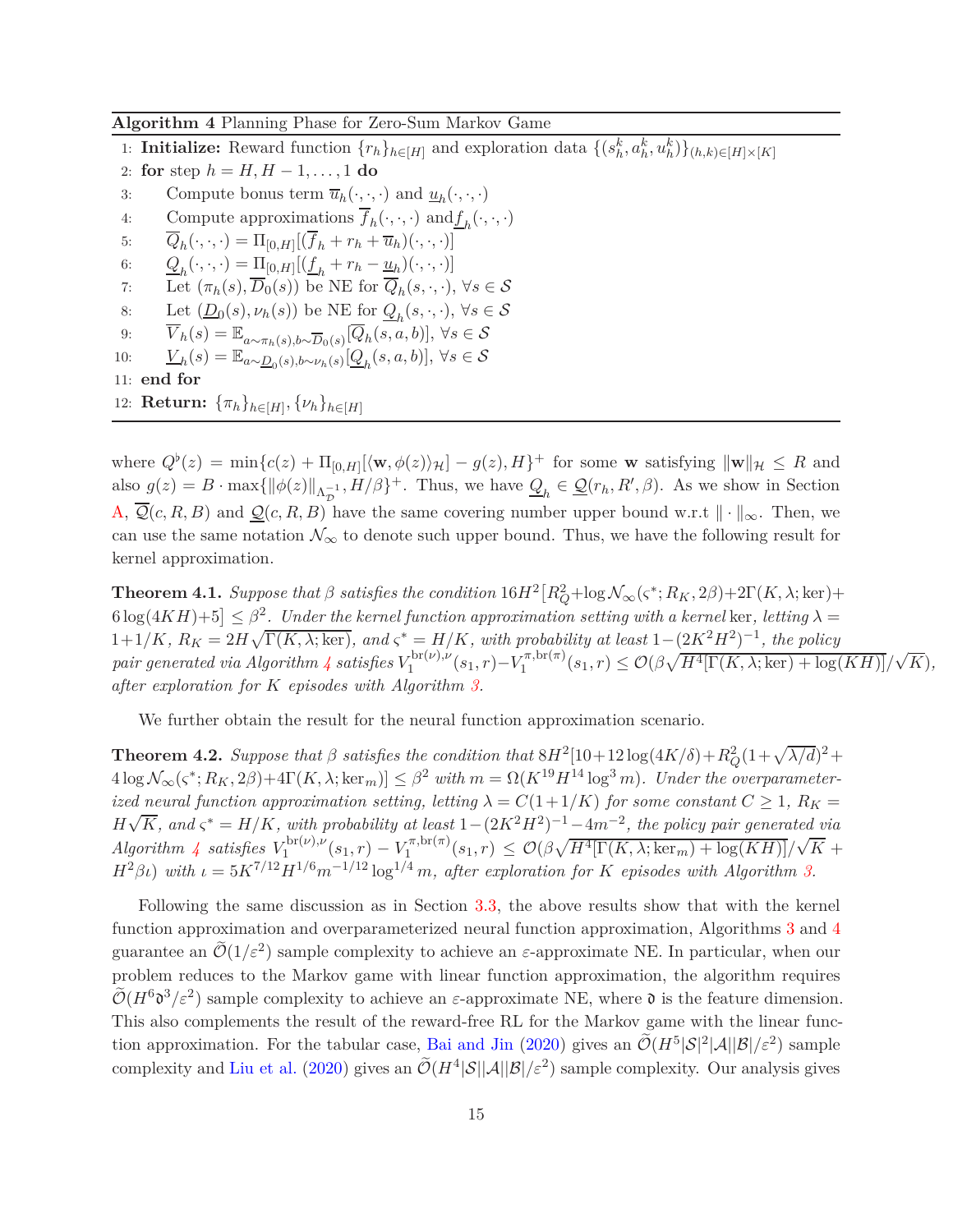an  $\widetilde{\mathcal{O}}(H^6|\mathcal{S}|^3|\mathcal{A}|^3|\mathcal{B}|^3/\varepsilon^2)$  sample complexity by simply letting  $\mathfrak{d} = |\mathcal{S}||\mathcal{A}||\mathcal{B}|$ , which matches the existing results in terms of  $\varepsilon$ . Though the dependence on  $H, |\mathcal{S}|, |\mathcal{A}|, |\mathcal{B}|$  is not as tight as existing results, our work presents a more general analysis for the function approximation setting which is not fully studied in previous works.

## **5 Theoretical Analysis**

### **5.1 Proof Sketches of Theorem [3.3](#page-10-0) and Theorem [3.5](#page-11-0)**

We first show the proof sketch for Theorem [3.3.](#page-10-0) Our goal is to bound the term  $V_1^*(s_1, r) - V_1^{\pi}(s_1, r)$ . By the optimistic updating rule in the planning phase, according to Lemma [B.7,](#page-34-0) we have  $V_1^*(s_1, r) \leq$ *V*<sub>1</sub>(*s*<sub>1</sub>) such that *V*<sup>\*</sup><sub>1</sub><sup> $\{s_1, r\}$  − *V*<sub>1</sub><sup> $\pi$ </sup>(*s*<sub>1</sub>, *r*) ≤ *V*<sub>1</sub>(*s*<sub>1</sub>, *r*). Then we only need to consider bounding</sup>  $V_1(s_1) - V_1^{\pi}(s_1, r)$ . Further by this lemma, for any  $h \in [H]$ , we have

$$
V_h(s) - V_h^{\pi}(s, r) \le r_h(s, \pi_h(s)) + \mathbb{P}_h V_{h+1}(s, \pi_h(s)) + 2u_h(s, \pi_h(s)) - Q_h^{\pi}(s, \pi_h(s), r)
$$
  
=  $\mathbb{P}_h V_{h+1}(s, \pi_h(s)) - \mathbb{P}_h V_{h+1}^{\pi}(s, \pi_h(s), r) + 2u_h(s, \pi_h(s)).$  (10)

where we use the fact that  $Q_h^{\pi}(s, \pi_h(s), r) = r_h(s, \pi_h(s)) + \mathbb{P}_h V_{h+1}^{\pi}(s, \pi_h(s), r)$ . Recursively applying the above inequality and also using  $V_{H+1}^{\pi}(s, r) = V_{H+1}(s) = 0$  give

<span id="page-15-0"></span>
$$
V_1(s_1) - V_1^{\pi}(s_1, r) \leq \mathbb{E}_{\mathbb{P}}[\sum_{h=1}^H 2u_h(s_h, \pi_h(s_h)) | s_1] = 2H \cdot V_1^{\pi}(s_1, u/H).
$$

Moreover, by Lemma [B.8,](#page-35-0) we build a connection between the exploration and planing phase, which is  $V_1^{\pi}(s_1, u/H) \leq K^{-1} \sum_{k=1}^K V_1^*(s_1, r^k)$ . Therefore, combining the above results together, we eventually obtain

$$
V_1^*(s_1,r) - V_1^{\pi}(s_1,r) \le 2H/K \cdot \sum_{k=1}^K V_1^*(s_1,r^k) \le \mathcal{O}(\beta \sqrt{H^4[\Gamma(K,\lambda;\ker) + \log(KH)]}/\sqrt{K}),
$$

where the last inequality is by Lemma [B.5](#page-30-0) and the fact that  $\beta \geq H$ . This completes the proof of Theorem [3.3.](#page-10-0) The proof of this theorem is inspired by [Wang et al.](#page-19-3) [\(2020a](#page-19-3)) for the linear function approximation setting and is a non-trivial generalization to the nonlinear kernel function approximation scenario here. Please see detailed proof in Section [B.2.](#page-37-0)

Next, we show the proof sketches of Theorem [3.5.](#page-11-0) By Lemma [C.5,](#page-51-0) we have  $V_1^*(s_1, r) \le V_1(s_1) +$  $H\beta\iota$  by optimism, such that  $V_1^*(s_1, r) - V_1^{\pi}(s_1, r) \leq V_1(s_1) - V_1^{\pi}(s_1, r) + H\beta\iota$ . Note that different from the proof of Theorem [3.3,](#page-10-0) there is an extra bias term  $H\beta\iota$  introduced by the neural function approximation. Further by Lemma  $C.5$ , and using the same argument as  $(10)$ , we have

$$
V_h(s) - V_h^{\pi}(s,r) \le 2u_h(s, \pi_h(s)) + \beta \iota + \mathbb{P}_h V_{h+1}(s, \pi_h(s)) - \mathbb{P}_h V_{h+1}^{\pi}(s, \pi_h(s), r),
$$

which introducing another bias  $\beta\iota$ . Recursively applying the above inequality with  $V_{H+1}^{\pi}(s,r)$  =  $V_{H+1}(s) = 0$  gives

$$
V_1(s_1) - V_1^{\pi}(s_1, r) = 2H \cdot V_1^{\pi}(s_1, u/H) + H\beta\iota.
$$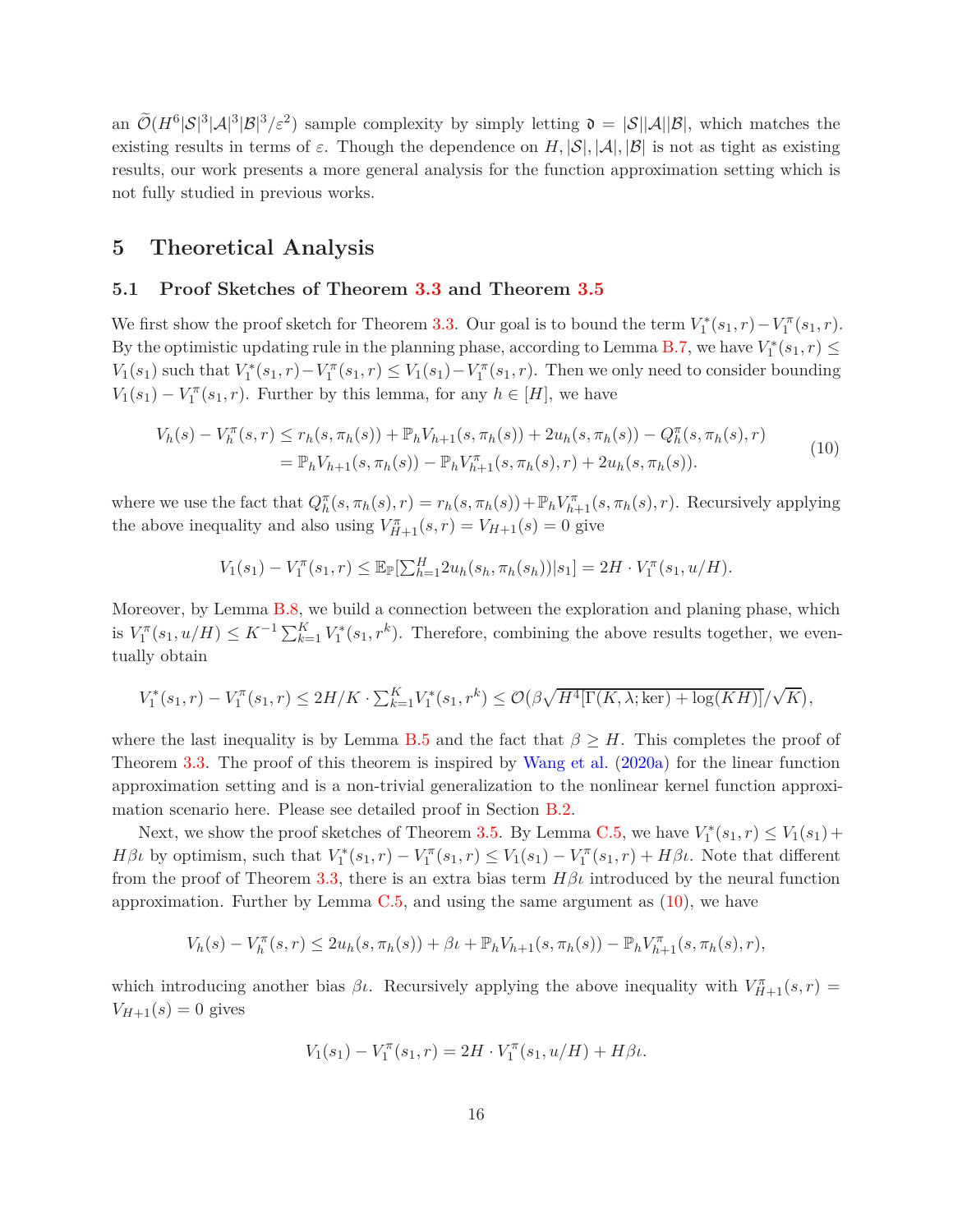Thus, with Lemma [C.6](#page-52-0) connecting the exploration and planning phases such that  $V_1^{\pi}(s_1, u/H)$  $\leq K^{-1} \sum_{k=1}^{K} V_1^*(s_1, r^k) + 2\beta\iota$ , combining all the above results eventually yields

$$
V_1^*(s_1, r) - V_1^{\pi}(s_1, r) \le 2H/K \cdot \sum_{k=1}^K V_1^*(s_1, r^k) + 4H\beta\iota
$$
  

$$
\le \mathcal{O}\Big(\beta\sqrt{H^4[\Gamma(K, \lambda; \ker_m) + \log(KH)]}/\sqrt{K} + H^2\beta\iota\Big),
$$

where the second inequality and the last inequality is by Lemma [C.3](#page-48-0) and the fact that  $\beta \geq H$ . This completes the proof. Please see detailed proof in Section [C.2.](#page-53-0)

#### **5.2 Proof Sketches of Theorem [4.1](#page-14-1) and Theorem [4.2](#page-14-2)**

In the proofs of Theorem [4.1](#page-14-1) and Theorem [4.2](#page-14-2) and the corresponding lemmas, to simply the notations, we let  $\mathbb{E}_{a\sim\pi_h,b\sim\nu_h,s'\sim\mathbb{P}_h}$  denote the expectation with  $a\sim\pi_h(s), b\sim\nu_h(s), s'\sim\mathbb{P}_h(\cdot|s,a,b)$ given the current state *s* and arbitrary policies  $\pi_h$ ,  $\nu_h$  at the *h*-th step.

For the proof sketch of Theorem [4.1,](#page-14-1) we decompose  $V_1^{\text{br}(\nu),\nu}$  $V_1^{\text{br}(\nu),\nu}(s_1,r) - V_1^{\pi,\text{br}(\pi)}$  $\int_1^{\pi/0.01(\pi)} (s_1, r)$  into two terms  $V_1^{\dagger}(s_1, r) - V_1^{\pi, \text{br}(\pi)}$  $V_1^{\pi, \text{br}(\pi)}(s_1, r)$  and  $V_1^{\text{br}(\nu), \nu}$  $\sum_{1}^{\text{opt}(v),v}(s_1,r)-V_1^{\dagger}(s_1,r)$  and bound them separately. To bound the first term, by Lemma [D.4,](#page-58-0) we have  $V_1^{\dagger}(s_1, r) - V_1^{\pi, \text{br}(\pi)}$  $V_1^{\pi, \text{br}(\pi)}(s_1, r) \leq \overline{V}_1(s_1) - V_1^{\pi, \text{br}(\pi)}$  $\int_1^{r_1, \text{or}(\pi)} (s_1, r)$ . Note that by the updating rule for  $\overline{V}_h$  in Algorithm [4,](#page-14-0) we have

$$
\overline{V}_h(s) = \min_{\nu'} \mathbb{E}_{a \sim \pi_h, b \sim \nu'}[\overline{Q}_h(s, a, b)] \leq \mathbb{E}_{a \sim \pi_h, b \sim \text{br}(\pi)_h}[\overline{Q}_h(s, a, b)],
$$

such that further by Lemma [D.4,](#page-58-0) there is

$$
\overline{V}_h(s_h) - V_h^{\pi, br(\pi)}(s_h, r) \n\leq \mathbb{E}_{a_h \sim \pi_h, b_h \sim \text{br}(\pi)_h} [(\mathbb{P}_h \overline{V}_{h+1} + r_h + 2u_h)(s_h, a_h, b_h)] - V_h^{\pi, br(\pi)}(s_h, r) \n= \mathbb{E}_{a_h \sim \pi_h, b_h \sim \text{br}(\pi)_{h}, s_{h+1} \sim \mathbb{P}_h} [\overline{V}_{h+1}(s_{h+1}) - V_{h+1}^{\pi, br(\pi)}(s_{h+1}, r) + 2u_h(s_h, a_h, b_h)],
$$

where the equality uses  $V^{\pi, \text{br}(\pi)}_h$  $\mathbb{E}_{h}^{\pi,\text{br}(\pi)}(s_{h},r) = \mathbb{E}_{a_{h}\sim\pi_{h},b_{h}\sim\text{br}(\pi)_{h}}[r_{h}(s_{h},a_{h},b_{h}) + \mathbb{P}_{h}V_{h+1}^{\pi,\text{br}(\pi)}(s_{h},a_{h},b_{h},r)].$ Recursively applying the above inequality yields

$$
\overline{V}_1(s_1) - V_1^{\pi, \text{br}(\pi)}(s_1, r) \leq \mathbb{E}_{\pi, \text{br}(\pi), \mathbb{P}}[\sum_{h=1}^H 2u_h(s_h, a_h, b_h)|s_1] \n= 2H \cdot V_1^{\pi, \text{br}(\pi)}(s_1, u/H).
$$

Combining the above results eventually gives

$$
V_1^{\dagger}(s_1, r) - V_1^{\pi, \text{br}(\pi)}(s_1, r) \le 2H \cdot V_1^{\pi, \text{br}(\pi)}(s_1, u/H) \le \frac{2H}{K} \sum_{k=1}^K V_1^*(s_1, r^k)
$$
  

$$
\le \mathcal{O}(\beta \sqrt{H^4[\Gamma(K, \lambda; \text{ker}) + \log(KH)]}/\sqrt{K}),
$$

where the second inequality is due to Lemma  $D.5$  and the last inequality is by Lemma  $D.2$ . The upper bound of the difference  $V_1^{\dagger}(s_1, r) - V_1^{\pi, \text{br}(\pi)}$  $\frac{\partial}{\partial t} \left( s_1, r \right)$  is also  $\mathcal{O}\left( \beta \sqrt{H^4 \left[ \Gamma(K, \lambda; \ker) + \log(KH) \right]} / \sqrt{K} \right)$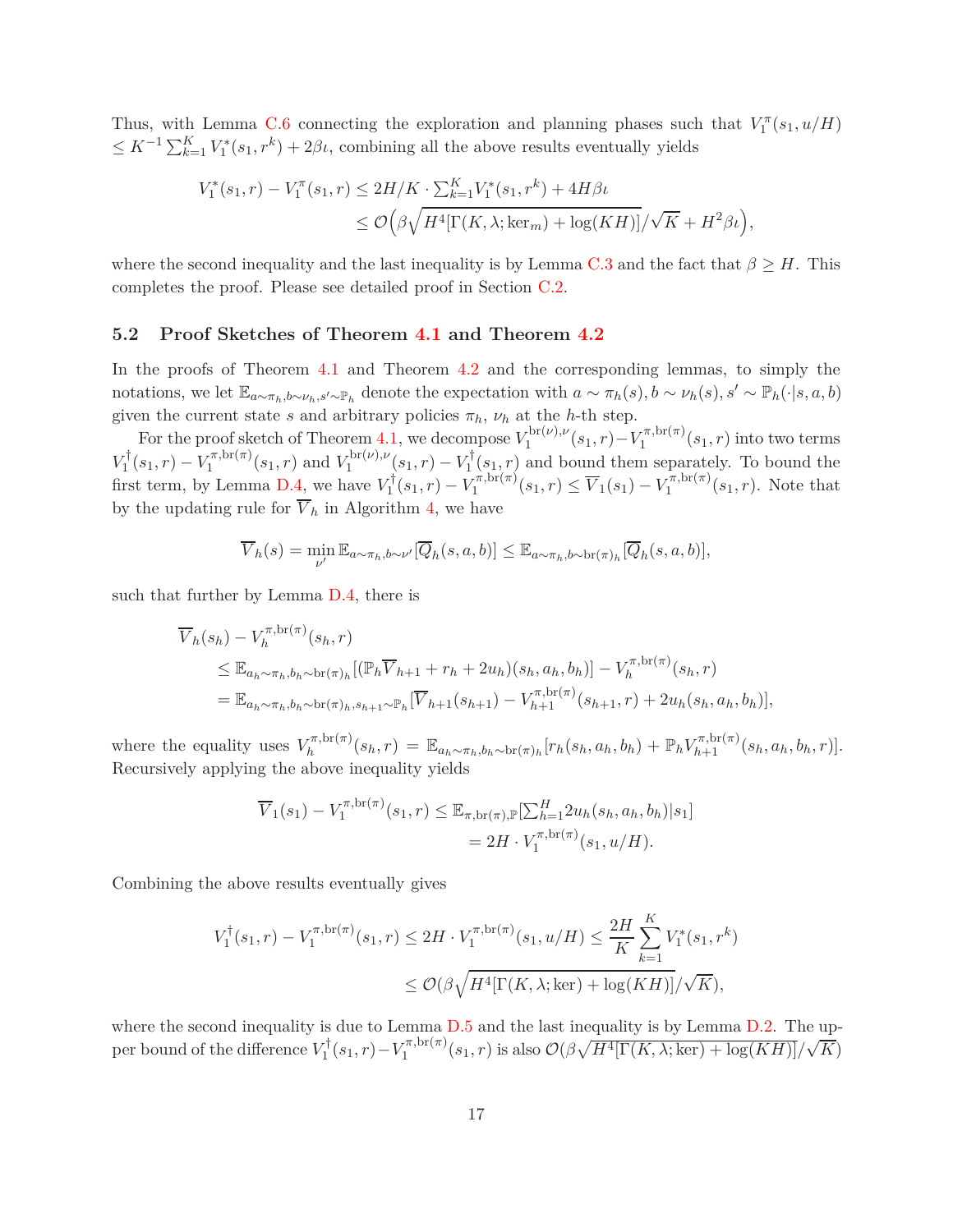with the similar proof idea. This completes the proof of Theorem [4.1.](#page-14-1) Please see Section [D.2](#page-60-0) for details.

The proof of Theorem [4.2](#page-14-2) follows the same argument as above. The only difference is that the neural function approximation introduces bias terms depending on *ι* as we discussed in the proof sketch of Theorem [3.5.](#page-11-0) Thus, the final bound is  $\mathcal{O}(\beta \sqrt{H^4[\Gamma(K, \lambda; \ker_m) + \log(KH)]}/\sqrt{K} + H^2 \beta \iota$ . Please see Section [E.2](#page-66-0) for the detailed proof.

# **6 Conclusion**

In this paper, we study the reward-free RL algorithms with kernel and neural function approximators for both single-agent MDPs and zero-sum Markov games. We prove that our methods can achieve  $\mathcal{O}(1/\varepsilon^2)$  sample complexity for generating an  $\varepsilon$ -suboptimal policy or  $\varepsilon$ -approximate NE.

# **References**

- <span id="page-17-5"></span>Allen-Zhu, Z., Li, Y. and Liang, Y. (2018). Learning and generalization in overparameterized neural networks, going beyond two layers. *arXiv preprint arXiv:1811.04918*.
- <span id="page-17-6"></span>Arora, S., Du, S., Hu, W., Li, Z. and Wang, R. (2019). Fine-grained analysis of optimization and generalization for overparameterized two-layer neural networks. In *International Conference on Machine Learning*. PMLR.
- <span id="page-17-3"></span>Ayoub, A., Jia, Z., Szepesvari, C., Wang, M. and Yang, L. (2020). Model-based reinforcement learning with value-targeted regression. In *International Conference on Machine Learning*. PMLR.
- <span id="page-17-1"></span>Bai, Y. and Jin, C. (2020). Provable self-play algorithms for competitive reinforcement learning. In *International Conference on Machine Learning*. PMLR.
- <span id="page-17-7"></span>Bai, Y. and Lee, J. D. (2019). Beyond linearization: On quadratic and higher-order approximation of wide neural networks. *arXiv preprint arXiv:1910.01619*.
- <span id="page-17-2"></span>Cai, Q., Yang, Z., Jin, C. and Wang, Z. (2019). Provably efficient exploration in policy optimization. *arXiv preprint arXiv:1912.05830*.
- <span id="page-17-4"></span>Chowdhury, S. R. and Gopalan, A. (2017). On kernelized multi-armed bandits. In *International Conference on Machine Learning*. PMLR.
- <span id="page-17-8"></span>Du, S., Lee, J., Li, H., Wang, L. and Zhai, X. (2019). Gradient descent finds global minima of deep neural networks. In *International Conference on Machine Learning*. PMLR.
- <span id="page-17-9"></span>Du, S. S., Zhai, X., Poczos, B. and Singh, A. (2018). Gradient descent provably optimizes overparameterized neural networks. *arXiv preprint arXiv:1810.02054*.
- <span id="page-17-0"></span>Duan, Y., Chen, X., Houthooft, R., Schulman, J. and Abbeel, P. (2016). Benchmarking deep reinforcement learning for continuous control. In *International conference on machine learning*. PMLR.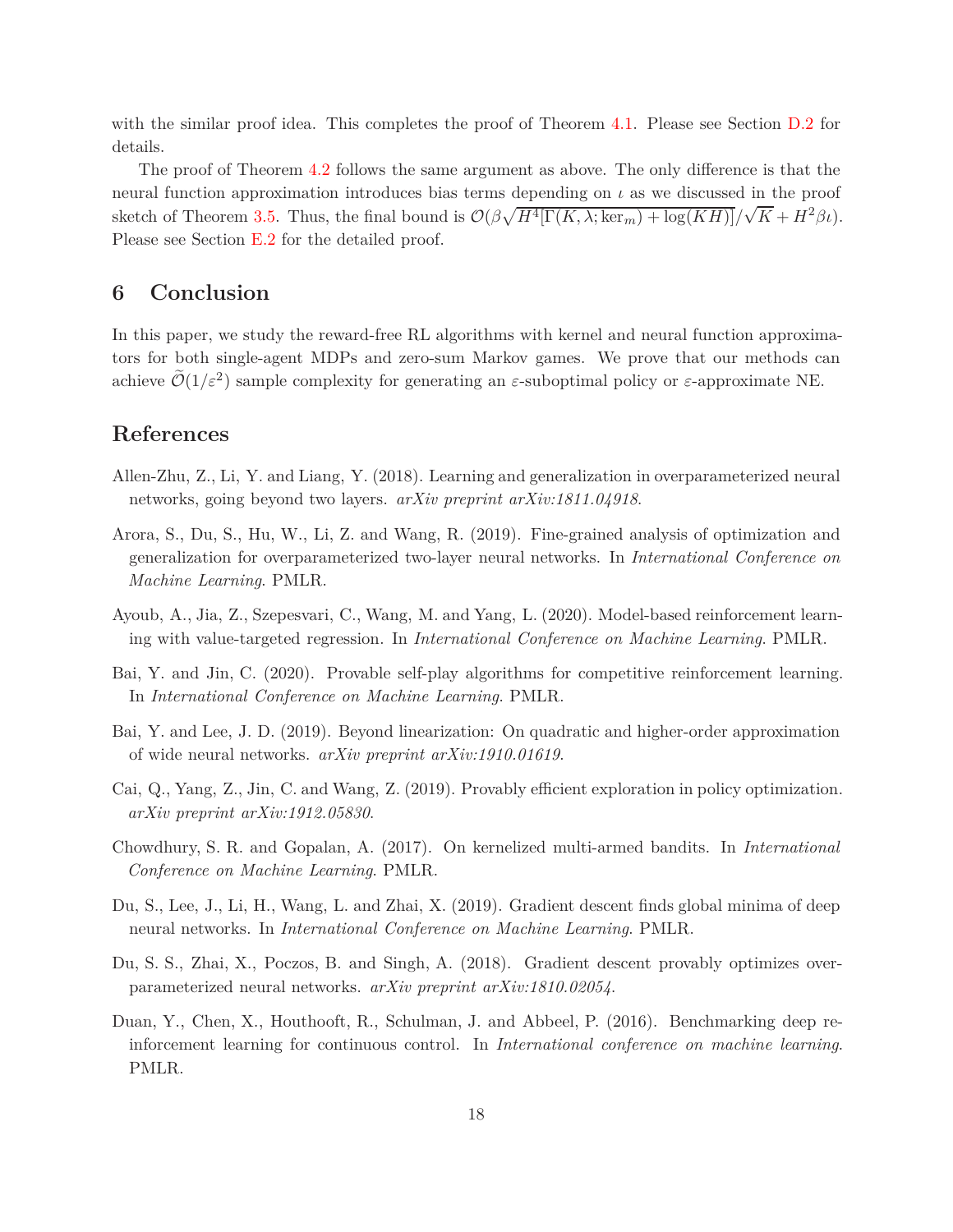- <span id="page-18-10"></span>Gao, R., Cai, T., Li, H., Wang, L., Hsieh, C.-J. and Lee, J. D. (2019). Convergence of adversarial training in overparametrized neural networks. *arXiv preprint arXiv:1906.07916*.
- <span id="page-18-2"></span>Grzes, M. (2017). Reward shaping in episodic reinforcement learning.
- <span id="page-18-11"></span>Jacot, A., Gabriel, F. and Hongler, C. (2018). Neural tangent kernel: Convergence and generalization in neural networks. *arXiv preprint arXiv:1806.07572*.
- <span id="page-18-3"></span>Jin, C., Krishnamurthy, A., Simchowitz, M. and Yu, T. (2020a). Reward-free exploration for reinforcement learning. In *International Conference on Machine Learning*. PMLR.
- <span id="page-18-7"></span>Jin, C., Yang, Z., Wang, Z. and Jordan, M. I. (2020b). Provably efficient reinforcement learning with linear function approximation. In *Conference on Learning Theory*. PMLR.
- <span id="page-18-8"></span>Kakade, S., Krishnamurthy, A., Lowrey, K., Ohnishi, M. and Sun, W. (2020). Information theoretic regret bounds for online nonlinear control. *arXiv preprint arXiv:2006.12466*.
- <span id="page-18-4"></span>Kaufmann, E., Ménard, P., Domingues, O. D., Jonsson, A., Leurent, E. and Valko, M. (2020). Adaptive reward-free exploration. *arXiv preprint arXiv:2006.06294*.
- <span id="page-18-12"></span>Koller, D., Megiddo, N. and Von Stengel, B. (1994). Fast algorithms for finding randomized strategies in game trees. In *Proceedings of the twenty-sixth annual ACM symposium on Theory of computing*.
- <span id="page-18-13"></span>Kreyszig, E. (1978). *Introductory functional analysis with applications*, vol. 1. wiley New York.
- <span id="page-18-1"></span>Laud, A. D. (2004). Theory and application of reward shaping in reinforcement learning. Tech. rep.
- <span id="page-18-6"></span>Liu, Q., Yu, T., Bai, Y. and Jin, C. (2020). A sharp analysis of model-based reinforcement learning with self-play. *arXiv preprint arXiv:2010.01604*.
- <span id="page-18-15"></span>MacCluer, B. (2008). *Elementary functional analysis*, vol. 253. Springer Science & Business Media.
- <span id="page-18-5"></span>Ménard, P., Domingues, O. D., Jonsson, A., Kaufmann, E., Leurent, E. and Valko, M. (2020). Fast active learning for pure exploration in reinforcement learning. *arXiv preprint arXiv:2007.13442*.
- <span id="page-18-0"></span>Mnih, V., Kavukcuoglu, K., Silver, D., Rusu, A. A., Veness, J., Bellemare, M. G., Graves, A., Riedmiller, M., Fidjeland, A. K., Ostrovski, G. et al. (2015). Human-level control through deep reinforcement learning. *nature*, **518** 529–533.
- <span id="page-18-9"></span>Neyshabur, B., Li, Z., Bhojanapalli, S., LeCun, Y. and Srebro, N. (2018). Towards understanding the role of over-parametrization in generalization of neural networks. *arXiv preprint arXiv:1805.12076*.
- <span id="page-18-14"></span>Schechter, M. (2001). *Principles of functional analysis*. 36, American Mathematical Soc.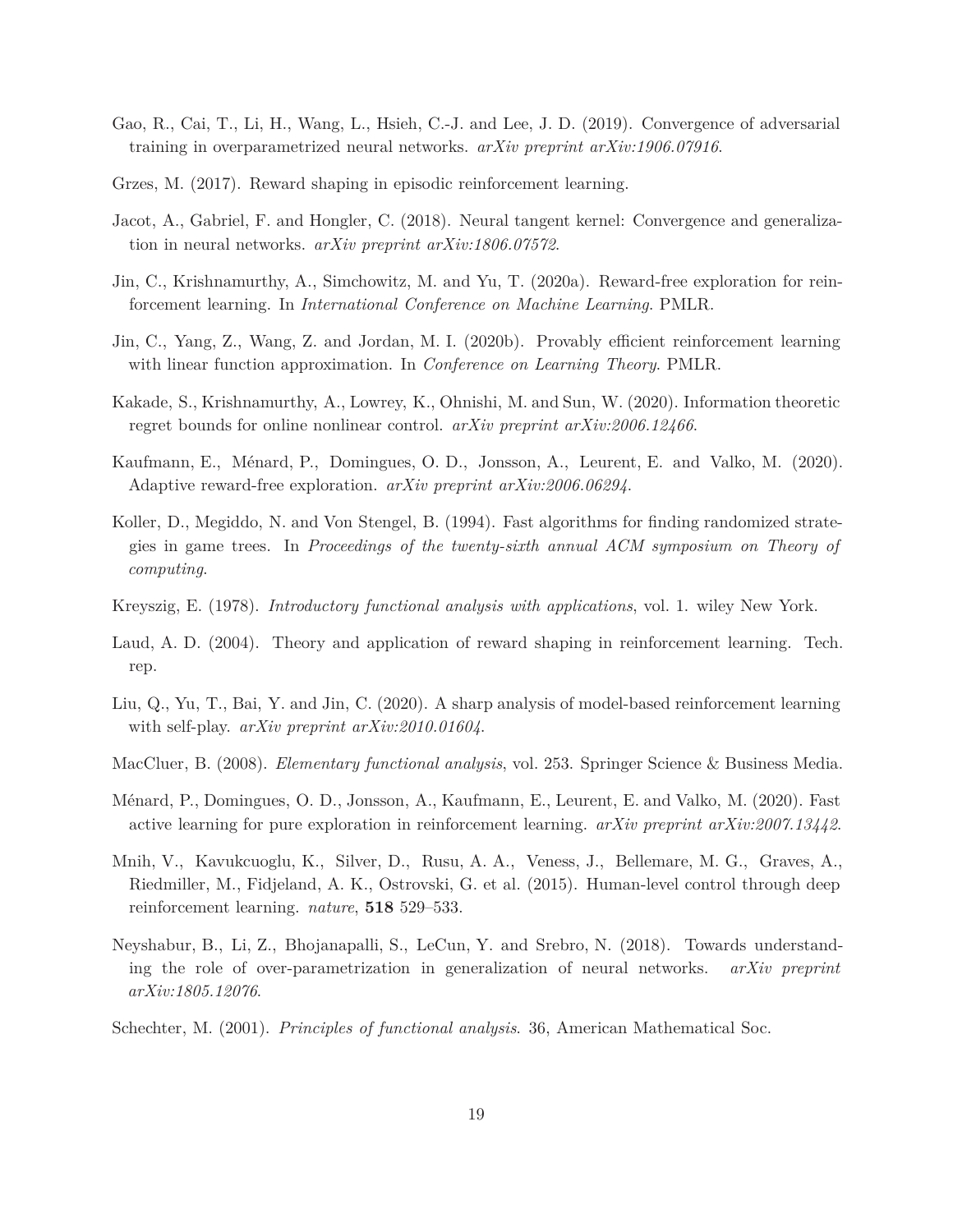- <span id="page-19-0"></span>Silver, D., Huang, A., Maddison, C. J., Guez, A., Sifre, L., Van Den Driessche, G., Schrittwieser, J., Antonoglou, I., Panneershelvam, V., Lanctot, M. et al. (2016). Mastering the game of go with deep neural networks and tree search. *nature*, **529** 484–489.
- <span id="page-19-1"></span>Silver, D., Schrittwieser, J., Simonyan, K., Antonoglou, I., Huang, A., Guez, A., Hubert, T., Baker, L., Lai, M., Bolton, A. et al. (2017). Mastering the game of go without human knowledge. *nature*, **550** 354–359.
- <span id="page-19-10"></span>Srinivas, N., Krause, A., Kakade, S. M. and Seeger, M. (2009). Gaussian process optimization in the bandit setting: No regret and experimental design. *arXiv preprint arXiv:0912.3995*.
- <span id="page-19-13"></span>Steinwart, I. and Christmann, A. (2008). *Support vector machines*. Springer Science & Business Media.
- <span id="page-19-11"></span>Valko, M., Korda, N., Munos, R., Flaounas, I. and Cristianini, N. (2013). Finite-time analysis of kernelised contextual bandits. *arXiv preprint arXiv:1309.6869*.
- <span id="page-19-2"></span>Vinyals, O., Babuschkin, I., Czarnecki, W. M., Mathieu, M., Dudzik, A., Chung, J., Choi, D. H., Powell, R., Ewalds, T., Georgiev, P. et al. (2019). Grandmaster level in starcraft ii using multiagent reinforcement learning. *Nature*, **575** 350–354.
- <span id="page-19-3"></span>Wang, R., Du, S. S., Yang, L. F. and Salakhutdinov, R. (2020a). On reward-free reinforcement learning with linear function approximation. *arXiv preprint arXiv:2006.11274*.
- <span id="page-19-9"></span>Wang, R., Salakhutdinov, R. and Yang, L. F. (2020b). Provably efficient reinforcement learning with general value function approximation. *arXiv preprint arXiv:2005.10804*.
- <span id="page-19-4"></span>Wang, W. Y., Li, J. and He, X. (2018). Deep reinforcement learning for nlp. In *Proceedings of the 56th Annual Meeting of the Association for Computational Linguistics: Tutorial Abstracts*.
- <span id="page-19-8"></span>Wang, Y., Wang, R., Du, S. S. and Krishnamurthy, A. (2019). Optimism in reinforcement learning with generalized linear function approximation. *arXiv preprint arXiv:1912.04136*.
- <span id="page-19-5"></span>Yang, L. and Wang, M. (2019). Sample-optimal parametric q-learning using linearly additive features. In *International Conference on Machine Learning*. PMLR.
- <span id="page-19-6"></span>Yang, L. and Wang, M. (2020). Reinforcement learning in feature space: Matrix bandit, kernels, and regret bound. In *International Conference on Machine Learning*. PMLR.
- <span id="page-19-12"></span>Yang, Z., Jin, C., Wang, Z., Wang, M. and Jordan, M. (2020). Provably efficient reinforcement learning with kernel and neural function approximations. *Advances in Neural Information Processing Systems*, **33**.
- <span id="page-19-7"></span>Zanette, A., Brandfonbrener, D., Brunskill, E., Pirotta, M. and Lazaric, A. (2020a). Frequentist regret bounds for randomized least-squares value iteration. In *International Conference on Artificial Intelligence and Statistics*. PMLR.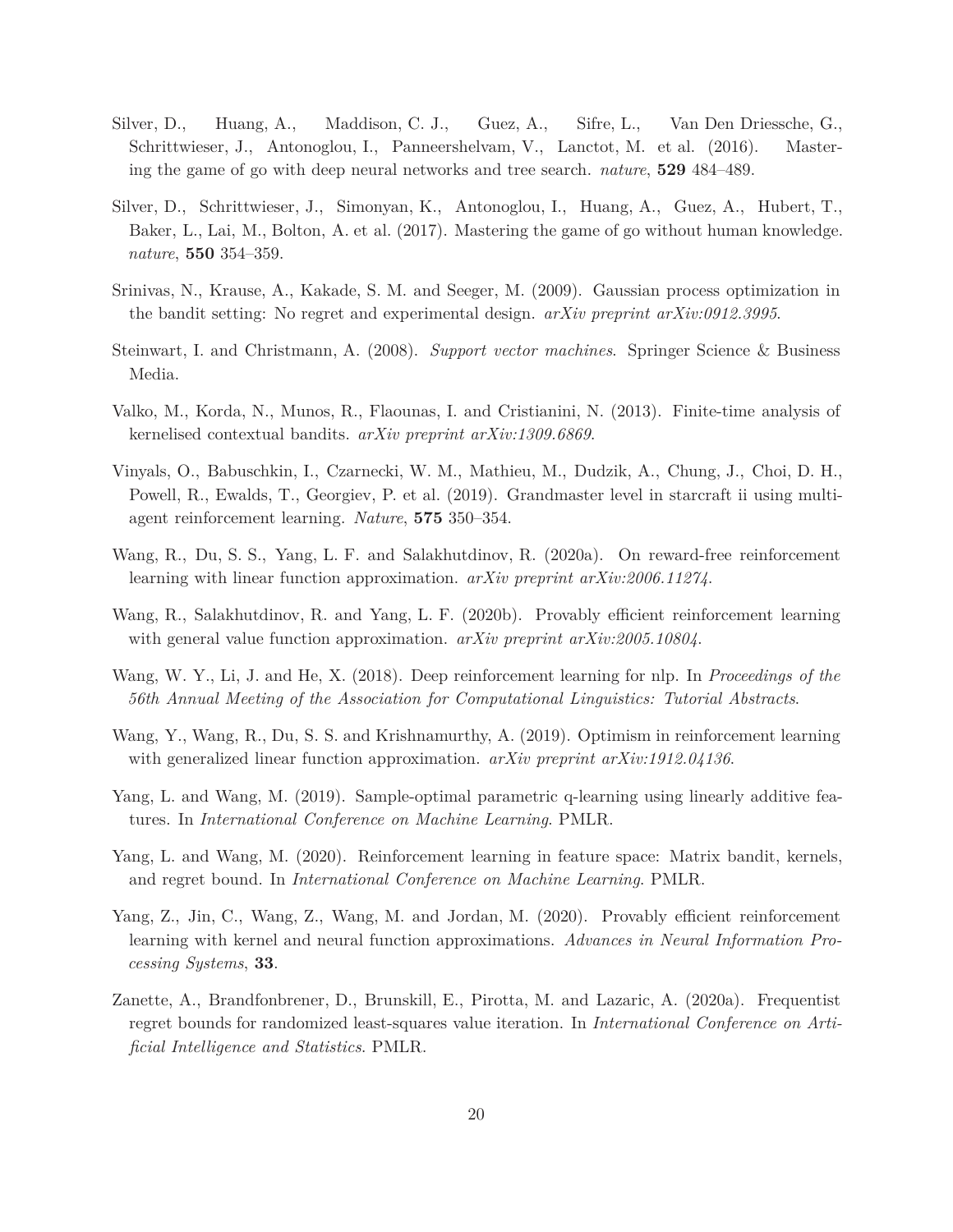- <span id="page-20-1"></span>Zanette, A., Lazaric, A., Kochenderfer, M. J. and Brunskill, E. (2020b). Provably efficient rewardagnostic navigation with linear value iteration. *arXiv preprint arXiv:2008.07737*.
- <span id="page-20-0"></span>Zhang, Z., Du, S. S. and Ji, X. (2020). Nearly minimax optimal reward-free reinforcement learning. *arXiv preprint arXiv:2010.05901*.
- <span id="page-20-2"></span>Zhou, D., He, J. and Gu, Q. (2020a). Provably efficient reinforcement learning for discounted mdps with feature mapping. *arXiv preprint arXiv:2006.13165*.
- <span id="page-20-3"></span>Zhou, D., Li, L. and Gu, Q. (2020b). Neural contextual bandits with ucb-based exploration. In *International Conference on Machine Learning*. PMLR.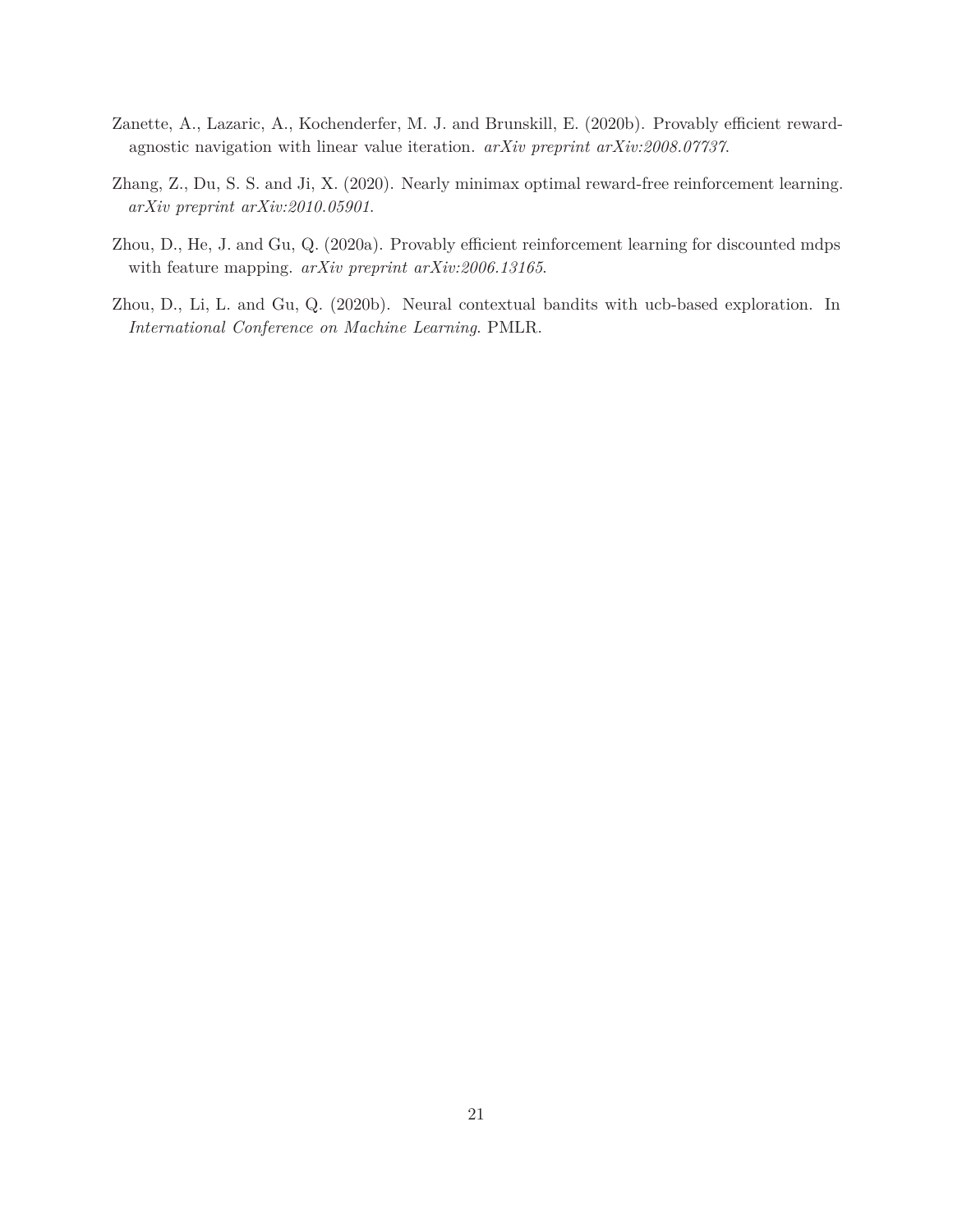# <span id="page-21-0"></span>**A Discussion of Function Space Complexity**

To characterize the function space complexity, we first introduce the notions for the eigenvalues of the RKHS. Define  $\mathcal{L}^2(\mathcal{Z})$  as the space of square-integrable functions on  $\mathcal{Z}$  w.r.t. Lebesgue measure and define  $\langle \cdot, \cdot \rangle_{\mathcal{L}^2}$  as the inner product on the space  $\mathcal{L}^2(\mathcal{Z})$ . According to Mercer's Theorem [\(Steinwart and Christmann,](#page-19-13) [2008](#page-19-13)), the kernel function ker(*z, z*′ ) has a spectral expansion as  $\ker(z, z') = \sum_{i=1}^{\infty} \sigma_i \varrho_i(z) \varrho_i(z')$  where  $\{\varrho_i\}_{i\geq 1}$  are a set of orthonormal basis on  $\mathcal{L}^2(\mathcal{Z})$  and  $\{\sigma_i\}_{i\geq 1}$ are positive eigenvalues. In this paper, we consider two types of eigenvalues' properties and make the following assumptions.

**Assumption A.1.** *Assume*  $\{\sigma_i\}_{i\geq 1}$  *satisfies one of the following eigenvalue decay conditions for some constant*  $\gamma > 0$ *:* 

- *(a)*  $\gamma$ -finite spectrum: we have  $\sigma_i = 0$  for all  $i > \gamma$ ;
- *(b)*  $\gamma$ -exponential spectral decay: there exist constants  $C_1 > 0$  and  $C_2 > 0$  such that  $\sigma_i \leq$  $C_1 \exp(-C_2 \cdot i^{\gamma})$  *for all*  $i \geq 1$ *.*

**Covering Numbers.** Next, we characterize the upper bound of the covering numbers of the Q-function sets  $\overline{Q}(c, R, B)$  and  $\underline{Q}(c, R, B)$ . For any  $Q_1, Q_2 \in \overline{Q}(c, R, B)$ , we have

$$
Q_1(z) = \min \left\{ c(z) + \Pi_{[0,H]}[\langle \mathbf{w}_1, \phi(z) \rangle] + B \cdot \max \{ ||\phi(z)||_{\Lambda_{\mathcal{D}_1}^{-1}}, H/\beta \}^+, H \right\}^+,
$$
  

$$
Q_2(z) = \min \left\{ c(z) + \Pi_{[0,H]}[\langle \mathbf{w}_2, \phi(z) \rangle] + B \cdot \max \{ ||\phi(z)||_{\Lambda_{\mathcal{D}_2}^{-1}}, H/\beta \}^+, H \right\}^+,
$$

for some  $\mathbf{w}_1, \mathbf{w}_2$  satisfying  $\|\mathbf{w}_1\|_{\mathcal{H}} \leq R$  and  $\|\mathbf{w}_2\|_{\mathcal{H}} \leq R$ . Then, due to the fact that the truncation operator is non-expansive, we have

$$
||Q_1(\cdot) - Q_2(\cdot)||_{\infty} \leq \sup_{z} |\langle \mathbf{w}_1 - \mathbf{w}_2, \phi(z) \rangle_{\mathcal{H}}| + B \sup_{z} \left| ||\phi(z)||_{\Lambda_{\mathcal{D}_1}^{-1}} - ||\phi(z)||_{\Lambda_{\mathcal{D}_2}^{-1}} \right|.
$$

The above inequality shows that it suffices to bound the covering numbers of of the RKHS norm ball of radius *R* and the set of functions of the form  $\|\phi(z)\|_{\Lambda_{\mathcal{D}}^{-1}}$ . Thus, we define the function class  $\mathcal{F}_{\lambda} := \{ ||\phi(\cdot)||_{\Upsilon} : ||\Upsilon||_{op} \leq 1/\lambda \}$  since  $||\Lambda_{\mathcal{D}}^{-1}||_{op} \leq 1/\lambda$  according to the definition of  $\Lambda_{\mathcal{D}}$ . Let  $\overline{\mathcal{N}}_{\infty}(\epsilon; R, B)$  be the  $\epsilon$ -covering number of  $\overline{\mathcal{Q}}$  w.r.t.  $\|\cdot\|_{\infty}, \mathcal{N}_{\infty}(\epsilon, \mathcal{H}, R)$  be the  $\epsilon$ -covering number of RKHS norm ball of radius *R* w.r.t.  $\|\cdot\|_{\infty}$ , and  $\mathcal{N}_{\infty}(\epsilon, \mathcal{F}, 1/\lambda)$  be the  $\epsilon$ -covering number of  $\mathcal{F}_{\lambda}$  w.r.t.  $\|\cdot\|_{\infty}$ . Thus, we have

$$
\overline{\mathcal{N}}_{\infty}(\epsilon; R, B) \le \mathcal{N}_{\infty}(\epsilon/2, \mathcal{H}, R) \cdot \mathcal{N}_{\infty}(\epsilon/(2B), \mathcal{F}, 1/\lambda).
$$

We define the upper bound

$$
\mathcal{N}_{\infty}(\epsilon; R, B) := \mathcal{N}_{\infty}(\epsilon/2, \mathcal{H}, R) \cdot \mathcal{N}_{\infty}(\epsilon/(2B), \mathcal{F}, 1/\lambda).
$$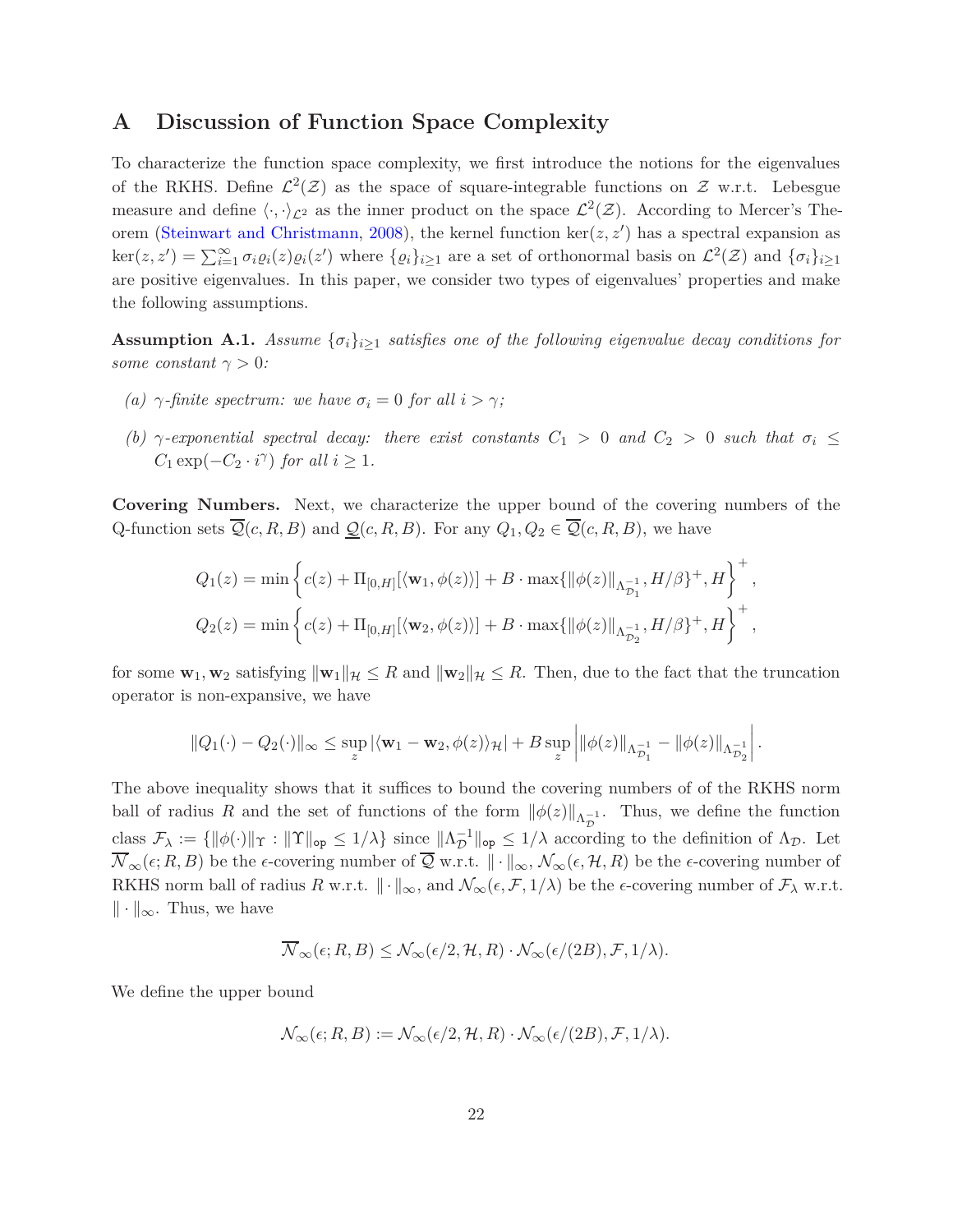Then, we know

$$
\log \mathcal{N}_{\infty}(\epsilon; R, B) = \log \mathcal{N}_{\infty}(\epsilon/2, \mathcal{H}, R) + \log \mathcal{N}_{\infty}(\epsilon/(2B), \mathcal{F}, 1/\lambda).
$$

Moreover, for any  $Q_1, Q_2 \in \underline{\mathcal{Q}}(c, R, B)$ , we have

$$
Q_1(z) = \min \left\{ c(z) + \Pi_{[0,H]}[\langle \mathbf{w}_1, \phi(z) \rangle] - B \cdot \max \{ ||\phi(z)||_{\Lambda_{\mathcal{D}_1}^{-1}}, H/\beta \}^+, H \right\}^+,
$$
  

$$
Q_2(z) = \min \left\{ c(z) + \Pi_{[0,H]}[\langle \mathbf{w}_2, \phi(z) \rangle] - B \cdot \max \{ ||\phi(z)||_{\Lambda_{\mathcal{D}_2}^{-1}}, H/\beta \}^+, H \right\}^+,
$$

which also implies

$$
\|Q_1(\cdot)-Q_2(\cdot)\|_{\infty}\leq \sup_z |\langle \mathbf{w}_1-\mathbf{w}_2, \phi(z)\rangle_{\mathcal{H}}|+B\sup_z \left|\|\phi(z)\|_{\Lambda_{\mathcal{D}_1}^{-1}}-\|\phi(z)\|_{\Lambda_{\mathcal{D}_2}^{-1}}\right|.
$$

Thus, we can bound the covering number  $\mathcal{N}_{\infty}(\epsilon; R, B)$  of  $\mathcal{Q}(c, R, B)$  in the same way, i.e.,  $\mathcal{N}_{\infty}(\epsilon; R, B)$  $\leq \mathcal{N}_{\infty}(\epsilon; R, B).$ 

According to [Yang et al.](#page-19-12) [\(2020](#page-19-12)), we have the following covering number upper bounds

(a)  $\gamma$ -finite spectrum:

$$
\log \mathcal{N}_{\infty}(\epsilon/2, \mathcal{H}, R) \le C_3 \gamma [\log(2R/\epsilon) + C_4],
$$
  

$$
\log \mathcal{N}_{\infty}(\epsilon/(2B), \mathcal{F}, 1/\lambda) \le C_5 \gamma^2 [\log(2B/\epsilon) + C_6];
$$

(b) *γ*-exponential spectral decay:

$$
\log \mathcal{N}_{\infty}(\epsilon/2, \mathcal{H}, R) \le C_3 [\log(2R/\epsilon) + C_4]^{1+1/\gamma},
$$
  

$$
\log \mathcal{N}_{\infty}(\epsilon/(2B), \mathcal{F}, 1/\lambda) \le C_5 [\log(2B/\epsilon) + C_6]^{1+2/\gamma}.
$$

**Maximal Information Gain.** Here we give the definition of maximal information gain and discuss its upper bounds based on different kernels.

<span id="page-22-0"></span>**Definition A.2** (Maximal Information Gain [\(Srinivas et al.,](#page-19-10) [2009](#page-19-10)))**.** *For any fixed integer* C *and any*  $\sigma > 0$ , we define the maximal information gain associated with the RKHS H as

$$
\Gamma(\mathfrak{C}, \lambda; \ker) = \sup_{\mathcal{D} \subseteq \mathcal{Z}} \frac{1}{2} \log \det(I + \mathcal{K}_{\mathcal{D}}/\lambda),
$$

*where the supremum is taken over all discrete subsets of* <sup>Z</sup> *with cardinality no more than* <sup>C</sup>*, and*  $\mathcal{K}_{\mathcal{D}}$  *is the Gram matrix induced by*  $\mathcal{D} \subseteq \mathcal{Z}$  *based on the kernel ker.* 

According to Theorem 5 in [Srinivas et al.](#page-19-10) [\(2009](#page-19-10)), we have the maximal information gain characterized as follows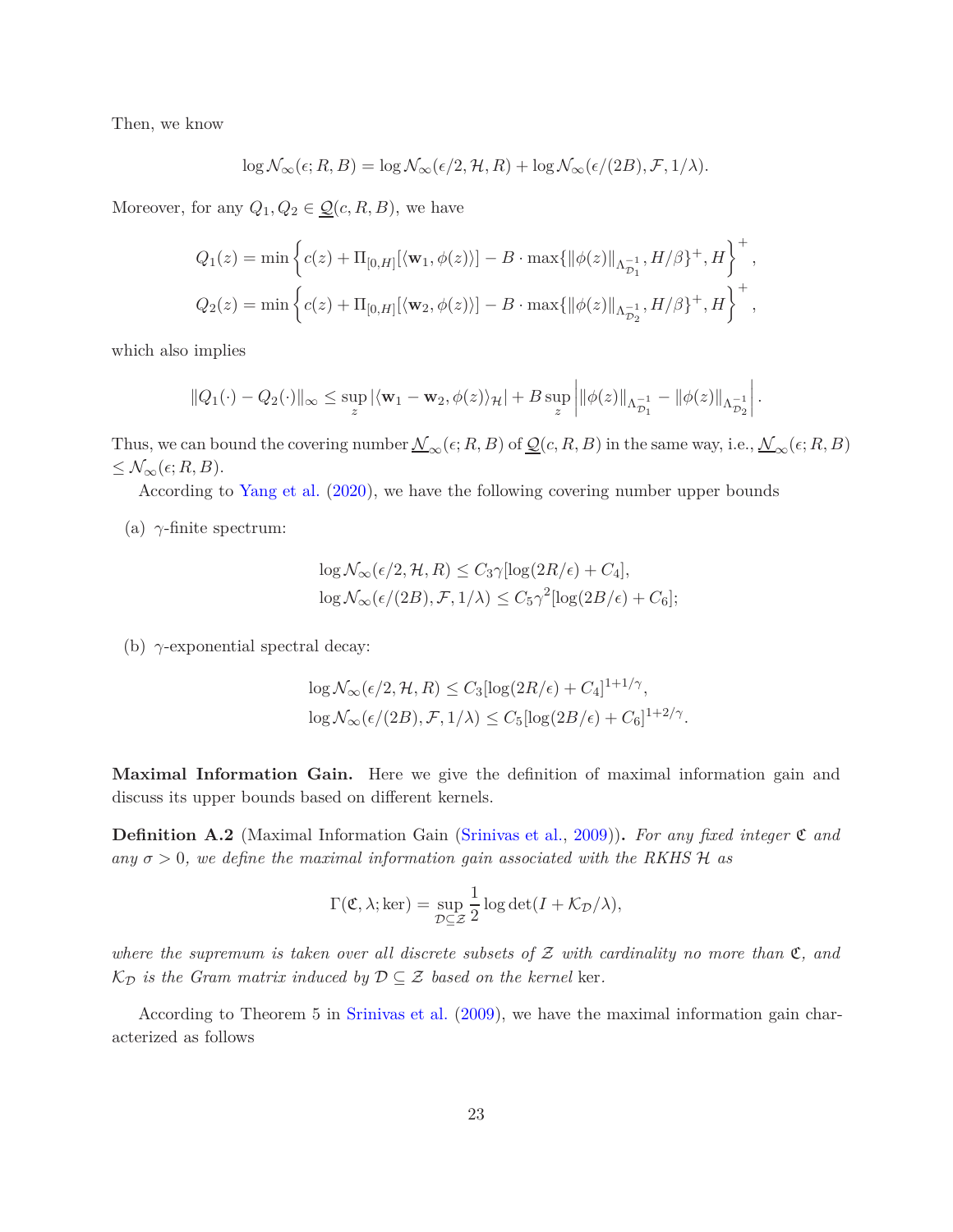(a)  $\gamma$ -finite spectrum:

$$
\Gamma(K, \lambda; \ker) \leq C_7 \gamma \log K;
$$

(b) *γ*-exponential spectral decay:

$$
\Gamma(K, \lambda; \ker) \le C_7 (\log K)^{1+1/\gamma}.
$$

**Sample Complexity.** Given the above results, for the kernel approximation setting, according to the discussion in the proof of Corollary 4.4 in [Yang et al.](#page-19-12) [\(2020\)](#page-19-12), under the parameter settings in Theorem [3.3](#page-10-0) or Theorem [4.1,](#page-14-1) we have that for  $\gamma$ -finite spectrum setting,

$$
\beta = \mathcal{O}(\gamma H \sqrt{\log(\gamma KH)}), \quad \log \mathcal{N}_{\infty}(\varsigma^*; R_K, 2\beta) = \mathcal{O}(\gamma^2 \log(\gamma KH)),
$$
  

$$
\Gamma(K, \lambda; \ker) = \mathcal{O}(\gamma \log K),
$$

which implies after *K* episodes of exploration, the upper bound in Theorem [3.3](#page-10-0) or Theorem [4.1](#page-14-1) is

$$
\mathcal{O}\left(\sqrt{H^6\gamma^3\log^2(\gamma KH)/K}\right).
$$

This result further implies that to obtain an *ε*-suboptimal policy or *ε*-approximate NE, it requires  $\tilde{\mathcal{O}}(H^6\gamma^3/\varepsilon^2)$  rounds of exploration. In addition, for the *γ*-exponential spectral decay setting, we have

$$
\beta = \mathcal{O}(H\sqrt{\log(KH)}(\log K)^{1/\gamma}), \quad \log \mathcal{N}_{\infty}(\varsigma^*; R_K, 2\beta) = \mathcal{O}((\log K)^{1+2/\gamma} + (\log \log H)^{1+2/\gamma}),
$$
  

$$
\Gamma(K, \lambda; \ker) = \mathcal{O}((\log K)^{1+1/\gamma}),
$$

which implies that after *K* episodes of exploration, the upper bound in Theorem [3.3](#page-10-0) or Theorem [4.1](#page-14-1) is

$$
\mathcal{O}\left(\sqrt{H^6\log^{2+3/\gamma}(KH)/K}\right).
$$

Then, to obtain an *ε*-suboptimal policy or *ε*-approximate NE, it requires  $\mathcal{O}(H^6C_\gamma \log^{4+6/\gamma}(\varepsilon^{-1})/\varepsilon^2)$  =  $\widetilde{\mathcal{O}}(H^6C_\gamma/\varepsilon^2)$  episodes of exploration, where  $C_\gamma$  is some constant depending on  $1/\gamma$ .

The above results also hold for the neural function approximation under both single-agent MDP and Markov game setting if the kernel ker<sub>m</sub> satisfies the  $\gamma$ -finite spectrum or  $\gamma$ -exponential spectral decay and the network width *m* is sufficiently large such that the error term  $H^2 \beta \iota \leq \varepsilon$ . Then, we can similarly obtain the upper bounds in Theorems [3.5](#page-11-0) and [4.2.](#page-14-2)

Linear and Tabular Cases. For the linear function approximation case, we have a feature map  $\phi(s) \in \mathbb{R}^{\mathfrak{d}}$ , where  $\mathfrak d$  is the feature dimension. Therefore, the associated kernel can be represented as  $\ker(s, s') = \phi(s)^\top \phi(s') = \sum_{i=1}^{\infty} \phi_i(s) \phi_i(s')$ . Thus, we know that under the linear setting, the kernel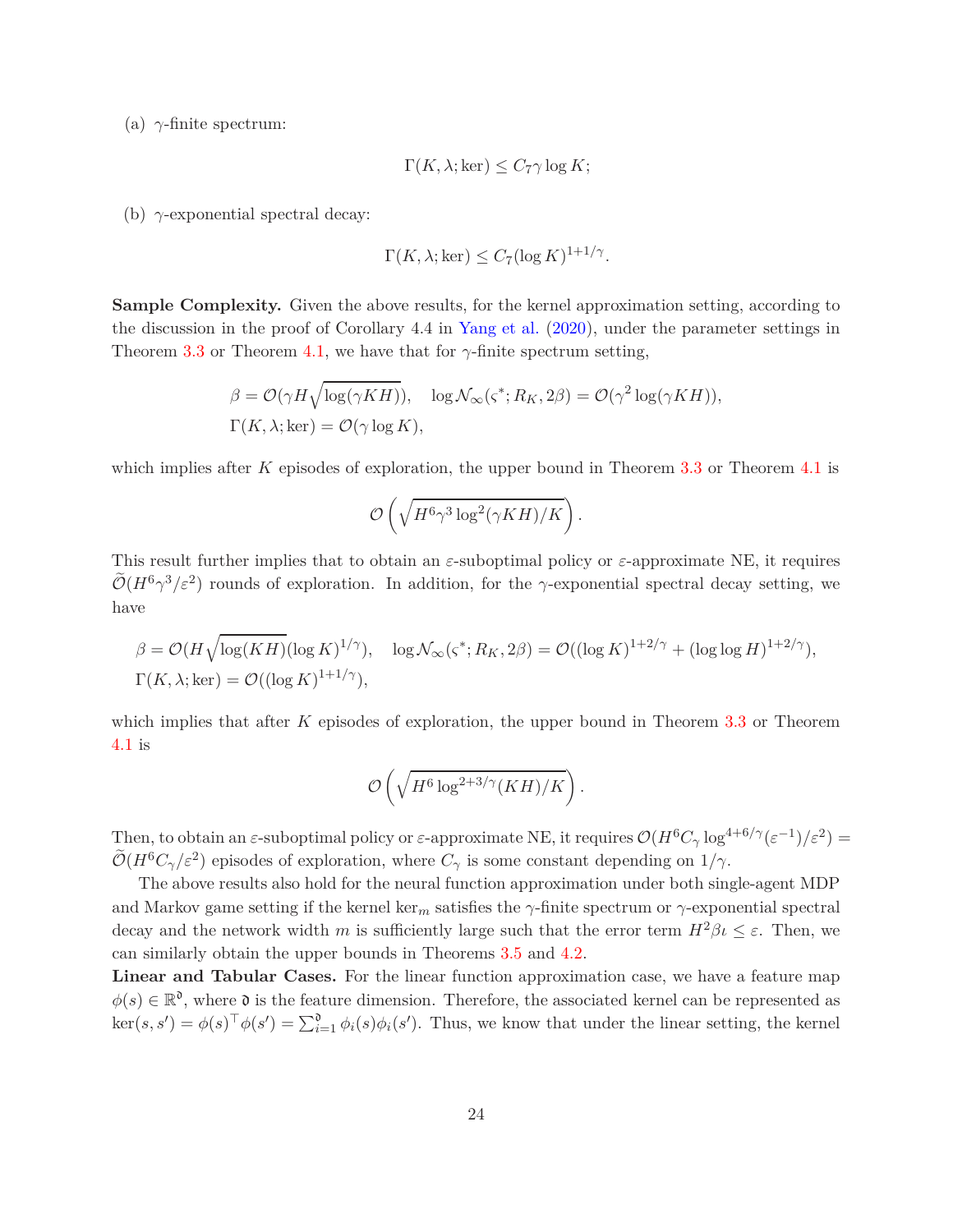ker has  $\mathfrak{d}\text{-finite spectrum}$ . Thus, letting  $\gamma = \mathfrak{d}$  in the  $\gamma\text{-finite spectrum case}$ , we have

$$
\beta = \mathcal{O}(\mathfrak{d}H \sqrt{\log(\mathfrak{d}KH)}), \quad \log \mathcal{N}_{\infty}(\varsigma^*; R_K, 2\beta) = \mathcal{O}(\mathfrak{d}^2 \log(\mathfrak{d}KH)),
$$
  

$$
\Gamma(K, \lambda; \ker) = \mathcal{O}(\mathfrak{d} \log K),
$$

which further implies that to achieve  $V_1^*(s_1, r) - V_1^{\pi}(s_1, r) \leq \varepsilon$ , it requires  $\widetilde{\mathcal{O}}(H^6 \mathfrak{d}^3 / \varepsilon^2)$  rounds of exploration. This is consistent with the result in [Wang et al.](#page-19-3) [\(2020a](#page-19-3)) for the single-agent MDP. This result also hold for the Markov game setting.

For the tabular case, since  $\phi(z) = e_z$  is the canonical basis in  $\mathbb{R}^{|z|}$ , we have  $\gamma = |z|$  for the above  $\gamma$ -finite spectrum case. Therefore, for the single-agent MDP setting, we have  $|\mathcal{Z}| = |\mathcal{S}||\mathcal{A}|$ , which implies

$$
\beta = \mathcal{O}(H|\mathcal{S}||\mathcal{A}|\sqrt{\log(|\mathcal{S}||\mathcal{A}|KH)}, \quad \Gamma(K, \lambda; \ker) = \mathcal{O}(|\mathcal{S}||\mathcal{A}|\log K),
$$
  

$$
\log \mathcal{N}_{\infty}(\varsigma^*; R_K, 2\beta) = \mathcal{O}(|\mathcal{S}|^2|\mathcal{A}|^2 \log(|\mathcal{S}||\mathcal{A}|KH)).
$$

Then, the sample complexity becomes  $\tilde{\mathcal{O}}(H^6|\mathcal{S}|^3|\mathcal{A}|^3/\varepsilon^2)$  to obtain an  $\varepsilon$ -suboptimal policy. For the two-player Markov game setting, we have  $|\mathcal{Z}| = |\mathcal{S}||\mathcal{A}||\mathcal{B}|$ , which implies

$$
\beta = \mathcal{O}(H|\mathcal{S}||\mathcal{A}||\mathcal{B}|\sqrt{\log(|\mathcal{S}||\mathcal{A}||\mathcal{B}|KH)}, \quad \Gamma(K,\lambda;\ker) = \mathcal{O}(|\mathcal{S}||\mathcal{A}||\mathcal{B}|\log K),
$$
  

$$
\log \mathcal{N}_{\infty}(\varsigma^*; R_K, 2\beta) = \mathcal{O}(|\mathcal{S}|^2|\mathcal{A}|^2|\mathcal{B}|^2\log(|\mathcal{S}||\mathcal{A}||\mathcal{B}|KH)).
$$

Then, the sample complexity becomes  $\widetilde{\mathcal{O}}(H^6|\mathcal{S}|^3|\mathcal{A}|^3|\mathcal{B}|^3/\varepsilon^2)$  to obtain an  $\varepsilon$ -approximate NE.

# **B Proofs for Single-Agent MDP with Kernel Function Approximation**

### **B.1 Lemmas**

<span id="page-24-0"></span>**Lemma B.1** (Solution of Kernel Ridge Regression). *The approximation vector*  $\hat{f}_h^k \in \mathcal{H}$  *is obtained by solving the following kernel ridge regression problem*

$$
\underset{f \in \mathcal{H}}{\text{minimize}} \sum_{\tau=1}^{k-1} [V_{h+1}^k(s_{h+1}^{\tau}) - f(z_h^{\tau})\rangle_{\mathcal{H}}]^2 + \lambda \|f\|_{\mathcal{H}}^2,
$$

*such that we have*

$$
\widehat{f}_h^k(z) = \langle \phi(z), \widehat{f}_h^k \rangle_{\mathcal{H}} = \psi_h^k(z)^\top (\lambda \cdot I + \mathcal{K}_h^k)^{-1} \mathbf{y}_h^k,
$$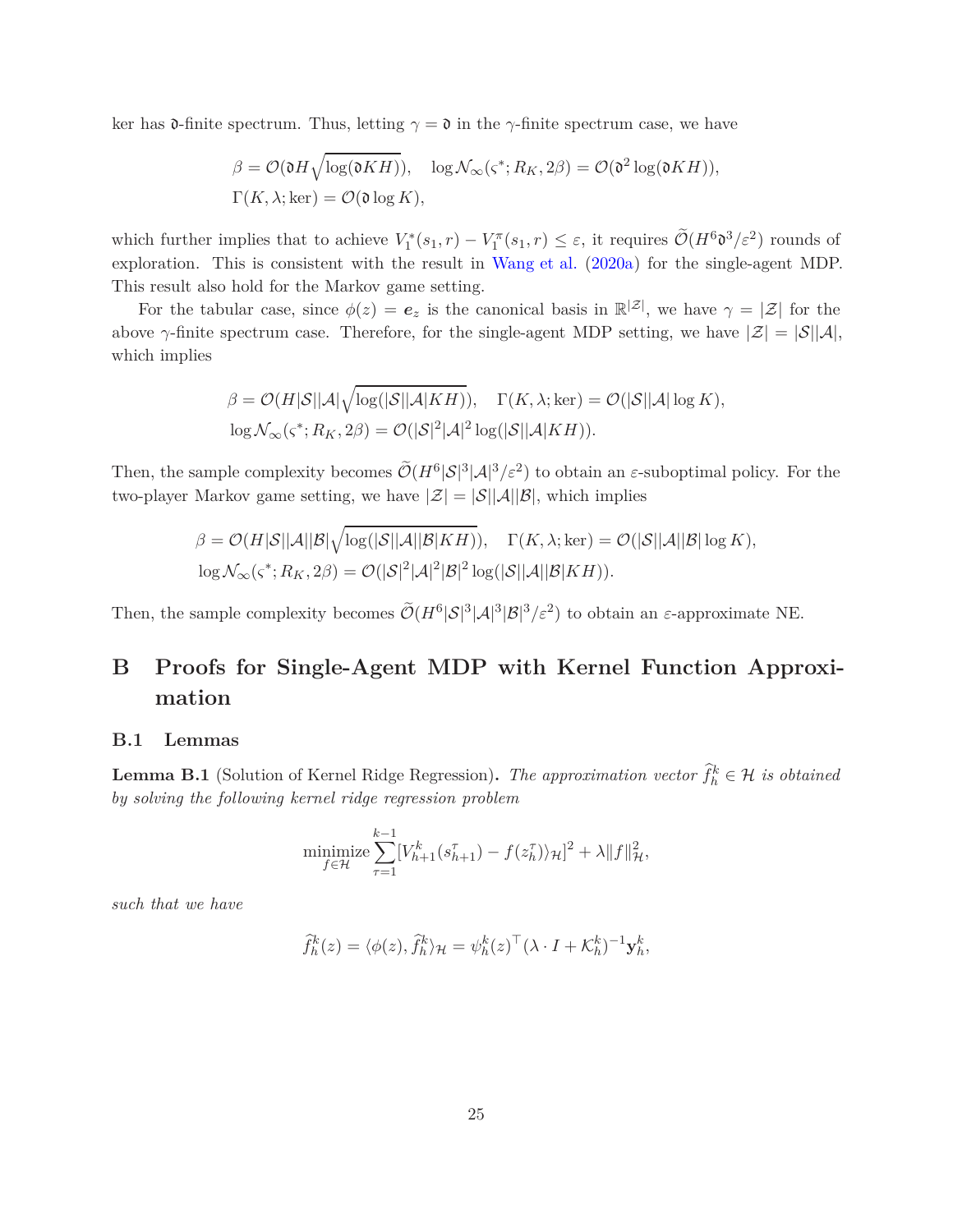*where we define*

<span id="page-25-2"></span>
$$
\psi_h^k(z) := \Phi_h^k \phi(z) = [\ker(z, z_h^1), \cdots, \ker(z, z_h^{k-1})]^\top, \n\Phi_h^k = [\phi(z_h^1), \phi(z_h^2), \cdots, \phi(z_h^{k-1})]^\top, \n\mathbf{y}_h^k = [V_{h+1}^k(s_{h+1}^1), V_{h+1}^k(s_{h+1}^2), \cdots, V_{h+1}^k(s_{h+1}^{k-1})]^\top, \n\mathcal{K}_h^k := \Phi_h^k(\Phi_h^k)^\top = \begin{bmatrix} \ker(z_h^1, z_h^1) & \cdots & \ker(z_h^1, z_h^{k-1}) \\ \vdots & \ddots & \vdots \\ \ker(z_h^{k-1}, z_h^1) & \cdots & \ker(z_h^{k-1}, z_h^{k-1}) \end{bmatrix},
$$
\n(11)

with denoting  $z = (s, a)$  and  $z_h^{\tau} = (s_h^{\tau}, a_h^{\tau})$ , and  $\ker(x, y) = \langle \phi(z), \phi(z') \rangle_{\mathcal{H}}, \forall z, z' \in \mathcal{Z} = \mathcal{S} \times \mathcal{A}$ .

*Proof.* We seek to solve the following kernel ridge regression problem in the RKHS

$$
\hat{f}_{h}^{k} = \underset{f \in \mathcal{H}}{\text{argmin}} \sum_{\tau=1}^{k-1} [V_{h+1}^{k}(s_{h+1}^{\tau}) - f(s_{h}^{\tau}, a_{h}^{\tau})\rangle_{\mathcal{H}}]^{2} + \lambda \|f\|_{\mathcal{H}}^{2},
$$

which is equivalent to

$$
\widehat{f}_h^k = \underset{f \in \mathcal{H}}{\operatorname{argmin}} \sum_{\tau=1}^{k-1} [V_{h+1}^k(s_{h+1}^{\tau}) - \langle f, \phi(s_h^{\tau}, a_h^{\tau}) \rangle_{\mathcal{H}}]^2 + \lambda \langle f, f \rangle_{\mathcal{H}}.
$$

By the first-order optimality condition, the above kernel ridge regression problem admits the following closed-form solution

<span id="page-25-1"></span><span id="page-25-0"></span>
$$
\widehat{f}_h^k = (\Lambda_h^k)^{-1} (\Phi_h^k)^\top \mathbf{y}_h^k,\tag{12}
$$

where we define

$$
\Lambda_h^k = \sum_{\tau=1}^{k-1} \phi(s_h^{\tau}, a_h^{\tau}) \phi(s_h^{\tau}, a_h^{\tau})^{\top} + \lambda \cdot I_{\mathcal{H}} = \lambda \cdot I_{\mathcal{H}} + (\Phi_h^k)^{\top} \Phi_h^k,
$$

with  $I$ <sub>H</sub> being the identity mapping in RKHS. Thus, by  $(12)$ , we have

$$
\langle \hat{f}_h^k, \phi(z) \rangle_{\mathcal{H}} = \langle (\Lambda_h^k)^{-1} (\Phi_h^k)^\top \mathbf{y}_h^k, \phi(s, a) \rangle_{\mathcal{H}}, \quad \forall (z) \in \mathcal{S} \times \mathcal{A},
$$

which can be further rewritten in terms of kernel ker as follows

$$
\langle \hat{f}_h^k, \phi(z) \rangle_{\mathcal{H}} = \langle (\Lambda_h^k)^{-1} (\Phi_h^k)^{\top} \mathbf{y}_h^k, \phi(z) \rangle_{\mathcal{H}}
$$
  
\n
$$
= \phi(z)^{\top} [\lambda \cdot I_{\mathcal{H}} + (\Phi_h^k)^{\top} \Phi_h^k ]^{-1} (\Phi_h^k)^{\top} \mathbf{y}_h^k
$$
  
\n
$$
= \phi(z)^{\top} (\Phi_h^k)^{\top} [\lambda \cdot I + \Phi_h^k (\Phi_h^k)^{\top}]^{-1} \mathbf{y}_h^k
$$
  
\n
$$
= \psi_h^k(z)^{\top} (\lambda \cdot I + \mathcal{K}_h^k)^{-1} \mathbf{y}_h^k.
$$
\n(13)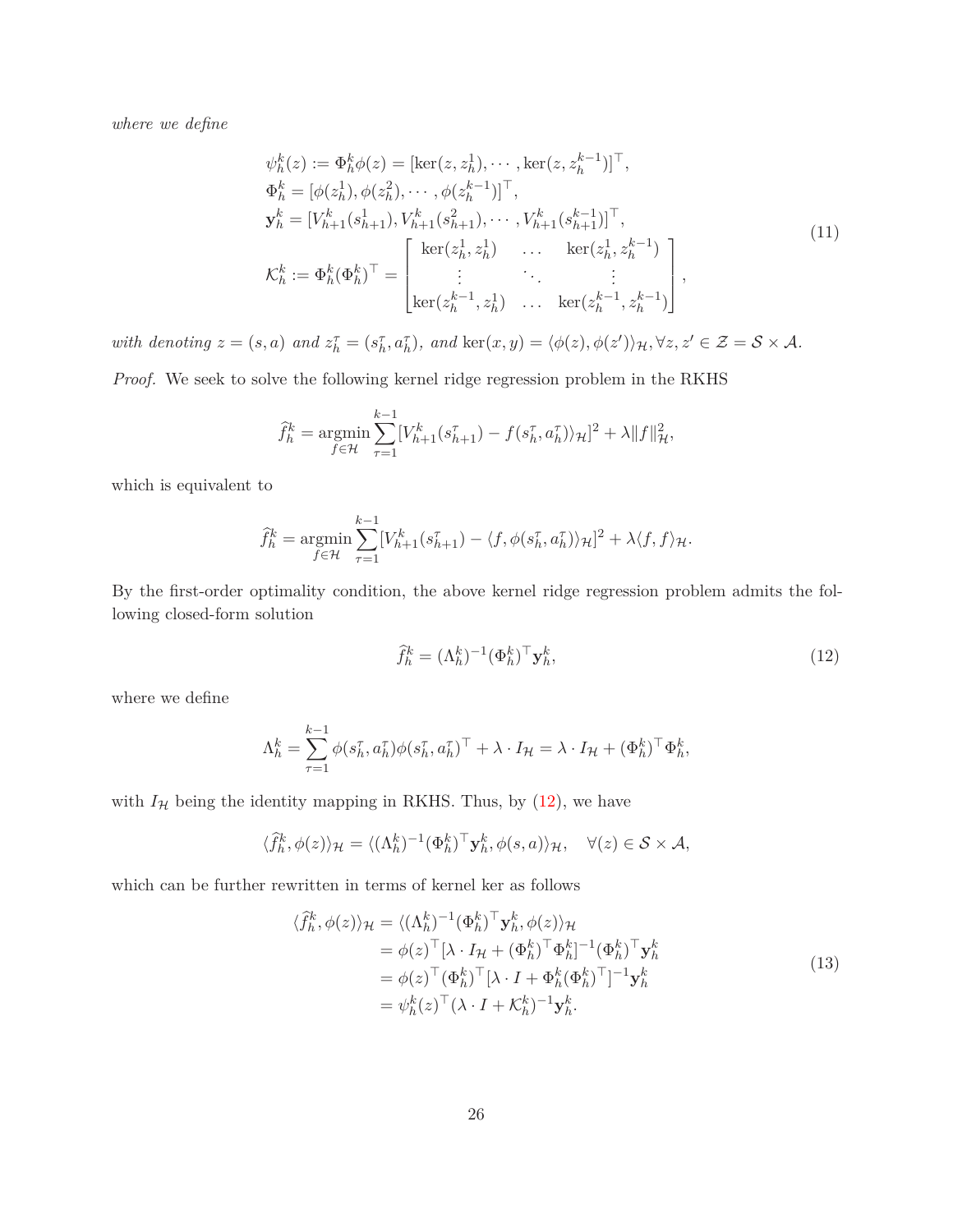The third equality is by

$$
(\Phi^k_h)^\top [\lambda \cdot I + \Phi^k_h (\Phi^k_h)^\top] = [\lambda \cdot I_\mathcal{H} + (\Phi^k_h)^\top \Phi^k_h] (\Phi^k_h)^\top,
$$

such that

$$
[\lambda \cdot I_{\mathcal{H}} + (\Phi_h^k)^\top \Phi_h^k]^{-1} (\Phi_h^k)^\top = (\Phi_h^k)^\top [\lambda \cdot I + \Phi_h^k (\Phi_h^k)^\top]^{-1},
$$

where *I* is an identity matrix in  $\mathbb{R}^{(k-1)\times(k-1)}$ . The last equality in [\(13\)](#page-25-1) is by the definitions of  $\psi_h^k(z)$ and  $\mathcal{K}_h^k$  in [\(11\)](#page-25-2). This completes the proof.  $\Box$ 

<span id="page-26-1"></span>**Lemma B.2** (Boundedness of Solution). *When*  $\lambda \geq 1$ , for any  $(k, h) \in [K] \times [H]$ ,  $\hat{f}_h^k$  defined in [\(12\)](#page-25-0) *satisfies*

$$
\|\widehat{f}_h^k\|_{\mathcal{H}} \leq H\sqrt{2K/\lambda\cdot\log\det(I+\mathcal{K}_h^k/\lambda)} \leq 2H\sqrt{K\cdot\Gamma(K,\lambda;\ker)},
$$

*where*  $\mathcal{K}_h^k$  *is defined in* [\(11\)](#page-25-2) *and*  $\Gamma(K, \lambda; \text{ker})$  *is defined in Definition [A.2.](#page-22-0)* 

*Proof.* For any vector  $f \in \mathcal{H}$ , we have

$$
\begin{split} |\langle f, \hat{f}_h^k \rangle_{\mathcal{H}}| &= |f^{\top}(\Lambda_h^k)^{-1}(\Phi_h^k)^{\top} \mathbf{y}_h^k| \\ &= \left| f^{\top}(\Lambda_h^k)^{-1} \sum_{\tau=1}^{k-1} \phi(s_h^{\tau}, a_h^{\tau}) V_{h+1}^k(s_{h+1}^{\tau}) \right| \leq H \sum_{\tau=1}^{k-1} \left| f^{\top}(\Lambda_h^k)^{-1} \phi(s_h^{\tau}, a_h^{\tau}) \right|, \end{split}
$$

where the last inequality is due to  $|V^k_{h+1}(s_{h+1}^{\tau})| \leq H$ . Then, with Lemma [F.2,](#page-68-0) the rest of the proof is the same as the proof of Lemma H.1 in [Yang et al.](#page-19-12) [\(2020](#page-19-12)), which finishes the proof.  $\Box$ 

<span id="page-26-0"></span>**Lemma B.3.** *With probability at least*  $1 - \delta'$ , we have  $\forall (h, k) \in [H] \times [K]$ ,

$$
\left\| \sum_{\tau=1}^{k-1} \phi(s_h^{\tau}, a_h^{\tau}) [V_{h+1}^k(s_{h+1}^{\tau}) - \mathbb{P}_h V_{h+1}^k(s_h^{\tau}, a_h^{\tau})] \right\|_{(\Lambda_h^k)^{-1}}^2
$$
  
 
$$
\leq 4H^2 \Gamma(K, \lambda; \ker) + 10H^2 + 4H^2 \log \mathcal{N}_{\infty}(\varsigma^*; R_K, B_K) + 4H^2 \log(K/\delta'),
$$

*where we set*  $\varsigma^* = H/K$  *and*  $\lambda = 1 + 1/K$ *.* 

*Proof.* We first define a value function class as follows

$$
\overline{\mathcal{V}}(\mathbf{0},R,B) = \{ V : V(\cdot) = \max_{a \in \mathcal{A}} Q(\cdot, a) \text{ with } Q \in \overline{\mathcal{Q}}(\mathbf{0},R,B) \},
$$

where  $\overline{Q}$  is defined in [\(8\)](#page-10-1). We denote the covering number of  $\overline{\mathcal{V}}(0, R, B)$  w.r.t. the distance dist as  $\mathcal{N}_{\text{dist}}^{\mathcal{V}}(\epsilon; R, B)$ , where the distance dist is defined by dist $(V_1, V_2) = \sup_{s \in \mathcal{S}} |V_1(s) - V_2(s)|$ . Specifically, for any  $k \times h \in [K] \times [H]$ , we assume that there exist constants  $R_K$  and  $B_K$  that depend on the number of episodes *K* such that any  $V_h^k \in \overline{\mathcal{V}}(0, R_K, B_K)$  with  $R_K = 2H\sqrt{\Gamma(K, \lambda; \ker)}$  and  $B_K = (1+1/H)\beta$  since  $Q_h^k(z) = \Pi_{[0,H]}[(r_h^k + u_h^k + f_h^k)(z)] = \Pi_{[0,H]}[\Pi_{[0,H]}(\langle \hat{f}_h^k, \phi(z) \rangle_{\mathcal{H}}] + (1+1/H)\beta$ .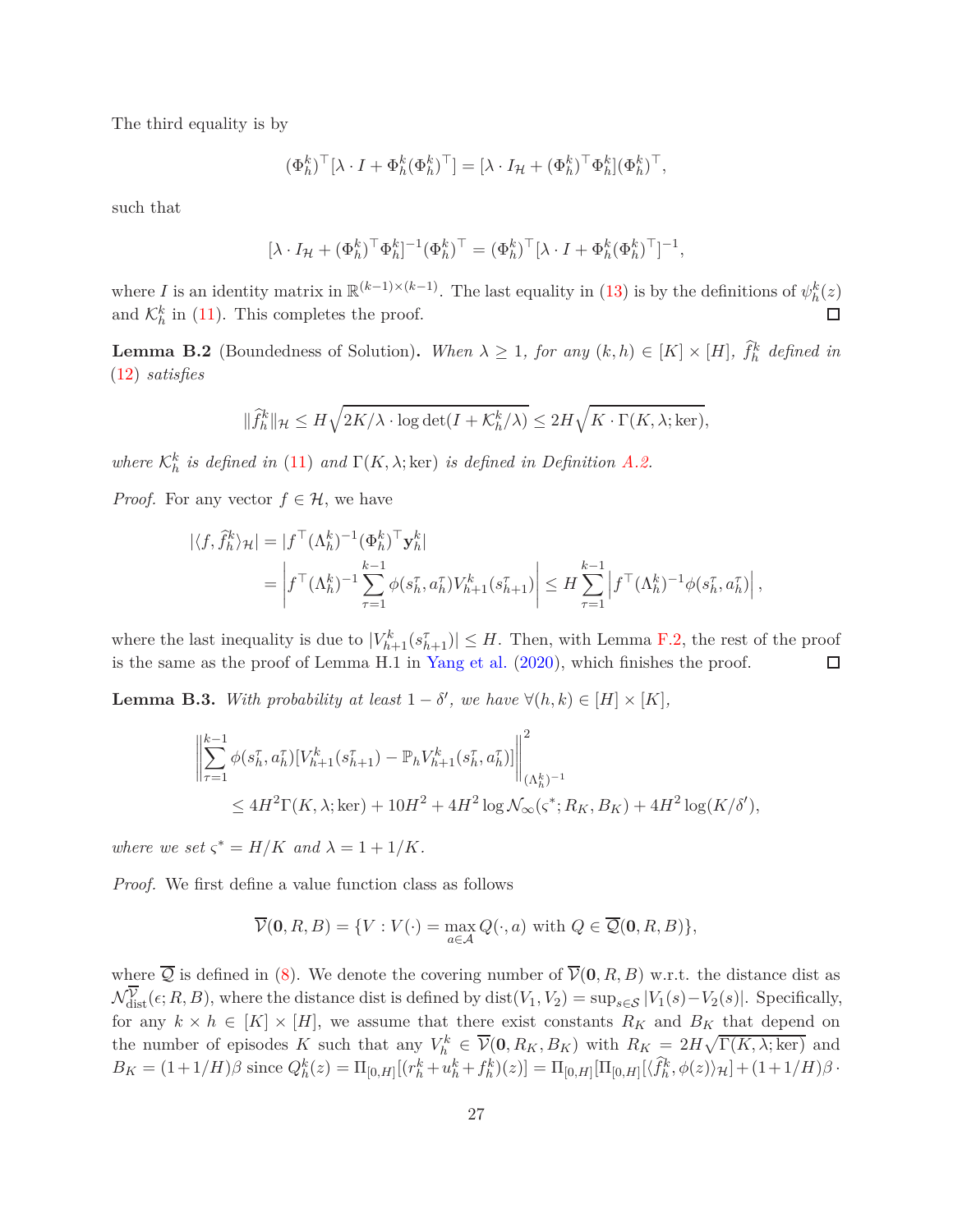$\min\{\|\phi(z)\|_{(\Lambda_h^k)^{-1}},H/\beta\}\}$  (See the next lemma for the reformulation of the bonus term). By Lemma [F.1](#page-68-1) with  $\delta'/K$ , we have

$$
\begin{split} & \left\| \sum_{\tau=1}^{k-1} \phi(s_{h}^{\tau}, a_{h}^{\tau}) [V_{h+1}^{k}(s_{h+1}^{\tau}) - \mathbb{P}_{h} V_{h+1}^{k}(s_{h}^{\tau}, a_{h}^{\tau})] \right\|_{(\Lambda_{h}^{k})^{-1}}^{2} \\ & \leq \sup_{V \in \overline{\mathcal{V}}(\mathbf{0}, R_{K}, B_{K})} \left\| \sum_{\tau=1}^{k-1} \phi(s_{h}^{\tau}, a_{h}^{\tau}) [V(s_{h+1}^{\tau}) - \mathbb{P}_{h} V(s_{h}^{\tau}, a_{h}^{\tau})] \right\|_{(\Lambda_{h}^{k})^{-1}}^{2} \\ & \leq 2H^{2} \log \det(I + \mathcal{K}_{k}/\lambda) + 2H^{2} k(\lambda - 1) + 4H^{2} \log(K\mathcal{N}_{\text{dist}}^{\overline{\mathcal{V}}}(\epsilon; R_{K}, B_{K})/\delta') + 8k^{2} \epsilon^{2}/\lambda \\ & \leq 4H^{2} \Gamma(K, \lambda; \ker) + 10H^{2} + 4H^{2} \log \mathcal{N}_{\infty}(\varsigma^{*}; R_{K}, B_{K}) + 4H^{2} \log(K/\delta'), \end{split}
$$

where the last inequality is by setting  $\lambda = 1+1/K$  and  $\epsilon = \zeta^* = H/K$ . Moreover, the last inequality is also due to

$$
dist(V_1, V_2) = \sup_{s \in S} |V_1(s) - V_2(s)| = \sup_{s \in S} \left| \max_{a \in A} Q_1(s, a) - \max_{a \in A} Q_2(s, a) \right|
$$
  

$$
\leq \sup_{(s, a) \in S \times A} |Q_1(s, a) - Q_2(s, a)| = ||Q_1 - Q_2||_{\infty},
$$

which indicates that  $\mathcal{N}_{dist}^{\nu}(\varsigma^*; R_K, B_K)$  upper bounded by the covering number of the class  $\mathcal{Q}$  w.r.t.  $\|\cdot\|_{\infty}$ , such that

$$
\mathcal{N}_{\text{dist}}^{\overline{\mathcal{V}}}(\varsigma^*; R_K, B_K) \le \mathcal{N}_{\infty}(\varsigma^*; R_K, B_K).
$$

Here  $\mathcal{N}_{\infty}(\epsilon; R, B)$  denotes the upper bound of the covering number of  $\overline{\mathcal{Q}}(h, R, B)$  w.r.t.  $\ell_{\infty}$ -norm, which is characterized in Section  $A$ . Further by the union bound, we know that the above inequality holds for all  $k \in [K]$  with probability at least  $1 - \delta'$ . This completes the proof. □

<span id="page-27-0"></span>**Lemma B.4.** We define the event  $\mathcal{E}$  as that the following inequality holds  $\forall z = (s, a) \in \mathcal{S} \times \mathcal{E}$  $\mathcal{A}, \forall (h, k) \in [H] \times [K],$ 

$$
|\mathbb{P}_h V_{h+1}^k(z) - f_h^k(z)| \le u_h^k(z),
$$

where  $f_h^k(z) = \Pi_{[0,H]}[\hat{f}_h^k(z)]$  and  $u_h^k(z) = \min\{w_h^k(z), H\}$  with  $w_h^k(z) = \beta \lambda^{-1/2}[\ker(z, z) - \psi_h^k(z)^\top (\lambda I +$  $(\mathcal{K}_h^k)^{-1} \psi_h^k(z)]^{1/2}$ . Thus, setting  $\beta = B_K/(1 + 1/H)$ , if  $B_K$  satisfies

$$
16H2[RQ2 + 2\Gamma(K, \lambda; \text{ker}) + 5 + \log \mathcal{N}_{\infty}(\varsigma^*; R_K, B_K) + 2\log(K/\delta')] \le B_K^2, \forall h \in [H],
$$

*then we have that with probability at least*  $1 - \delta'$ , the event  $\mathcal E$  happens, i.e.,

$$
\Pr(\mathcal{E}) \geq 1 - \delta'.
$$

*Proof.* We assume that  $\mathbb{P}_h V_{h+1}^k(s, a) = \langle \tilde{f}_h^k, \phi(s, a) \rangle_{\mathcal{H}}$  for some  $\tilde{f}_h^k \in \mathcal{H}$ . Then, we bound the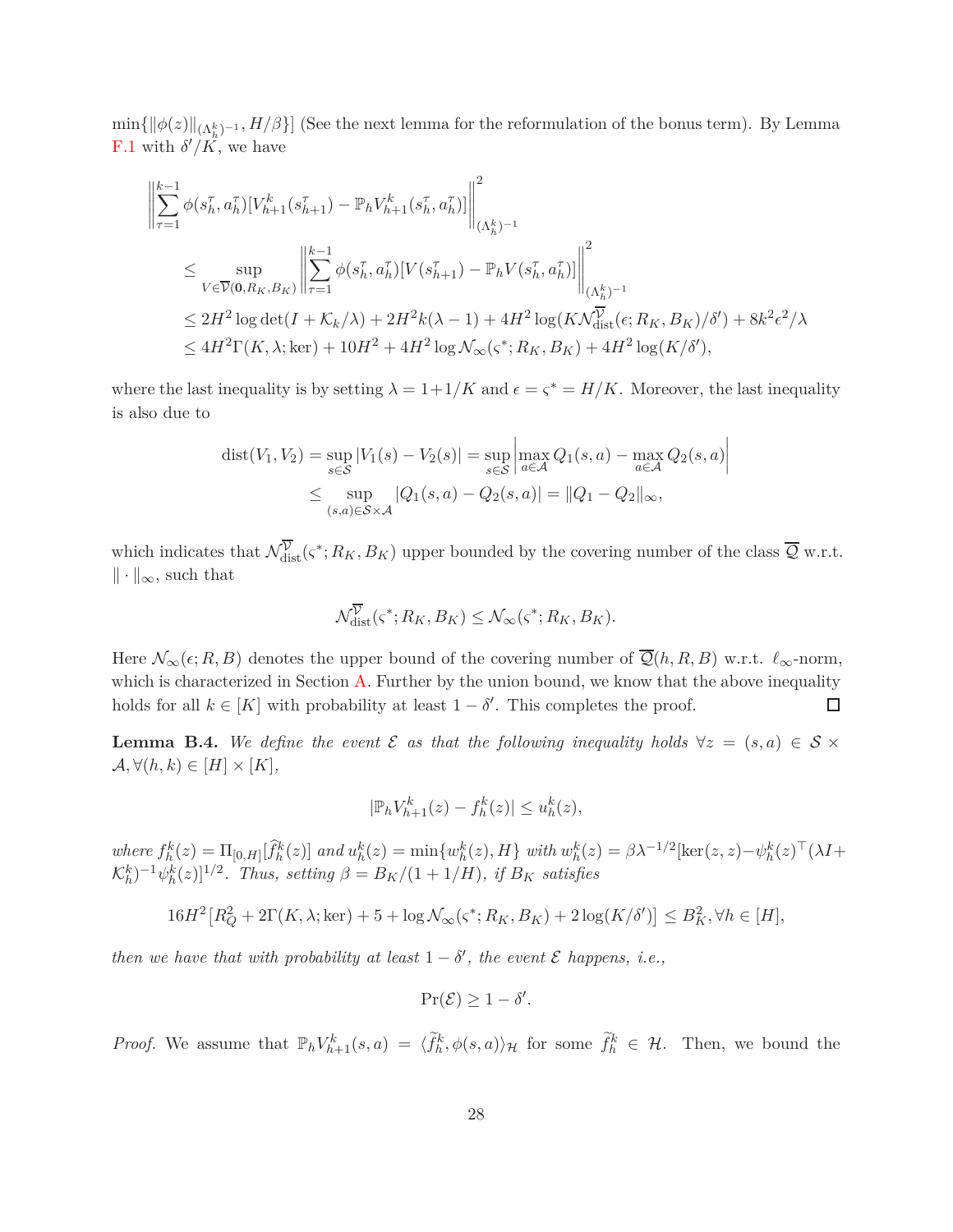difference between  $f_h^k(z)$  and  $\mathbb{P}_h V_{h+1}^k(s, a)$  in the following way

$$
\begin{split} |\mathbb{P}_{h}V_{h+1}^{k}(s,a) - f_{h}^{k}(s,a)| \\ &\leq |\langle \tilde{f}_{h}^{k}, \phi(s,a) \rangle_{\mathcal{H}} - \psi_{h}^{k}(s,a)^{\top} (\lambda \cdot I + \mathcal{K}_{h}^{k})^{-1} \mathbf{y}_{h}^{k}| \\ &= |\lambda \phi(s,a)^{\top} (\Lambda_{h}^{k})^{-1} \tilde{f}_{h}^{k} + \psi_{h}^{k}(s,a)^{\top} (\lambda \cdot I + \mathcal{K}_{h}^{k})^{-1} \Phi_{h}^{k} \tilde{f}_{h}^{k} - \psi_{h}^{k}(s,a)^{\top} (\lambda \cdot I + \mathcal{K}_{h}^{k})^{-1} \mathbf{y}_{h}^{k}| \\ &= |\lambda \phi(s,a)^{\top} (\Lambda_{h}^{k})^{-1} \tilde{f}_{h}^{k} + \psi_{h}^{k}(s,a)^{\top} (\lambda \cdot I + \mathcal{K}_{h}^{k})^{-1} (\Phi_{h}^{k} \overline{f}_{h}^{k} - \mathbf{y}_{h}^{k})|, \end{split}
$$

where the first inequality is due to  $0 \leq \mathbb{P}_h V_{h+1}^k(s,a) \leq H$ , non-expansiveness of the operator  $\Pi_{[0,H]}[\cdot] := \min\{\cdot, H\}^+$ , and the definition of  $\hat{f}_h^k(z)$  in Lemma [B.1,](#page-24-0) and the first equality is due to

<span id="page-28-1"></span><span id="page-28-0"></span>
$$
\phi(s, a) = (\Lambda_h^k)^{-1} \Lambda_h^k \phi(s, a) = (\Lambda_h^k)^{-1} (\lambda \cdot I + (\Phi_h^k)^{\top} \Phi_h^k) \phi(s, a) \n= \lambda (\Lambda_h^k)^{-1} \phi(s, a) + (\Lambda_h^k)^{-1} (\Phi_h^k)^{\top} \Phi_h^k \phi(s, a) \n= \lambda (\Lambda_h^k)^{-1} \phi(s, a) + (\Phi_h^k)^{\top} (\lambda \cdot I + \mathcal{K}_h^k)^{-1} \Phi_h^k \phi(s, a) \n= \lambda (\Lambda_h^k)^{-1} \phi(s, a) + (\Phi_h^k)^{\top} (\lambda \cdot I + \mathcal{K}_h^k)^{-1} \psi_h^k(s, a).
$$
\n(14)

Thus, we have

$$
|\mathbb{P}_h V_{h+1}^k(s, a, r^k) - f_h^k(s, a)| \leq \underbrace{\lambda ||\phi(s, a)^\top (\Lambda_h^k)^{-1}||_{\mathcal{H}} \cdot ||\tilde{f}_h^k||_{\mathcal{H}}}_{\text{Term(I)}} + \underbrace{|\psi_h^k(s, a)^\top (\lambda \cdot I + \mathcal{K}_h^k)^{-1} (\Phi_h^k \tilde{f}_h^k - \mathbf{y}_h^k)|}_{\text{Term(II)}}.
$$
\n(15)

For Term $(I)$ , we have

<span id="page-28-3"></span><span id="page-28-2"></span>Term(I) 
$$
\leq \sqrt{\lambda} R_Q H \sqrt{\phi(s, a)^\top (\Lambda_h^k)^{-1} \cdot \lambda I \cdot (\Lambda_h^k)^{-1} \phi(s, a)}
$$
  
\n $\leq \sqrt{\lambda} R_Q H \sqrt{\phi(s, a)^\top (\Lambda_h^k)^{-1} \cdot \Lambda_h^k \cdot (\Lambda_h^k)^{-1} \phi(s, a)}$   
\n $\leq \sqrt{\lambda} R_Q H \sqrt{\phi(s, a)^\top (\Lambda_h^k)^{-1} \phi(s, a)} = \sqrt{\lambda} R_Q H ||\phi(s, a)||_{(\Lambda_h^k)^{-1}},$ \n(16)

where the first inequality is due to Assumption [3.2](#page-9-2) and the second inequality is by  $\theta^{\top}(\Phi_h^k)^{\top}\Phi_h^k\theta =$  $\|\Phi_h^k\theta\|_{\mathcal{H}} \geq 0$  for any  $\theta \in \mathcal{H}$ .

For Term(II), we have

Term(II) = 
$$
\begin{aligned}\n\phi(s, a)^{\top} (\Lambda_h^k)^{-1} \left\{ \sum_{\tau=1}^{k-1} \phi(s_h^{\tau}, a_h^{\tau}) [V_{h+1}^k(s_{h+1}^{\tau}) - \mathbb{P}_h V_{h+1}^k(s_h^{\tau}, a_h^{\tau})] \right\} \\
&= \left| \phi(s, a)^{\top} (\Lambda_h^k)^{-1/2} (\Lambda_h^k)^{-1/2} \left\{ \sum_{\tau=1}^{k-1} \phi(s_h^{\tau}, a_h^{\tau}) [V_{h+1}^k(s_{h+1}^{\tau}) - \mathbb{P}_h V_{h+1}^k(s_h^{\tau}, a_h^{\tau})] \right\} \right|\n\leq ||\phi(s, a)||_{(\Lambda_h^k)^{-1}} \left\| \sum_{\tau=1}^{k-1} \phi(s_h^{\tau}, a_h^{\tau}) [V_{h+1}^k(s_{h+1}^{\tau}) - \mathbb{P}_h V_{h+1}^k(s_h^{\tau}, a_h^{\tau})] \right\|_{(\Lambda_h^k)^{-1}}\n\end{aligned}
$$
\n(17)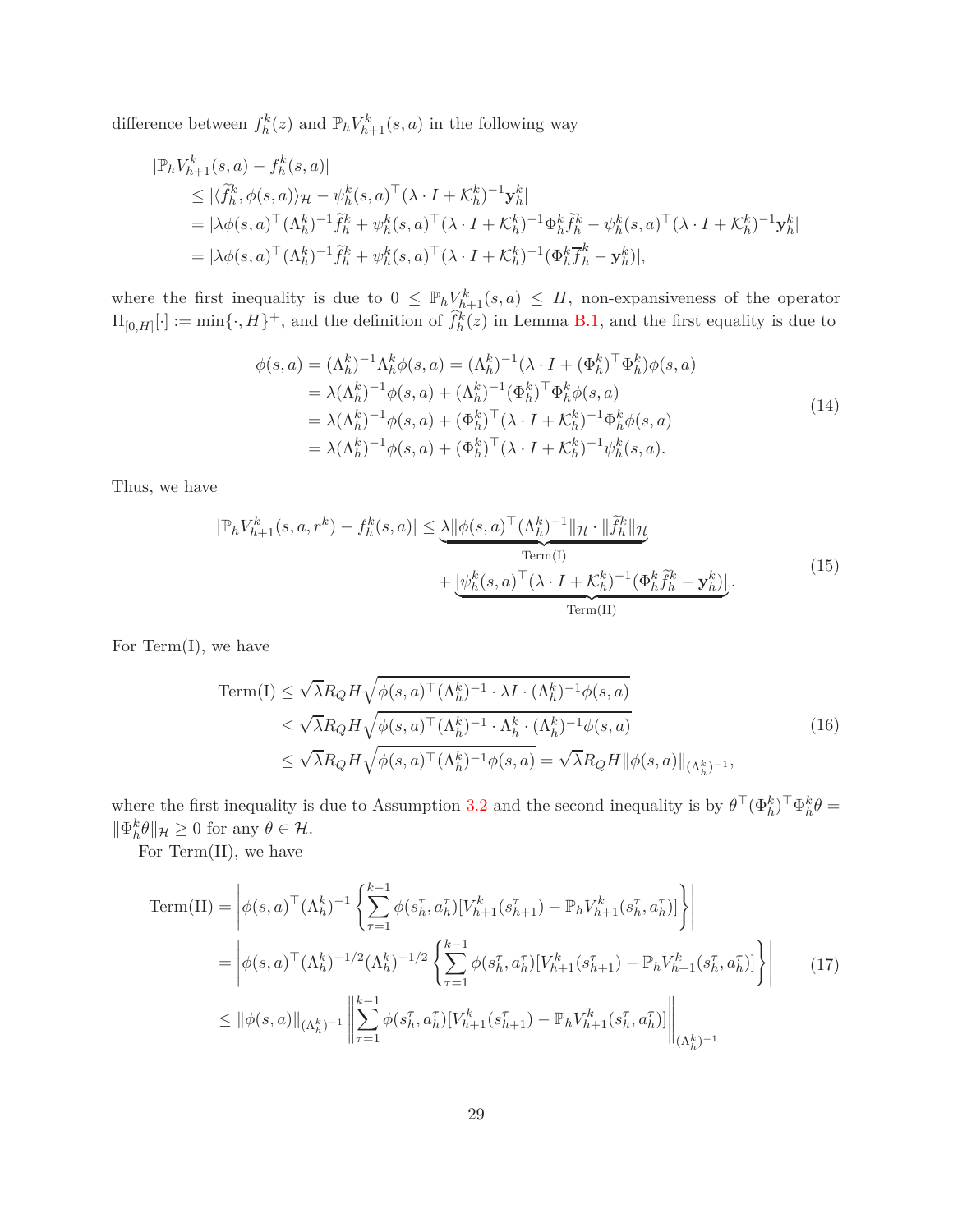By Lemma [B.3,](#page-26-0) we have that with probability at least  $1 - \delta'$ , the following inequality holds for all  $k \in [K]$ 

$$
\left\| \sum_{\tau=1}^{k-1} \phi(s_h^{\tau}, a_h^{\tau}) [V_{h+1}^k(s_{h+1}^{\tau}) - \mathbb{P}_h V_{h+1}^k(s_h^{\tau}, a_h^{\tau})] \right\|_{(\Lambda_h^k)^{-1}} \n\leq [4H^2 \Gamma(K, \lambda; \ker) + 10H^2 + 4H^2 \log \mathcal{N}_{\infty}(\varsigma^*; R_K, B_K) + 4H^2 \log (K/\delta')]^{1/2}.
$$

Thus, Term(II) can be further bounded as

 $\text{Term(II)} \leq H \big[ 4\Gamma(K, \lambda; \ker) + 10 + 4\log \mathcal{N}_{\infty}(\varsigma^*; R_K, B_K) + 4\log (K/\delta') \big]^{1/2} ||\phi(s, a)||_{(\Lambda_h^k)^{-1}}.$ 

Plugging the upper bounds of  $Term(I)$  and  $Term(II)$  into  $(15)$ , we obtain

$$
|\mathbb{P}_h V_{h+1}^k(s, a, r^k) - f_h^k(s, a)|
$$
  
\n
$$
\leq H[\sqrt{\lambda}R_Q + [4\Gamma(K, \lambda; \ker) + 10 + 4\log \mathcal{N}_{\infty}(\varsigma^*; R_K, B_K) + 4\log (K/\delta')]^{1/2}] ||\phi(s, a)||_{(\Lambda_h^k)^{-1}}
$$
  
\n
$$
\leq H[2\lambda R_Q^2 + 8\Gamma(K, \lambda; \ker) + 20 + 4\log \mathcal{N}_{\infty}(\varsigma^*; R_K, B_K) + 8\log (K/\delta')]^{1/2} ||\phi(s, a)||_{(\Lambda_h^k)^{-1}}
$$
  
\n
$$
\leq \beta ||\phi(s, a)||_{(\Lambda_h^k)^{-1}} = \beta \lambda^{-1/2} [\ker(z, z) - \psi_h^k(s, a)^\top (\lambda I + K_h^k)^{-1} \psi_h^k(s, a)]^{1/2},
$$

where  $\varsigma^* = H/K$ , and  $\lambda = 1 + 1/K$  as in Lemma [B.3.](#page-26-0) In the last equality, we also use the identity that

$$
\|\phi(s,a)\|_{(\Lambda_h^k)^{-1}}^2 = \lambda^{-1}\phi(s,a)^\top \phi(s,a) - \lambda^{-1}\psi_h^k(s,a)^\top (\lambda \cdot I + \mathcal{K}_h^k)^{-1} \psi_h^k(s,a)
$$
  
=  $\lambda^{-1} \ker(z,z) - \lambda^{-1} \psi_h^k(s,a)^\top (\lambda I + \mathcal{K}_h^k)^{-1} \psi_h^k(s,a).$  (18)

This is proved by

<span id="page-29-0"></span>
$$
\begin{split} \|\phi(s,a)\|_{\mathcal{H}}^{2} &= \phi(s,a)^{\top}[\lambda(\Lambda_{h}^{k})^{-1}\phi(s,a) + (\Phi_{h}^{k})^{\top}(\lambda \cdot I + \mathcal{K}_{h}^{k})^{-1}\Phi_{h}^{k}\phi(s,a)] \\ &= \lambda\phi(s,a)^{\top}(\Lambda_{h}^{k})^{-1}\phi(s,a) + \psi_{h}^{k}(s,a)^{\top}(\lambda \cdot I + \mathcal{K}_{h}^{k})^{-1}\psi_{h}^{k}(s,a), \end{split}
$$

where the first equality is by  $(14)$ .

According to Lemma [B.2,](#page-26-1) we know that  $\hat{f}_h^k$  satisfies  $\|\hat{f}_h^k\|_{\mathcal{H}} \leq H\sqrt{2K/\lambda \cdot \log \det(I + \mathcal{K}_h^k/\lambda)} \leq$  $2H\sqrt{K\cdot\Gamma(K,\lambda;\ker)}$ . Then, one can set  $R_K = 2H\sqrt{K\cdot\Gamma(K,\lambda;\ker)}$ . Moreover, as we set  $(1 +$  $1/H$ ) $\beta = B_K$ , then  $\beta = B_K/(1 + 1/H)$ . Thus, we let

$$
[2\lambda R_Q^2 H^2 + 8H^2 \Gamma(K, \lambda; \text{ker}) + 20H^2 + 4H^2 \log \mathcal{N}_{\infty}(\varsigma^*; R_K, B_K) + 8H^2 \log(K/\delta')]^{1/2}
$$
  
\$\leq \beta = B\_K/(1 + 1/H),\$

which can be further guaranteed by

$$
16H2[RQ2 + 2\Gamma(K, \lambda; \text{ker}) + 5 + \log \mathcal{N}_{\infty}(\varsigma^*; R_K, B_K) + 2\log(K/\delta')] \leq B_K^2
$$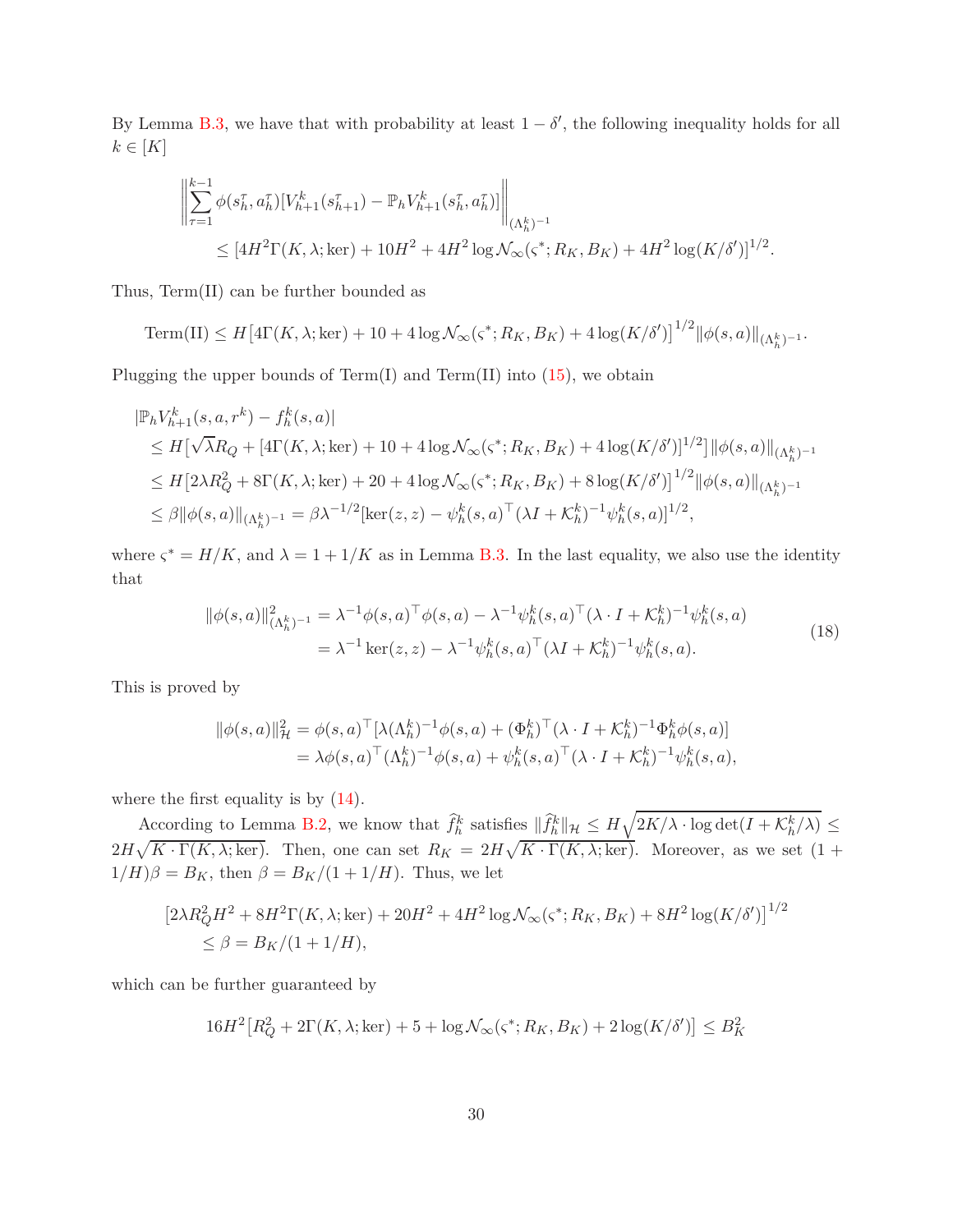as  $(1 + 1/H) \le 2$  and  $\lambda = 1 + 1/K \le 2$ .

According to the above result, letting  $w_h^k = \beta ||\phi(s, a)||_{(\Lambda_h^k)^{-1}} = \beta \lambda^{-1/2} [\ker(z, z) - \psi_h^k(s, a)^\top (\lambda I +$  $\mathcal{K}_h^k$  $^{-1}\psi_h^k(s,a)$ ]<sup>1/2</sup>, we have  $-w_h^k \leq \mathbb{P}_h V_{h+1}^k(s,a) - f_h^k(s,a) \leq w_h^k$ . Note that we also have  $|\mathbb{P}_h V_{h+1}^k(s,a)$  $f_h^k(s,a) \leq H$  due to  $0 \leq f_h^k(s,a) \leq H$  and  $0 \leq \mathbb{P}_h V_{h+1}^k(s,a) \leq H$ . Thus, there is  $|\mathbb{P}_h V_{h+1}^k(s,a)$  $f_h^k(s, a)| \le \min\{w_h^k, H\}$ . This completes the proof. П

<span id="page-30-0"></span>**Lemma B.5.** *Conditioned on the event*  $\mathcal{E}$  *defined in Lemma [B.4,](#page-27-0)* with probability at least  $1 - \delta'$ , *we have*

$$
\sum_{k=1}^{K} V_1^*(s_1, r^k) \le \sum_{k=1}^{K} V_1^k(s_1) \le \mathcal{O}\left(\sqrt{H^3 K \log(1/\delta')} + \beta \sqrt{H^2 K \cdot \Gamma(K, \lambda; \ker)}\right)
$$

<span id="page-30-1"></span>*.*

*Proof.* We first show the first inequality in this lemma, i.e.,  $\sum_{k=1}^{K} V_1^*(s_1, r^k) \leq \sum_{k=1}^{K} V_1^k(s_1)$ . To show this inequality holds, it suffices to show  $V_h^*(s, r^k) \leq V_h^k(s)$  for all  $s \in \mathcal{S}, h \in [H]$ . We prove it by induction.

When  $h = H + 1$ , we know  $V_{H+1}^*(s, r^k) = 0$  and  $V_{H+1}^k(s) = 0$  such that  $V_{H+1}^*(s, r^k) = V_{H+1}^k(s_1)$ . Now we assume that  $V_{h+1}^*(s, r^k) \leq V_{h+1}^k(s)$ . Then, conditioned on the event  $\mathcal E$  defined in Lemma [B.4,](#page-27-0) for all  $s \in \mathcal{S}$ ,  $(h, k) \in [H] \times [K]$ , we further have

$$
Q_h^*(s, a, r^k) - Q_h^k(s, a)
$$
  
=  $r_h^k(s, a) + \mathbb{P}_h V_{h+1}^*(s, a, r^k) - \min\{r_h^k(s, a) + f_h^k(s, a) + u_h^k(s, a), H\}^+$   

$$
\leq \max\{\mathbb{P}_h V_{h+1}^*(s, a, r^k) - f_h^k(s, a) - u_h^k(s, a), 0\}
$$
  

$$
\leq \max\{\mathbb{P}_h V_{h+1}^k(s, a) - f_h^k(s, a) - u_h^k(s, a), 0\}
$$
  

$$
\leq 0,
$$
 (19)  
(19)

where the first inequality is due to  $0 \leq r_h^k(s, a) + \mathbb{P}_h V_{h+1}^*(s, a, r^k) \leq H$  and  $\min\{x, y\}^+ \geq \min\{x, y\}$ , the second inequality is by the assumption that  $V_{h+1}^*(s, r^k) \leq V_{h+1}^k(s)$ , the last inequality is by Lemma [B.4](#page-27-0) such that  $\mathbb{P}_h V_{h+1}^k(s, a) - f_h^k(s, a) \le u_h^k(s, a)$  holds for any  $(s, a) \in S \times A$  and  $(k, h) \in$  $[K] \times [H]$ . The above inequality [\(19\)](#page-30-1) further leads to

$$
V_h^*(s, r^k) = \max_{a \in \mathcal{A}} Q_h^*(s, a, r^k) \le \max_{a \in \mathcal{A}} Q_h^k(s, a) = V_h^k(s).
$$

Therefore, we obtain that conditioned on event  $\mathcal{E}$ , we have

$$
\sum_{k=1}^{K} V_1^*(s, r^k) \le \sum_{k=1}^{K} V_1^k(s).
$$

Next, we prove the second inequality in this lemma, namely the upper bound of  $\sum_{k=1}^{K} V_1^k(s_1)$ .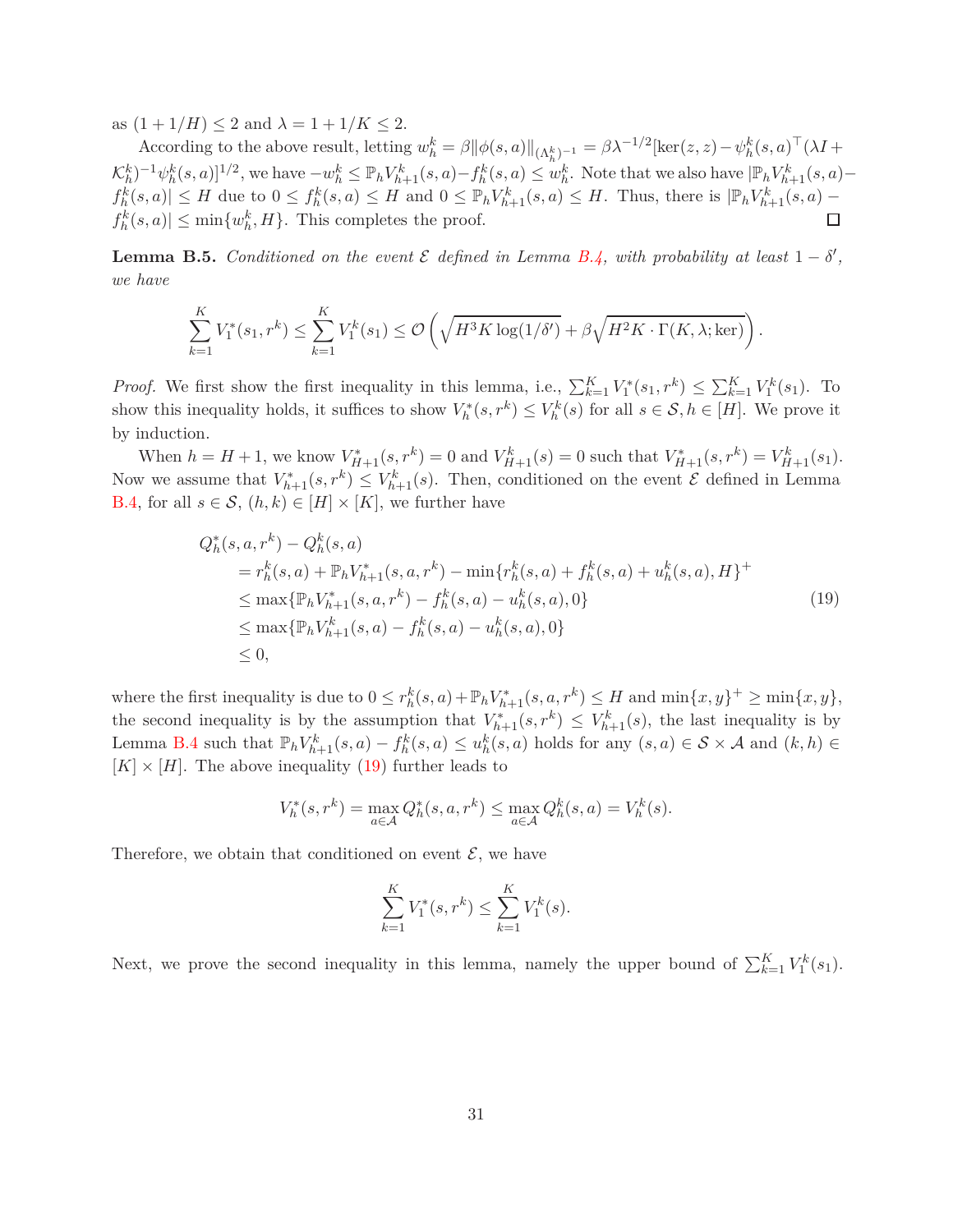Specifically, conditioned on  $\mathcal E$  defined in Lemma [B.4,](#page-27-0) we have

$$
V_h^k(s_h^k) = Q_h^k(s_h^k, a_h^k) \le f_h^k(s_h^k, a_h^k) + r_h^k(s_h^k, a_h^k) + u_h^k(s_h^k, a_h^k)
$$
  
\n
$$
\le \mathbb{P}_h V_{h+1}^k(s_h^k, a_h^k) + u_h^k(s_h^k, a_h^k) + r_h^k(s_h^k, a_h^k) + u_h^k(s_h^k, a_h^k)
$$
  
\n
$$
\le \mathbb{P}_h V_{h+1}^k(s_h^k, a_h^k) + (2 + 1/H)w_h^k
$$
  
\n
$$
= \zeta_h^k + V_{h+1}^k(s_{h+1}^k) + (2 + 1/H)\beta \|\phi(s_h^k, a_h^k)\|_{(\Lambda_h^k)^{-1}},
$$

where the second inequality is due to Lemma [B.4](#page-27-0) and in the last equality, we define

$$
\zeta_h^k := \mathbb{P}_h V_{h+1}^k(s_h^k, a_h^k) - V_{h+1}^k(s_{h+1}^k).
$$

Recursively applying the above inequality gives

$$
V_1^k(s_1) \le \sum_{h=1}^H \zeta_h^k + (2+1/H)\beta \sum_{h=1}^H \|\phi(s_h^k, a_h^k)\|_{(\Lambda_h^k)^{-1}},
$$

where we use the fact that  $V_{H+1}^k(\cdot) = 0$ . Taking summation on both sides of the above inequality, we have

$$
\sum_{k=1}^{K} V_1^k(s_1) = \sum_{k=1}^{K} \sum_{h=1}^{H} \zeta_h^k + (2 + 1/H)\beta \sum_{k=1}^{K} \sum_{h=1}^{H} \|\phi(s_h^k, a_h^k)\|_{(\Lambda_h^k)^{-1}}.
$$

By Azuma-Hoeffding inequality, with probability at least  $1 - \delta'$ , the following inequalities hold

$$
\sum_{k=1}^K \sum_{h=1}^H \zeta_h^k \le \mathcal{O}\left(\sqrt{H^3 K \log \frac{1}{\delta'}}\right).
$$

On the other hand, by Lemma [F.2,](#page-68-0) we have

$$
\sum_{k=1}^{K} \sum_{h=1}^{H} \|\phi(s_h^k, a_h^k)\|_{(\Lambda_h^k)^{-1}} = \sum_{k=1}^{K} \sum_{h=1}^{H} \sqrt{\phi(s_h^k, a_h^k)^\top (\Lambda_h^k)^{-1} \phi(s_h^k, a_h^k)}
$$
  

$$
\leq \sum_{h=1}^{H} \sqrt{K \sum_{k=1}^{K} \phi(s_h^k, a_h^k)^\top (\Lambda_h^k)^{-1} \phi(s_h^k, a_h^k)}
$$
  

$$
\leq \sum_{h=1}^{H} \sqrt{2K \log \det(I + \lambda K_h^K)} = 2H \sqrt{K \cdot \Gamma(K, \lambda; \ker)}.
$$

where the first inequality is by Jensen's inequality. Thus, conditioned on event  $\mathcal{E}$ , we obtain that with probability at least  $1 - \delta'$ , there is

$$
\sum_{k=1}^K V_1^k(s_1) \le \mathcal{O}\left(\sqrt{H^3 K \log(1/\delta')} + \beta \sqrt{H^2 K \cdot \Gamma(K, \lambda; \ker)}\right),
$$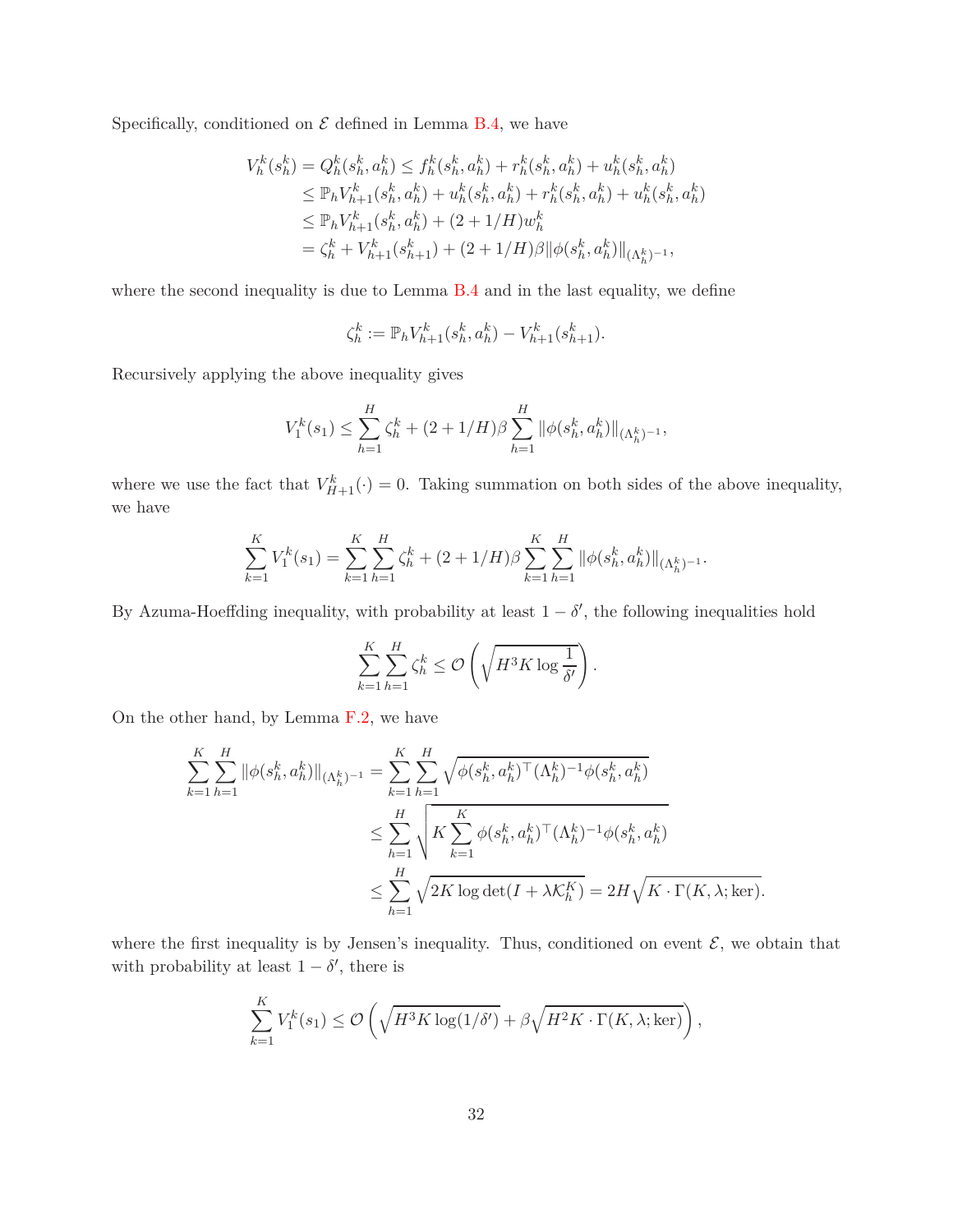which completes the proof.

<span id="page-32-0"></span>**Lemma B.6.** We define the event  $\widetilde{\mathcal{E}}$  as that the following inequality holds  $\forall z = (s, a) \in \mathcal{S} \times \mathcal{A}, \forall h \in \mathcal{E}$ [*H*]*,*

$$
|\mathbb{P}_h V_{h+1}(z) - f_h(z)| \le u_h(z),
$$

where  $u_h(z) = \min\{w_h(z), H\}^+$  with  $w_h(z) = \beta \lambda^{-1/2} [\ker(z, z) - \psi_h(z)^\top (\lambda I + \mathcal{K}_h)^{-1} \psi_h(z)]^{1/2}$ . Thus, *setting*  $\beta = \widetilde{B}_K$ *, if*  $\widetilde{B}_K$  *satisfies* 

$$
4H^2\big[R_Q^2 + 2\Gamma(K,\lambda;\ker) + 5 + \log \mathcal{N}_{\infty}(\varsigma^*;\widetilde{R}_K,\widetilde{B}_K) + 2\log(K/\delta')\big] \le \widetilde{B}_K^2, \forall h \in [H],
$$

*then we have that with probability at least*  $1 - \delta'$ , the event  $\mathcal E$  happens, i.e.,

$$
\Pr(\widetilde{\mathcal{E}}) \ge 1 - \delta'.
$$

*Proof.* The proof of this lemma is nearly the same as the proof of Lemma [B.4.](#page-27-0) We provide the sketch of this proof below.

We assume that the true transition is formulated as  $\mathbb{P}_h V_{h+1}(z) = \langle \tilde{f}_h, \phi(z) \rangle_{\mathcal{H}} =: \tilde{f}_h(z)$ . We have the following definitions

$$
\Phi_h = [\phi(s_h^1, a_h^1), \phi(s_h^2, a_h^2), \cdots, \phi(s_h^K, a_h^K)]^\top,
$$
  
\n
$$
\Lambda_h = \sum_{\tau=1}^K \phi(s_h^\tau, a_h^\tau) \phi(s_h^\tau, a_h^\tau)^\top + \lambda \cdot I_\mathcal{H} = \lambda \cdot I_\mathcal{H} + (\Phi_h)^\top \Phi_h,
$$
  
\n
$$
\mathbf{y}_h = [V_{h+1}(s_{h+1}^1), V_{h+1}(s_{h+1}^2), \cdots, V_{h+1}(s_{h+1}^K)]^\top, \quad \mathcal{K}_h = \Phi_h \Phi_h^\top, \quad \psi_h(s, a) = \Phi_h \phi(s, a).
$$

Then, we bound the following term

$$
|\mathbb{P}_h V_{h+1}(s, a) - f_h(s, a)|
$$
  
\n
$$
\leq |\langle \widetilde{f}_h, \phi(s, a) \rangle_{\mathcal{H}} - \psi_h(s, a)^\top (\lambda \cdot I + \mathcal{K}_h)^{-1} \mathbf{y}_h|
$$
  
\n
$$
= |\lambda \phi(s, a)^\top \Lambda_h^{-1} \widetilde{f}_h + \psi_h(s, a)^\top (\lambda \cdot I + \mathcal{K}_h)^{-1} \Phi_h \widetilde{f}_h - \psi_h(s, a)^\top (\lambda \cdot I + \mathcal{K}_h)^{-1} \mathbf{y}_h|
$$
  
\n
$$
= |\lambda \phi(s, a)^\top \Lambda_h^{-1} \widetilde{f}_h + \psi_h^k(s, a)^\top (\lambda \cdot I + \mathcal{K}_h)^{-1} (\Phi_h \widetilde{f}_h - \mathbf{y}_h)|,
$$

where the first inequality is due to  $0 \leq \mathbb{P}_h V_{h+1}(s, a) \leq H$ , the non-expansiveness of the operator  $\Pi_{[0,H]}$ , and the definition of  $f_h(s, a)$  in [\(5\)](#page-7-3), and the first equality is by the same reformulation as [\(14\)](#page-28-1) such that

$$
\phi(s,a) = \lambda \Lambda_h^{-1} \phi(s,a) + (\Phi_h)^\top (\lambda \cdot I + \mathcal{K}_h)^{-1} \psi_h(s,a).
$$

33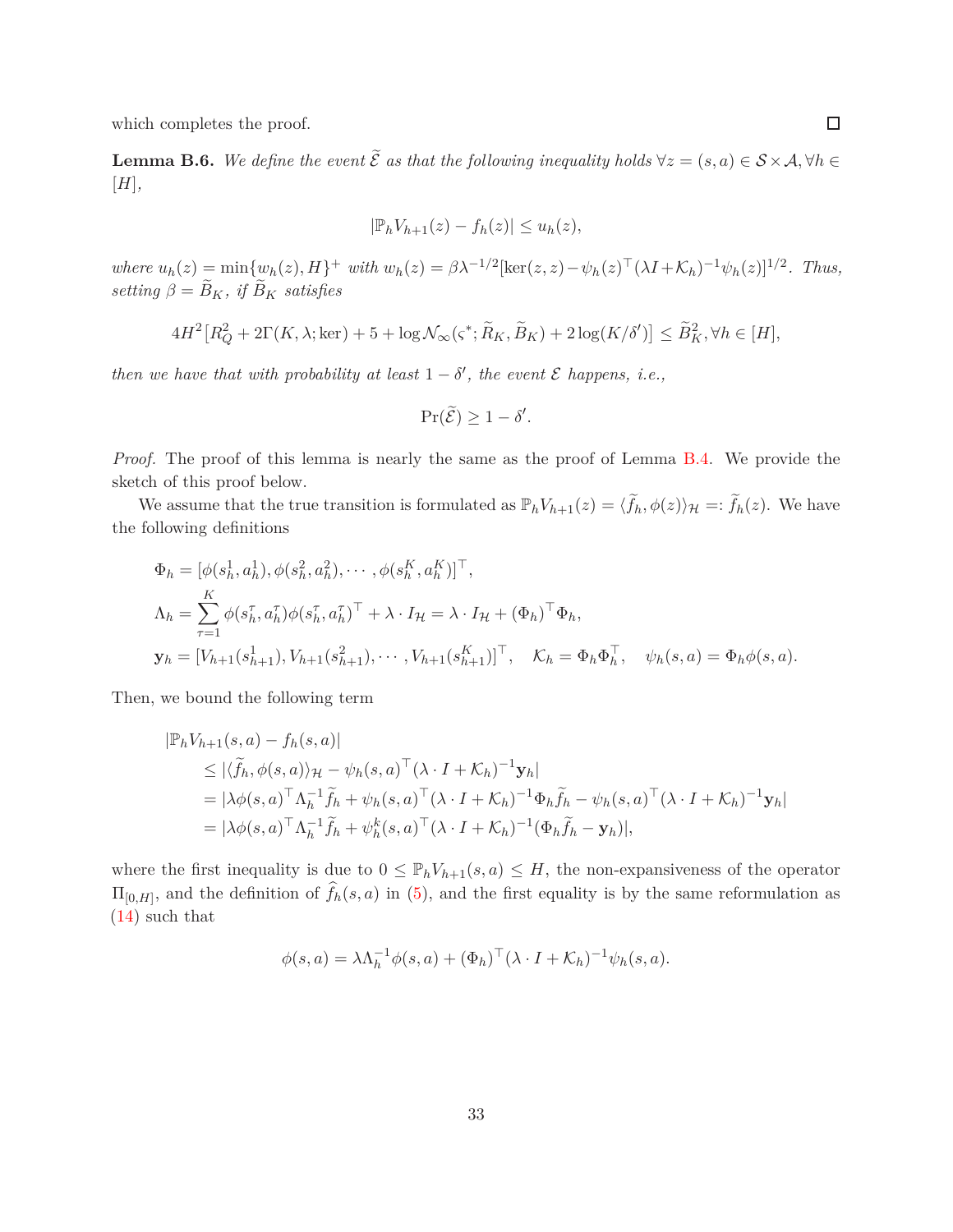Thus, we have

$$
|\mathbb{P}_h V_{h+1}(s, a) - f_h(s, a)| \leq \underbrace{\lambda ||\phi(s, a)^\top \Lambda_h^{-1}||_{\mathcal{H}} \cdot ||\tilde{f}_h||_{\mathcal{H}}}_{\text{Term(I)}} + \underbrace{|\psi_h(s, a)^\top (\lambda \cdot I + \mathcal{K}_h)^{-1} (\Phi_h \tilde{f}_h - \mathbf{y}_h)|}_{\text{Term(II)}}.
$$
\n(20)

Analogous to  $(16)$ , for Term(I) here, we have

<span id="page-33-0"></span>
$$
\mathrm{Term}(\mathrm{I}) \leq \sqrt{\lambda} R_Q H \|\phi(s,a)\|_{\Lambda_h^{-1}}.
$$

Similar to  $(17)$ , for Term $(II)$ , we have

Term(II) 
$$
\leq ||\phi(s, a)||_{\Lambda_h^{-1}} \left\| \sum_{\tau=1}^K \phi(s_h^{\tau}, a_h^{\tau}) [V_{h+1}(s_{h+1}^{\tau}) - \mathbb{P}_h V_{h+1}(s_h^{\tau}, a_h^{\tau})] \right\|_{\Lambda_h^{-1}}.
$$

Then, we need to bound the last factor in the above inequality. Here we apply the similar argument as Lemma [B.3.](#page-26-0) We have the function class for  $V_h$  is

$$
\overline{\mathcal{V}}(r_h, \widetilde{R}_K, \widetilde{B}_K) = \{ V : V(\cdot) = \max_{a \in \mathcal{A}} Q(\cdot, a) \text{ with } Q \in \overline{\mathcal{Q}}(r_h, \widetilde{R}_K, \widetilde{B}_K) \}.
$$

By Lemma  $F.1$  with  $\delta'$ , we have

$$
\left\| \sum_{\tau=1}^{K} \phi(s_h^{\tau}, a_h^{\tau}) [V_{h+1}(s_{h+1}^{\tau}) - \mathbb{P}_h V_{h+1}(s_h^{\tau}, a_h^{\tau})] \right\|_{(\Lambda_h)^{-1}}^2
$$
  
\n
$$
\leq \sup_{V \in \overline{\mathcal{V}}(r_h, \widetilde{R}_K, \widetilde{B}_K)} \left\| \sum_{\tau=1}^{K} \phi(s_h^{\tau}, a_h^{\tau}) [V(s_{h+1}^{\tau}) - \mathbb{P}_h V(s_h^{\tau}, a_h^{\tau})] \right\|_{(\Lambda_h)^{-1}}^2
$$
  
\n
$$
\leq 2H^2 \log \det(I + \mathcal{K}/\lambda) + 2H^2 K(\lambda - 1) + 4H^2 \log(\mathcal{N}_{\text{dist}}^{\overline{\mathcal{V}}}(\epsilon; \widetilde{R}_K, \widetilde{B}_K)/\delta') + 8K^2 \epsilon^2/\lambda
$$
  
\n
$$
\leq 4H^2 \Gamma(K, \lambda; \text{ker}) + 10H^2 + 4H^2 \log \mathcal{N}_{\infty}(\varsigma^*; \widetilde{R}_K, \widetilde{B}_K) + 4H^2 \log(1/\delta'),
$$

where the last inequality is by setting  $\lambda = 1 + 1/K$  and  $\epsilon = \zeta^* = H/K$ , and also due to

$$
\mathcal{N}_{\text{dist}}^{\overline{\mathcal{V}}}(\varsigma^*; \widetilde{R}_K, \widetilde{B}_K) \leq \mathcal{N}_{\infty}(\varsigma^*; \widetilde{R}_K, \widetilde{B}_K).
$$

We have that with probability at least  $1 - \delta'$ , the following inequality holds for all  $k \in [K]$ 

$$
\left\| \sum_{\tau=1}^{K} \phi(s_{h}^{\tau}, a_{h}^{\tau}) [V_{h+1}(s_{h+1}^{\tau}) - \mathbb{P}_{h} V_{h+1}^{k}(s_{h}^{\tau}, a_{h}^{\tau})] \right\|_{\Lambda_{h}^{-1}} \leq [4H^{2} \Gamma(K, \lambda; \text{ker}) + 10H^{2} + 4H^{2} \log \mathcal{N}_{\infty}(\varsigma^{*}; \widetilde{R}_{K}, \widetilde{B}_{K}) + 4H^{2} \log(K/\delta')]^{1/2}.
$$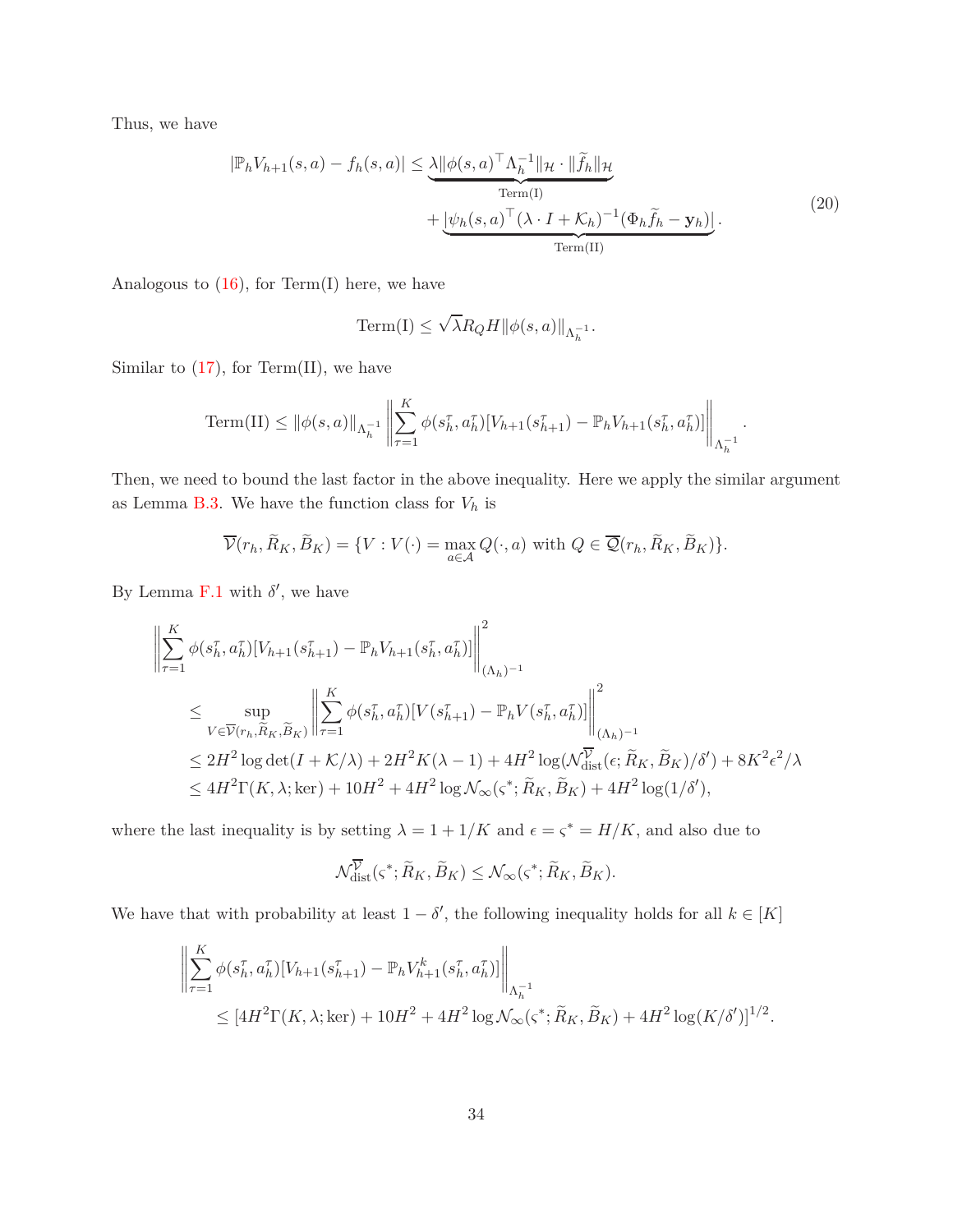Thus, Term(II) can be further bounded as

 $\text{Term(II)} \leq H \big[ 4\Gamma(K, \lambda; \ker) + 10 + 4\log \mathcal{N}_{\infty}(\varsigma^*; \widetilde{R}_K, \widetilde{B}_K) + 4\log(K/\delta') \big]^{1/2} ||\phi(s, a)||_{(\Lambda_h^k)^{-1}}.$ 

Plugging the upper bounds of  $Term(I)$  and  $Term(II)$  into  $(20)$ , we obtain

$$
|\mathbb{P}_h V_{h+1}(s, a) - f_h(s, a)|
$$
  
\n $\leq u_h(s, a) \leq \beta ||\phi(s, a)||_{\Lambda_h^{-1}} = \beta \lambda^{-1/2} [\ker(z, z) - \psi_h(s, a)^\top (\lambda I + \mathcal{K}_h)^{-1} \psi_h(s, a)]^{1/2},$ 

where we let  $z = (s, a)$ ,  $\varsigma^* = H/K$ , and  $\lambda = 1 + 1/K$ . In the last equality, similar to [\(18\)](#page-29-0), we have

$$
\|\phi(s,a)\|_{\Lambda_h^{-1}}^2 = \lambda^{-1}\phi(s,a)^\top \phi(s,a) - \lambda^{-1}\phi(s,a)^\top (\Phi_h)^\top [\lambda I + \Phi_h(\Phi_h)^\top]^{-1} \Phi_h \phi(s,a)
$$
  
=  $\lambda^{-1} \ker(z,z) - \lambda^{-1} \psi_h(s,a)^\top (\lambda I + \mathcal{K}_h)^{-1} \psi_h(s,a).$  (21)

 $\text{Similar to Lemma B.2, we know that the function } \hat{f}_h \text{ satisfies } \|\hat{f}_h\|_{\mathcal{H}} \leq H\sqrt{2K/\lambda\cdot\log\det(I+\mathcal{K}_h^k/\lambda)} \leq$  $\text{Similar to Lemma B.2, we know that the function } \hat{f}_h \text{ satisfies } \|\hat{f}_h\|_{\mathcal{H}} \leq H\sqrt{2K/\lambda\cdot\log\det(I+\mathcal{K}_h^k/\lambda)} \leq$  $\text{Similar to Lemma B.2, we know that the function } \hat{f}_h \text{ satisfies } \|\hat{f}_h\|_{\mathcal{H}} \leq H\sqrt{2K/\lambda\cdot\log\det(I+\mathcal{K}_h^k/\lambda)} \leq$  $2H\sqrt{K\cdot\Gamma(K,\lambda;\ker)}$ . Then, one can set  $\widetilde{R}_K = 2H\sqrt{K\cdot\Gamma(K,\lambda;\ker)}$ . Moreover, we set  $\beta = \widetilde{B}_K$ . Thus, we let

$$
H\left[2\lambda R_Q^2 + 8\Gamma(K,\lambda;\text{ker}) + 20 + 4\log\mathcal{N}_{\infty}(\varsigma^*;\widetilde{R}_K,\widetilde{B}_K) + 8\log(K/\delta')\right]^{1/2} \leq \beta = \widetilde{B}_K,
$$

which can be further guaranteed by

$$
4H^2\big[R_Q^2 + 2\Gamma(K,\lambda;\ker) + 5 + \log \mathcal{N}_{\infty}(\varsigma^*;\widetilde{R}_K,\widetilde{B}_K) + 2\log(K/\delta')\big] \leq \widetilde{B}_K^2
$$

<span id="page-34-1"></span> $\Box$ 

as  $(1 + 1/H) \leq 2$  and  $\lambda = 1 + 1/K \leq 2$ . This completes the proof.

<span id="page-34-0"></span>**Lemma B.7.** *Conditioned on the event*  $\widetilde{\mathcal{E}}$  *as defined in Lemma [B.6,](#page-32-0) we have* 

$$
V_h^*(s,r) \le V_h(s) \le r_h(s,\pi_h(s)) + \mathbb{P}_h V_{h+1}(s,\pi_h(s)) + 2u_h(s,\pi_h(s)), \forall s \in S, \forall h \in [H],
$$

 $where \pi_h(s) = \arg\max_{a \in A} Q_h(s, a).$ 

*Proof.* We first prove the first inequality in this lemma. We prove it by induction. For  $h = H + 1$ , by the planning algorithm, we have  $V_{H+1}^*(s,r) = V_{H+1}(s) = 0$  for any  $s \in \mathcal{S}$ . Then, we assume that  $V_{h+1}^*(s,r) \leq V_{h+1}(s)$ . Thus, conditioned on the event  $\mathcal E$  as defined in Lemma [B.6,](#page-32-0) we have

$$
Q_h^*(s, a, r) - Q_h(s, a)
$$
  
=  $r_h(s, a) + \mathbb{P}_h V_{h+1}^*(s, a, r) - \min\{r_h(s, a) + f_h(s, a) + u_h(s, a), H\}^+$   

$$
\leq \max\{\mathbb{P}_h V_{h+1}^*(s, a, r) - f_h(s, a) - u_h(s, a), 0\}
$$
  

$$
\leq \max\{\mathbb{P}_h V_{h+1}(s, a) - f_h(s, a) - u_h(s, a), 0\}
$$
  

$$
\leq 0
$$

where the first inequality is due to  $0 \le r_h(s, a) + \mathbb{P}_h V_{h+1}^*(s, a, r) \le H$  and  $\min\{x, H\}^+ \ge \min\{x, H\}$ ,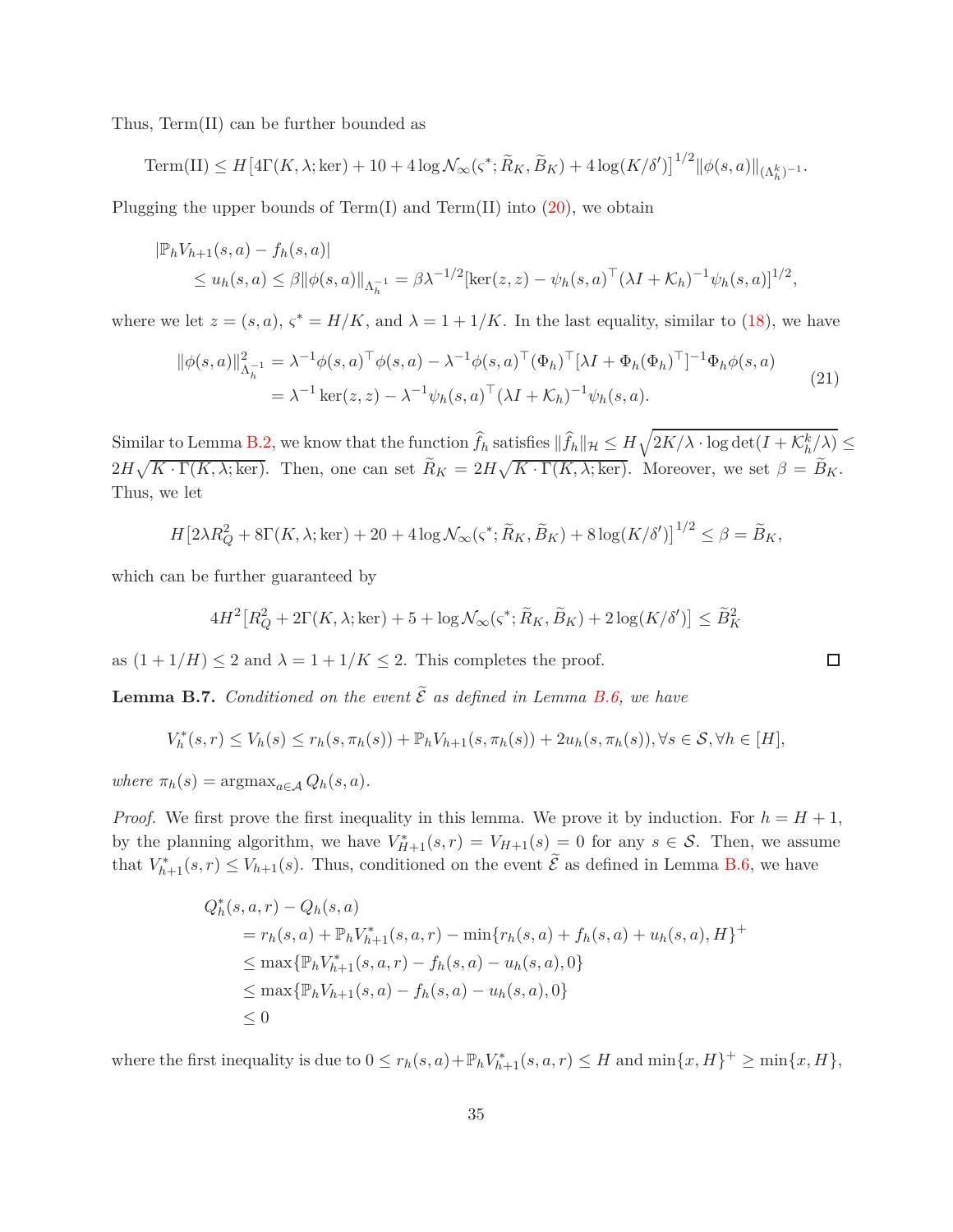the second inequality is by the assumption that  $V^*_{h+1}(s, a, r) \leq V_{h+1}(s, a)$ , the last inequality is by Lemma [B.6](#page-32-0) such that  $|\mathbb{P}_h V_{h+1}(s, a) - f_h(s, a)| \leq u_h(s, a)$  holds for any  $(s, a) \in S \times A$  and  $(k, h) \in [K] \times [H]$ . The above inequality further leads to

$$
V_h^*(s,r) = \max_{a \in \mathcal{A}} Q_h^*(s,a,r) \le \max_{a \in \mathcal{A}} Q_h(s,a) = V_h(s).
$$

Therefore, we have

$$
V_h^*(s,r) \le V_h(s), \forall h \in [H], \forall s \in \mathcal{S}.
$$

In addition, we prove the second inequality in this lemma. We have

$$
Q_h(s, a) = \min\{r_h(s, a) + f_h(s, a) + u_h(s, a), H\}^+\
$$
  
\n
$$
\leq \min\{r_h(s, a) + \mathbb{P}_h V_{h+1}(s, a) + 2u_h(s, a), H\}^+\
$$
  
\n
$$
\leq r_h(s, a) + \mathbb{P}_h V_{h+1}(s, a) + 2u_h(s, a),
$$

where the first inequality is also by Lemma [B.6](#page-32-0) such that  $|\mathbb{P}_h V_{h+1}(s, a) - f_h(s, a)| \leq u_h(s, a)$ , and the last inequality is because of the non-negativity of  $r_h(s, a) + \mathbb{P}_h V_{h+1}(s, a) + 2u_h(s, a)$ . Therefore, we have

$$
V_h(s) = \max_{a \in \mathcal{A}} Q_h(s, a) = Q_h(s, \pi_h(s))
$$
  
 
$$
\leq r_h(s, \pi_h(s)) + \mathbb{P}_h V_{h+1}(s, \pi_h(s)) + 2u_h(s, \pi_h(s)).
$$

This completes the proof.

<span id="page-35-0"></span>**Lemma B.8.** *With the exploration and planning phases, we have the following inequality*

$$
K \cdot V_1^*(s_1, u/H) \le \sum_{k=1}^K V_1^*(s_1, r^k).
$$

*Proof.* As shown in  $(21)$ , we know that

$$
w_h(s,a) = \beta ||\phi(s,a)||_{\Lambda_h^{-1}} = \beta \sqrt{\phi(s,a)^\top \left[ \lambda I_\mathcal{H} + \sum_{\tau=1}^K \phi(s_h^\tau,a_h^\tau) \phi(s_h^\tau,a_h^\tau)^\top \right]^{-1} \phi(s,a)}.
$$

On the other hand, by [\(18\)](#page-29-0), we similarly have

$$
w_h^k(s, a) = \beta ||\phi(s, a)||_{(\Lambda_h^k)^{-1}} = \beta \sqrt{\phi(s, a)^\top \left[ \lambda I_\mathcal{H} + \sum_{\tau=1}^{k-1} \phi(s_h^\tau, a_h^\tau) \phi(s_h^\tau, a_h^\tau)^\top \right]^{-1} \phi(s, a)}.
$$

 $\Box$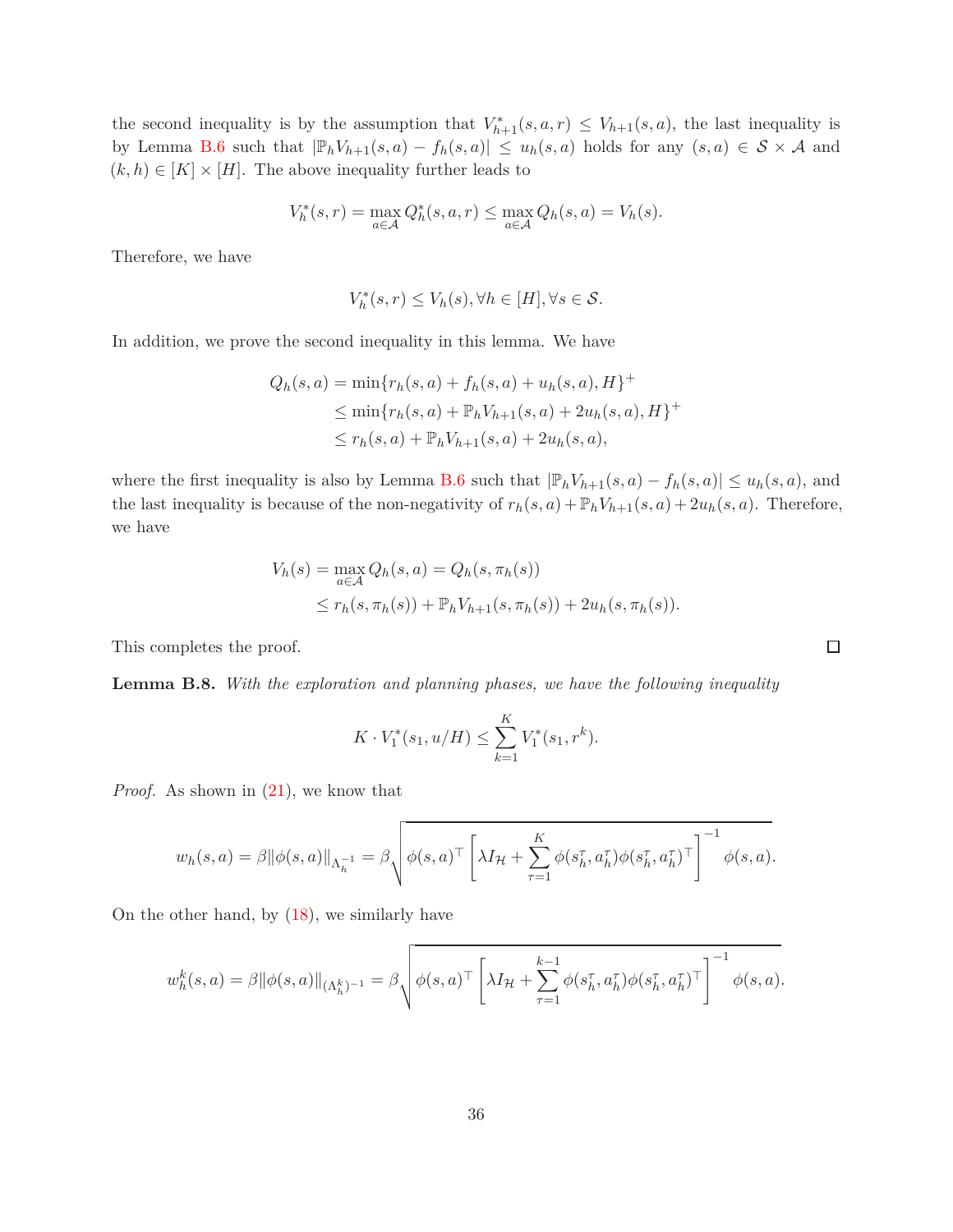Since  $k-1 \leq K$  and  $f^{\top}\phi(s_{h}^{\tau}, a_{h}^{\tau})\phi(s_{h}^{\tau}, a_{h}^{\tau})^{\top}f = [f^{\top}\phi(s_{h}^{\tau}, a_{h}^{\tau})]^{2} \geq 0$  for any  $\tau$ , then we know that

$$
\Lambda_h = \lambda I_H + \sum_{\tau=1}^K \phi(s_h^{\tau}, a_h^{\tau}) \phi(s_h^{\tau}, a_h^{\tau})^{\top} \succcurlyeq \lambda I_H + \sum_{\tau=1}^{k-1} \phi(s_h^{\tau}, a_h^{\tau}) \phi(s_h^{\tau}, a_h^{\tau})^{\top} = \Lambda_h^k.
$$

We use  $A \ge B$  (or  $A \ge B$ ) to denote  $f \upharpoonright Af \ge f \upharpoonright Bf$  (or  $f \upharpoonright Af > f \upharpoonright Bf$ ),  $\forall f \in \mathcal{H}$ , for two selfadjoint operators *A* and *B*. Moreover, if a linear operator *A* satisfies  $A \succ 0$ , we say *A* is a positive operator.

The above relation further implies that  $(\Lambda_h^k)^{-1} \geq \Lambda_h^{-1}$  such that we have  $\phi(s, a) \uparrow \Lambda_h^{-1} \phi(s, a) \leq$  $\phi(s,a)^\top (\Lambda_h^k)^{-1} \phi(s,a)$ , where  $(\Lambda_h^k)^{-1}$  and  $\Lambda_h^{-1}$  are the inverse of  $\Lambda_h^k$  and  $\Lambda_h$  respectively. Here we use the fact that  $\Lambda_h \ge \Lambda_h^k$  implies  $(\Lambda_h^k)^{-1} \ge \Lambda_h^{-1}$ , which can be proved by extending the standard matrix case to the self-adjoint operator. For completeness, we give a short proof below.

Let  $\lambda > 0$  be a fixed constant. Since  $\Lambda_h \ge \Lambda_h^k \ge \lambda I_H > 0$ , then there exist the inverse  $\Lambda_h^{-1}$ ,  $(\Lambda_h^k)^{-1}$  and square root  $\Lambda_h^{1/2}$ ,  $(\Lambda_h^k)^{1/2}$ , which are also positive self-adjoint and invertible operators. We also have  $\Lambda_h^{-1/2} := (\Lambda_h^{1/2})^{-1} = (\Lambda_h^{-1})^{1/2}$  and  $(\Lambda_h^k)^{-1/2} := [(\Lambda_h^k)^{1/2}]^{-1} = [(\Lambda_h^k)^{-1}]^{1/2}$ . Thus, for any  $f \in \mathcal{H}$ , we have  $f^{\top}f = f^{\top} \Lambda_h^{-1/2} \Lambda_h^{1/2} \Lambda_h^{1/2} \Lambda_{h_{\perp,0}}^{-1/2} f = f^{\top} \Lambda_h^{-1/2} \Lambda_h \Lambda_h^{-1/2} f \geq f^{\top} \Lambda_h^{-1/2} \Lambda_h^{k} \Lambda_h^{-1/2} f$ where the inequality is due to  $\Lambda_h \geq \Lambda_h^k$  and  $\Lambda_{h_0}^{-1/2} = (\Lambda_h^{-1/2})^{\top}$ . Then, we further have  $f^{\top} f \geq$  $f^{\top} \Lambda_h^{-1/2} \Lambda_h^k \Lambda_h^{-1/2} f = f^{\top} \Lambda_h^{-1/2} (\Lambda_h^k)^{1/2} (\Lambda_h^k)^{1/2} \Lambda_h^{-1/2} f = f^{\top} A^{\top} A f$  if we let  $A = (\Lambda_h^k)^{1/2} \Lambda_h^{-1/2}$ , where we use the fact that  $(\Lambda_h^k)^{1/2}$  and  $\Lambda_h^{-1/2}$  are self-adjoint operators. Then, we know that  $||f||_{\mathcal{H}} \ge$  $||Af||_{\mathcal{H}}$  holds for all  $f \in \mathcal{H}$ , indicating that  $||A||_{op} := \sup_{f \neq 0} ||Af||_{\mathcal{H}}/||f||_{\mathcal{H}} \leq 1$ , where  $|| \cdot ||_{op}$ denotes the operator norm. Since  $||A||_{op} = ||A^{\top}||_{op}$ , we have  $||A^{\top}||_{op} \leq 1$  or equivalently  $||f||_{\mathcal{H}} \geq$  $||A^{\top} f||_{\mathcal{H}}, \forall f \in \mathcal{H}$ , which gives  $f^{\top} f \geq f^{\top} (\Lambda_h^k)^{1/2} \Lambda_h^{-1/2} (\Lambda_h^k)^{1/2} f = f^{\top} (\Lambda_h^k)^{1/2} \Lambda_h^{-1} (\Lambda_h^k)^{1/2} f$ . For any  $g \in \mathcal{H}$ , letting  $f = (\Lambda_h^k)^{-1/2} g$ , by  $f^\top f \geq f^\top (\Lambda_h^k)^{1/2} \Lambda_h^{-1} (\Lambda_h^k)^{1/2} f$ , we have  $g^\top (\Lambda_h^k)^{-1} g \geq g^\top \Lambda_h^{-1} g$ , which gives  $(\Lambda_h^k)^{-1} \geq \Lambda_h^{-1}$ . The above derivation is based on the basic properties of the linear operator, the (self-)adjoint operator, the inverse, and the square root of an operator. See [Kreyszig](#page-18-13) [\(1978](#page-18-13)); [Schechter](#page-18-14) [\(2001](#page-18-14)); [MacCluer](#page-18-15) [\(2008](#page-18-15)) for the details.

Thus, by the above result, we have

$$
w_h(s,a) \le w_h^k(s,a).
$$

Since  $r_h^k = 1/H \cdot u_h^k(s, a) = 1/H \cdot \min\{w_h^k(s, a), H\}$  and  $u_h(s, a) = \min\{w_h(s, a), H\}$ , then we have

$$
u_h(s,a)/H \le r_h^k(s,a),
$$

such that

$$
V_1^*(s_1, u/H) \le V_1^*(s_1, r^k),
$$

and thus

$$
K \cdot V_1^*(s_1, u/H) \le \sum_{k=1}^K V_1^*(s_1, r^k).
$$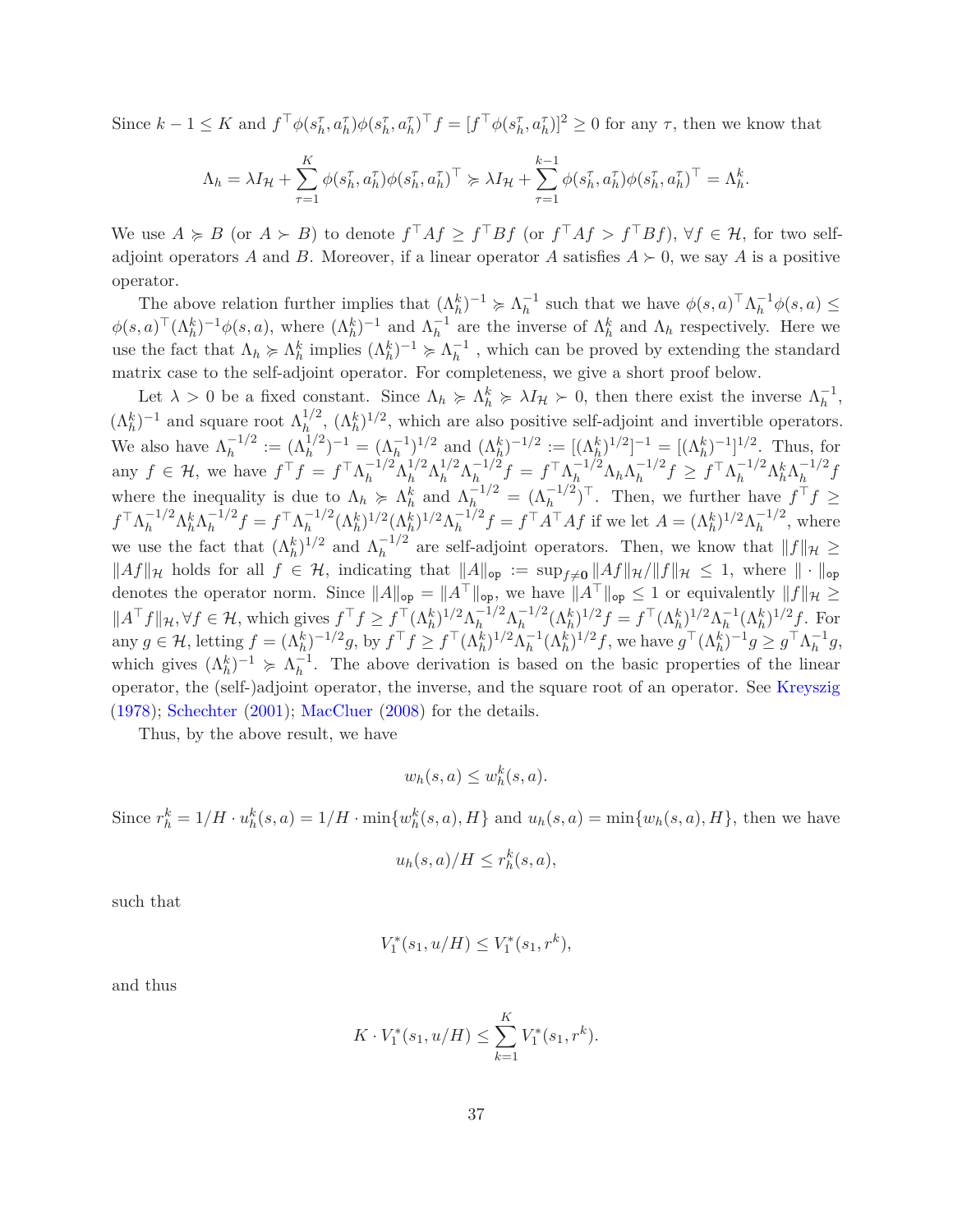<span id="page-37-0"></span>This completes the proof.

## **B.2 Proof of Theorem [3.3](#page-10-0)**

*Proof.* Conditioned on the event  $\mathcal E$  defined in Lemma [B.4](#page-27-0) and the event  $\tilde{\mathcal E}$  defined in Lemma [B.6,](#page-32-0) we have

<span id="page-37-1"></span>
$$
V_1^*(s_1, r) - V_1^{\pi}(s_1, r) \le V_1(s_1) - V_1^{\pi}(s_1, r), \tag{22}
$$

where the inequality is by Lemma [B.7.](#page-34-0) Further by this lemma, we have

$$
V_h(s) - V_h^{\pi}(s, r) \le r_h(s, \pi_h(s)) + \mathbb{P}_h V_{h+1}(s, \pi_h(s)) + 2u_h(s, \pi_h(s)) - Q_h^{\pi}(s, \pi_h(s), r)
$$
  
=  $r_h(s, \pi_h(s)) + \mathbb{P}_h V_{h+1}(s, \pi_h(s)) + 2u_h(s, \pi_h(s))$   
 $- r_h(s, \pi_h(s)) - \mathbb{P}_h V_{h+1}^{\pi}(s, \pi_h(s), r)$   
=  $\mathbb{P}_h V_{h+1}(s, \pi_h(s)) - \mathbb{P}_h V_{h+1}^{\pi}(s, \pi_h(s), r) + 2u_h(s, \pi_h(s)).$ 

Recursively applying the above inequality and making use of  $V_{H+1}^{\pi}(s,r) = V_{H+1}(s) = 0$  gives

$$
V_1(s_1) - V_1^{\pi}(s_1, r) \leq \mathbb{E}_{\forall h \in [H]: s_{h+1} \sim \mathbb{P}_h(\cdot | s_h, \pi_h(s_h))} \left[ \sum_{h=1}^H 2u_h(s_h, \pi_h(s_h)) \middle| s_1 \right]
$$
  
=  $2H \cdot V_1^{\pi}(s_1, u/H).$ 

Combining this inequality with [\(22\)](#page-37-1) gives

$$
V_1^*(s_1, r) - V_1^{\pi}(s_1, r) \le 2H \cdot V_1^{\pi}(s_1, u/H) \le \frac{2H}{K} \sum_{k=1}^K V_1^*(s_1, r^k)
$$
  

$$
\le \frac{2H}{K} \mathcal{O}\left(\sqrt{H^3 K \log(1/\delta')} + \beta \sqrt{H^2 K \cdot \Gamma(K, \lambda; \ker)}\right)
$$
  

$$
= \mathcal{O}\left(\left[\sqrt{H^5 \log(1/\delta')} + \beta \sqrt{H^4 \cdot \Gamma(K, \lambda; \ker)}\right] / \sqrt{K}\right),
$$

where the second inequality is due to Lemma [B.8](#page-35-0) and the third inequality is by Lemma [B.5.](#page-30-0)

By the union bound, we have  $P(\mathcal{E} \wedge \mathcal{E}) \geq 1 - 2\delta'$ . Therefore, by setting  $\delta' = \delta/2$ , we obtain that with probability at least  $1 - \delta$ 

$$
V_1^*(s_1,r) - V_1^{\pi}(s_1,r) \leq \mathcal{O}\left( \left[ \sqrt{H^5 \log(2/\delta)} + \beta \sqrt{H^4 \cdot \Gamma(K,\lambda; \ker)} \right] / \sqrt{K} \right).
$$

Note that  $\mathcal{E} \wedge \widetilde{\mathcal{E}}$  happens when the following two conditions are satisfied, i.e.,

$$
4H^2\big[R_Q^2 + 2\Gamma(K,\lambda;\text{ker}) + 5 + \log \mathcal{N}_{\infty}(\varsigma^*;\widetilde{R}_K,\widetilde{B}_K) + 2\log(2K/\delta)\big] \le \widetilde{B}_K^2,
$$
  

$$
16H^2\big[R_Q^2 + 2\Gamma(K,\lambda;\text{ker}) + 5 + \log \mathcal{N}_{\infty}(\varsigma^*;R_K,B_K) + 2\log(2K/\delta)\big] \le B_K^2, \forall h \in [H],
$$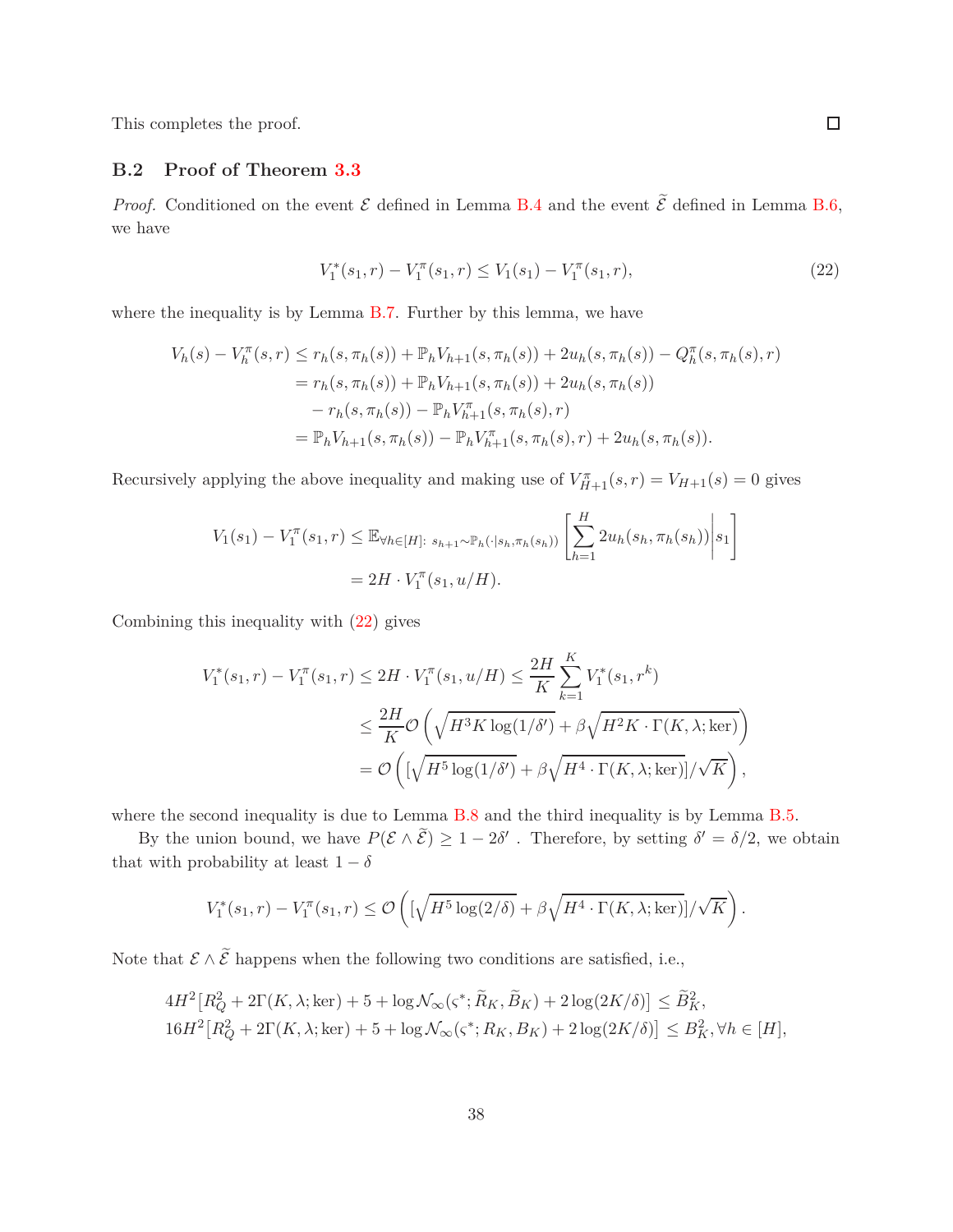where  $\beta = \widetilde{B}_K$ ,  $(1 + 1/H)\beta = B_K$ ,  $\lambda = 1 + 1/K$ ,  $\widetilde{R}_K = R_K = 2H\sqrt{\Gamma(K, \lambda; \ker)}$ , and  $\varsigma^* = H/K$ . The above inequalities hold if we further let  $\beta$  satisfy

$$
16H2[RQ2 + 2\Gamma(K, \lambda; \text{ker}) + 5 + \log \mathcal{N}_{\infty}(\varsigma^*; R_K, 2\beta) + 2\log(2K/\delta)] \le \beta^2, \forall h \in [H],
$$

since  $2\beta \ge (1+1/H)\beta \ge \beta$  such that  $\mathcal{N}_{\infty}(\varsigma^*; R_K, 2\beta) \ge \mathcal{N}_{\infty}(\varsigma^*; R_K, B_K) \ge \mathcal{N}_{\infty}(\varsigma^*; R_K, B_K)$ . Since the above conditions imply that  $\beta \geq H$ , further setting  $\delta = 1/(2K^2H^2)$ , we obtain that

$$
V_1^*(s_1,r) - V_1^{\pi}(s_1,r) \leq \mathcal{O}\left(\beta\sqrt{H^4[\Gamma(K,\lambda;\ker) + \log(KH)]}/\sqrt{K}\right),\,
$$

with further letting

$$
16H2[RQ2 + 2\Gamma(K, \lambda; \ker) + 5 + \log \mathcal{N}_{\infty}(\varsigma^*; R_K, 2\beta) + 6\log(2KH)] \le \beta^2, \forall h \in [H].
$$

This completes the proof.

# **C Proofs for Single-Agent MDP with Neural Function Approximation**

### **C.1 Lemmas**

<span id="page-38-1"></span>**Lemma C.1** (Lemma C.7 of [Yang et al.](#page-19-12) [\(2020\)](#page-19-12)). *With*  $KH^2 = \mathcal{O}(m \log^{-6} m)$ , then there exists a *constant*  $F \geq 1$  *such that the following inequalities hold with probability at least*  $1 - 1/m^2$  *for any*  $z \in S \times A$  *and any*  $W \in \{W : ||W - W^{(0)}||_2 \leq H\sqrt{K/\lambda}\},\$ 

$$
|f(z;W) - \varphi(z;W^{(0)})^{\top}(W - W^{(0)})| \leq FK^{2/3}H^{4/3}m^{-1/6}\sqrt{\log m},
$$
  

$$
\|\varphi(z;W) - \varphi(z;W^{(0)})\|_2 \leq F(KH^2/m)^{1/6}\sqrt{\log m}, \qquad \|\varphi(z;W)\|_2 \leq F.
$$

<span id="page-38-0"></span>**Lemma C.2.** We define the event  $\mathcal E$  as that the following inequality holds  $\forall (s, a) \in \mathcal S \times \mathcal A, \forall (h, k) \in$  $[H] \times [K],$ 

$$
\left| \mathbb{P}_h V_{h+1}^k(s, a) - f_h^k(s, a) \right| \le u_h^k(s, a) + \beta \iota,
$$
  

$$
\left| \|\varphi(z; W_h^k)\|_{(\Lambda_h^k)^{-1}} - \|\varphi(z; W^{(0)})\|_{(\widetilde{\Lambda}_h^k)^{-1}} \right| \le \iota,
$$

*where*  $\iota = 5K^{7/12}H^{1/6}m^{-1/12}\log^{1/4}m$  *and we define* 

$$
\Lambda_h^k = \sum_{\tau=1}^{k-1} \varphi(s_h^\tau, a_h^\tau; W_h^k) \varphi(s_h^\tau, a_h^\tau; W_h^k)^\top + \lambda I, \quad \widetilde{\Lambda}_h^k = \sum_{\tau=1}^{k-1} \varphi(s_h^\tau, a_h^\tau; W^{(0)}) \varphi(s_h^\tau, a_h^\tau; W^{(0)})^\top + \lambda I.
$$

Setting  $(1+1/H)\beta = B_K$ ,  $R_K = H\sqrt{K}$ ,  $\varsigma^* = H/K$ , and  $\lambda = \mathcal{F}^2(1+1/K)$ ,  $\varsigma^* = H/K$ , if we set

$$
\beta^{2} \geq H^{2}[8R_{Q}^{2}(1+\sqrt{\lambda/d})^{2}+32\Gamma(K,\lambda;\ker_{m})+80+32\log \mathcal{N}_{\infty}(\varsigma^{*};R_{K},B_{K})+32\log(K/\delta')],
$$

 $\Box$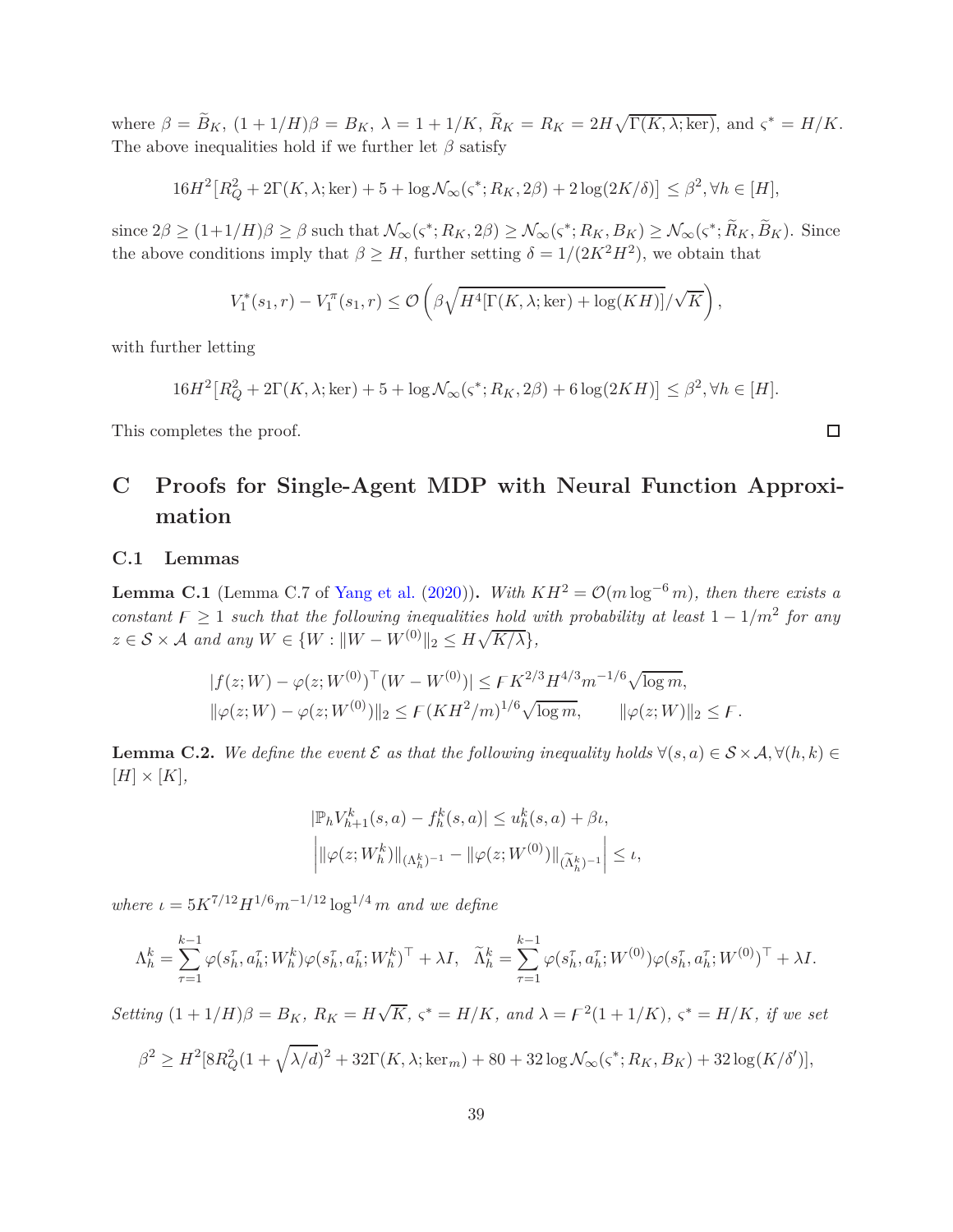*and also*

$$
m = \Omega(K^{19}H^{14}\log^3 m),
$$

*then we have that with probability at least*  $1 - 2/m^2 - \delta'$ , the event  $\mathcal E$  *happens, i.e.*,

$$
\Pr(\mathcal{E}) \ge 1 - 2/m^2 - \delta'.
$$

*Proof.* Recall that we assume  $\mathbb{P}_h V_{h+1}$  for any *V* can be expressed as

$$
\mathbb{P}_h V_{h+1}(z) = \int_{\mathbb{R}^d} {\tt act}'(\boldsymbol{\omega}^\top z) \cdot z^\top \boldsymbol{\alpha}(\boldsymbol{\omega}) {\rm d}p_0(\boldsymbol{\omega}),
$$

which thus implies that we have

$$
\mathbb{P}_h V_{h+1}^k(z) = \int_{\mathbb{R}^d} {\tt act}'(\boldsymbol{\omega}^\top z) \cdot z^\top \boldsymbol{\alpha}_h^k(\boldsymbol{\omega}) {\rm d}p_0(\boldsymbol{\omega}),
$$

for some  $\alpha_h^k(\omega)$ . Our algorithm suggests to estimate  $\mathbb{P}_h V_{h+1}^k(s, a)$  via learning the parameters  $W_h^k$ by solving

$$
W_h^k = \underset{W}{\text{argmin}} \sum_{\tau=1}^{k-1} [V_{h+1}^k(s_{h+1}^{\tau}) - f(s_h^{\tau}, a_h^{\tau}; W)]^2 + \lambda \|W - W^{(0)}\|_2^2, \tag{23}
$$

such that we have the estimate of  $\mathbb{P}_h V_{h+1}^k(s, a)$  as  $f_h^k(z) = \Pi_{[0,H]}[f(z; W_h^k)]$  with

<span id="page-39-1"></span><span id="page-39-0"></span>
$$
f(z;W_h^k) = \frac{1}{\sqrt{2m}} \sum_{i=1}^{2m} v_i \cdot \text{act}([W_h^k]_i^{\top} z).
$$

Furthermore, we have

$$
||W_h^k - W^{(0)}||_2^2 \le \frac{1}{\lambda} \left( \sum_{\tau=1}^{k-1} [V_{h+1}^k(s_{h+1}^\tau) - f(s_h^\tau, a_h^\tau; W_h^k)]^2 + \lambda ||W_h^k - W^{(0)}||_2^2 \right)
$$
  

$$
\le \frac{1}{\lambda} \left( \sum_{\tau=1}^{k-1} [V_{h+1}^k(s_{h+1}^\tau) - f(s_h^\tau, a_h^\tau; W^{(0)})]^2 + \lambda ||W^{(0)} - W^{(0)}||_2^2 \right)
$$
  

$$
= \frac{1}{\lambda} \sum_{\tau=1}^{k-1} [V_{h+1}^k(s_{h+1}^\tau)]^2 \le H^2 K/\lambda,
$$

where the second inequality is due to  $W_h^k$  is the minimizer of the objective function.

We also define a linearization of the function  $f(z;W)$  at the point  $W^{(0)}$ , which is

$$
f_{\text{lin}}(z;W) = f(z;W^{(0)}) + \langle \varphi(z;W^{(0)}), W - W^{(0)} \rangle = \langle \varphi(z;W^{(0)}), W - W^{(0)} \rangle, \tag{24}
$$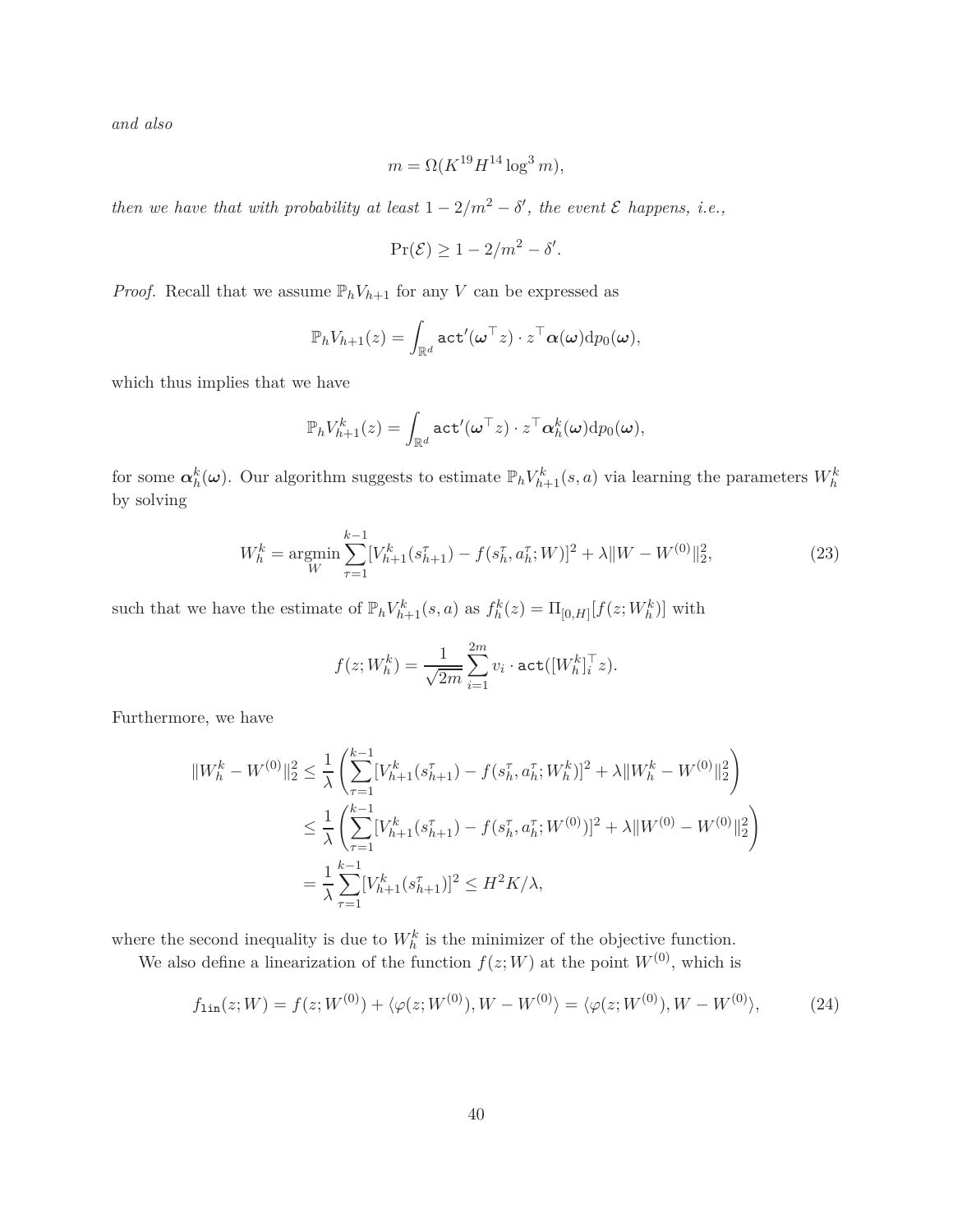where

$$
\varphi(z;W) = \nabla_W f(z;W) = [\nabla_{W_1} f(z;W), \cdots, \nabla_{W_{2m}} f(z;W)].
$$

Based on this linearization formulation, we similarly define a parameter matrix  $W^k_{\text{lin},h}$  that is generated by solving an optimization problem with the linearied function  $f_{\text{lin}}$ , such that

$$
W_{\text{lin},h}^{k} = \underset{W}{\operatorname{argmin}} \sum_{\tau=1}^{k-1} [V_{h+1}^{k}(s_{h+1}^{\tau}) - f_{\text{lin}}(s_{h}^{\tau}, a_{h}^{\tau}; W)]^{2} + \lambda \|W - W^{(0)}\|_{2}^{2}.
$$
 (25)

Due to the linear structure of  $f_{\text{lin}}(z;W)$ , one can easily solve the above optimization problem and obtain the closed form of the solution  $W^k_{1in,h}$ , which is

<span id="page-40-1"></span><span id="page-40-0"></span>
$$
W_{\text{lin},h}^k = W^{(0)} + (\widetilde{\Lambda}_h^t)^{-1} (\widetilde{\Phi}_h^k)^\top \mathbf{y}_h^k, \tag{26}
$$

where we define  $\Lambda_h^t$ ,  $\Phi_h^k$ , and  $\mathbf{y}_h^k$  as

$$
\begin{aligned}\n\widetilde{\Phi}_h^k &= [\varphi(s_h^1, a_h^1; W^{(0)}), \cdots, \varphi(s_h^{k-1}, a_h^{k-1}; W^{(0)})]^\top, \\
\widetilde{\Lambda}_h^k &= \sum_{\tau=1}^{k-1} \varphi(s_h^{\tau}, a_h^{\tau}; W^{(0)}) \varphi(s_h^{\tau}, a_h^{\tau}; W^{(0)})^\top + \lambda \cdot I = \lambda \cdot I + (\widetilde{\Phi}_h^k)^\top \widetilde{\Phi}_h^k, \\
\mathbf{y}_h^k &= [V_{h+1}^k(s_{h+1}^1), V_{h+1}^k(s_{h+1}^2), \cdots, V_{h+1}^k(s_{h+1}^{k-1})]^\top.\n\end{aligned}
$$

Here we also have the upper bound of  $||W^k_{\text{lin},h} - W^{(0)}||_2$  as

$$
||W_{\text{lin},h}^{k} - W^{(0)}||_{2}^{2} \leq \frac{1}{\lambda} \left( \sum_{\tau=1}^{k-1} [V_{h+1}^{k}(s_{h+1}^{\tau}) - f_{\text{lin}}(s_{h}^{\tau}, a_{h}^{\tau}; W_{\text{lin},h}^{k})]^{2} + \lambda ||W_{\text{lin},h}^{k} - W^{(0)}||_{2}^{2} \right)
$$
  

$$
\leq \frac{1}{\lambda} \left( \sum_{\tau=1}^{k-1} [V_{h+1}^{k}(s_{h+1}^{\tau}) - f_{\text{lin}}(s_{h}^{\tau}, a_{h}^{\tau}; W^{(0)})]^{2} + \lambda ||W^{(0)} - W^{(0)}||_{2}^{2} \right)
$$
  

$$
= \frac{1}{\lambda} \sum_{\tau=1}^{k-1} [V_{h+1}^{k}(s_{h+1}^{\tau})]^{2} \leq H^{2} K/\lambda,
$$

where the second inequality is due to  $W_{\text{lin},h}^k$  is the minimizer of the objective function. Based on the matrix  $W_{\text{lin},h}^k$ , we define the function

$$
f_{\text{lin},h}^{k}(z) := \Pi_{[0,H]}[f_{\text{lin}}(z;W_{\text{lin},h}^{k})],
$$

where  $\Pi_{[0,H]}[\cdot]$  is short for  $\min\{\cdot, H\}^+$ .

Moreover, we further define an approximation of  $\mathbb{P}_h V_{h+1}^k$  as

$$
\widetilde{f}(z) = \Pi_{[0,H]} \left[ \frac{1}{\sqrt{m}} \sum_{i=1}^{m} \mathtt{act}'(W_i^{(0)\top} z) z^{\top} \alpha_i \right],
$$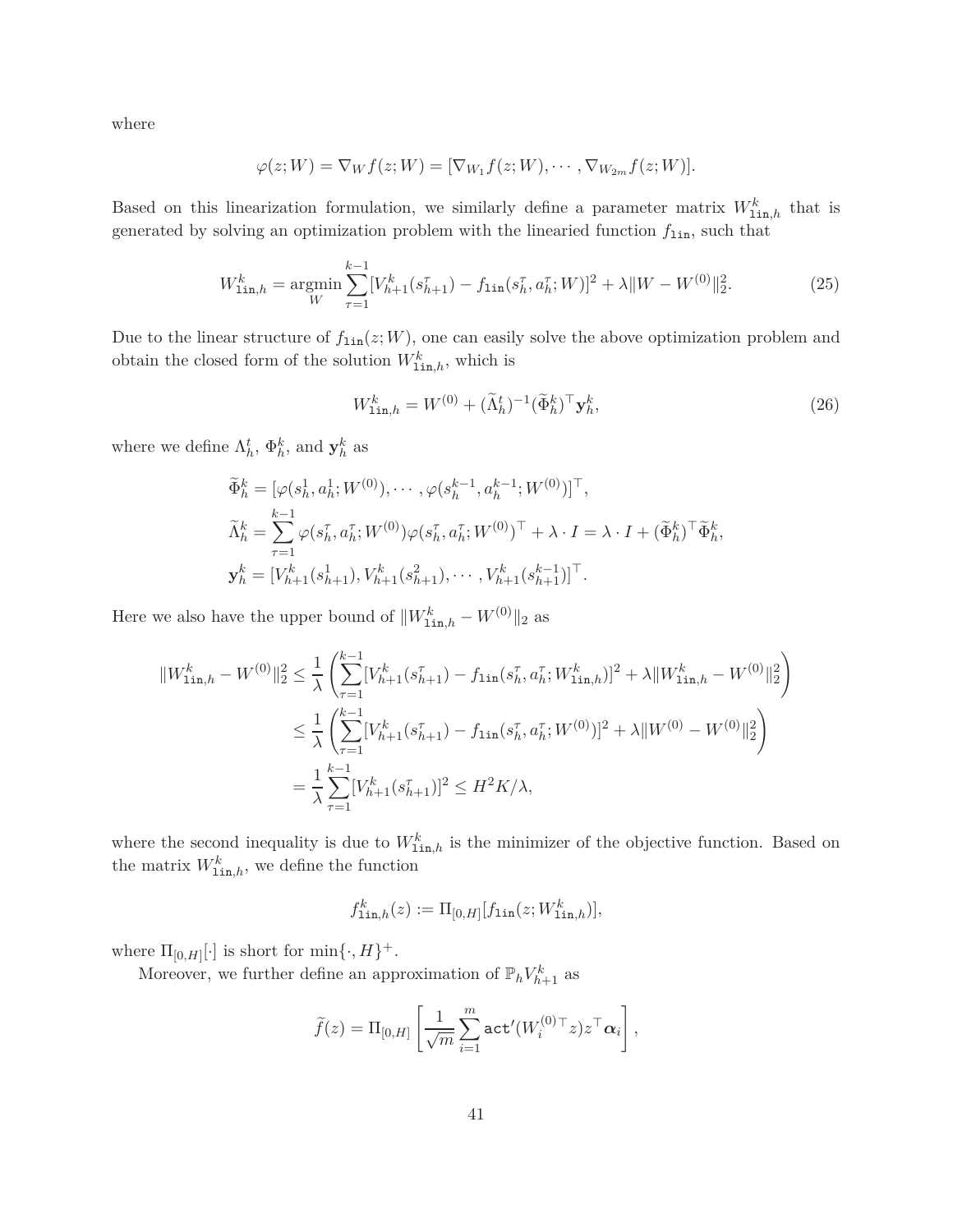where  $\|\alpha_i\| \leq R_Q H/\sqrt{dm}$ . According to [Gao et al.](#page-18-10) [\(2019](#page-18-10)), we have that with probability at least  $1 - 1/m^2$  over the randomness of initialization, for any  $(h, k) \in [H] \times [K]$ , there exists a constant *C*<sub>act</sub> such that  $\forall z = (s, a) \in S \times A$ , we have

$$
\left|\mathbb{P}_h V_{h+1}^k(z) - \frac{1}{\sqrt{m}} \sum_{i=1}^m \mathtt{act}'(W_i^{(0)\top} z) z^\top \alpha_i\right| \leq 10 C_{\mathtt{act}} R_Q H \sqrt{\log(mKH)/m}.
$$

which further implies that

$$
|\mathbb{P}_h V_{h+1}^k(z) - \tilde{f}(z)| \le 10 C_{\text{act}} R_Q H \sqrt{\log(mKH)/m}, \quad \forall z = (s, a) \in \mathcal{S} \times \mathcal{A}.
$$
 (27)

This indicates that  $\tilde{f}(z)$  is a good estimate of  $\mathbb{P}_h V_{h+1}^k(z)$  particularly when *m* is large, i.e., the estimation error  $10C_{\text{act}}R_QH\sqrt{\log(mKH)/m}$  is small.

Now, based on the above definitions and descriptions, we are ready to present our proof of this lemma. Overall, the basic idea of proving the upper bound of  $|P_h V^k_{h+1}(z) - f^k_h(z)|$  is to bound the following difference terms, i.e.,

<span id="page-41-2"></span><span id="page-41-1"></span><span id="page-41-0"></span>
$$
|f_h^k(z) - f_{\text{lin},h}^k(z)|
$$
 and  $|f_{\text{lin},h}^k(z) - \tilde{f}(z)|$ . (28)

As we already have known the upper bound of the term  $|\mathbb{P}_h V_{h+1}^h(z) - \tilde{f}(z)|$  in [\(27\)](#page-41-0), one can immediately obtain the upper bound of  $|\mathbb{P}_h V_{h+1}^k(z) - f_h^k(z)|$  by decomposing it into the two aforementioned terms and bounding them separately.

We first bound the first term in [\(28\)](#page-41-1), i.e.,  $|f_h^k(z) - f_{\text{lin}}(z; W_{\text{lin},h}^k)|$ , in the following way

$$
|f_h^k(z) - f_{\text{lin},h}^k(z)|
$$
  
\n
$$
\leq |f(z; W_h^k) - \langle \varphi(z; W^{(0)}), W_{\text{lin},h}^k - W^{(0)} \rangle|
$$
  
\n
$$
\leq |f(z; W_h^k) - \langle \varphi(z; W^{(0)}), W_h^k - W^{(0)} \rangle| + |\langle \varphi(z; W^{(0)}), W_h^k - W_{\text{lin},h}^k \rangle|
$$
  
\n
$$
\leq F K^{2/3} H^{4/3} m^{-1/6} \sqrt{\log m} + F \underbrace{\|W_h^k - W_{\text{lin},h}^k\|_2}_{\text{Term(I)}},
$$
\n(29)

where the first inequality is due to the non-expansiveness of projection operation  $\Pi_{[0,H]}$ , the third inequality is by Lemma [C.1](#page-38-1) that holds with probability at least  $1 - m^{-2}$ . Then, we need to bound Term(I) in the above inequality. Specifically, by the first order optimality condition for the objectives in  $(23)$  and  $(25)$ , we have

$$
\lambda(W_h^k - W^{(0)}) = \sum_{\tau=1}^{k-1} [V_{h+1}^k(s_{h+1}^{\tau}) - f(z_h^{\tau}; W_h^k)] \varphi(z_h^{\tau}; W_h^k) = (\Phi_h^k)^{\top} (\mathbf{y}_h^k - \mathbf{f}_h^k),
$$
  

$$
\lambda(W_{\text{lin},h}^k - W^{(0)}) = \sum_{\tau=1}^{k-1} [V_{h+1}^k(s_{h+1}^{\tau}) - \langle \varphi(z_h^{\tau}; W^{(0)}), W_{\text{lin},h}^k - W^{(0)} \rangle] \varphi(z_h^{\tau}; W^{(0)})
$$
  

$$
= (\tilde{\Phi}_h^k)^{\top} \mathbf{y}_h^k - (\tilde{\Phi}_h^k)^{\top} \tilde{\Phi}_h^k(W_{\text{lin},h}^k - W^{(0)}),
$$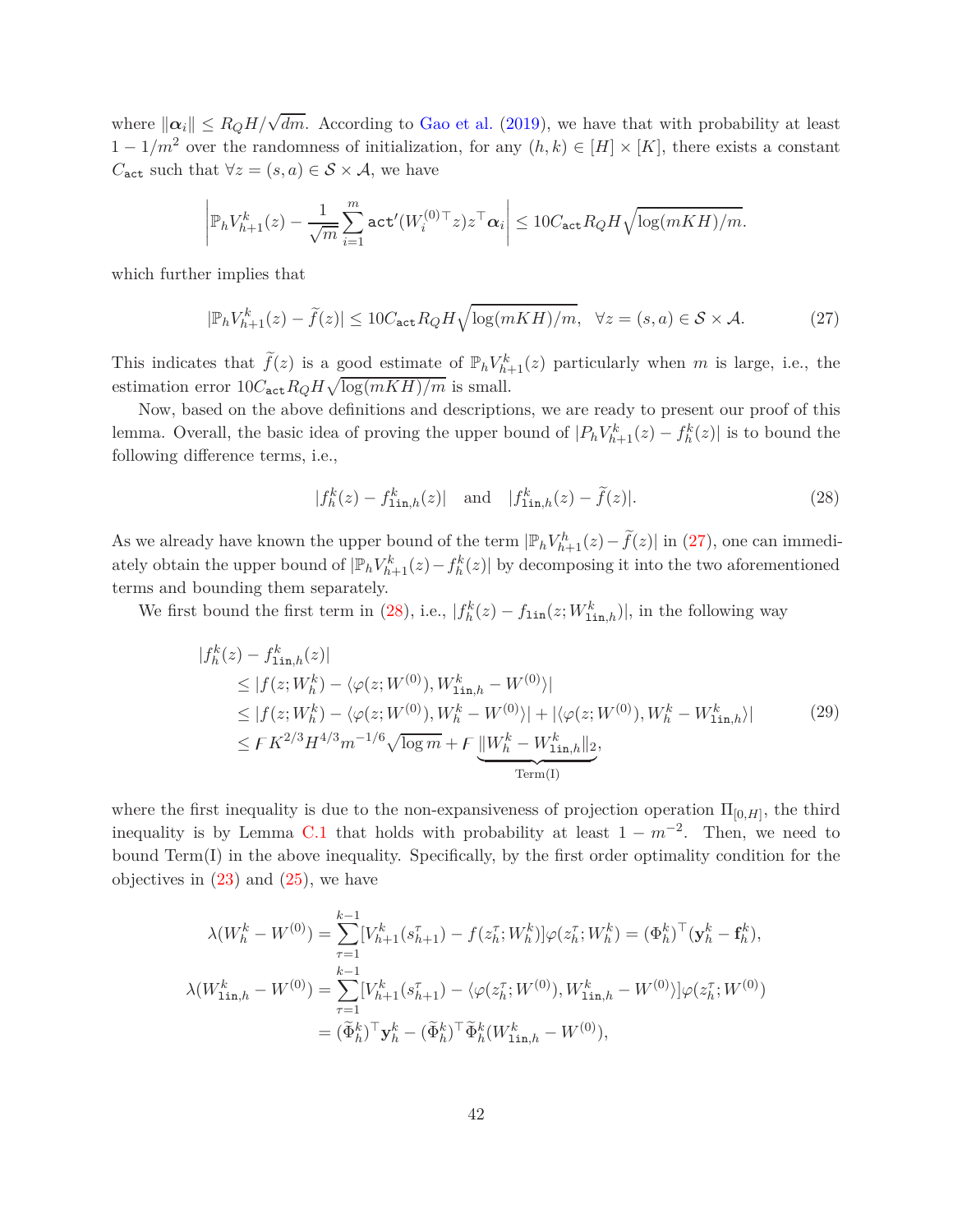where we define

$$
\Phi_h^k = [\varphi(s_h^1, a_h^1; W_h^k), \cdots, \varphi(s_h^{k-1}, a_h^{k-1}; W_h^k)]^\top,
$$
  
\n
$$
\Lambda_h^k = \sum_{\tau=1}^{k-1} \varphi(s_h^{\tau}, a_h^{\tau}; W_h^k) \varphi(s_h^{\tau}, a_h^{\tau}; W_h^k)^\top + \lambda \cdot I = \lambda \cdot I + (\Phi_h^k)^\top \Phi_h^k,
$$
  
\n
$$
\mathbf{f}_h^k = [f(z_h^1; W_h^k), f(z_h^2; W_h^k), \cdots, f(z_h^{k-1}; W_h^k)]^\top.
$$

Thus, we have

Term(I) = 
$$
\lambda^{-1} ||(\Phi_h^k)^\top (\mathbf{y}_h^k - \mathbf{f}_h^k) - (\tilde{\Phi}_h^k)^\top \mathbf{y}_h^k + (\tilde{\Phi}_h^k)^\top \tilde{\Phi}_h^k (W_{\text{lin},h}^k - W^{(0)})||_2
$$
  
\n=  $\lambda^{-1} ||(\Phi_h^k)^\top (\mathbf{y}_h^k - \mathbf{f}_h^k) - (\tilde{\Phi}_h^k)^\top \mathbf{y}_h^k + (\tilde{\Phi}_h^k)^\top \tilde{\Phi}_h^k (W_{\text{lin},h}^k - W^{(0)})||_2$   
\n $\leq \lambda^{-1} ||((\Phi_h^k)^\top - (\tilde{\Phi}_h^k)^\top) \mathbf{y}_h^k||_+ \lambda^{-1} ||(\Phi_h^k)^\top [\mathbf{f}_h^k - \tilde{\Phi}_h^k (W_{\text{lin},h}^k - W^{(0)})]||_2$   
\n+  $\lambda^{-1} ||((\Phi_h^k)^\top - (\tilde{\Phi}_h^k)^\top) \tilde{\Phi}_h^k (W_{\text{lin},h}^k - W^{(0)})||_2.$ 

According to Lemma [C.1,](#page-38-1) we can bound the last three terms in the above inequality separately as follows

$$
\lambda^{-1} \| ( (\Phi_h^k)^\top - (\widetilde{\Phi}_h^k)^\top ) \mathbf{y}_h^k \|_2
$$
  
\n
$$
\leq \lambda^{-1} K \max_{\tau \in [k-1]} | [\varphi(z_h^\tau; W_h^k) - \varphi(z_h^\tau; W^{(0)})] \cdot [\mathbf{y}_h^k]_\tau |
$$
  
\n
$$
\leq F \lambda^{-1} K^{7/6} H^{4/3} m^{-1/6} \sqrt{\log m},
$$

and similarly,

$$
\lambda^{-1} \| (\Phi_h^k)^\top [\mathbf{f}_h^k - \tilde{\Phi}_h^k (W_{\text{lin},h}^k - W^{(0)})] \|_2 \leq \lambda^{-1} \mathcal{F}^2 K^{5/3} H^{4/3} m^{-1/6} \sqrt{\log m},
$$
  

$$
\lambda^{-1} \| ((\Phi_h^k)^\top - (\tilde{\Phi}_h^k)^\top) \tilde{\Phi}_h^k (W_{\text{lin},h}^k - W^{(0)}) \|_2 \leq \lambda^{-3/2} \mathcal{F}^2 K^{5/3} H^{4/3} m^{-1/6} \sqrt{\log m}.
$$

Thus, we have

Term(I) 
$$
\leq \lambda^{-1} (FK^{7/6} + 2F^2 K^{5/3}) H^{4/3} m^{-1/6} \sqrt{\log m}
$$
  
 $\leq 3K^{5/3} H^{4/3} m^{-1/6} \sqrt{\log m}$ .

where we set  $\lambda = \mathcal{F}^2(1+1/K)$ , and use the fact that  $\lambda \geq 1$  as  $\mathcal{F} \geq 1$  as well as  $\mathcal{F}^2/\lambda \in [1/2, 1]$  and  $F/\lambda \in [1/2, 1]$ . Combining the above upper bound of Term(I) with [\(29\)](#page-41-2), we obtain

<span id="page-42-0"></span>
$$
|f_h^k(z) - f_{\text{lin},h}^k(z)| \le 4F K^{5/3} H^{4/3} m^{-1/6} \sqrt{\log m}.
$$
 (30)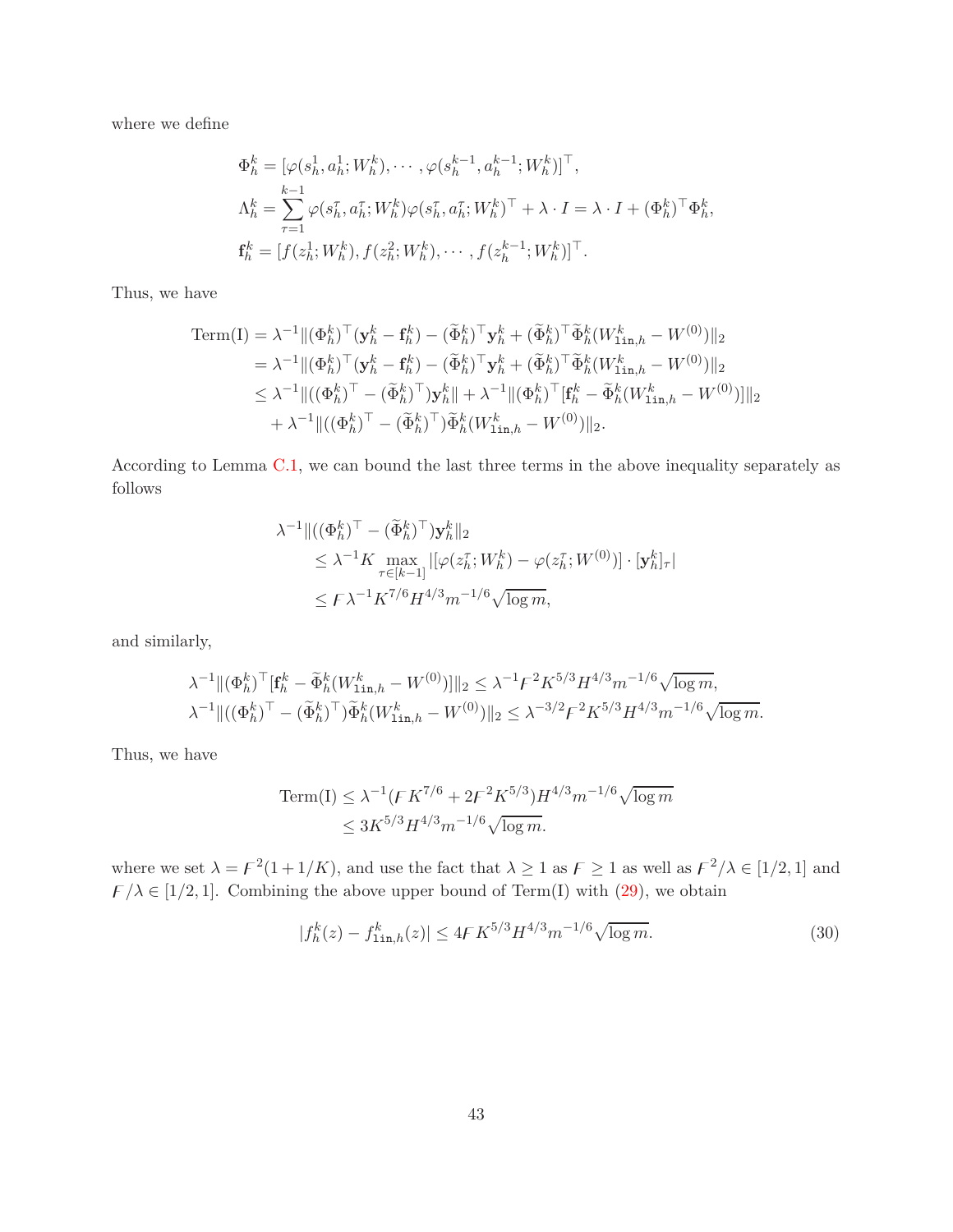Next, we bound the second term in [\(28\)](#page-41-1), namely  $|f_{\text{lin},h}^k(z) - \tilde{f}(z)|$ . Note that we have

$$
\frac{1}{\sqrt{m}} \sum_{i=1}^{m} \text{act}'(W_i^{(0)\top}z) z^{\top} \alpha_i
$$
\n
$$
= \frac{1}{\sqrt{2m}} \sum_{i=1}^{m} \frac{(v_i^{(0)})^2}{\sqrt{2}} \text{act}'(W_i^{(0)\top}z) z^{\top} \alpha_i + \frac{1}{\sqrt{2m}} \sum_{i=1}^{m} \frac{(v_i^{(0)})^2}{\sqrt{2}} \text{act}'(W_i^{(0)\top}z) z^{\top} \alpha_i
$$
\n
$$
= \frac{1}{\sqrt{2m}} \sum_{i=1}^{m} \frac{(v_i^{(0)})^2}{\sqrt{2}} \text{act}'(W_i^{(0)\top}z) z^{\top} \alpha_i + \frac{1}{\sqrt{2m}} \sum_{i=m+1}^{2m} \frac{(v_{i-m}^{(0)})^2}{\sqrt{2}} \text{act}'(W_i^{(0)\top}z) z^{\top} \alpha_{i-m}
$$
\n
$$
= \frac{1}{\sqrt{2m}} \sum_{i=1}^{m} \frac{(v_i^{(0)})^2}{\sqrt{2}} \text{act}'(W_i^{(0)\top}z) z^{\top} \alpha_i + \frac{1}{\sqrt{2m}} \sum_{i=m+1}^{2m} \frac{(v_i^{(0)})^2}{\sqrt{2}} \text{act}'(W_i^{(0)\top}z) z^{\top} \alpha_i
$$
\n
$$
= \frac{1}{\sqrt{2m}} \sum_{i=1}^{2m} v_i^{(0)} \text{act}'(W_i^{(0)\top}z) z^{\top}(\widetilde{W}_i - W_i^{(0)}) = \langle \varphi(z; W^{(0)}), \widetilde{W} - W^{(0)} \rangle,
$$

where we define

$$
\widetilde{W}_i = \begin{cases} W_i^{(0)} + \frac{v_i^{(0)}}{\sqrt{2}} \alpha_i, \text{ if } 1 \le i \le m, \\ W_i^{(0)} + \frac{v_i^{(0)}}{\sqrt{2}} \alpha_{i-m}, \text{ if } m+1 \le i \le 2m. \end{cases}
$$

Then, we can reformulate  $\tilde{f}(z)$  as follows

<span id="page-43-0"></span>
$$
\widetilde{f}(z) = \Pi_{[0,H]}[\langle \varphi(z;W^{(0)}), \widetilde{W} - W^{(0)} \rangle].
$$

Since  $\|\alpha_i\|_2 \leq R_Q H/\sqrt{d}$ , then there is  $\|\widetilde{W} - W^{(0)}\|_2 \leq R_Q H/\sqrt{d}$ . Equivalently, we further have

$$
\langle \varphi(z;W^{(0)}), \widetilde{W} - W^{(0)} \rangle = \langle \varphi(z;W^{(0)}), (\widetilde{\Lambda}_h^k)^{-1} \widetilde{\Lambda}_h^k (\widetilde{W} - W^{(0)}) \rangle = \langle \varphi(z;W^{(0)}), \lambda(\widetilde{\Lambda}_h^k)^{-1} (\widetilde{W} - W^{(0)}) \rangle + \langle \varphi(z;W^{(0)}), (\widetilde{\Lambda}_h^k)^{-1} (\widetilde{\Phi}_h^k)^{\top} \widetilde{\Phi}_h^k (\widetilde{W} - W^{(0)}) \rangle,
$$
(31)

since  $\Lambda_h^k = \lambda I + (\tilde{\Phi}_h^k)^\top \tilde{\Phi}_h^k$ . Thus, by the above equivalent form of  $\tilde{f}(z)$  in [\(31\)](#page-43-0), and further with the formulation of  $f_{\text{lin},h}^k(z)$  according to [\(24\)](#page-39-1) and [\(26\)](#page-40-1), we have

$$
\begin{split} |f_{\text{lin},h}^{k}(z) - \tilde{f}(z)| \\ &\leq |\langle \varphi(z;W^{(0)}),W_{\text{lin},h}^{k} - \widetilde{W} \rangle| \\ &\leq \underbrace{|\langle \varphi(z;W^{(0)}),\lambda(\widetilde{\Lambda}_{h}^{k})^{-1}(\widetilde{W} - W^{(0)}) \rangle|}_{\text{Term(II)}} \\ &+ \underbrace{|\langle \varphi(z;W^{(0)}),(\widetilde{\Lambda}_{h}^{t})^{-1}(\widetilde{\Phi}_{h}^{k})^{\top}[\mathbf{y}_{h}^{k} - \widetilde{\Phi}_{h}^{k}(\widetilde{W} - W^{(0)})] \rangle|}_{\text{Term(III)}}. \end{split}
$$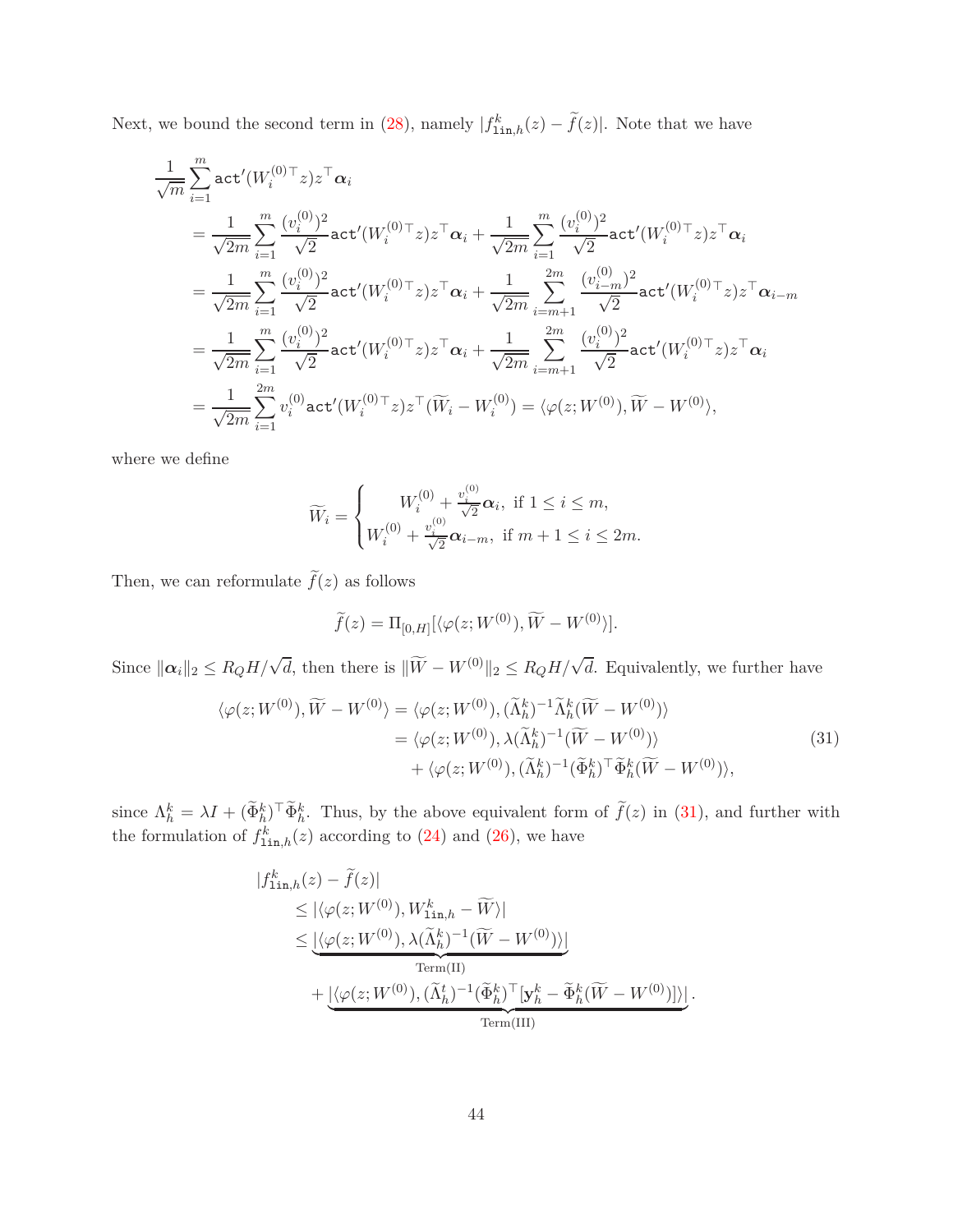The first term Term(II) can be bounded as

Term(II) = 
$$
|\langle \varphi(z; W^{(0)}), \lambda(\tilde{\Lambda}_h^k)^{-1} (\widetilde{W} - W^{(0)}) \rangle|
$$
  
\n $\leq \lambda ||\varphi(z; W^{(0)})||_{(\widetilde{\Lambda}_h^k)^{-1}} ||\widetilde{W} - W^{(0)}||_{(\widetilde{\Lambda}_h^k)^{-1}}$   
\n $\leq \sqrt{\lambda} ||\varphi(z; W^{(0)})||_{(\widetilde{\Lambda}_h^k)^{-1}} ||\widetilde{W} - W^{(0)}||_2$   
\n $\leq \sqrt{\lambda} R_Q H / \sqrt{d} \cdot ||\varphi(z; W^{(0)})||_{(\widetilde{\Lambda}_h^k)^{-1}},$ 

where the first inequality is by  $\|\widetilde{W} - W^{(0)}\|_{(\widetilde{\Lambda}_h^k)^{-1}} = \sqrt{(\widetilde{W} - W^{(0)})^{\top}(\widetilde{\Lambda}_h^k)^{-1}(\widetilde{W} - W^{(0)})} \leq 1/\sqrt{\lambda} \|\widetilde{W} - W^{(0)}\|_{\widetilde{\Lambda}_h^k}$  $W^{(0)} \|_2$  since  $(\widetilde{\Lambda}_h^k)^{-1} \preccurlyeq 1/\lambda \cdot I$  and the last inequality is due to  $\|\widetilde{W} - W^{(0)}\|_2 \le R_Q H / \sqrt{d}$ .

Next, we prove the bound of Term(III) in the following way

Term(III) = 
$$
|\langle \varphi(z;W^{(0)}), (\tilde{\Lambda}_{h}^{t})^{-1}(\tilde{\Phi}_{h}^{k})^{\top}[\mathbf{y}_{h}^{k} - \tilde{\Phi}_{h}^{k}(\widetilde{W} - W^{(0)})]\rangle|
$$
  
\n $\leq |\langle \varphi(z;W^{(0)}), (\tilde{\Lambda}_{h}^{t})^{-1}(\tilde{\Phi}_{h}^{k})^{\top}[\tilde{\mathbf{y}}_{h}^{k} - \tilde{\Phi}_{h}^{k}(\widetilde{W} - W^{(0)})]\rangle|$   
\n $+ |\langle \varphi(z;W^{(0)}), (\tilde{\Lambda}_{h}^{t})^{-1}(\tilde{\Phi}_{h}^{k})^{\top}[\mathbf{y}_{h}^{k} - \tilde{\mathbf{y}}_{h}^{k}]\rangle|$   
\n $\leq ||\varphi(z;W^{(0)})||_{(\tilde{\Lambda}_{h}^{k})^{-1}} \cdot ||(\tilde{\Phi}_{h}^{k})^{\top}[\tilde{\mathbf{y}}_{h}^{k} - \tilde{\Phi}_{h}^{k}(\widetilde{W} - W^{(0)})]||_{(\tilde{\Lambda}_{h}^{k})^{-1}}$   
\n $+ ||\varphi(z;W^{(0)})||_{(\tilde{\Lambda}_{h}^{k})^{-1}} \cdot ||(\Phi_{h}^{k})^{\top}[\mathbf{y}_{h}^{k} - \tilde{\mathbf{y}}_{h}^{k}||_{(\tilde{\Lambda}_{h}^{k})^{-1}}$   
\n $\leq 10C_{\text{act}}R_{Q}H\sqrt{K \log(mKH)/m} ||\varphi(z;W^{(0)})||_{(\tilde{\Lambda}_{h}^{k})^{-1}}$   
\n $+ ||\varphi(z;W^{(0)})||_{(\tilde{\Lambda}_{h}^{k})^{-1}} \cdot \underbrace{||(\tilde{\Phi}_{h}^{k})^{\top}[\mathbf{y}_{h}^{k} - \tilde{\mathbf{y}}_{h}^{k}||_{(\tilde{\Lambda}_{h}^{k})^{-1}}]}_{\text{Term}(IV)}$ 

where we define  $\tilde{\mathbf{y}}_h^k = [\mathbb{P}_h V_{h+1}^k(s_{h+1}^1), \mathbb{P}_h V_{h+1}^k(s_{h+1}^2), \cdots, \mathbb{P}_h V_{h+1}^k(s_{h+1}^{k-1})]^\top$ . Here, the last inequality is by

$$
\begin{split}\n\|(\Phi_h^k)^\top [\tilde{\mathbf{y}}_h^k - \tilde{\Phi}_h^k (\widetilde{W} - W^{(0)})] \|_{(\widetilde{\Lambda}_h^k)^{-1}} \\
&= \sqrt{[\tilde{\mathbf{y}}_h^k - \tilde{\Phi}_h^k (\widetilde{W} - W^{(0)})]^\top \tilde{\Phi}_h^k [\lambda I + (\tilde{\Phi}_h^k)^\top \tilde{\Phi}_h^k]^{-1} (\tilde{\Phi}_h^k)^\top [\tilde{\mathbf{y}}_h^k - \tilde{\Phi}_h^k (\widetilde{W} - W^{(0)})]} \\
&= \sqrt{[\tilde{\mathbf{y}}_h^k - \tilde{\Phi}_h^k (\widetilde{W} - W^{(0)})]^\top \tilde{\Phi}_h^k (\tilde{\Phi}_h^k)^\top [\lambda I + \tilde{\Phi}_h^k (\tilde{\Phi}_h^k)^\top]^{-1} [\tilde{\mathbf{y}}_h^k - \tilde{\Phi}_h^k (\widetilde{W} - W^{(0)})]} \\
&\leq \sqrt{[\tilde{\mathbf{y}}_h^k - \tilde{\Phi}_h^k (\widetilde{W} - W^{(0)})]^\top [\lambda I + \tilde{\Phi}_h^k (\tilde{\Phi}_h^k)^\top] [\lambda I + \tilde{\Phi}_h^k (\tilde{\Phi}_h^k)^\top]^{-1} [\tilde{\mathbf{y}}_h^k - \tilde{\Phi}_h^k (\widetilde{W} - W^{(0)})]} \\
&= \|\tilde{\mathbf{y}}_h^k - \tilde{\Phi}_h^k (\widetilde{W} - W^{(0)})\|_2 \leq 10 C_{\text{act}} R_Q H \sqrt{K \log(mKH)/m},\n\end{split}
$$

where the second equality is by Woodbury matrix identity, the first inequality is due to  $[\lambda I +$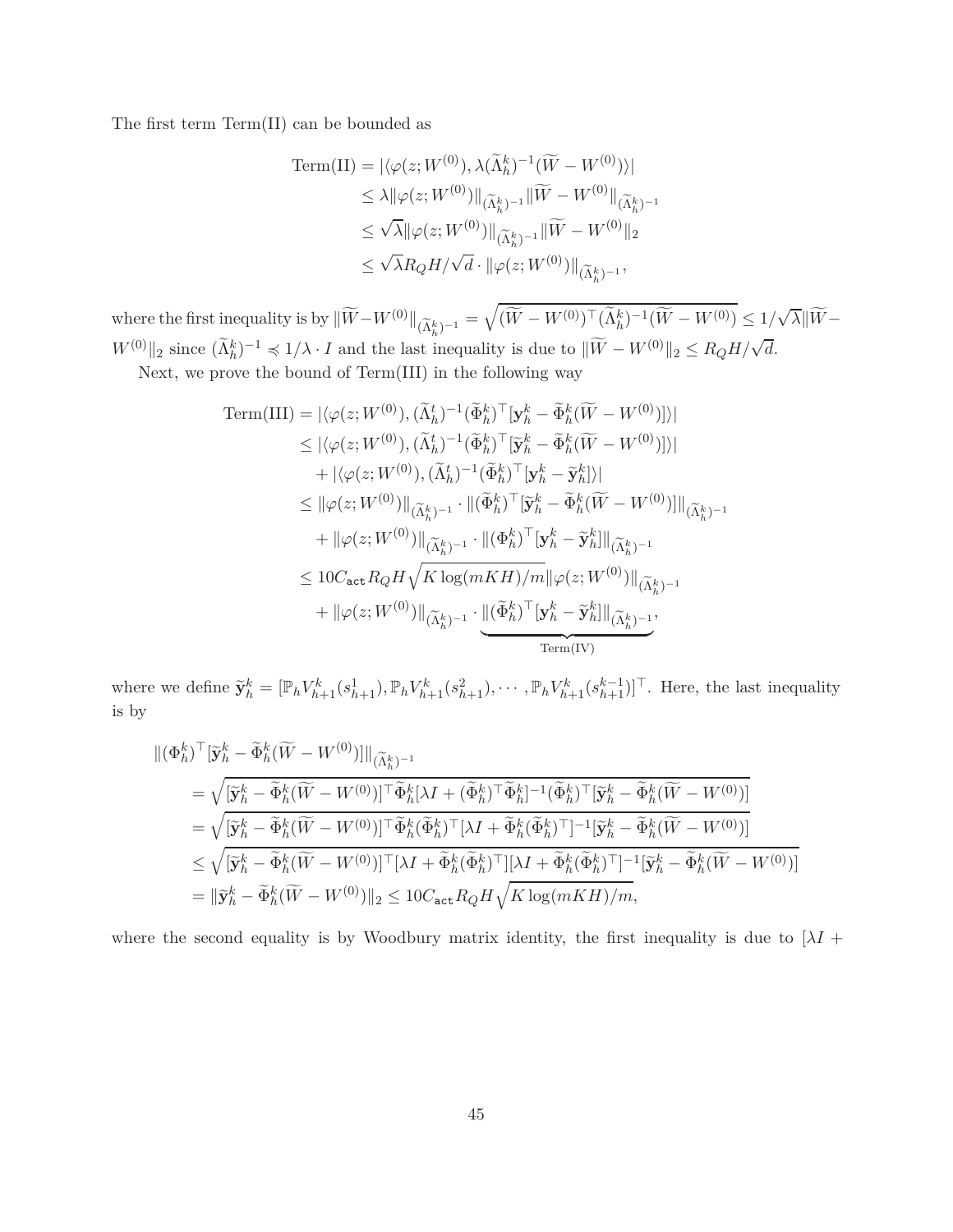$\tilde{\Phi}_h^k(\tilde{\Phi}_h^k)^\top]^{-1} \succ 0$ , and the second inequality is by [\(27\)](#page-41-0) such that

$$
\begin{aligned} \|\widetilde{\mathbf{y}}_h^k - \widetilde{\Phi}_h^k (\widetilde{W} - W^{(0)})\|_2 &\leq \sqrt{k-1} \|\widetilde{\mathbf{y}}_h^k - \widetilde{\Phi}_h^k (\widetilde{W} - W^{(0)})\|_{\infty} \\ &= \sqrt{k-1} \sup_{\tau \in [k-1]} |\mathbb{P}_h V_{h+1}^k(s_h^\tau, a_h^\tau) - \widetilde{f}(s_h^\tau, a_h^\tau)| \\ &\leq 10 C_{\text{act}} R_Q H \sqrt{K \log(mKH)/m}. \end{aligned}
$$

In order to further bound Term(IV), we define a new Q-function based on  $W^k_{\text{lin},h}$ , which is

$$
Q_{\text{lin},h}^k(z) := \Pi_{[0,H]}[r_{\text{lin},h}^k(z) + f_{\text{lin},h}^k(z) + u_{\text{lin},h}^k(z)],
$$

where  $r_{\text{lin},h}(s, a) = u_{\text{lin},h}^k(z)/H$ , and  $u_{\text{lin},h}^k(z) = \min\{\beta \|\varphi(z; W^{(0)})\|_{(\widetilde{\Lambda}_h^k)^{-1}}, H\}$ . This Q-function can be equivalently reformulated with a normalized representation  $\vartheta = \varphi/F$  as follows

$$
Q_{\text{lin},h}^{k}(z) = \min\{\Pi_{[0,H]}[\langle\vartheta(z;W^{(0)}), F \cdot (W_{\text{lin},h}^{k} - W^{(0)})\rangle] + (1+1/H) \cdot \min\{\beta \|\vartheta(z;W^{(0)})\|_{(\Xi_{h}^{k})^{-1}}\}, H\}^{+},
$$
\n(32)

where we have

<span id="page-45-0"></span>
$$
\Xi_h^k := \lambda / \mathcal{F}^2 \cdot I + (\Theta_h^k)^\top \Theta_h^k, \qquad \Theta_h^k := \Phi_h^k / \mathcal{F}.
$$

Note that  $F\|W_{\text{lin},h}^k - W^{(0)}\|_2 \leq FH\sqrt{K/\lambda} \leq H\sqrt{K}$  since  $\lambda = F^2(1+1/K)$ . Thus, we can see that this new Q-function lies in the space  $\overline{\mathcal{Q}}(0, R_K, B_K)$  as in [\(8\)](#page-10-1), with  $R_K = H\sqrt{K}$  and  $B_K = (1 + 1/H)\beta$  with the kernel function defined as ker<sub>*m*</sub>(*z*, *z*<sup>'</sup>) :=  $\langle \vartheta(z), \vartheta(z') \rangle$ .

Now we try to bound the difference between the Q-function  $Q_h^k(z)$  in the exploration algorithm and the one  $Q_{\text{lin},h}^k(z)$ , which is

$$
\begin{split} |Q_h^k(z) - Q_{\text{lin},h}^k(z)| \\ &\leq |f_h^k(z) - f_{\text{lin},h}^k(z)| + (1 + 1/H)\beta \left| \|\varphi(z;W_h^k)\|_{(\Lambda_h^k)^{-1}} - \|\varphi(z;W^{(0)})\|_{(\widetilde{\Lambda}_h^k)^{-1}} \right|, \end{split}
$$

where the inequality is by the contraction of the operator  $\min\{\cdot, H\}^+$ . The upper bound of the term  $|f_h^k(z) - f_{\text{lin},h}^k(z)|$  has already been studied in [\(30\)](#page-42-0). Then, we focus on bounding the last term. Thus, we have

$$
\begin{split} &\Big|\|\varphi(z;W_{h}^{k})\|_{(\Lambda_{h}^{k})^{-1}}-\|\varphi(z;W^{(0)})\|_{(\widetilde{\Lambda}_{h}^{k})^{-1}}\Big|\\ &\leq \sqrt{\left|\varphi(z;W_{h}^{k})^{\top}(\Lambda_{h}^{k})^{-1}\varphi(z;W_{h}^{k})-\varphi(z;W^{(0)})^{\top}(\widetilde{\Lambda}_{h}^{k})^{-1}\varphi(z;W^{(0)})\right|}\\ &\leq \sqrt{\left|[\varphi(z;W_{h}^{k})-\varphi(z;W^{(0)})]^{\top}(\Lambda_{h}^{k})^{-1}\varphi(z;W_{h}^{k})\right|}+\sqrt{\left|\varphi(z;W^{(0)})^{\top}((\Lambda_{h}^{k})^{-1}-(\widetilde{\Lambda}_{h}^{k})^{-1})\varphi(z;W_{h}^{k})\right|}\\ &\quad+\sqrt{\left|\varphi(z;W^{(0)})^{\top}(\widetilde{\Lambda}_{h}^{k})^{-1}[\varphi(z;W_{h}^{k})-\varphi(z;W^{(0)})]\right|}. \end{split}
$$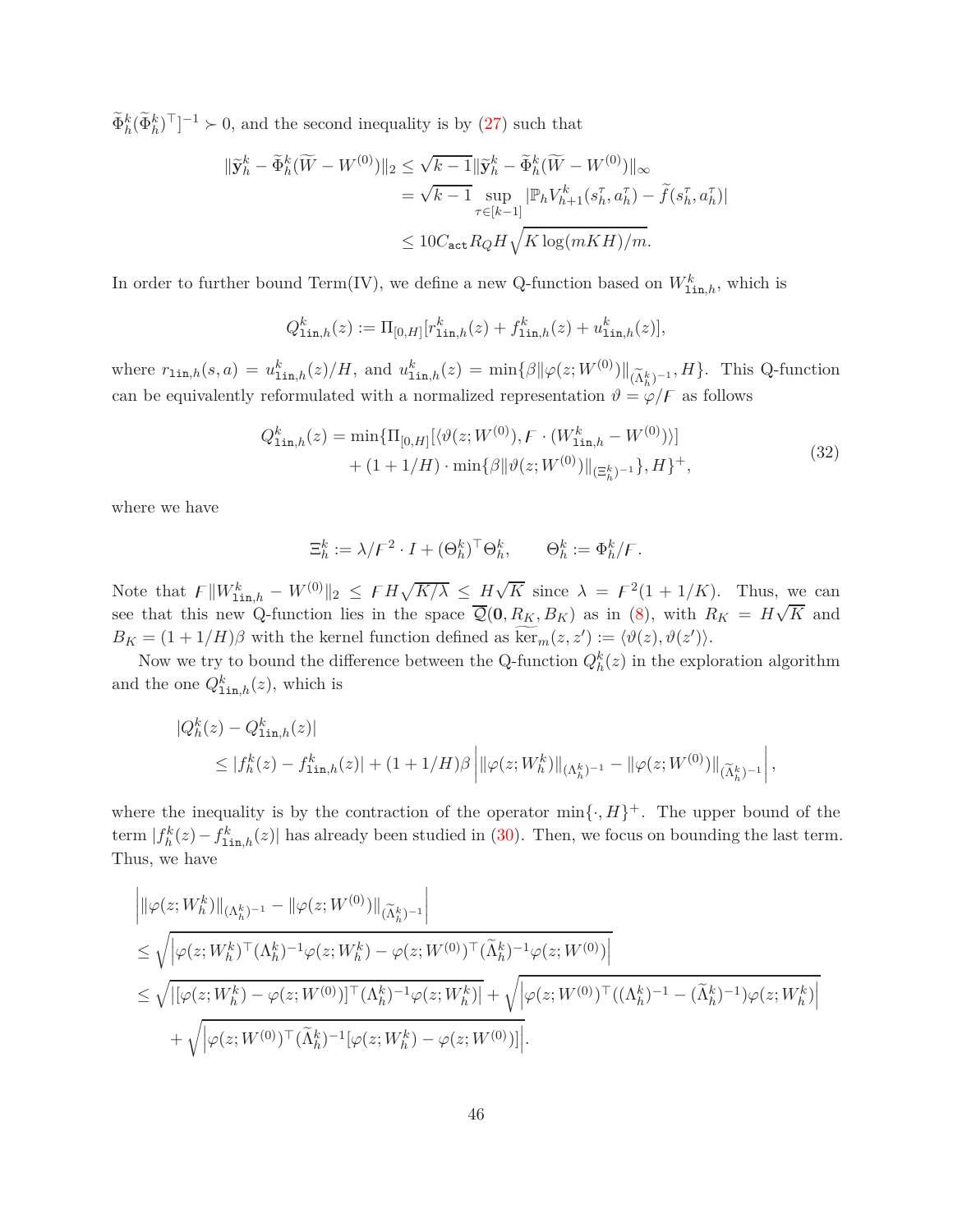Conditioned on the event that all the inequalities in Lemma [C.1](#page-38-1) hold, we can bound the last three terms above as follows

$$
\begin{split} &\left| [\varphi(z;W_{h}^{k})-\varphi(z;W^{(0)})]^\top (\Lambda_{h}^{k})^{-1}\varphi(z;W_{h}^{k}) \right| \\ &\leq \|\varphi(z;W_{h}^{k})-\varphi(z;W^{(0)})\|_{2}\|(\Lambda_{h}^{k})^{-1}\|_{2}\|\varphi(z;W_{h}^{k})\|_{2} \leq \lambda^{-1} \mathcal{F}^{2}(KH^{2}/m)^{1/6}\sqrt{\log m}, \\ &\left| \varphi(z;W^{(0)})^\top (\widetilde{\Lambda}_{h}^{k})^{-1}[\varphi(z;W_{h}^{k})-\varphi(z;W^{(0)})] \right|\leq \lambda^{-1} \mathcal{F}^{2}(KH^{2}/m)^{1/6}\sqrt{\log m}, \\ &\left| \varphi(z;W^{(0)})^\top((\Lambda_{h}^{k})^{-1}-(\widetilde{\Lambda}_{h}^{k})^{-1})\varphi(z;W_{h}^{k}) \right| \\ &\leq \|\varphi(z;W^{(0)})\|_{2}\|(\Lambda_{h}^{k})^{-1}(\Lambda_{h}^{k}-\widetilde{\Lambda}_{h}^{k})(\widetilde{\Lambda}_{h}^{k})^{-1}\|_{2}\|\varphi(z;W_{h}^{k})\|_{2} \\ &\leq \lambda^{-2} \mathcal{F}^{2}\|(\Phi_{h}^{k})^\top \Phi_{h}^{k}-(\widetilde{\Phi}_{h}^{k})^\top \widetilde{\Phi}_{h}^{k}\|_{\mathrm{fro}} \leq \lambda^{-2} \mathcal{F}^{2}(\|(\Phi_{h}^{k}-\widetilde{\Phi}_{h}^{k})^\top \Phi_{h}^{k}\|_{\mathrm{fro}}+\|(\widetilde{\Phi}_{h}^{k})^\top (\Phi_{h}^{k}-\widetilde{\Phi}_{h}^{k})\|_{\mathrm{fro}}) \\ &\leq \lambda^{-2} \mathcal{F}^{4} K^{7/6} H^{1/3} m^{-1/6}\sqrt{\log m}, \end{split}
$$

which thus lead to

<span id="page-46-1"></span><span id="page-46-0"></span>
$$
\left| \|\varphi(z; W_h^k) \|_{(\Lambda_h^k)^{-1}} - \|\varphi(z; W^{(0)}) \|_{(\widetilde{\Lambda}_h^k)^{-1}} \right| \le 3K^{7/12} H^{1/6} m^{-1/12} \log^{1/4} m,
$$
\n(33)

and thus

$$
|Q_h^k(z) - Q_{1\text{in},h}^k(z)| \le 4FK^{5/3}H^{4/3}m^{-1/6}\sqrt{\log m} + 3(1 + 1/H)\beta K^{7/12}H^{1/6}m^{-1/12}\log^{1/4}m,
$$

where we use the fact that  $\lambda = F^2(1 + 1/K) \in [F^2, 2F^2]$ . This further implies that we have the same bound for  $|V_h^k(s) - V_{\text{lin},h}^k(s)|$ , .i.e.,

$$
|V_h^k(s) - V_{\text{lin},h}^k(s)| \le \max_{a \in \mathcal{A}} |Q_h^k(s, a) - Q_{\text{lin},h}^k(s, a)|
$$
\n
$$
\le 4F K^{5/3} H^{4/3} m^{-1/6} \sqrt{\log m} + 3(1 + 1/H) \beta K^{7/12} H^{1/6} m^{-1/12} \log^{1/4} m,
$$
\n(34)

where we define  $V_{\text{lin},h}^k(s) = \max_{a \in \mathcal{A}} Q_{\text{lin},h}^k(s, a)$ .

Now, we are ready to bound Term(IV). With probability at least  $1 - \delta'$ , we have

Term(IV)  
\n
$$
\begin{split}\n&= \left\| \sum_{\tau=1}^{k-1} [V_{h+1}^{k}(s_{h+1}^{\tau}) - \mathbb{P}_{h}V_{h+1}^{k}(z_{h}^{\tau})] \varphi(z_{h}^{\tau}; W^{(0)}) \right\|_{(\widetilde{\Lambda}_{h}^{k})^{-1}} \\
&\leq \left\| \sum_{\tau=1}^{k-1} [V_{1\text{in},h+1}^{k}(s_{h+1}^{\tau}) - \mathbb{P}_{h}V_{1\text{in},h+1}^{k}(z_{h}^{\tau})] \varphi(z_{h}^{\tau}; W^{(0)}) \right\|_{(\widetilde{\Lambda}_{h}^{k})^{-1}} \\
&+ \left\| \sum_{\tau=1}^{k-1} \{ [V_{h+1}^{k}(s_{h+1}^{\tau}) - V_{1\text{in},h+1}^{k}(s_{h+1}^{\tau})] - \mathbb{P}_{h} [V_{h+1}^{k} - V_{1\text{in},h+1}^{k}(s_{h+1}^{\tau})] \} \varphi(z_{h}^{\tau}; W^{(0)}) \right\|_{(\widetilde{\Lambda}_{h}^{k})^{-1}} \\
&\leq [4H^{2}\Gamma(K, \lambda'; \widetilde{\ker}_{m}) + 10H^{2} + 4H^{2} \log \mathcal{N}_{\infty}(\varsigma^{*}; R_{K}, B_{K}) + 4H^{2} \log(K/\delta')]^{1/2} \\
&+ 8F K^{8/3} H^{4/3} m^{-1/6} \sqrt{\log m} + 12\beta K^{19/12} H^{1/6} m^{-1/12} \log^{1/4} m.\n\end{split}
$$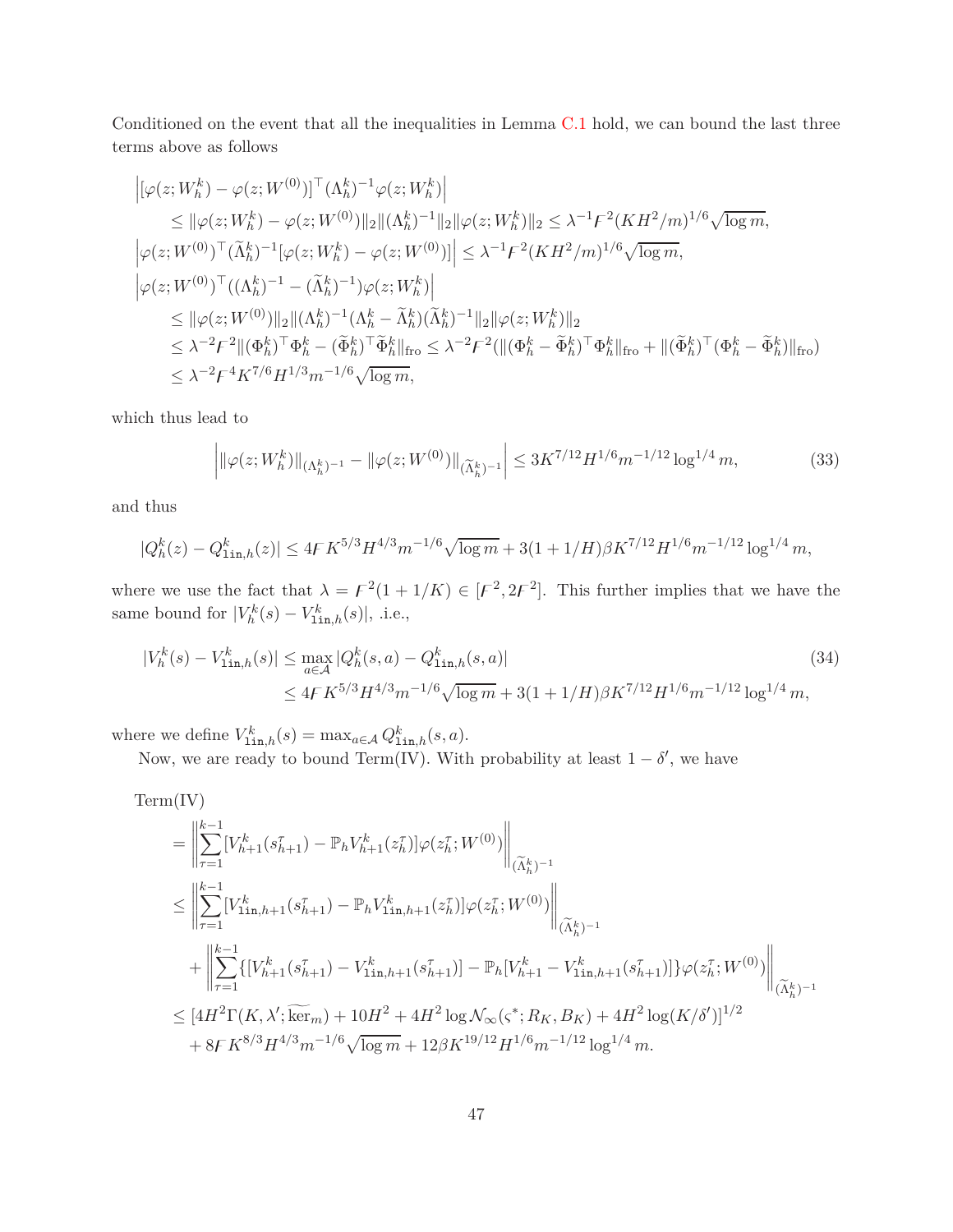Here we set  $\lambda' = \lambda/F^2 = (1+1/K)$ ,  $\varsigma^* = H/K$ ,  $R_K = H\sqrt{K}$ ,  $B_K = (1+1/H)\beta$ , and  $\widetilde{\ker}_m(z, z') =$  $\langle \vartheta(z), \vartheta(z') \rangle$ . Here the second inequality is by [\(32\)](#page-45-0), and also follows the similar proof of Lemma [B.3.](#page-26-0) The last inequality is by [\(34\)](#page-46-0) and Lemma [C.1,](#page-38-1) which lead to

$$
\begin{split} & \left\| \sum_{\tau=1}^{k-1} \{ [V_{h+1}^k(s_{h+1}^\tau) - V_{1\text{in},h+1}^k(s_{h+1}^\tau)] - \mathbb{P}_h[V_{h+1}^k - V_{1\text{in},h+1}^k(s_{h+1}^\tau)] \} \varphi(z_h^\tau;W^{(0)}) \right\|_{(\widetilde{\Lambda}_h^k)^{-1}} \\ & \leq \sum_{\tau=1}^{k-1} [8FK^{5/3}H^{4/3}m^{-1/6}\sqrt{\log m} + 12\beta K^{7/12}H^{1/6}m^{-1/12}\log^{1/4}m] \|\varphi(z_h^\tau;W^{(0)})\|_{(\widetilde{\Lambda}_h^k)^{-1}} \\ & \leq K\mathbb{F}/\sqrt{\lambda}[8FK^{5/3}H^{4/3}m^{-1/6}\sqrt{\log m} + 12\beta K^{7/12}H^{1/6}m^{-1/12}\log^{1/4}m] \\ & \leq 8FK^{8/3}H^{4/3}m^{-1/6}\sqrt{\log m} + 12\beta K^{19/12}H^{1/6}m^{-1/12}\log^{1/4}m, \end{split}
$$

where we use  $\frac{F^2}{\lambda} = \frac{1}{(1 + 1/K)} \leq 1$  and  $\frac{1 + 1/H}{S} \leq 2$  due to  $H \geq 1$ . Now we let  $\beta$  satisfy

$$
\sqrt{\lambda}R_{Q}H/\sqrt{d} + 10C_{\text{act}}R_{Q}H\sqrt{K\log(mKH)/m} + H[4\Gamma(K, \lambda'; \widetilde{\ker}_{m}) + 4\log \mathcal{N}_{\infty}(\varsigma^{*}; R_{K}, B_{K}) + 10 + 4\log(K/\delta')]^{1/2} + 8F K^{8/3}H^{4/3}m^{-1/6}\sqrt{\log m} + 12\beta K^{19/12}H^{1/6}m^{-1/12}\log^{1/4}m \leq \beta.
$$

To obtain the above relation, it suffices to set

$$
m = \Omega(K^{19}H^{14}\log^3 m)
$$

such that *m* is sufficient large which results in

$$
10C_{\text{act}}R_{Q}H\sqrt{K\log(mKH)/m} + 8FK^{8/3}H^{4/3}m^{-1/6}\sqrt{\log m} + 12\beta K^{19/12}H^{1/6}m^{-1/12}\log^{1/4}m \le R_{Q}H + \beta/2.
$$

Then, there is

$$
\sqrt{\lambda}R_{Q}H/\sqrt{d} + R_{Q}H + \beta/2
$$
  
+ 2H[\Gamma(K, \lambda; \ker\_m) + 5/2 + \log \mathcal{N}\_{\infty}(\varsigma^\*; R\_K, B\_K) + \log(K/\delta')]^{1/2} \le \beta,

where  $\Gamma(K, \lambda; \ker_m) = \Gamma(K, \lambda'; \ker_m)$  with  $\ker_m := \langle \varphi(z; W^{(0)}), \varphi(z'; W^{(0)}) \rangle$ . This inequality can be satisfied if we set  $\beta$  as

$$
\beta^2 \ge H^2[8R_Q^2(1+\sqrt{\lambda/d})^2+32\Gamma(K,\lambda;\ker_m)+80+32\log\mathcal{N}_{\infty}(\varsigma^*;R_K,B_K)+32\log(K/\delta')].
$$

If the above conditions hold, we have

$$
|f_{\text{lin},h}^{k}(z) - \tilde{f}(z)| \leq \beta \|\varphi(z;W^{(0)})\|_{(\widetilde{\Lambda}_{h}^{k})^{-1}} \leq w_{h}^{k} + \beta(3K^{7/12}H^{1/6}m^{-1/12}\log^{1/4}m),
$$

where the inequality is due to [\(33\)](#page-46-1). Since  $f_{\text{lin},h}^k(z) \in [0,H]$  and  $\tilde{f}(z) \in [0,H]$ , thus we have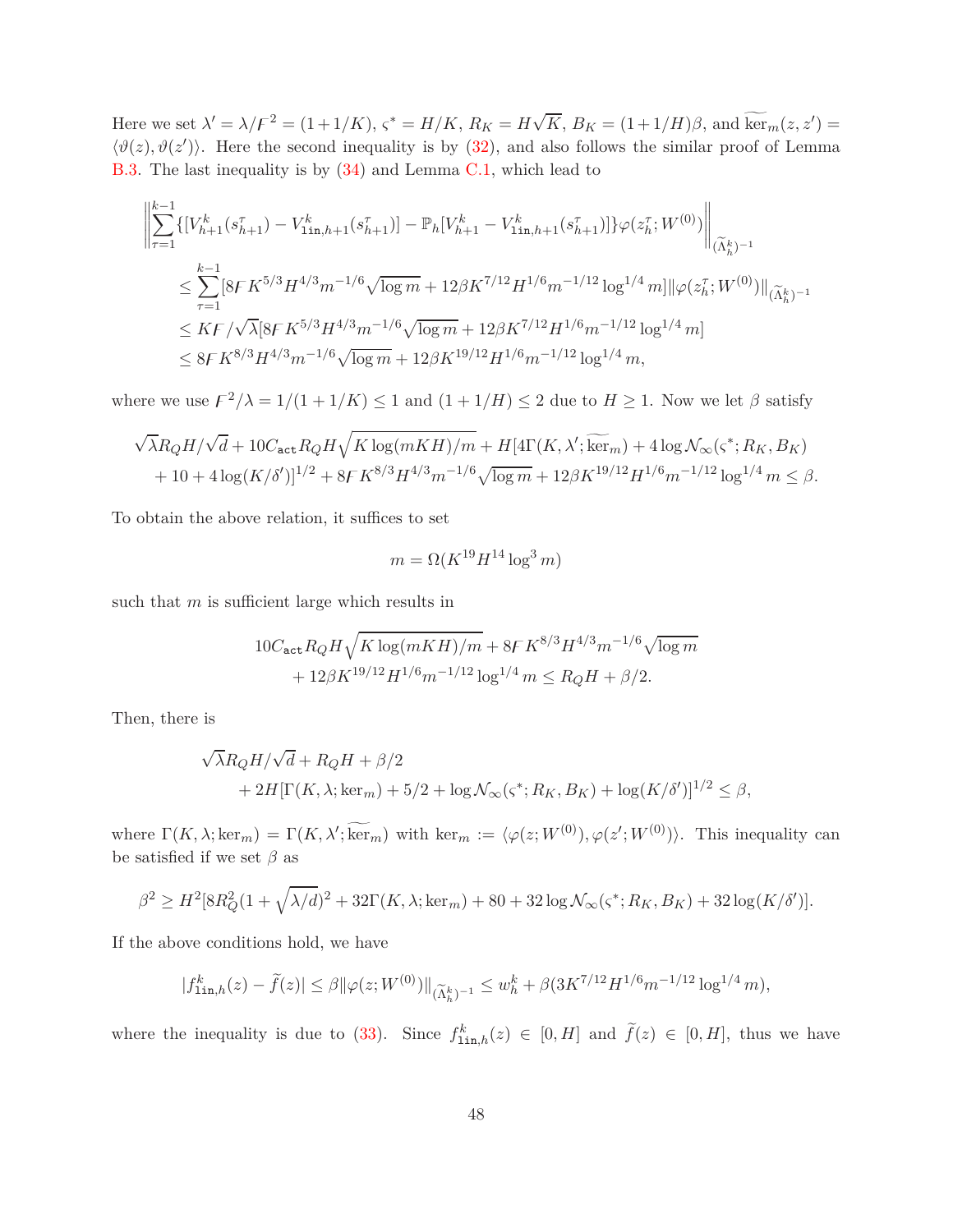$|f_{\text{lin},h}^{k}(z) - \tilde{f}(z)| \leq H$ , which further gives

<span id="page-48-1"></span>
$$
|f_{\text{lin},h}^{k}(z) - \tilde{f}(z)| \le \min\{w_{h}^{k}, H\} + \beta(3K^{7/12}H^{1/6}m^{-1/12}\log^{1/4}m)
$$
  
=  $u_{h}^{k} + \beta(3K^{7/12}H^{1/6}m^{-1/12}\log^{1/4}m).$  (35)

Now we combine  $(30)$  and  $(35)$  as well as  $(27)$  and obtain

$$
\begin{split} |\mathbb{P}_{h}V_{h+1}^{k}(z) - f_{h}^{k}(z)| \\ &\leq |\mathbb{P}_{h}V_{h+1}^{k}(z) - \tilde{f}(z)| + |f_{h}^{k}(z) - f_{\text{lin},h}^{k}(z)| + |f_{\text{lin},h}^{k}(z) - \tilde{f}(z)| \\ &\leq 10C_{\text{act}}R_{Q}H\sqrt{\log(mKH)/m} + 4FK^{5/3}H^{4/3}m^{-1/6}\sqrt{\log m} \\ &\quad + u_{h}^{k} + \beta(3K^{7/12}H^{1/6}m^{-1/12}\log^{1/4}m) \\ &\leq u_{h}^{k} + \beta(5K^{7/12}H^{1/6}m^{-1/12}\log^{1/4}m), \end{split}
$$

 $\left\| \|\varphi(z;W^k_h)\|_{(\Lambda^k_h)^{-1}} - \|\varphi(z;W^{(0)})\|_{(\widetilde\Lambda^k_h)^{-1}} \right\|$  $\vert \leq \iota$  according to with *m* are sufficiently. We also have [\(33\)](#page-46-1). The above inequalities hold with probability at least  $1 - 2/m^2 - \delta'$  by the union bound. This completes the proof.  $\Box$ 

<span id="page-48-0"></span>**Lemma C.3.** *Conditioned on the event*  $\mathcal{E}$  *defined in Lemma [C.2,](#page-38-0) with probability at least*  $1 - \delta'$ , *we have*

$$
\sum_{k=1}^{K} V_1^*(s_1, r^k) \le \sum_{k=1}^{K} V_1^k(s_1) + \beta HK_l,
$$
\n
$$
\sum_{k=1}^{K} V_1^k(s_1) \le \mathcal{O}\left(\sqrt{H^3 K \log(1/\delta')} + \beta \sqrt{H^2 K \cdot \Gamma(K, \lambda; \ker_m)}\right) + \beta HK_l,
$$

*where*  $\iota = 5K^{7/12}H^{1/6}m^{-1/12}\log^{1/4}m$ .

*Proof.* We first show the first inequality in this lemma. We prove  $V_h^*(s, r^k) \leq V_h^k(s) + (H + 1 - h)\iota$ for all  $s \in S, h \in [H]$  by induction. When  $h = H + 1$ , we know  $V_{H+1}^*(s, r^k) = 0$  and  $V_{H+1}^k(s) = 0$ such that  $V_{H+1}^*(s,r^k) \leq V_{H+1}^k(s_1)$ . Now we assume that  $V_{h+1}^*(s,r^k) \leq V_{h+1}^k(s) + (H-h)\beta\iota$ . Then, conditioned on the event  $\mathcal E$  defined in Lemma [B.4,](#page-27-0) for all  $s \in \mathcal S$ ,  $(h, k) \in [H] \times [K]$ , we further have

<span id="page-48-2"></span>
$$
Q_h^*(s, a, r^k) - Q_h^k(s, a)
$$
  
=  $r_h^k(s, a) + \mathbb{P}_h V_{h+1}^*(s, a, r^k) - \min\{r_h^k(s, a) + f_h^k(s, a) + u_h^k(s, a), H\}^+$   

$$
\leq \max\{\mathbb{P}_h V_{h+1}^*(s, a, r^k) - f_h^k(s, a) - u_h^k(s, a), 0\}
$$
  

$$
\leq \max\{\mathbb{P}_h V_{h+1}^k(s, a) + \beta(H - h)\iota - f_h^k(s, a) - u_h^k(s, a), 0\}
$$
  

$$
\leq \beta(H + 1 - h)\iota,
$$
 (36)

where the first inequality is due to  $0 \leq r_h^k(s, a) + \mathbb{P}_h V_{h+1}^*(s, a, r^k) \leq H$  and  $\min\{x, y\}^+ \geq \min\{x, y\}$ , the second inequality is by the assumption that  $V_{h+1}^*(s, r^k) \leq V_{h+1}^k(s) + (H-h)\beta\iota$ , the last inequality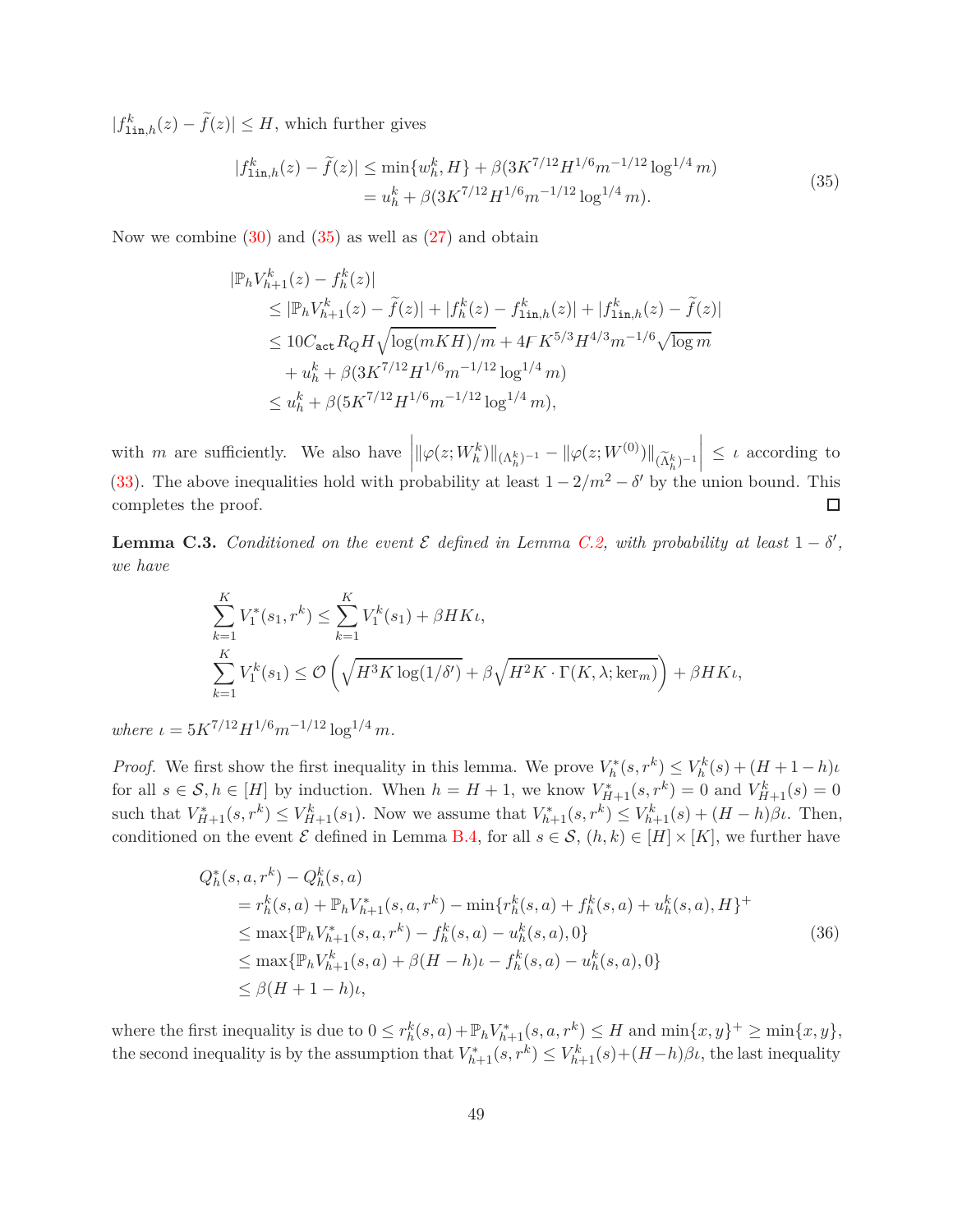is by Lemma [C.2](#page-38-0) such that  $|\mathbb{P}_h V_{h+1}^k(s, a) - f_h^k(s, a)| \le u_h^k(s, a) + \beta \iota$  holds for any  $(s, a) \in S \times A$ and  $(k, h) \in [K] \times [H]$ . The above inequality [\(36\)](#page-48-2) further leads to

$$
V_h^*(s, r^k) = \max_{a \in \mathcal{A}} Q_h^*(s, a, r^k)
$$
  
\n
$$
\leq \max_{a \in \mathcal{A}} Q_h^k(s, a)
$$
  
\n
$$
= V_h^k(s) + \beta (H + 1 - h)\iota.
$$

Therefore, we obtain that conditioned on event  $\mathcal{E},$  we have

$$
\sum_{k=1}^{K} V_1^*(s, r^k) \le \sum_{k=1}^{K} V_1^k(s) + \beta HK\iota.
$$

Next, we prove the second inequality in this lemma. Conditioned on  $\mathcal E$  defined in Lemma [C.2,](#page-38-0) we have

$$
V_h^k(s_h^k) = Q_h^k(s_h^k, a_h^k)
$$
  
\n
$$
\leq \max\{0, f_h^k(s_h^k, a_h^k) + r_h^k(s_h^k, a_h^k) + u_h^k(s_h^k, a_h^k)\}
$$
  
\n
$$
\leq \mathbb{P}_h V_{h+1}^k(s_h^k, a_h^k) + u_h^k(s_h^k, a_h^k) + r_h^k(s_h^k, a_h^k) + u_h^k(s_h^k, a_h^k)
$$
  
\n
$$
\leq \zeta_h^k + V_{h+1}^k(s_{h+1}^k) + (2 + 1/H)\beta \|\varphi(s_h^k, a_h^k; W_h^k)\|_{(\Lambda_h^k)^{-1}},
$$

where we define

$$
\zeta_h^k := \mathbb{P}_h V_{h+1}^k(s_h^k, a_h^k) - V_{h+1}^k(s_{h+1}^k).
$$

Recursively applying the above inequality gives

$$
V_1^k(s_1) \leq \sum_{h=1}^{H} \zeta_h^k + (2+1/H)\beta \sum_{h=1}^{H} ||\varphi(s_h^k, a_h^k; W_h^k)||_{(\Lambda_h^k)^{-1}},
$$

where we use the fact that  $V_{H+1}^k(\cdot) = 0$ . Taking summation on both sides of the above inequality, we have

$$
\sum_{k=1}^{K} V_1^k(s_1) = \sum_{k=1}^{K} \sum_{h=1}^{H} \zeta_h^k + (2 + 1/H)\beta \sum_{k=1}^{K} \sum_{h=1}^{H} \|\varphi(s_h^k, a_h^k; W_h^k)\|_{(\Lambda_h^k)^{-1}}.
$$

By Azuma-Hoeffding inequality, with probability at least  $1 - \delta'$ , the following inequalities hold

$$
\sum_{k=1}^K \sum_{h=1}^H \zeta_h^k \le \mathcal{O}\left(\sqrt{H^3 K \log \frac{1}{\delta'}}\right).
$$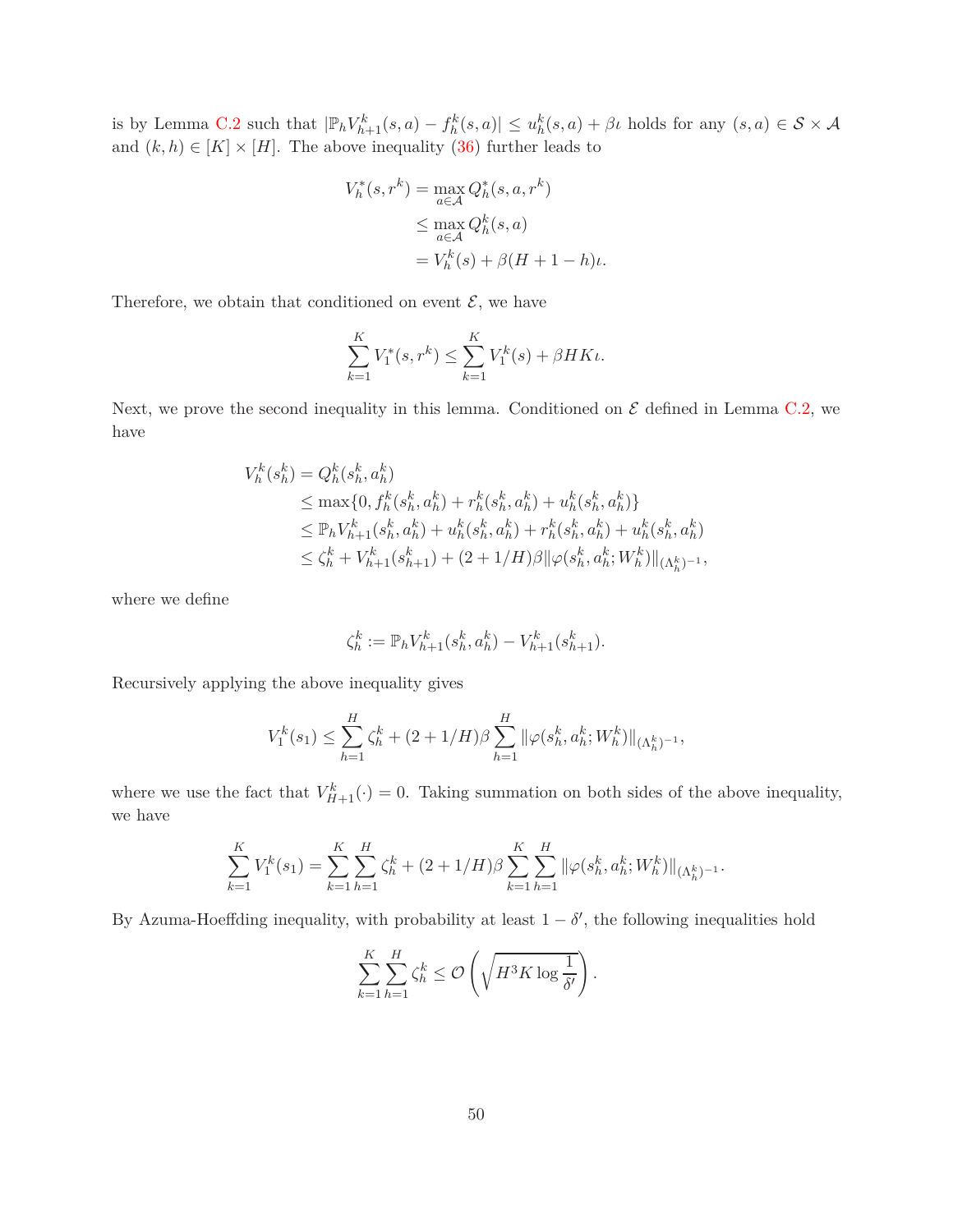On the other hand, by Lemma [F.2,](#page-68-0) we have

$$
\sum_{k=1}^{K} \sum_{h=1}^{H} \|\phi(s_h^k, a_h^k)\|_{(\Lambda_h^k)^{-1}} = \sum_{k=1}^{K} \sum_{h=1}^{H} \sqrt{\varphi(s_h^k, a_h^k; W_h^k)^\top (\Lambda_h^k)^{-1} \phi(s_h^k, a_h^k; W_h^k)}
$$
\n
$$
\leq \sum_{k=1}^{K} \sum_{h=1}^{H} \sqrt{\varphi(s_h^k, a_h^k; W^{(0)})^\top (\widetilde{\Lambda}_h^k)^{-1} \varphi(s_h^k, a_h^k; W^{(0)})} + HK\iota
$$
\n
$$
\leq \sum_{h=1}^{H} \sqrt{K \sum_{k=1}^{K} \varphi(s_h^k, a_h^k; W^{(0)})^\top (\widetilde{\Lambda}_h^k)^{-1} \varphi(s_h^k, a_h^k; W^{(0)}))} + HK\iota
$$
\n
$$
= 2H \sqrt{K \cdot \Gamma(K, \lambda; \ker_m)} + HK\iota.
$$

where the first inequality is due to Lemma [C.2,](#page-38-0) the second inequality is by Jensen's inequality. Thus, conditioned on event  $\mathcal{E}$ , we obtain that with probability at least  $1 - \delta'$ , there is

$$
\sum_{k=1}^K V_1^k(s_1) \le \mathcal{O}\left(\sqrt{H^3 K \log(1/\delta')} + \beta \sqrt{H^2 K \cdot \Gamma(K, \lambda; \ker)}\right) + \beta H K \iota,
$$

 $\Box$ 

which completes the proof.

<span id="page-50-0"></span>**Lemma C.4.** *We define the event*  $\widetilde{\mathcal{E}}$  *as that the following inequality holds*  $\forall (s, a) \in \mathcal{S} \times \mathcal{A}, \forall h \in [H],$ 

$$
|\mathbb{P}_h V_{h+1}(s, a) - f_h(s, a)| \le u_h(s, a) + \beta \iota,
$$
  
 $|||\varphi(z; W_h)||_{(\Lambda_h)^{-1}} - ||\varphi(z; W^{(0)})||_{(\widetilde{\Lambda}_h)^{-1}}| \le \iota,$ 

*where*  $\iota = 5K^{7/12}H^{1/6}m^{-1/12}\log^{1/4} m$  *and we define* 

$$
\Lambda_h = \sum_{\tau=1}^K \varphi(z_h^\tau; W_h) \varphi(z_h^\tau; W_h)^\top + \lambda \cdot I, \quad \widetilde{\Lambda}_h = \sum_{\tau=1}^K \varphi(z_h^\tau; W^{(0)}) \varphi(z_h^\tau; W^{(0)})^\top + \lambda \cdot I.
$$

 $Setting \beta = \widetilde{B}_K$ *,*  $\widetilde{R}_K = H\sqrt{K}$ *,*  $\varsigma^* = H/K$ *, and*  $\lambda = \digamma^2(1 + 1/K)$ *,*  $\varsigma^* = H/K$ *, if we set* 

$$
\beta^2 \ge H^2[8R_Q^2(1+\sqrt{\lambda/d})^2+32\Gamma(K,\lambda;\ker_m)+80+32\log\mathcal{N}_{\infty}(\varsigma^*;\widetilde{R}_K,\widetilde{B}_K)+32\log(K/\delta')],
$$

*and also*

$$
m = \Omega(K^{19}H^{14}\log^3 m),
$$

*then we have that with probability at least*  $1 - 2/m^2 - \delta'$ , the event  $\tilde{\mathcal{E}}$  happens, i.e.,

$$
\Pr(\widetilde{\mathcal{E}}) \ge 1 - 2/m^2 - \delta'.
$$

*Proof.* The proof of this lemma exactly follows our proof of Lemma [C.2.](#page-38-0) There are several minor differences here. In the proof of this lemma, we set  $\widetilde{B}_K = \beta$  instead of  $(1 + 1/H)\beta$  due to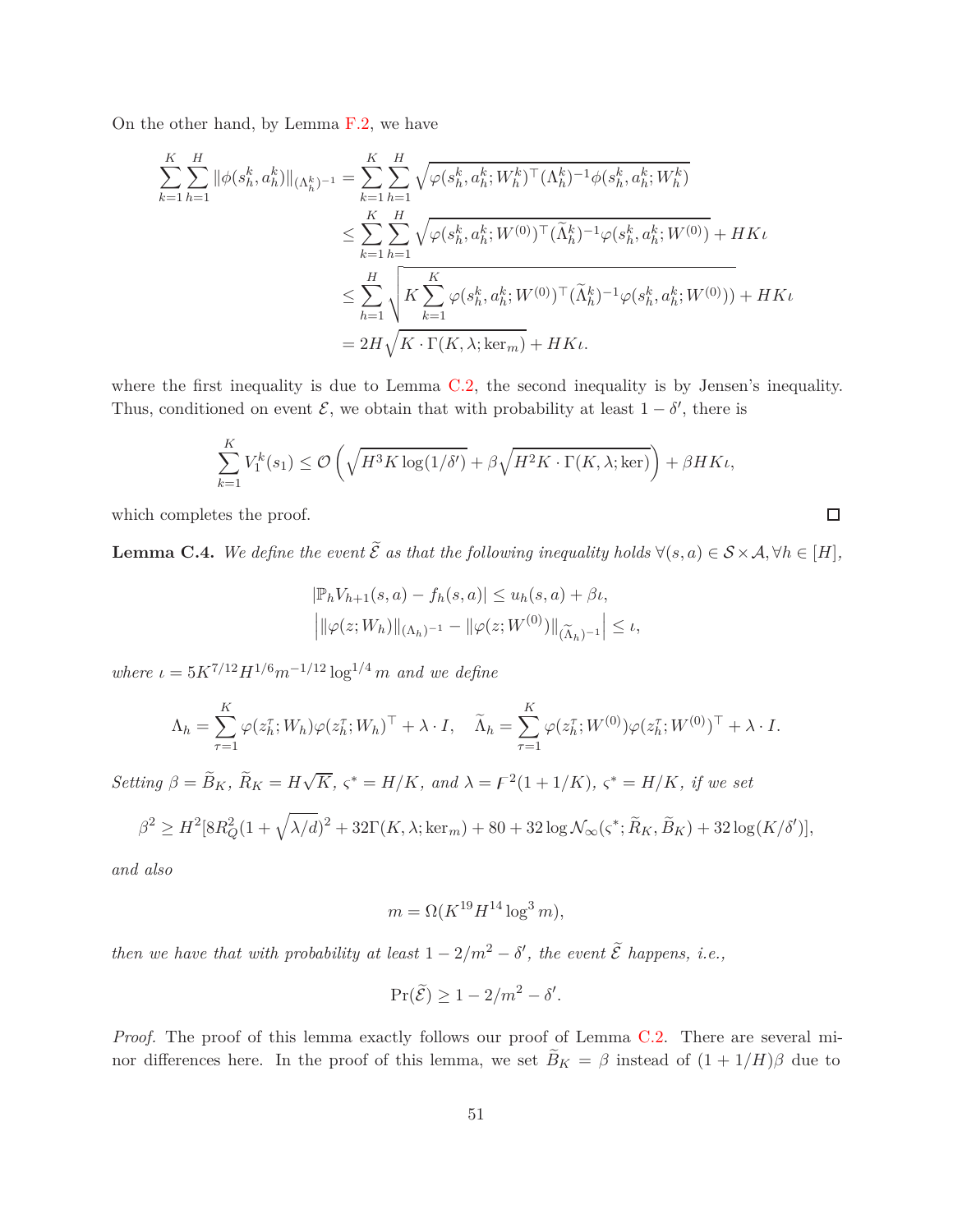the structure of the planning phase. Moreover, we use  $\mathcal{N}_{\infty}(\epsilon; R_K, B_K)$  to denote covering number of the Q-function class  $\overline{Q}(r_h, R_K, B_K)$ . Since the covering numbers of  $\overline{Q}(r_h, R_K, B_K)$  and  $\overline{\mathcal{Q}}(0, R_K, B_K)$  are the same where the former one only has an extra bias  $r_h$ , we use the same notation  $\mathcal{N}_{\infty}(\epsilon; R_K, B_K)$  to denote their covering number. Then, the rest of this proof can be completed by using the same argument as the proof of Lemma [C.2.](#page-38-0) □

<span id="page-51-0"></span>**Lemma C.5.** *Conditioned on the event*  $\widetilde{\mathcal{E}}$  *as defined in Lemma [C.4,](#page-50-0) we have* 

$$
V_h^*(s, r) \le V_h(s) + (H + 1 - h)\beta \iota, \forall s \in S, \forall h \in [H],
$$
  
\n
$$
V_h(s) \le r_h(s, \pi_h(s)) + \mathbb{P}_h V_{h+1}(s, \pi_h(s)) + 2u_h(s, \pi_h(s)) + \beta \iota, \forall s \in S, \forall h \in [H],
$$

 $where \pi_h(s) = \text{argmax}_{a \in A} Q_h(s, a).$ 

*Proof.* We first prove the first inequality in this lemma by induction. For  $h = H + 1$ , we have  $V_{H+1}^*(s,r) = V_{H+1}(s) = 0$  for any  $s \in S$ . Then, we assume that  $V_{h+1}^*(s,r) \leq V_{h+1}(s) + (H-h)\beta\iota$ . Thus, conditioned on the event  $\widetilde{\mathcal{E}}$  as defined in Lemma [C.4,](#page-50-0) we have

$$
Q_h^*(s, a, r) - Q_h(s, a)
$$
  
=  $r_h(s, a) + \mathbb{P}_h V_{h+1}^*(s, a, r) - \min\{r_h(s, a) + f_h(s, a) + u_h(s, a), H\}^+$   

$$
\leq \max\{\mathbb{P}_h V_{h+1}^*(s, a, r) - f_h(s, a) - u_h(s, a), 0\}
$$
  

$$
\leq \max\{\mathbb{P}_h V_{h+1}(s, a) + (H - h)\beta\iota - f_h(s, a) - u_h(s, a), 0\}
$$
  

$$
\leq (H + 1 - h)\beta\iota,
$$

where the first inequality is due to  $0 \le r_h(s, a) + \mathbb{P}_h V_{h+1}^*(s, a, r) \le H$  and  $\min\{x, y\}^+ \ge \min\{x, y\}$ , the second inequality is by the assumption that  $V^*_{h+1}(s, a, r) \leq V_{h+1}(s, a) + (H - h)\beta\iota$ , the last inequality is by Lemma [C.4](#page-50-0) such that  $|\mathbb{P}_h V_{h+1}(s, a) - f_h(s, a)| \leq u_h(s, a) + \beta \iota$  holds for any  $(s, a) \in$  $S \times A$  and  $(k, h) \in [K] \times [H]$ . The above inequality further leads to

$$
V_h^*(s,r) = \max_{a \in \mathcal{A}} Q_h^*(s,a,r) \le \max_{a \in \mathcal{A}} Q_h(s,a) + (H+1-h)\beta \iota = V_h(s) + (H+1-h)\beta \iota.
$$

Therefore, we have

$$
V_h^*(s,r) \le V_h(s) + (H+1-h)\beta \iota, \forall h \in [H], \forall s \in \mathcal{S}.
$$

We further prove the second inequality in this lemma. We have

$$
Q_h(s, a) = \min\{r_h(s, a) + f_h(s, a) + u_h(s, a), H\}^+\
$$
  
\n
$$
\leq \min\{r_h(s, a) + \mathbb{P}_h V_{h+1}(s, a) + 2u_h(s, a) + \beta t, H\}^+\
$$
  
\n
$$
\leq r_h(s, a) + \mathbb{P}_h V_{h+1}(s, a) + 2u_h(s, a) + \beta t,
$$

where the first inequality is also by Lemma [C.4](#page-50-0) such that  $|\mathbb{P}_h V_{h+1}(s, a) - f_h(s, a)| \leq u_h(s, a) + \beta \iota$ , and the last inequality is because of the non-negativity of  $r_h(s, a) + \mathbb{P}_h V_{h+1}(s, a) + 2u_h(s, a) + \beta \iota$ .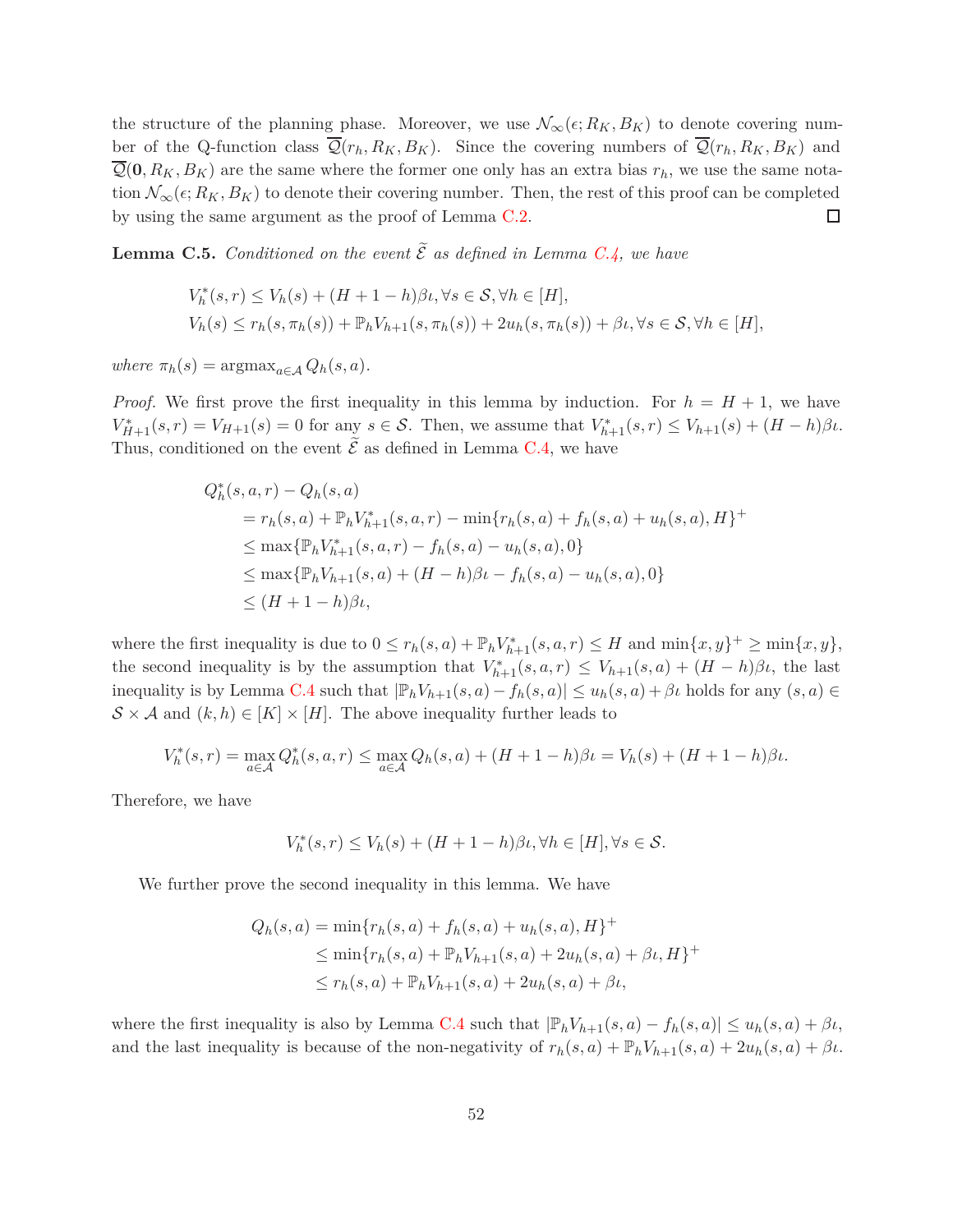Therefore, we have

$$
V_h(s) = \max_{a \in \mathcal{A}} Q_h(s, a) = Q_h(s, \pi_h(s)) \le r_h(s, \pi_h(s)) + \mathbb{P}_h V_{h+1}(s, \pi_h(s)) + 2u_h(s, \pi_h(s)) + \beta u.
$$

This completes the proof.

<span id="page-52-0"></span>**Lemma C.6.** With the exploration and planning phases, conditioned on events  $\mathcal{E}$  and  $\widetilde{\mathcal{E}}$ , we have *the following inequality*

$$
K \cdot V_1^*(s_1, u/H) \le \sum_{k=1}^K V_1^*(s_1, r^k) + 2K\beta \iota,
$$

*where*  $\iota = 5K^{7/12}H^{1/6}m^{-1/12}\log^{1/4}m$ .

*Proof.* The bonus for the planning phase is  $u_h(s, a) = \min\{\beta w_h(s, a), H\}$  where  $w_h(s, a) = ||\varphi(s, a; W_h)||_{\Lambda_h^{-1}}$ . We also have  $H \cdot r_h^k(s, a) = u_h^k(s, a) = \min\{\beta w_h^k(s, a), H\}$  where  $w_h^k(s, a) = ||\varphi(s, a; W_h^k)||_{(\Lambda_h^k)^{-1}}$ . Conditioned on events  $\mathcal E$  and  $\widetilde{\mathcal E}$ , according to Lemmas [C.2](#page-38-0) and [C.4,](#page-50-0) we have

$$
\left| \|\varphi(s, a; W_h^k)\|_{(\Lambda_h^k)^{-1}} - \|\varphi(s, a; W^{(0)})\|_{(\widetilde{\Lambda}_h^k)^{-1}} \right| \le \iota,
$$
  

$$
\left| \|\varphi(s, a; W_h)\|_{(\Lambda_h)^{-1}} - \|\varphi(s, a; W^{(0)})\|_{(\widetilde{\Lambda}_h)^{-1}} \right| \le \iota,
$$

such that

$$
\beta w_h(s, a) \leq \beta \|\varphi(s, a; W^{(0)})\|_{(\widetilde{\Lambda}_h)^{-1}} + \beta \iota,
$$
  

$$
\beta \iota + \beta w_h^k(s, a) \geq \beta \|\varphi(s, a; W^{(0)})\|_{(\widetilde{\Lambda}_h^k)^{-1}}.
$$

Moreover, we know

$$
\|\varphi(s, a; W^{(0)})\|_{(\widetilde{\Lambda}_h)^{-1}}\n= \sqrt{\varphi(s, a; W^{(0)})^{\top} \left[\lambda I + \sum_{\tau=1}^{K} \varphi(s_h^{\tau}, a_h^{\tau}; W^{(0)}) \varphi(s_h^{\tau}, a_h^{\tau}; W^{(0)})^{\top}\right]^{-1} \varphi(s, a; W^{(0)}),}
$$

and also

$$
\|\varphi(s, a; W^{(0)})\|_{(\widetilde{\Lambda}_{h}^{k})^{-1}}\n= \sqrt{\varphi(s, a; W^{(0)})^{\top} \left[\lambda I + \sum_{\tau=1}^{k-1} \varphi(s_{h}^{\tau}, a_{h}^{\tau}; W^{(0)}) \varphi(s_{h}^{\tau}, a_{h}^{\tau}; W^{(0)})^{\top}\right]^{-1} \varphi(s, a; W^{(0)})}.
$$

$$
\Box
$$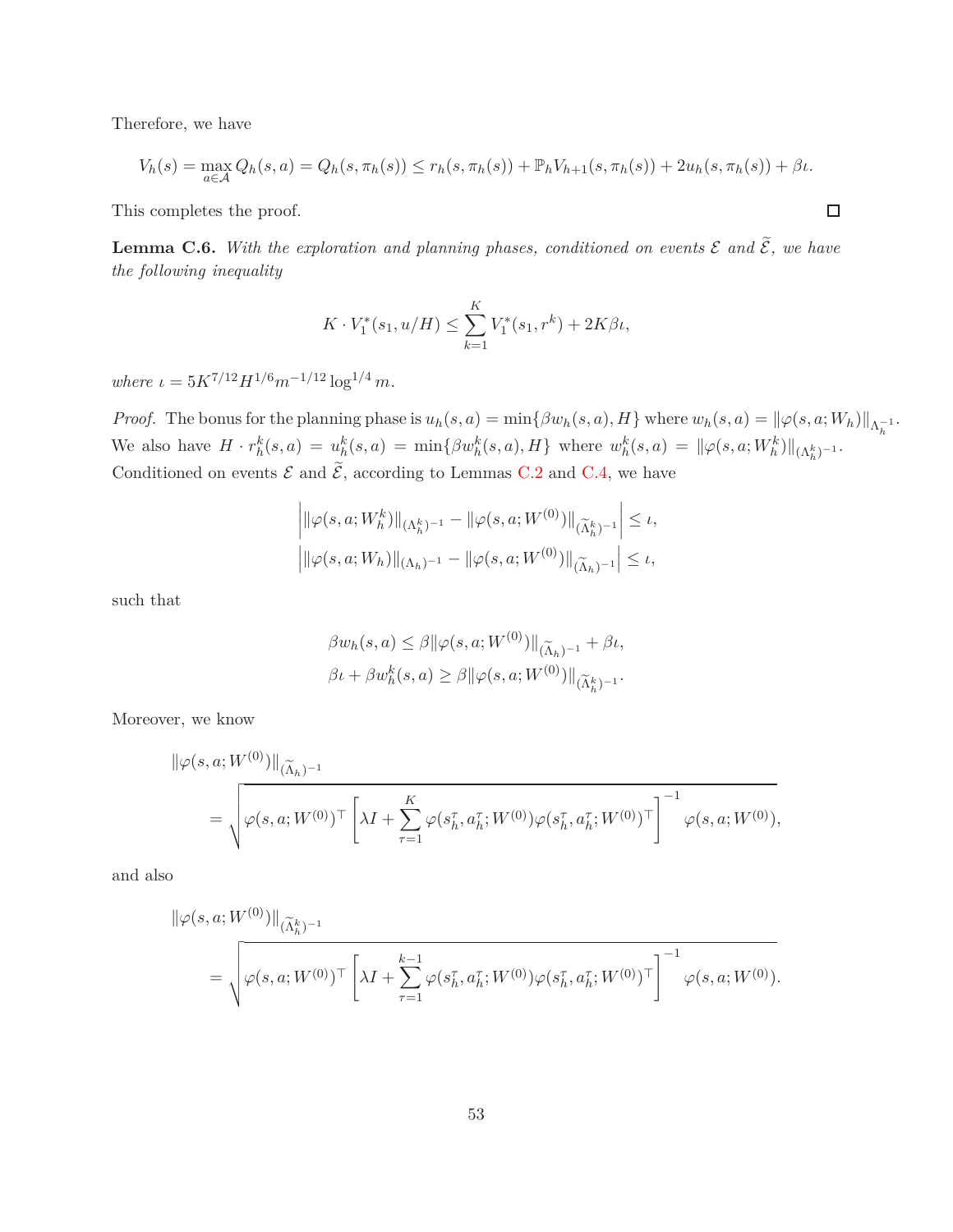Since  $k-1 \leq K$  and  $x^{\top} \phi(s_h^{\tau}, a_h^{\tau}) \phi(s_h^{\tau}, a_h^{\tau})^{\top} x = [x^{\top} \phi(s_h^{\tau}, a_h^{\tau})]^2 \geq 0, \forall x$ , then we know that

$$
\widetilde{\Lambda}_h = \lambda I + \sum_{\tau=1}^K \varphi(s_h^{\tau}, a_h^{\tau}; W^{(0)}) \varphi(s_h^{\tau}, a_h^{\tau}; W^{(0)})^{\top}
$$
\n
$$
\succcurlyeq \lambda I + \sum_{\tau=1}^{k-1} \varphi(s_h^{\tau}, a_h^{\tau}; W^{(0)}) \varphi(s_h^{\tau}, a_h^{\tau}; W^{(0)})^{\top} = \widetilde{\Lambda}_h^k
$$

*.*

The above relation further implies that  $\widetilde{\Lambda}_h^{-1} \preccurlyeq (\widetilde{\Lambda}_h^k)^{-1}$  such that

$$
\varphi(s, a; W^{(0)})^\top \widetilde{\Lambda}_h^{-1} \varphi(s, a; W^{(0)}) \leq \varphi(s, a; W^{(0)})^\top (\widetilde{\Lambda}_h^k)^{-1} \varphi(s, a; W^{(0)}).
$$

Thus, we have

$$
\beta w_h(s, a) \le \beta w_h^k(s, a) + 2\beta \iota,
$$

such that

$$
\min\{\beta w_h(s,a), H\} \le \min\{\beta w_h^k(s,a) + 2\beta \iota, H\}
$$
  

$$
\le \min\{\beta w_h^k(s,a), H\} + 2\beta \iota,
$$

which further implies that

$$
u_h(s,a) \le u_h^k(s,a) + 2\beta \iota = H \cdot r_h^k(s,a) + 2\beta \iota.
$$

Then, by the definition of the value function, we have

$$
V_1^*(s_1, u/H) \le V_1^*(s_1, r^k) + 2\beta \iota,
$$

which thus gives

$$
K \cdot V_1^*(s_1, u/H) \le \sum_{k=1}^K V_1^*(s_1, r^k) + 2K\beta\iota.
$$

<span id="page-53-0"></span>This completes the proof.

### **C.2 Proof of Theorem [3.5](#page-11-0)**

*Proof.* Conditioned on the event  $\mathcal E$  in Lemma [C.2](#page-38-0) and the event  $\widetilde{\mathcal E}$  in Lemma [C.4,](#page-50-0) we have

$$
V_1^*(s_1, r) - V_1^{\pi}(s_1, r) \le V_1(s_1) - V_1^{\pi}(s_1, r) + H\beta\iota,
$$
\n(37)

<span id="page-53-1"></span> $\Box$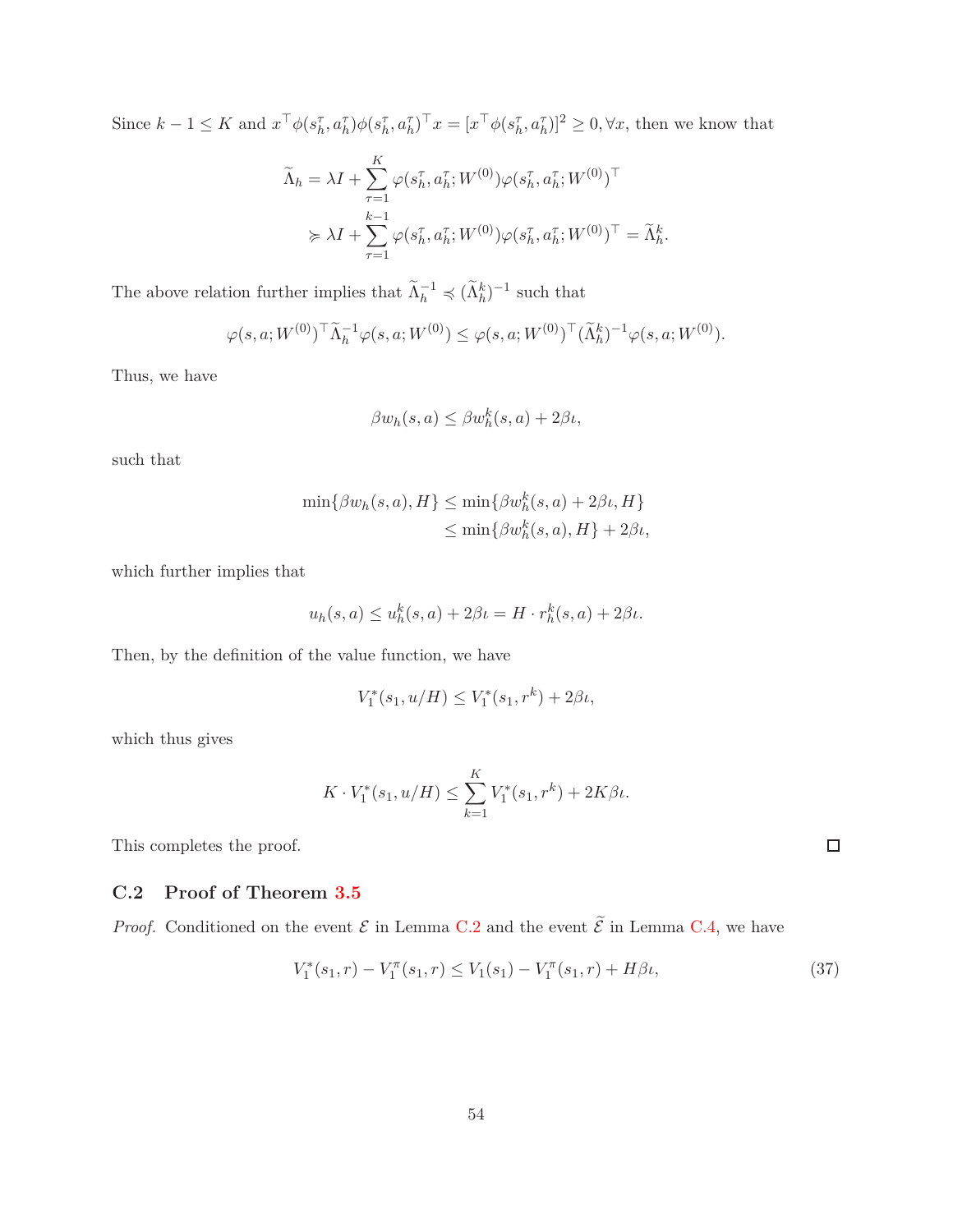where the inequality is by Lemma  $C.5$ . Further by this lemma, we have

$$
V_h(s) - V_h^{\pi}(s, r) \le r_h(s, \pi_h(s)) + \mathbb{P}_h V_{h+1}(s, \pi_h(s)) + 2u_h(s, \pi_h(s)) - Q_h^{\pi}(s, \pi_h(s), r) + \beta u
$$
  
=  $r_h(s, \pi_h(s)) + \mathbb{P}_h V_{h+1}(s, \pi_h(s)) + 2u_h(s, \pi_h(s)) - r_h(s, \pi_h(s))$   
 $- \mathbb{P}_h V_{h+1}^{\pi}(s, \pi_h(s), r) + \beta u$   
=  $\mathbb{P}_h V_{h+1}(s, \pi_h(s)) - \mathbb{P}_h V_{h+1}^{\pi}(s, \pi_h(s), r) + 2u_h(s, \pi_h(s)) + \beta u$ .

Recursively applying the above inequality and making use of  $V_{H+1}^{\pi}(s,r) = V_{H+1}(s) = 0$  gives

$$
V_1(s_1) - V_1^{\pi}(s_1, r) \le \mathbb{E}_{\forall h \in [H]: s_{h+1} \sim \mathbb{P}_h(\cdot | s_h, \pi_h(s_h))} \left[ \sum_{h=1}^H 2u_h(s_h, \pi_h(s_h)) \middle| s_1 \right] + H\beta t
$$
  
=  $2H \cdot V_1^{\pi}(s_1, u/H) + H\beta t$ .

Combining with [\(37\)](#page-53-1) gives

$$
V_1^*(s_1, r) - V_1^{\pi}(s_1, r) \le 2H \cdot V_1^{\pi}(s_1, u/H) + 2H\beta \iota \le \frac{2H}{K} \sum_{k=1}^K V_1^*(s_1, r^k) + 4H\beta \iota
$$
  

$$
\le \frac{2H}{K} \mathcal{O}\left(\sqrt{H^3 K \log(1/\delta')} + \beta \sqrt{H^2 K \cdot \Gamma(K, \lambda; \ker_m)}\right) + H\beta \iota(H+4)
$$
  

$$
\le \mathcal{O}\left(\left[\sqrt{H^5 \log(1/\delta')} + \beta \sqrt{H^4 \cdot \Gamma(K, \lambda; \ker_m)}\right] / \sqrt{K} + H^2 \beta \iota\right),
$$

where the second inequality is due to Lemma  $C.6$  and the third inequality is by Lemma  $C.3$ .

By the union bound, we have  $P(\mathcal{E} \wedge \tilde{\mathcal{E}}) \ge 1 - 2\delta' - 4/m^2$ . Therefore, by setting  $\delta' = 1/(4K^2H^2)$ , we obtain that with probability at least  $1 - 1/(2K^2H^2) - 4/m^2$ 

$$
V_1^*(s_1, r) - V_1^{\pi}(s_1, r) \le \mathcal{O}\left( \left[ \sqrt{H^5 \log(1/\delta')} + \beta \sqrt{H^4 \cdot \Gamma(K, \lambda; \ker_m)} \right] / \sqrt{K} + H^2 \beta \iota \right)
$$
  

$$
\le \mathcal{O}\left( \beta \sqrt{H^4[\Gamma(K, \lambda; \ker_m) + \log(KH)]} / \sqrt{K} + H^2 \beta \iota \right),
$$

where the last inequality is due to  $\beta \geq H$ . Note that  $\mathcal{E} \wedge \tilde{\mathcal{E}}$  happens when the following two conditions are satisfied, i.e.,

$$
\beta^2 \ge H^2[8R_Q^2(1+\sqrt{\lambda/d})^2+32\Gamma(K,\lambda;\ker_m)+80+32\log\mathcal{N}_{\infty}(\varsigma^*;R_K,B_K)+32\log(K/\delta')],
$$
  

$$
\beta^2 \ge H^2[8R_Q^2(1+\sqrt{\lambda/d})^2+32\Gamma(K,\lambda;\ker_m)+80+32\log\mathcal{N}_{\infty}(\varsigma^*;\widetilde{R}_K,\widetilde{B}_K)+32\log(K/\delta')],
$$

where  $\beta = \widetilde{B}_K$ ,  $(1+1/H)\beta = B_K$ ,  $\lambda = F(1+1/K)$ ,  $\widetilde{R}_K = R_K = H\sqrt{K}$ , and  $\varsigma^* = H/K$ . The above inequalities hold if we further let  $\beta$  satisfy

$$
\beta^2 \ge H^2[8R_Q^2(1+\sqrt{\lambda/d})^2+32\Gamma(K,\lambda;\ker_m)+80+32\log\mathcal{N}_{\infty}(\varsigma^*;R_K,2\beta)+96\log(2KH)],
$$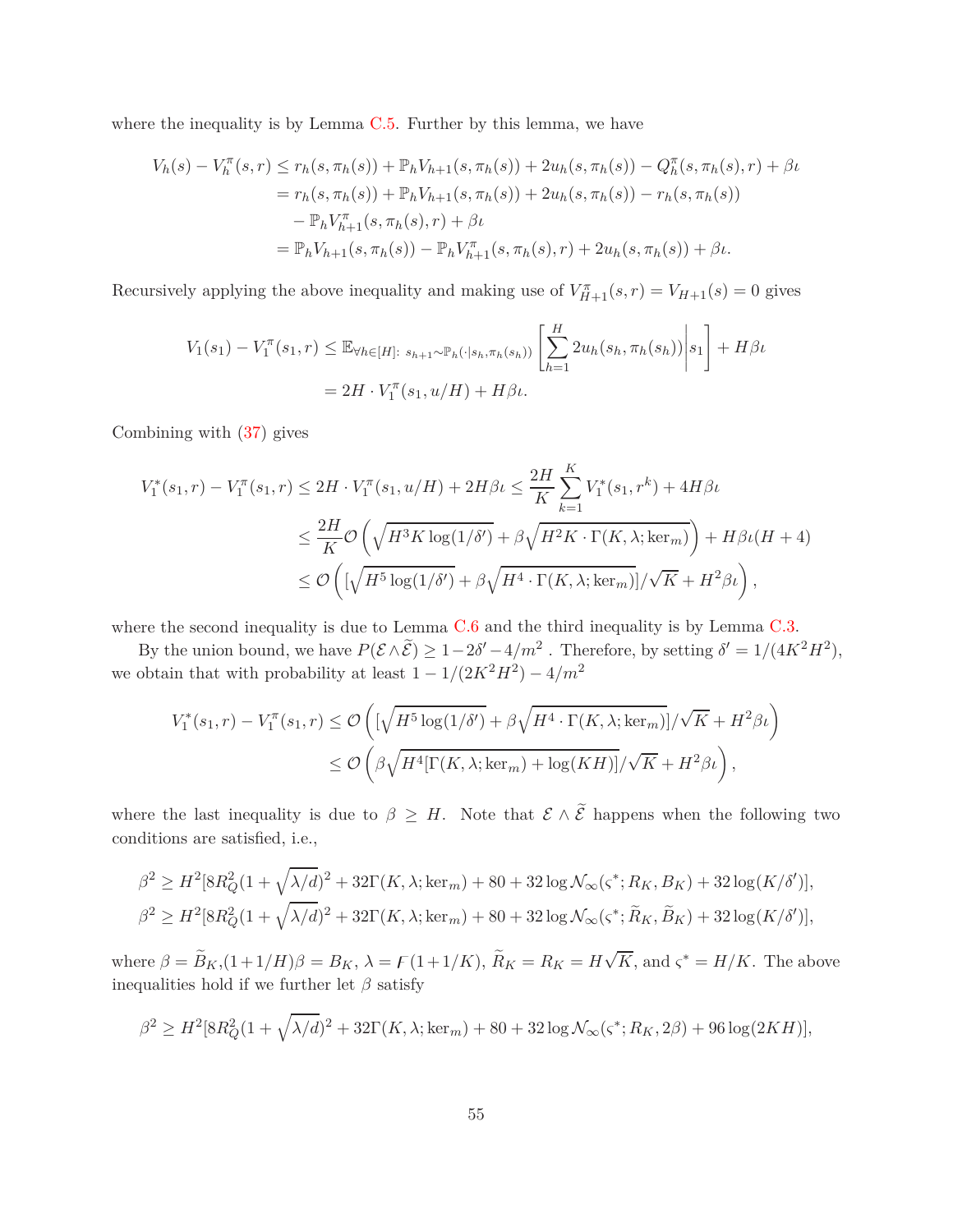since  $2\beta \ge (1+1/H)\beta \ge \beta$  such that  $\mathcal{N}_{\infty}(\varsigma^*; R_K, 2\beta) \ge \mathcal{N}_{\infty}(\varsigma^*; R_K, B_K) \ge \mathcal{N}_{\infty}(\varsigma^*; R_K, B_K)$ . This □ completes the proof.

## **D Proofs for Markov Game with Kernel Function Approximation**

### **D.1 Lemmas**

<span id="page-55-1"></span>**Lemma D.1.** We define the event  $\mathcal E$  as that the following inequality holds  $\forall (s, a, b) \in \mathcal S \times \mathcal A \times$  $\mathcal{B}, \forall (h,k) \in [H] \times [K],$ 

$$
|\mathbb{P}_h V_{h+1}^k(s, a, b) - f_h^k(s, a, b)| \leq u_h^k(s, a, b),
$$

where  $u_h^k(s, a, b) = \min\{w_h^k(s, a, b), H\}, w_h^k(s, a, b) = \beta \lambda^{-1/2}[\ker(z, z) - \psi_h^k(s, a, b)^\top (\lambda I + \mathcal{K}_h^k)^{-1} \psi_h^k(s, a, b)]^{1/2}\}$ with  $z = (s, a, b)$ , and  $f_h^k(z) = \Pi_{[0,H]} [\psi_h^k(z)^\top (\lambda \cdot I + \mathcal{K}_h^k)^{-1} \mathbf{y}_h^k]$  with

*,*

$$
\psi_h^k(z) = \Phi_h^k \phi(z) = [\ker(z, z_h^1), \cdots, \ker(z, z_h^{k-1})]^\top,
$$
  
\n
$$
\Phi_h^k = [\phi(z_h^1), \phi(z_h^2), \cdots, \phi(z_h^{k-1})]^\top,
$$
  
\n
$$
\mathbf{y}_h^k = [V_{h+1}^k(s_{h+1}^1), V_{h+1}^k(s_{h+1}^2), \cdots, V_{h+1}^k(s_{h+1}^{k-1})]^\top,
$$
  
\n
$$
\mathcal{K}_h^k = \Phi_h^k(\Phi_h^k)^\top = \begin{bmatrix} \ker(z_h^1, z_h^1) & \cdots & \ker(z_h^1, z_h^{k-1}) \\ \vdots & \ddots & \vdots \\ \ker(z_h^{k-1}, z_h^1) & \cdots & \ker(z_h^{k-1}, z_h^{k-1}) \end{bmatrix}
$$

*Thus, setting*  $\beta = B_K/(1 + 1/H)$ *, if*  $B_K$  *satisfies* 

$$
16H2[RQ2 + 2\Gamma(K, \lambda; \text{ker}) + 5 + \log \mathcal{N}_{\infty}(\varsigma^*; R_K, B_K) + 2\log(K/\delta')] \le B_K^2, \forall h \in [H],
$$

*then we have that with probability at least*  $1 - \delta'$ , the event  $\mathcal E$  happens, i.e.,

$$
\Pr(\mathcal{E}) \ge 1 - \delta'.
$$

*Proof.* According to the exploration algorithm for the game, we can see that by letting  $\mathbf{a} = (a, b)$ be an action in the space  $A \times B$ , Algorithm [3](#page-12-0) reduces to Algorithm [1](#page-6-0) with the action space  $A \times B$ and state space S. Now, we also have a transition in the form of  $\mathbb{P}_h(s|\mathbf{a})$  and a product policy  $(\pi_h^k \otimes \nu_h^k)(s)$  such that  $\boldsymbol{a} \sim (\pi_h^k \otimes \nu_h^k)(s)$  at state  $s \in \mathcal{S}$  for all  $(h,k) \in [H] \times [K]$ . Similarly, we have  $Q_h^k(s, a, b) = Q_h^k(s, a)$  and  $V_h^k(s, a, b) = V_h^k(s, a)$  as well as  $u_h^k(s, a, b) = u_h^k(s, a)$  and  $u_h^k(s, a, b) = u_h^k(s, a)$  and  $r_h^k(s, a, b) = r_h^k(s, a)$ . Thus, we can simply apply the proof of Lemma [B.4](#page-27-0) and obtain the proof for this lemma. This completes the proof. □

<span id="page-55-0"></span>**Lemma D.2.** *Conditioned on the event*  $\mathcal{E}$  *defined in Lemma [D.1,](#page-55-1)* with probability at least  $1 - \delta'$ , *we have*

$$
\sum_{k=1}^K V_1^*(s_1, r^k) \le \sum_{k=1}^K V_1^k(s_1) \le \mathcal{O}\left(\sqrt{H^3 K \log(1/\delta')} + \beta \sqrt{H^2 K \cdot \Gamma(K, \lambda; \ker)}\right).
$$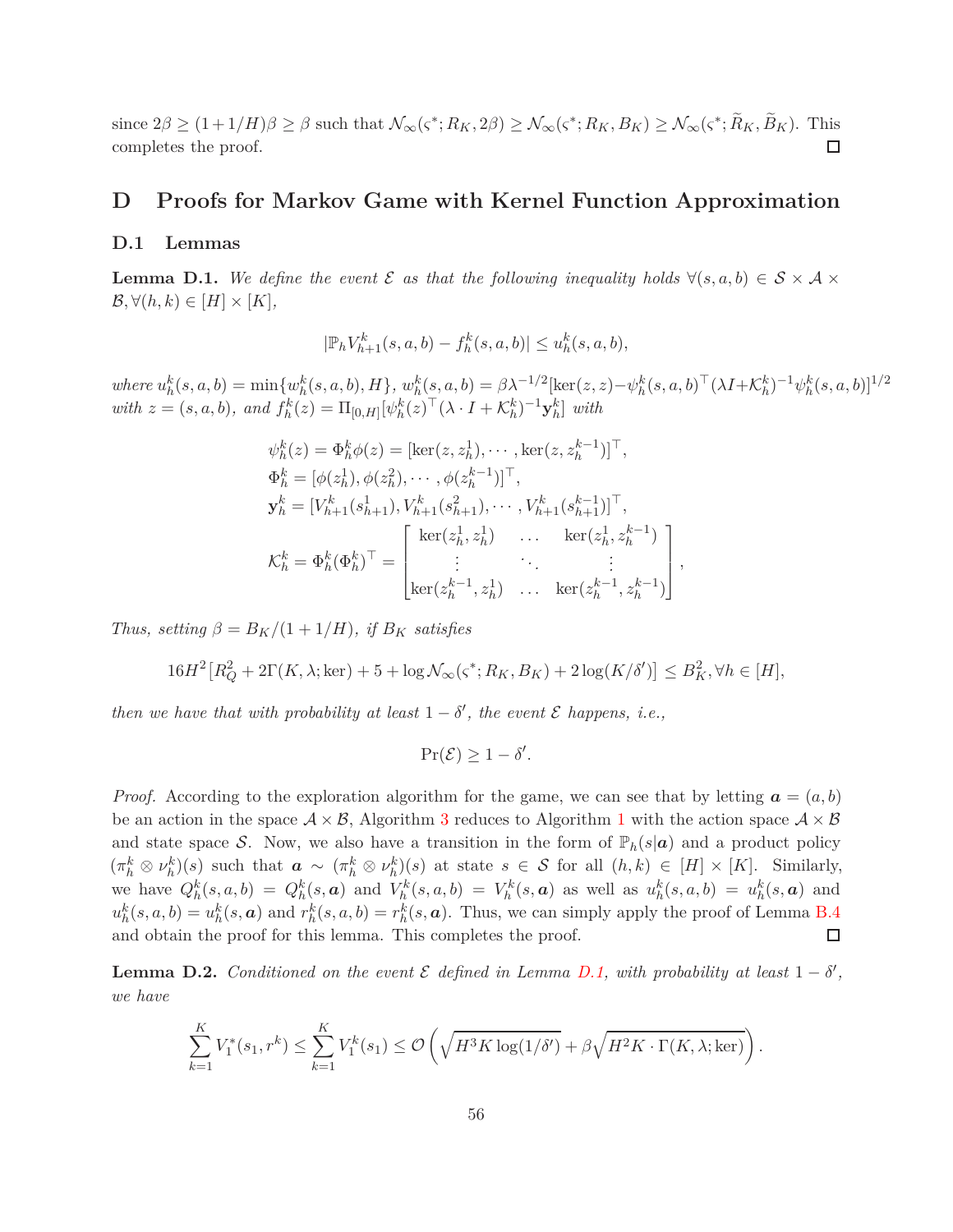*Proof.* By the reduction of Algorithm [3](#page-12-0) to Algorithm [1,](#page-6-0) we can apply the same proof as the one for Lemma [B.5,](#page-30-0) which completes the proof.  $\Box$ 

<span id="page-56-2"></span>**Lemma D.3.** We define the event  $\widetilde{\mathcal{E}}$  as that the following inequality holds  $\forall (s, a, b) \in \mathcal{S} \times \mathcal{A} \times \mathcal{B}, \forall h \in \mathcal{S}$ [*H*]*,*

<span id="page-56-1"></span><span id="page-56-0"></span>
$$
|\mathbb{P}_h \overline{V}_{h+1}(s, a, b) - \overline{f}_h(s, a, b)| \le u_h(s, a, b),
$$
\n(38)

$$
|\mathbb{P}_h \underline{V}_{h+1}(s, a, b) - \underline{f}_h(s, a, b)| \le u_h(s, a, b),
$$
\n(39)

where  $u_h(s, a, b) = \overline{u}_h(s, a, b) = \underline{u}_h(s, a, b) = \min\{w_h(s, a, b), H\}, w_h(s, a, b) = \beta \lambda^{-1/2} [\ker(z, z) - \frac{\beta \lambda^{-1/2}}{2}]$  $\psi_h(s, a, b)^\top (\lambda I + \mathcal{K}_h)^{-1} \psi_h(s, a, b)]^{1/2}$  with  $z = (s, a, b)$ ,  $\mathcal{K}_h = \Phi_h \Phi_h^\top$ , and  $\psi_h(s, a, b) = \Phi_h \phi(s, a, b)$ *with*  $\Phi_h = [\phi(z_h^1), \phi(z_h^2), \cdots, \phi(z_h^K)]^\top$ *. Moreover, we have* 

$$
\overline{f}_h(s, a, b) = \Pi_{[0,H]}[\psi_h(s, a, b)^\top (\lambda \cdot I + \mathcal{K}_h)^{-1} \overline{\mathbf{y}}_h],
$$
  

$$
\underline{f}_h(s, a, b) = \Pi_{[0,H]}[\psi_h(s, a, b)^\top (\lambda \cdot I + \mathcal{K}_h)^{-1} \underline{\mathbf{y}}_h],
$$

where  $\overline{\mathbf{y}}_h := [\overline{V}_{h+1}(s_{h+1}^1), \cdots, \overline{V}_{h+1}(s_{h+1}^K)]^\top$  and  $\underline{\mathbf{y}}_h := [\underline{V}_{h+1}(s_{h+1}^1), \cdots, \underline{V}_{h+1}(s_{h+1}^K)]^\top$ . *Thus, setting*  $\beta = \widetilde{B}_K$ *, if*  $\widetilde{B}_K$  *satisfies* 

$$
4H^2\big[R_Q^2 + 2\Gamma(K,\lambda;\text{ker}) + 5 + \log \mathcal{N}_{\infty}(\varsigma^*;\widetilde{R}_K,\widetilde{B}_K) + 2\log(2K/\delta')\big] \le \widetilde{B}_K^2, \forall h \in [H],
$$

*then we have that with probability at least*  $1 - \delta'$ , the event  $\mathcal E$  happens, i.e.,

$$
\Pr(\widetilde{\mathcal{E}}) \ge 1 - \delta'.
$$

*Proof.* According to the construction of  $u_h$  and  $f_h$ , the proof for the the first inequality in this lemma is nearly the same as the proof of Lemma [B.6](#page-32-0) but one difference for computing the covering number of the value function space. Specifically, we have the function class for  $\overline{V}_h$  which is

$$
\overline{\mathcal{V}}(r_h, \widetilde{R}_K, \widetilde{B}_K) = \{ V : V(\cdot) = \max_{a \sim \pi'} \min_{b \sim \nu'} \mathbb{E}_{\pi', \nu'} Q(\cdot, a, b) \text{ with } Q \in \overline{\mathcal{Q}}(r_h, \widetilde{R}_K, \widetilde{B}_K) \}.
$$

By Lemma [F.1](#page-68-1) with  $\delta'/2$ , we have

$$
\left\| \sum_{\tau=1}^{K} \phi(s_h^{\tau}, a_h^{\tau}, b_h^{\tau}) [\overline{V}_{h+1}(s_{h+1}^{\tau}) - \mathbb{P}_h \overline{V}_{h+1}(s_h^{\tau}, a_h^{\tau}, b_h^{\tau})] \right\|_{(\Lambda_h)^{-1}}^2
$$
  
\n
$$
\leq \sup_{V \in \overline{\mathcal{V}}(r_h, \widetilde{R}_K, \widetilde{B}_K)} \left\| \sum_{\tau=1}^{K} \phi(s_h^{\tau}, a_h^{\tau}, b_h^{\tau}) [\overline{V}(s_{h+1}^{\tau}) - \mathbb{P}_h \overline{V}(s_h^{\tau}, a_h^{\tau}, b_h^{\tau})] \right\|_{(\Lambda_h)^{-1}}^2
$$
  
\n
$$
\leq 2H^2 \log \det(I + \mathcal{K}/\lambda) + 2H^2 K(\lambda - 1) + 4H^2 \log(\mathcal{N}_{\text{dist}}^{\overline{\mathcal{V}}}(\epsilon; \widetilde{R}_K, \widetilde{B}_K)/\delta') + 8K^2 \epsilon^2/\lambda
$$
  
\n
$$
\leq 4H^2 \Gamma(K, \lambda; \text{ker}) + 10H^2 + 4H^2 \log \mathcal{N}_{\infty}(\varsigma^*; \widetilde{R}_K, \widetilde{B}_K) + 4H^2 \log(2/\delta'),
$$

where the last inequality is by setting  $\lambda = 1 + 1/K$  and  $\epsilon = \zeta^* = H/K$ . Here  $\mathcal{N}_{\text{dist}}^{\mathcal{V}}$  is the covering number of the function space  $V$  w.r.t. the distance  $dist(V_1, V_2) = \sup_s |V_1(s) - V_2(s)|$ , and  $\mathcal{N}_{\infty}$  is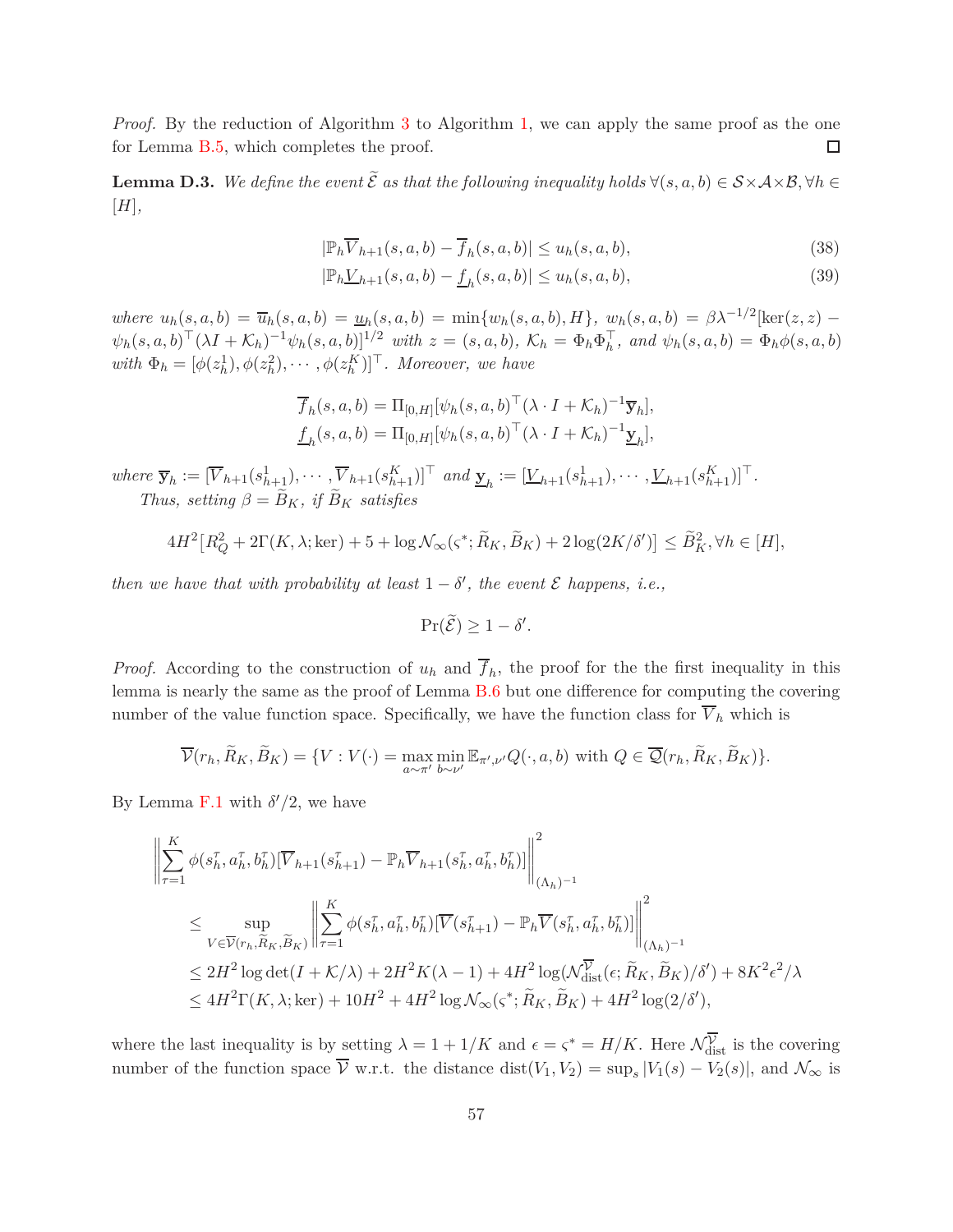the covering number for the function space  $\overline{Q}$  w.r.t. the infinity norm. In the last inequality, we also use

<span id="page-57-0"></span>
$$
\mathcal{N}_{\text{dist}}^{\overline{\mathcal{V}}}(\varsigma^*; \widetilde{R}_K, \widetilde{B}_K) \leq \mathcal{N}_{\infty}(\varsigma^*; \widetilde{R}_K, \widetilde{B}_K),
$$

which is in particular due to

$$
dist(V_1, V_2) = \sup_{s \in S} |V_1(s) - V_2(s)|
$$
  
\n
$$
= \sup_{s \in S} |\max_{\pi'} \min_{\nu'} E_{a \sim \pi', b \sim \nu'}[Q_1(s, a, b)] - \max_{\pi''} \min_{\nu''} E_{a \sim \pi'', b \sim \nu''}[Q_2(s, a, b)]|
$$
  
\n
$$
\leq \sup_{s \in S} \sup_{a \in A} \sup_{b \in B} |Q_1(s, a, b) - Q_2(s, a, b)|
$$
  
\n
$$
= ||Q_1(\cdot, \cdot, \cdot) - Q_2(\cdot, \cdot, \cdot)||_{\infty},
$$
\n(40)

where we use the fact that max-min operator is non-expansive. Thus, we have that with probability at least  $1 - \delta'/2$ , the following inequality holds for all  $k \in [K]$ 

$$
\left\| \sum_{\tau=1}^{K} \phi(s_{h}^{\tau}, a_{h}^{\tau}, b_{h}^{\tau}) [\overline{V}_{h+1}(s_{h+1}^{\tau}) - \mathbb{P}_{h} \overline{V}_{h+1}(s_{h}^{\tau}, a_{h}^{\tau}, b_{h}^{\tau})] \right\|_{\Lambda_{h}^{-1}} \leq [4H^{2} \Gamma(K, \lambda; \text{ker}) + 10H^{2} + 4H^{2} \log \mathcal{N}_{\infty}(\varsigma^{*}; \widetilde{R}_{K}, \widetilde{B}_{K}) + 4H^{2} \log (2K/\delta')]^{1/2}.
$$

Then, the rest of the proof for  $(38)$  follows the proof of Lemma [B.6.](#page-32-0)

Next, we give the proof of [\(39\)](#page-56-1). We define another function class for  $\underline{V}_h$  as

$$
\underline{\mathcal{V}}(r_h, \widetilde{R}_K, \widetilde{B}_K) = \{ V : V(\cdot) = \max_{a \sim \pi'} \min_{b \sim \nu'} \mathbb{E}_{\pi', \nu'} Q(\cdot, a, b) \text{ with } Q \in \underline{\mathcal{Q}}(r_h, \widetilde{R}_K, \widetilde{B}_K) \}.
$$

Note that as we can show in the covering number for the function spaces  $\underline{\mathcal{Q}}$  and  $\overline{\mathcal{Q}}$  have the same covering number upper bound. Therefore, we use the same notation  $\mathcal{N}_{\infty}$  for their upper bound. Thus, by the similar argument as  $(40)$ , we have that with probability at least  $1 - \delta'/2$ , the following inequality holds for all  $k \in [K]$ 

$$
\left\| \sum_{\tau=1}^{K} \phi(s_h^{\tau}, a_h^{\tau}, b_h^{\tau}) [\underline{V}_{h+1}(s_{h+1}^{\tau}) - \mathbb{P}_h \underline{V}_{h+1}(s_h^{\tau}, a_h^{\tau}, b_h^{\tau})] \right\|_{\Lambda_h^{-1}} \leq [4H^2 \Gamma(K, \lambda; \text{ker}) + 10H^2 + 4H^2 \log \mathcal{N}_{\infty}(\varsigma^*; \widetilde{R}_K, \widetilde{B}_K) + 4H^2 \log (2K/\delta')]^{1/2},
$$

where we use the fact that

$$
\mathcal{N}_{\text{dist}}^{\mathcal{V}}(\varsigma^*; \widetilde{R}_K, \widetilde{B}_K) \leq \mathcal{N}_{\infty}(\varsigma^*; \widetilde{R}_K, \widetilde{B}_K).
$$

The rest of the proof are exactly the same as the proof of Lemma [B.6.](#page-32-0)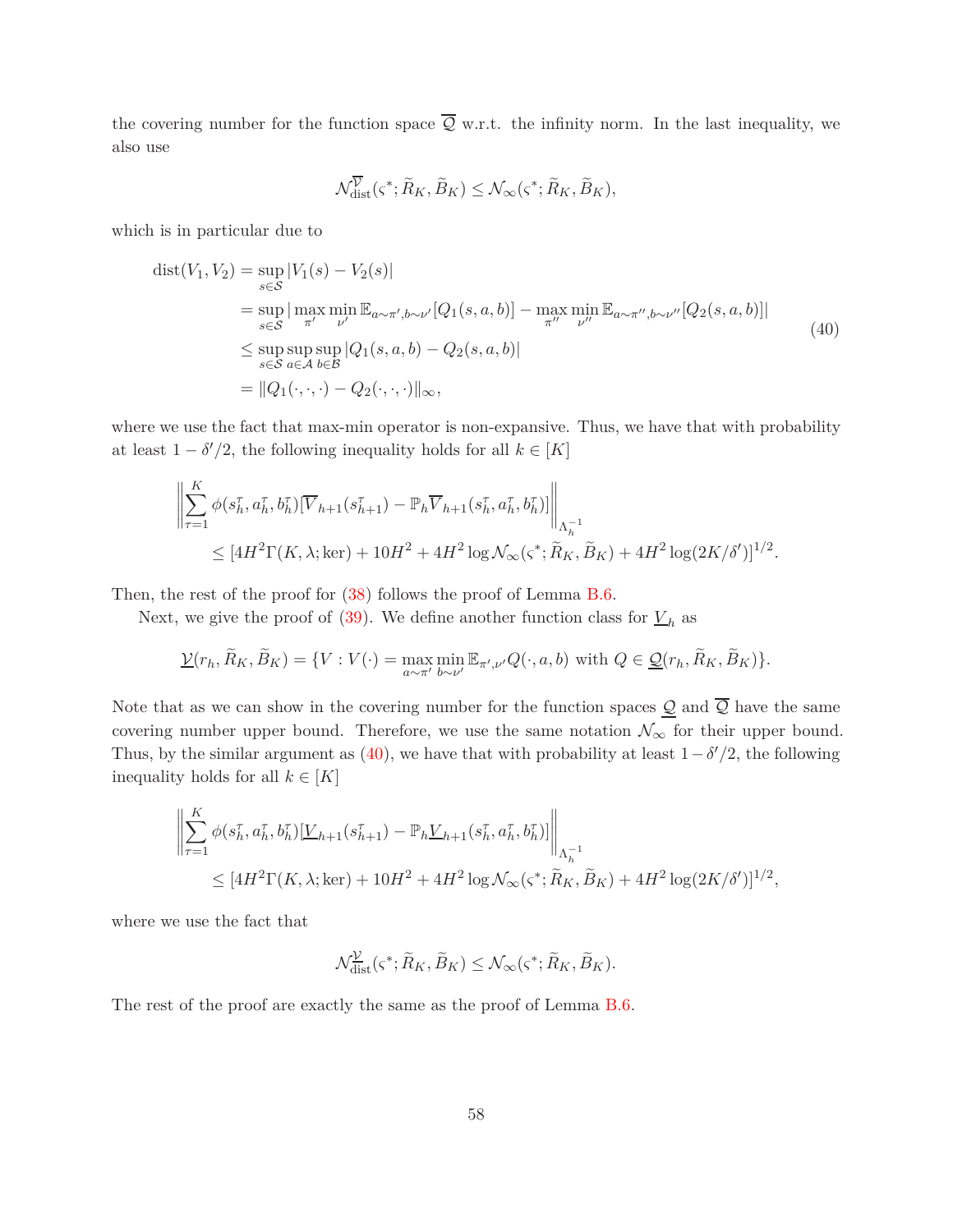In this lemma, we let

$$
H\left[2\lambda R_Q^2 + 8\Gamma(K,\lambda;\text{ker}) + 20 + 4\log\mathcal{N}_{\infty}(\varsigma^*;\widetilde{R}_K,\widetilde{B}_K) + 8\log(2K/\delta')\right]^{1/2} \leq \beta = \widetilde{B}_K,
$$

which can be further guaranteed by

$$
4H^2\left[R_Q^2 + 2\Gamma(K,\lambda;\ker) + 5 + \log N_\infty(\varsigma^*;\widetilde{R}_K,\widetilde{B}_K) + 2\log(2K/\delta')\right] \le \widetilde{B}_K^2
$$

as  $(1 + 1/H) \leq 2$  and  $\lambda = 1 + 1/K \leq 2$ . This completes the proof.

<span id="page-58-0"></span>**Lemma D.4.** *Conditioned on the event*  $\tilde{\mathcal{E}}$  *as defined in Lemma [D.3,](#page-56-2) we have* 

$$
V_h^{\dagger}(s,r) \le \overline{V}_h(s) \le \mathbb{E}_{a \sim \pi_h, b \sim \text{br}(\pi)_h} [(\mathbb{P}_h \overline{V}_{h+1} + r_h + 2u_h)(s, a, b)], \forall s \in \mathcal{S}, \forall h \in [H],\tag{41}
$$

$$
V_h^{\dagger}(s,r) \ge \underline{V}_h(s) \ge \mathbb{E}_{a \sim \text{br}(\nu)_h, b \sim \nu_h} [(\mathbb{P}_h \underline{V}_{h+1} - r_h - 2u_h)(s, a, b)], \forall s \in \mathcal{S}, \forall h \in [H]. \tag{42}
$$

*Proof.* For the first inequality of [\(41\)](#page-58-1), we can prove it by induction. We first prove the first inequality in this lemma. We prove it by induction. For  $h = H + 1$ , by the planning algorithm, we have  $V_{H+1}^{\dagger}(s,r) = V_{H+1}(s) = 0$  for any  $s \in S$ . Then, we assume that  $V_{h+1}^{\dagger}(s,r) \leq \overline{V}_{h+1}(s)$ . Thus, conditioned on the event  $\tilde{\mathcal{E}}$  as defined in Lemma [D.3,](#page-56-2) we have

$$
Q_h^{\dagger}(s, a, b, r) - \overline{Q}_h(s, a, b)
$$
  
=  $r_h(s, a, b) + \mathbb{P}_h V_{h+1}^{\dagger}(s, a, b, r) - \min\{r_h(s, a, b) + \overline{f}_h(s, a, b) + u_h(s, a, b), H\}^+$   

$$
\leq \max\{\mathbb{P}_h V_{h+1}^{\dagger}(s, a, b, r) - \overline{f}_h(s, a, b) - u_h(s, a, b), 0\}
$$
  

$$
\leq \max\{\mathbb{P}_h \overline{V}_{h+1}(s, a, b) - \overline{f}_h(s, a, b) - u_h(s, a, b), 0\} \leq 0,
$$

where the first inequality is due to  $0 \leq r_h(s, a, b) + \mathbb{P}_h V_{h+1}^{\dagger}(s, a, b, r) \leq H$  and  $\min\{x, y\}^+ \geq$  $\min\{x, y\}$ , the second inequality is by the assumption that  $\underline{V}_{h+1}^{\dagger}(s, a, b, r) \leq \overline{V}_{h+1}(s, a, b)$ , the last inequality is by Lemma [D.3](#page-56-2) such that  $|\mathbb{P}_h \overline{V}_{h+1}(s, a, b) - \overline{f}_h(s, a, b)| \leq u_h(s, a, b)$  holds for any  $(s, a, b) \in S \times A \times B$  and  $(k, h) \in [K] \times [H]$ . Thus, the above inequality leads to

$$
V_h^{\dagger}(s,r) = \max_{\pi'_h} \min_{\nu'_h} \mathbb{E}_{a \sim \pi'_h, b \sim \nu'_h} [Q_h^{\dagger}(s, a, b, r)]
$$
  

$$
\leq \max_{\pi'_h} \min_{\nu'_h} \mathbb{E}_{a \sim \pi'_h, b \sim \nu'_h} [\overline{Q}_h(s, a, b)] = \overline{V}_h(s),
$$

which eventually gives

$$
V_h^*(s,r) \le V_h(s), \forall h \in [H], \forall s \in \mathcal{S}.
$$

<span id="page-58-2"></span><span id="page-58-1"></span> $\Box$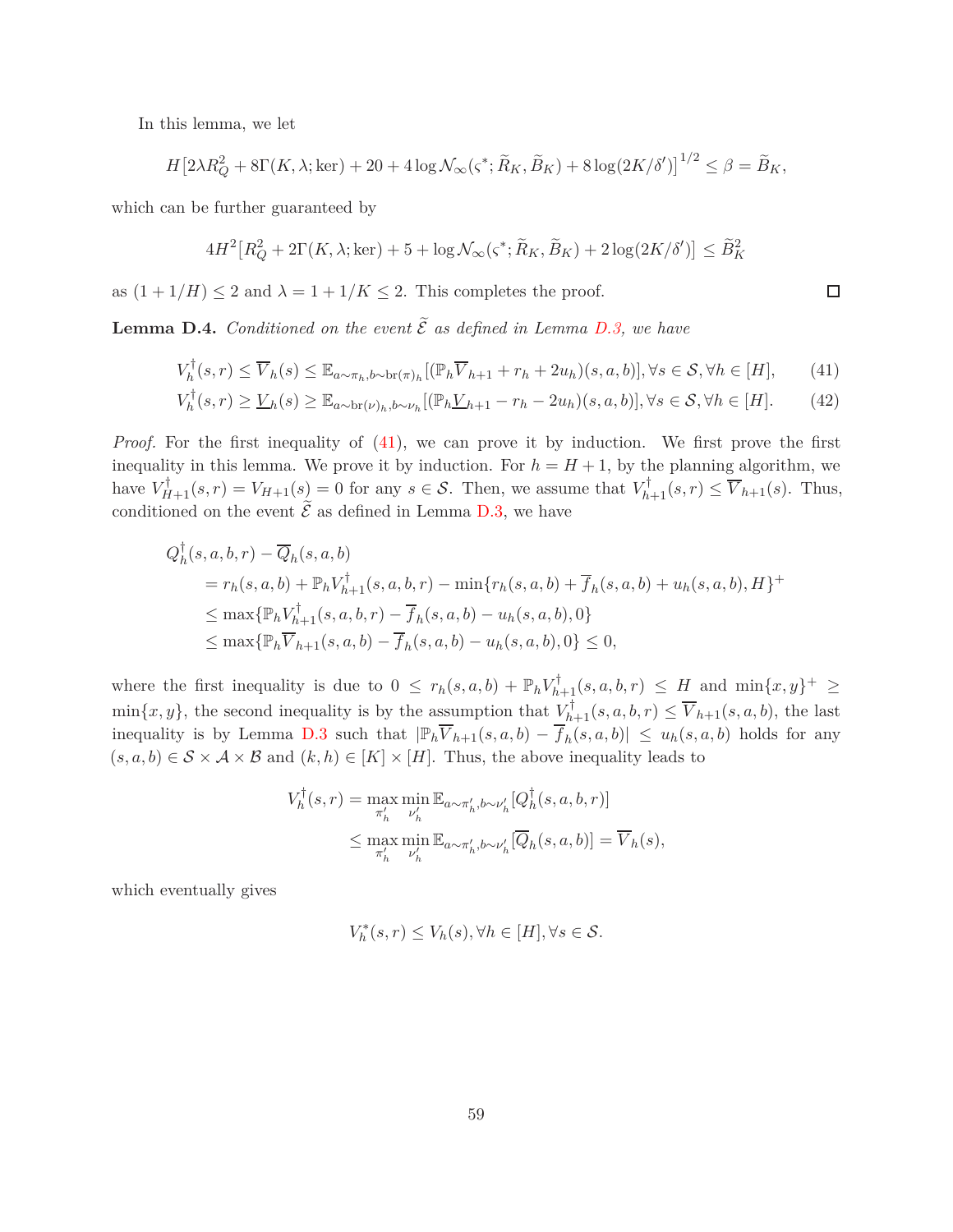To prove the second inequality of [\(41\)](#page-58-1), we have

$$
\overline{V}_h(s) = \min_{\nu'} \mathbb{E}_{a \sim \pi_h, b \sim \nu'} \overline{Q}_h(s, a, b)
$$
\n
$$
\leq \mathbb{E}_{a \sim \pi_h, b \sim \text{br}(\pi)_h} \overline{Q}_h(s, a, b)
$$
\n
$$
= \mathbb{E}_{a \sim \pi_h, b \sim \text{br}(\pi)_h} \min \{ (\overline{f}_h + r_h + u_h)(s, a, b), H \}^+
$$
\n
$$
\leq \mathbb{E}_{a \sim \pi_h, b \sim \text{br}(\pi)_h} \min \{ (\mathbb{P}_h \overline{V}_{h+1} + r_h + 2u_h)(s, a, b), H \}^+
$$
\n
$$
\leq \mathbb{E}_{a \sim \pi_h, b \sim \text{br}(\pi)_h} [(\mathbb{P}_h \overline{V}_{h+1} + r_h + 2u_h)(s, a, b)],
$$

where the first and the second equality is by the iterations in Algorithm [4,](#page-14-0) the second inequality is by Lemma [D.3,](#page-56-2) and the last inequality is due to the non-negativity of  $(\mathbb{P}_h \overline{V}_{h+1} + r_h + 2u_h)(s, a, b)$ .

For the inequalities in [\(42\)](#page-58-2), one can similarly adopt the argument above to give the proof. From the perspective of Player 2, this player is trying to find a policy to maximize the cumulative rewards w.r.t. a reward function  $\{-r_h(s, a, b)\}_{h \in [H]}$ . Thus, the proof of [\(42\)](#page-58-2) follows the proof of [\(41\)](#page-58-1). This completes the proof.  $\Box$ 

<span id="page-59-0"></span>**Lemma D.5.** *With the exploration and planning phases, we have the following inequalities*

$$
K \cdot V_1^{\pi, \text{br}(\pi)}(s_1, u/H) \le \sum_{k=1}^K V_1^*(s_1, r^k), \quad K \cdot V_1^{\text{br}(\nu), \nu}(s_1, u/H) \le \sum_{k=1}^K V_1^*(s_1, r^k).
$$

*Proof.* First, we have  $K \cdot V_1^{\pi, \text{br}(\pi)}$  $\int_{1}^{\pi,\text{bfr}(\pi)} (s_1, u/H) \leq K \cdot V_1^*(s_1, u/H)$ , as well as  $K \cdot V_1^{\text{br}(\nu),\nu}$  $\frac{1}{1}$ <sup> $(5)$ </sup>,  $\frac{1}{2}$  $(s_1, u/H)$   $\leq$  $K \cdot V_1^*(s_1, u/H)$  due to the definition of  $V_1^*(\cdot, u/H)$ . Thus, to prove this lemma, we only need to show

$$
K \cdot V_1^*(s_1, u/H) \le \sum_{k=1}^K V_1^*(s_1, r^k).
$$

Since the constructions of  $u_h$  and  $r_h^k$  are the same as the ones for the single-agent case, similar to the proof of Lemma [B.8,](#page-35-0) we have

$$
u_h(s,a)/H \le r_h^k(s,a),
$$

such that

$$
V_1^*(s_1, u/H) \le V_1^*(s_1, r^k),
$$

and thus

$$
K \cdot V_1^*(s_1, u/H) \le \sum_{k=1}^K V_1^*(s_1, r^k).
$$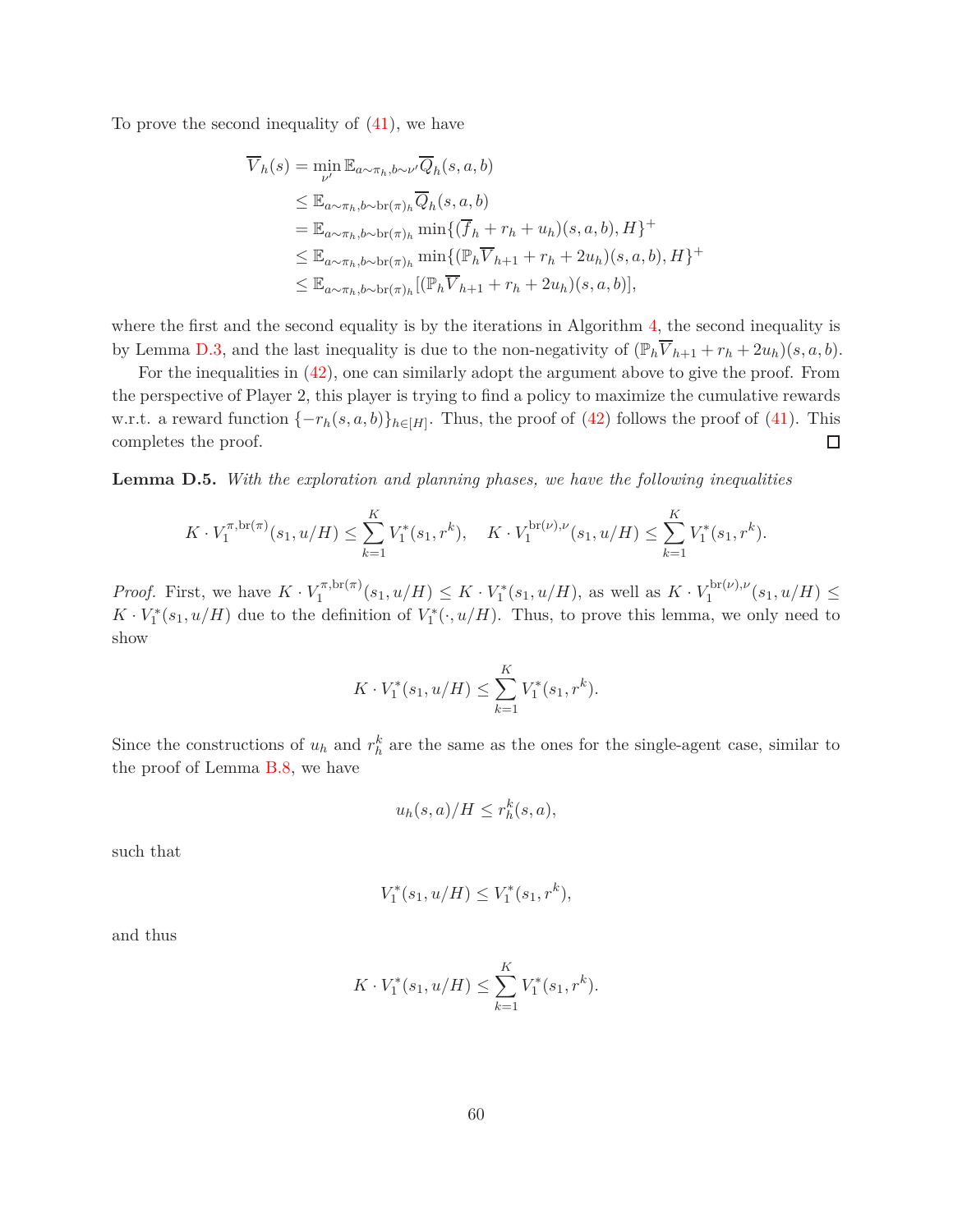Therefore, we eventually obtain

$$
K \cdot V_1^{\pi, \text{br}(\pi)}(s_1, u/H) \le K \cdot V_1^*(s_1, u/H) \le \sum_{k=1}^K V_1^*(s_1, r^k),
$$
  

$$
K \cdot V_1^{\text{br}(\nu), \nu}(s_1, u/H) \le K \cdot V_1^*(s_1, u/H) \le \sum_{k=1}^K V_1^*(s_1, r^k).
$$

<span id="page-60-0"></span>This completes the proof.

### **D.2 Proof of Theorem [4.1](#page-14-1)**

*Proof.* Conditioned on the event  $\mathcal E$  defined in Lemma [D.1](#page-55-1) and the event  $\tilde{\mathcal E}$  defined in Lemma [D.3,](#page-56-2) we have

$$
V_1^{\dagger}(s_1, r) - V_1^{\pi, \text{br}(\pi)}(s_1, r) \le \overline{V}_1(s_1) - V_1^{\pi, \text{br}(\pi)}(s_1, r), \tag{43}
$$

where the inequality is by Lemma [D.4.](#page-58-0) Further by this lemma, we have

$$
\overline{V}_{h}(s_{h}) - V_{h}^{\pi, \text{br}(\pi)}(s_{h}, r)
$$
\n
$$
\leq \mathbb{E}_{a_{h} \sim \pi_{h}, b_{h} \sim \text{br}(\pi_{h})} [(\mathbb{P}_{h} \overline{V}_{h+1} + r_{h} + 2u_{h})(s_{h}, a_{h}, b_{h})] - V_{h}^{\pi, \text{br}(\pi)}(s_{h}, r)
$$
\n
$$
= \mathbb{E}_{a_{h} \sim \pi_{h}, b_{h} \sim \text{br}(\pi_{h})} [(r_{h} + \mathbb{P}_{h} \overline{V}_{h+1} + 2u_{h})(s_{h}, a_{h}, b_{h}) - r_{h}(s_{h}, a_{h}, b_{h}) - \mathbb{P}_{h} V_{h+1}^{\pi, \text{br}(\pi)}(s_{h}, a_{h}, b_{h}, r)]
$$
\n
$$
= \mathbb{E}_{a_{h} \sim \pi_{h}, b_{h} \sim \text{br}(\pi_{h})} [\mathbb{P}_{h} \overline{V}_{h+1}(s_{h}, a_{h}, b_{h}) - \mathbb{P}_{h} V_{h+1}^{\pi, \text{br}(\pi)}(s_{h}, a_{h}, b_{h}, r) + 2u_{h}(s_{h}, a_{h}, b_{h})]
$$
\n
$$
= \mathbb{E}_{a_{h} \sim \pi_{h}, b_{h} \sim \text{br}(\pi_{h}, s_{h+1} \sim \mathbb{P}_{h})} [\overline{V}_{h+1}(s_{h+1}) - V_{h+1}^{\pi, \text{br}(\pi)}(s_{h+1}, r) + 2u_{h}(s_{h}, a_{h}, b_{h})].
$$

Recursively applying the above inequality and making use of  $\overline{V}_{H+1}(s) = V_{H+1}^{\pi, \text{br}(\pi)}(s, r) = 0$  yield

$$
\overline{V}_1(s_1) - V_1^{\pi, \text{br}(\pi)}(s_1, r)
$$
\n
$$
\leq \mathbb{E}_{\forall h \in [H]: a_h \sim \pi_h, b_h \sim \text{br}(\pi_h, s_{h+1} \sim \mathbb{P}_h} \left[ \sum_{h=1}^H 2u_h(s_h, a_h, b_h) \middle| s_1 \right]
$$
\n
$$
= 2H \cdot V_1^{\pi, \text{br}(\pi)}(s_1, u/H).
$$

Combining this inequality with [\(43\)](#page-60-1) gives

$$
V_1^{\dagger}(s_1, r) - V_1^{\pi, \text{br}(\pi)}(s_1, r) \le 2H \cdot V_1^{\pi, \text{br}(\pi)}(s_1, u/H) \le \frac{2H}{K} \sum_{k=1}^K V_1^*(s_1, r^k)
$$
  

$$
\le \frac{2H}{K} \mathcal{O}\left(\sqrt{H^3 K \log(1/\delta')} + \beta \sqrt{H^2 K \cdot \Gamma(K, \lambda; \text{ker})}\right)
$$
  

$$
\le \mathcal{O}\left(\left[\sqrt{H^5 \log(1/\delta')} + \beta \sqrt{H^4 \cdot \Gamma(K, \lambda; \text{ker})}\right] / \sqrt{K}\right),
$$

where the second inequality is due to Lemma [D.5](#page-59-0) and the third inequality is by Lemma [D.2.](#page-55-0)

<span id="page-60-1"></span>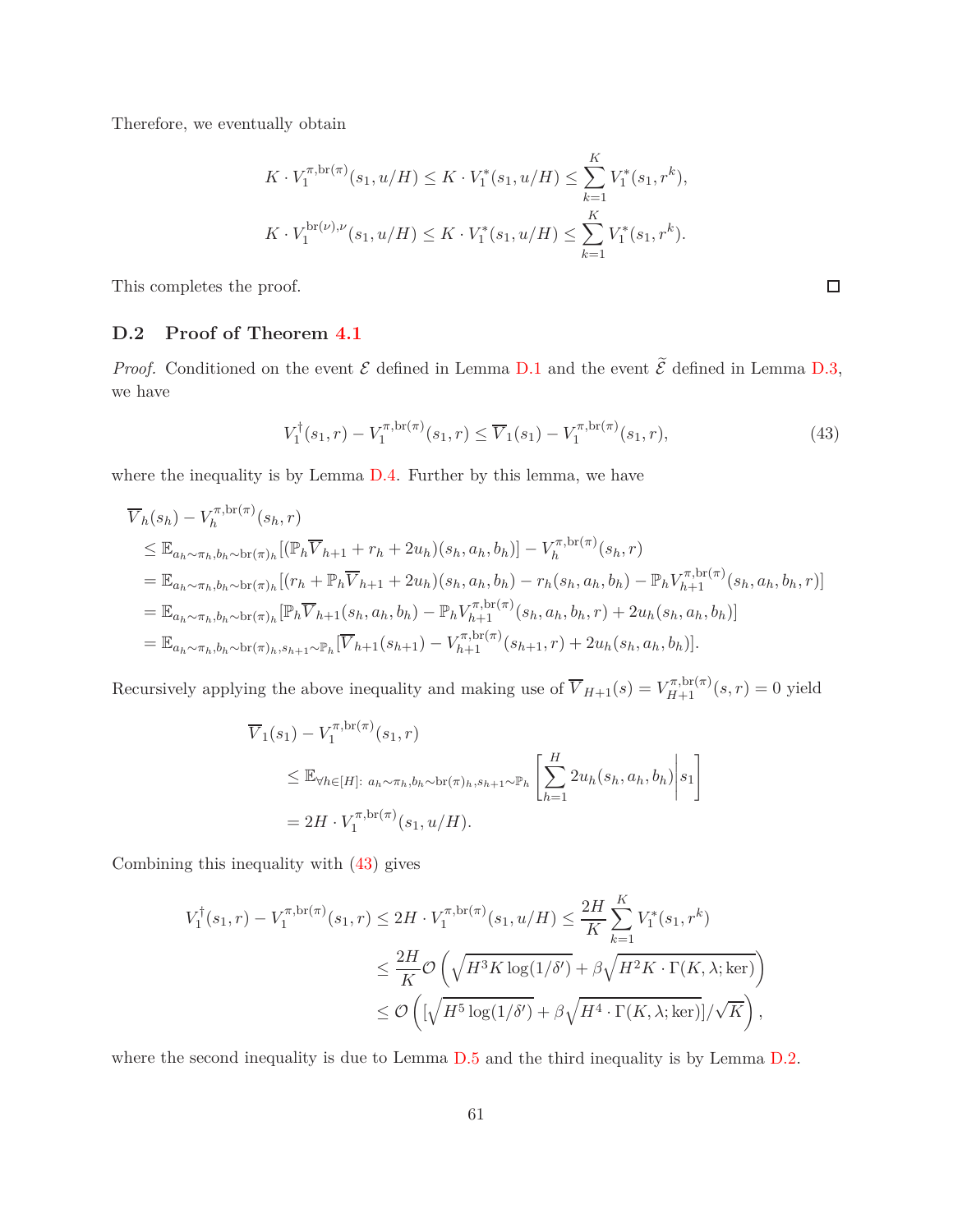Next, we prove the upper bound of the term  $V_1^{\text{br}(\nu),\nu}$  $V_1^{\text{DT}(\nu),\nu}(s_1,r) - V_1^{\dagger}(s_1,r)$ . Conditioned on the event  $\mathcal E$  defined in Lemma [D.1](#page-55-1) and the event  $\widetilde{\mathcal E}$  defined in Lemma [D.3,](#page-56-2) we have

<span id="page-61-0"></span>
$$
V_1^{\text{br}(\nu),\nu}(s_1,r) - V_1^{\dagger}(s_1,r) \le V_1^{\text{br}(\nu),\nu}(s_1,r) - \underline{V}_1(s_1,r),\tag{44}
$$

where the inequality is by Lemma [D.4.](#page-58-0) Further by Lemma [D.4,](#page-58-0) we have

$$
V_h^{\text{br}(\nu),\nu}(s_h, r) - \underline{V}_h(s_h)
$$
  
\n
$$
\leq V_h^{\text{br}(\nu),\nu}(s_h, r) - \mathbb{E}_{a \sim \text{br}(\nu)_h, b \sim \nu_h} [(\mathbb{P}_h \underline{V}_{h+1} - r_h - 2u_h)(s_h, a_h, b_h)]
$$
  
\n
$$
= \mathbb{E}_{a_h \sim \text{br}(\nu)_h, b_h \sim \nu_h} [\mathbb{P}_h V_{h+1}^{\text{br}(\nu),\nu}(s_h, a_h, b_h, r) - \mathbb{P}_h \underline{V}_{h+1}(s_h, a_h, b_h) + 2u_h(s_h, a_h, b_h)]
$$
  
\n
$$
= \mathbb{E}_{a_h \sim \text{br}(\nu)_h, b_h \sim \nu_h, s_{h+1} \sim \mathbb{P}_h} [V_{h+1}^{\text{br}(\nu),\nu}(s_{h+1}, r) - \mathbb{P}_h \underline{V}_{h+1}(s_{h+1}) + 2u_h(s_h, a_h, b_h)].
$$

Recursively applying the above inequality yields

$$
V_1^{\text{br}(\nu),\nu}(s_1,r) - \underline{V}_1(s_h,r) \le 2H \cdot V_1^{\text{br}(\nu),\nu}(s_1,u/H).
$$

Combining this inequality with [\(44\)](#page-61-0) gives

$$
V_1^{\text{br}(\nu),\nu}(s_1,r) - V_1^{\dagger}(s_1,r) \le 2H \cdot V_1^{\text{br}(\nu),\nu}(s_1,u/H) \le \frac{2H}{K} \sum_{k=1}^K V_1^*(s_1,r^k)
$$
  

$$
\le \frac{2H}{K} \mathcal{O}\left(\sqrt{H^3 K \log(1/\delta')} + \beta \sqrt{H^2 K \cdot \Gamma(K,\lambda;\text{ker})}\right)
$$
  

$$
\le \mathcal{O}\left(\left[\sqrt{H^5 \log(1/\delta')} + \beta \sqrt{H^4 \cdot \Gamma(K,\lambda;\text{ker})}\right] / \sqrt{K}\right),
$$

where the second inequality is due to Lemma  $D.5$  and the third inequality is by Lemma  $D.2$ .

Since  $Pr(\mathcal{E} \wedge \tilde{\mathcal{E}}) \geq 1 - 2\delta'$  by the union bound, by setting  $\delta' = 1/(4H^2K^2)$ , we obtain that with probability at least  $1 - 1/(2H^2K^2)$ 

$$
V_1^{\dagger}(s_1, r) - V_1^{\pi, \text{br}(\pi)}(s_1, r) \leq \mathcal{O}\left([\sqrt{2H^5 \log(2HK)} + \beta \sqrt{H^4 \cdot \Gamma(K, \lambda; \ker)}]/\sqrt{K}\right),
$$
  

$$
V_1^{\text{br}(\nu), \nu}(s_1, r) - V_1^{\dagger}(s_1, r) \leq \mathcal{O}\left([\sqrt{2H^5 \log(2HK)} + \beta \sqrt{H^4 \cdot \Gamma(K, \lambda; \ker)}]/\sqrt{K}\right),
$$

such that

$$
V_1^{\text{br}(\nu),\nu}(s_1,r) - V_1^{\pi,\text{br}(\pi)}(s_1,r) \leq \mathcal{O}\left( \left[ \sqrt{2H^5 \log(2HK)} + \beta \sqrt{H^4 \cdot \Gamma(K,\lambda;\text{ker})} \right] / \sqrt{K} \right)
$$
  

$$
\leq \mathcal{O}\left( \beta \sqrt{H^4[\Gamma(K,\lambda;\text{ker}) + \log(HK)]} / \sqrt{K} \right),
$$

where the last inequality is due to  $\beta \geq H$ . The event  $\mathcal{E} \wedge \tilde{\mathcal{E}}$  happens if we further let  $\beta$  satisfy

$$
16H2[RQ2 + 2\Gamma(K, \lambda; \text{ker}) + 5 + \log \mathcal{N}_{\infty}(\varsigma^*; R_K, 2\beta) + 6\log(2HK)] \le \beta^2, \forall h \in [H],
$$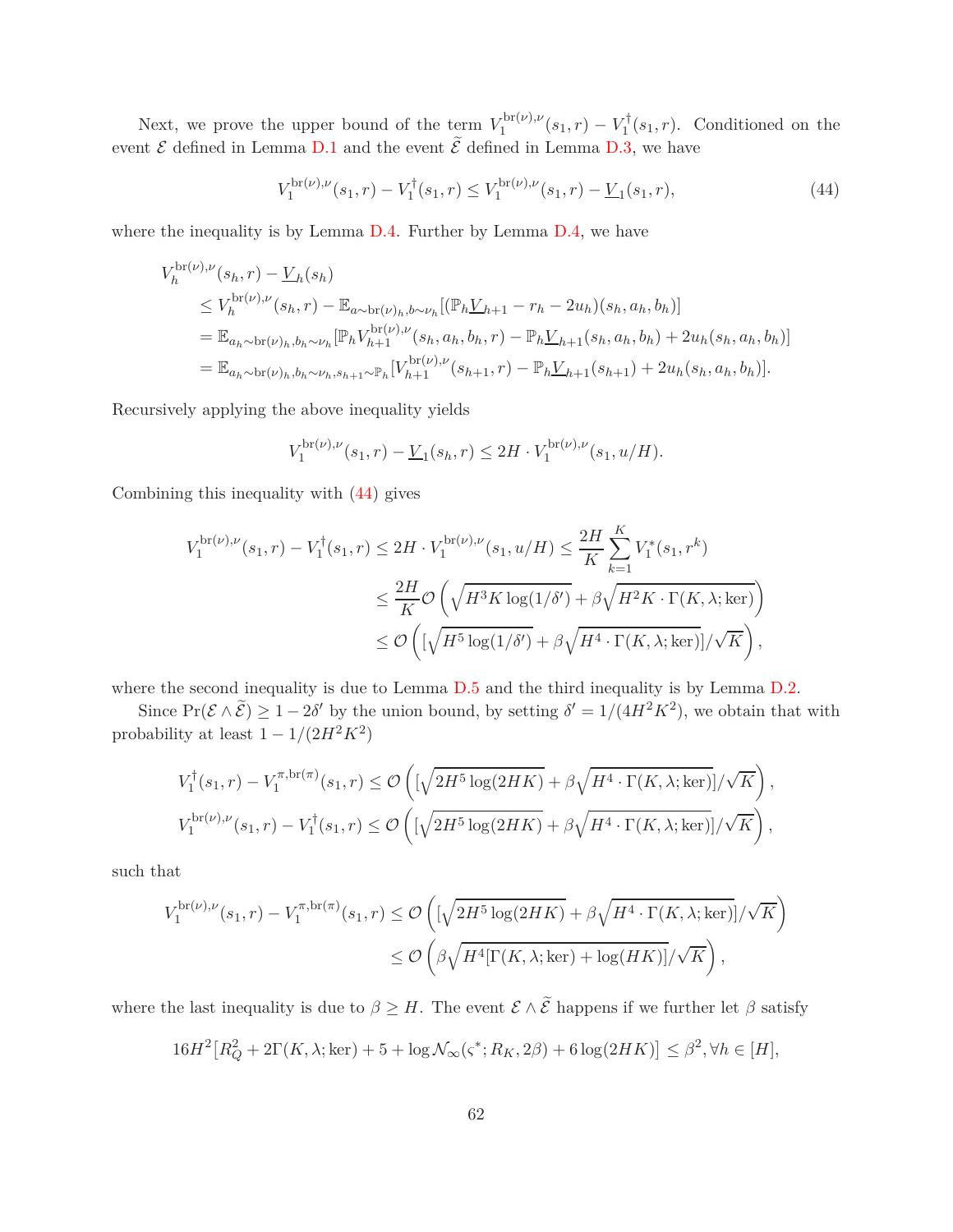where  $\lambda = 1 + 1/K$ ,  $\widetilde{R}_K = R_K = 2H\sqrt{\Gamma(K, \lambda; \ker)}$ , and  $\varsigma^* = H/K$ . This completes the proof.

# **E Proofs for Markov Game with Neural Function Approximation**

#### **E.1 Lemmas**

**Lemma E.1** (Lemma C.7 of [Yang et al.](#page-19-12) [\(2020](#page-19-12))). *With*  $TH^2 = \mathcal{O}(m \log^{-6} m)$ , then there exists *a* constant  $\overline{F}$  such that the following inequalities hold with probability at least 1 − 1/m<sup>2</sup> for any  $z \in \mathcal{S} \times \mathcal{A} \times \mathcal{B}$  and any  $W \in \{W : ||W - W^{(0)}||_2 \leq H\sqrt{K/\lambda}\},$ 

$$
|f(z;W) - \varphi(z;W^{(0)})^{\top}(W - W^{(0)})| \leq FK^{2/3}H^{4/3}m^{-1/6}\sqrt{\log m},
$$
  

$$
\|\varphi(z;W) - \varphi(z;W^{(0)})\|_2 \leq F(KH^2/m)^{1/6}\sqrt{\log m}, \qquad \|\varphi(z;W)\|_2 \leq F,
$$

*with*  $\digamma \geq 1$ *.* 

<span id="page-62-0"></span>**Lemma E.2.** We define the event  $\mathcal E$  as that the following inequality holds  $\forall z = (s, a, b) \in \mathcal S \times \mathcal A \times$  $\mathcal{B}, \forall (h,k) \in [H] \times [K],$ 

$$
|\mathbb{P}_h V_{h+1}^k(s, a, b) - f_h^k(s, a, b)| \le u_h^k(s, a, b) + \beta \iota,
$$
  

$$
\left| \|\varphi(z; W_h^k)\|_{(\Lambda_h^k)^{-1}} - \|\varphi(z; W^{(0)})\|_{(\widetilde{\Lambda}_h^k)^{-1}} \right| \le \iota,
$$

*where*  $\iota = 5K^{7/12}H^{1/6}m^{-1/12}\log^{1/4}m$  *and we define* 

$$
\Lambda_h^k = \sum_{\tau=1}^{k-1} \varphi(z_h^{\tau}; W_h^k) \varphi(z_h^{\tau}; W_h^k)^{\top} + \lambda \cdot I, \quad \tilde{\Lambda}_h^k = \sum_{\tau=1}^{k-1} \varphi(z_h^{\tau}; W^{(0)}) \varphi(z_h^{\tau}; W^{(0)})^{\top} + \lambda \cdot I.
$$

Setting  $(1+1/H)\beta = B_K$ ,  $R_K = H\sqrt{K}$ ,  $\varsigma^* = H/K$ , and  $\lambda = \mathcal{F}^2(1+1/K)$ ,  $\varsigma^* = H/K$ , if we let

$$
\beta^2 \ge 8R_Q^2 H^2 (1 + \sqrt{\lambda/d})^2 + 32H^2 \Gamma(K, \lambda; \ker_m) + 80H^2 + 32H^2 \log \mathcal{N}_{\infty}(\varsigma^*; R_K, B_K) + 32H^2 \log(K/\delta'),
$$

*and also*

$$
m = \Omega(K^{19}H^{14}\log^3 m),
$$

*then we have that with probability at least*  $1 - 2/m^2 - \delta'$ , the event  $\mathcal E$  *happens, i.e.*,

$$
\Pr(\mathcal{E}) \ge 1 - 2/m^2 - \delta'.
$$

*Proof.* By letting  $a = (a, b)$  be an action in the space  $A \times B$ , Algorithm [3](#page-12-0) reduces to Algorithm [1](#page-6-0) with the action space  $A \times B$  and state space S. We have  $Q_h^k(s, a, b) = Q_h^k(s, a), V_h^k(s, a, b) = V_h^k(s, a),$  $u_h^k(s, a, b) = u_h^k(s, a), u_h^k(s, a, b) = u_h^k(s, a)$  and  $r_h^k(s, a, b) = r_h^k(s, a)$ . Simply applying the proof of Lemma [C.2,](#page-38-0) we have the proof of this lemma.  $\Box$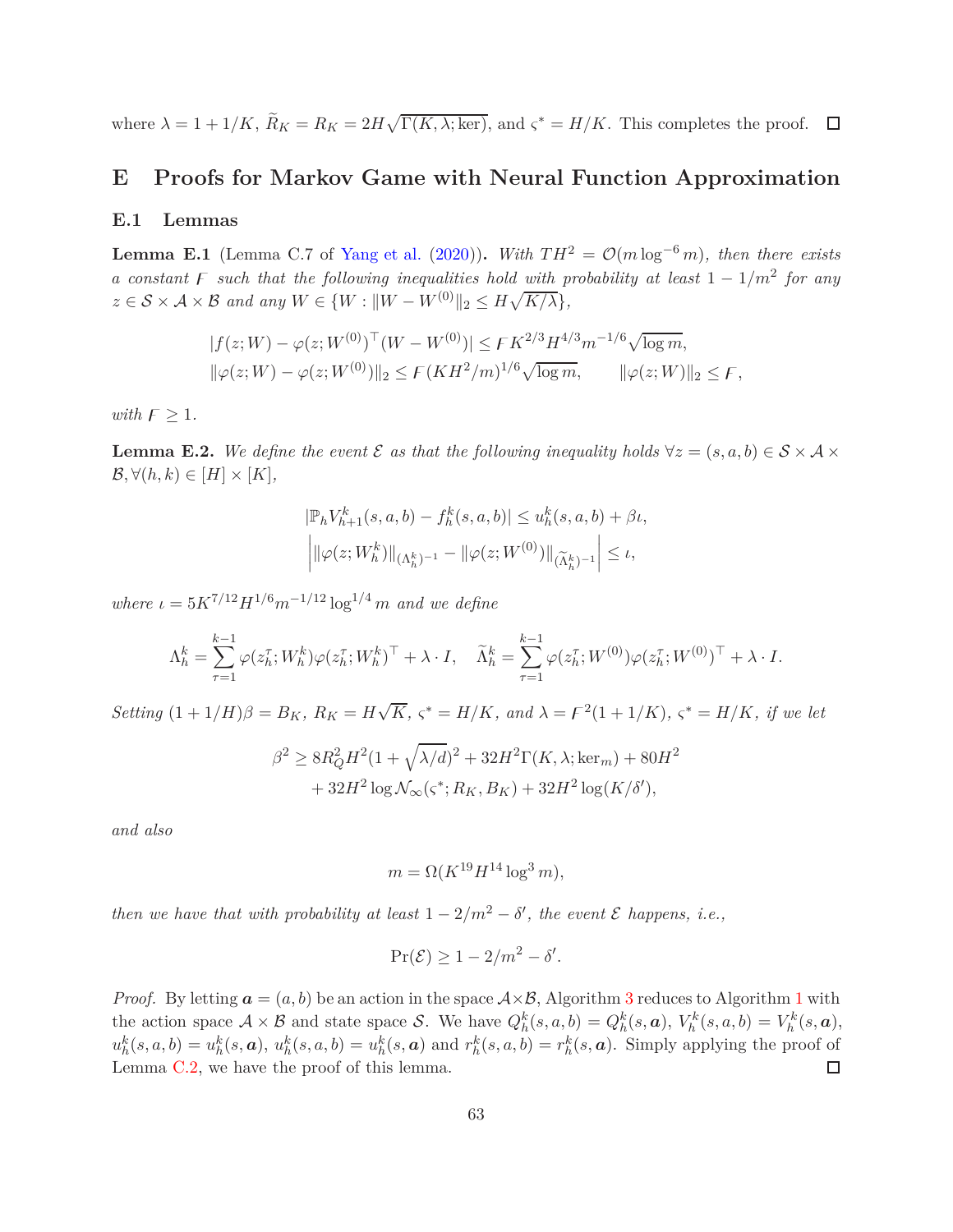<span id="page-63-1"></span>**Lemma E.3.** *Conditioned on the event*  $\mathcal{E}$  *defined in Lemma [E.2,](#page-62-0) with probability at least*  $1 - \delta'$ , *we have*

$$
\sum_{k=1}^{K} V_1^*(s_1, r^k) \le \sum_{k=1}^{K} V_1^k(s_1) + \beta HK_t,
$$
\n
$$
\sum_{k=1}^{K} V_1^k(s_1) \le \mathcal{O}\left(\sqrt{H^3K \log(1/\delta')} + \beta \sqrt{H^2K \cdot \Gamma(K, \lambda; \ker_m)}\right) + \beta HK_t,
$$

*where*  $\iota = 5K^{7/12}H^{1/6}m^{-1/12}\log^{1/4}m$ .

*Proof.* By the reduction of Algorithm [3](#page-12-0) to Algorithm [1,](#page-6-0) we can apply the same proof for Lemma [C.3,](#page-48-0) which completes the proof.  $\Box$ 

<span id="page-63-0"></span>**Lemma E.4.** We define the event  $\widetilde{\mathcal{E}}$  as that the following inequality holds  $\forall (s, a, b) \in \mathcal{S} \times \mathcal{A} \times \mathcal{B}, \forall h \in \mathcal{S}$ [*H*]*,*

$$
\begin{aligned} &\left|\mathbb{P}_h \overline{V}_{h+1}(s,a,b) - \overline{f}_h(s,a,b)\right| \le \overline{u}_h(s,a) + \beta t, \\ &\left|\mathbb{P}_h \underline{V}_{h+1}(s,a,b) - \underline{f}_h(s,a,b)\right| \le \underline{u}_h(s,a) + \beta t, \\ &\left|\left\|\varphi(z;\overline{W}_h)\right\|_{(\overline{\Lambda}_h)^{-1}} - \left\|\varphi(z;W^{(0)})\right\|_{(\widetilde{\Lambda}_h)^{-1}}\right| \le t, \\ &\left|\left\|\varphi(z;\underline{W}_h)\right\|_{(\underline{\Lambda}_h)^{-1}} - \left\|\varphi(z;W^{(0)})\right\|_{(\widetilde{\Lambda}_h)^{-1}}\right| \le t. \end{aligned}
$$

where  $\iota = 5K^{7/12}H^{1/6}m^{-1/12}\log^{1/4} m$ , and we define  $\overline{f}_h(z) = \Pi_{[0,H]}[f(z;\overline{W}_h)]$  and  $\underline{f}_h(z) =$  $\Pi_{[0,H]}[f(z; \underline{W}_h)]$  as well as

$$
\overline{\Lambda}_h = \sum_{\tau=1}^K \varphi(z_h^\tau; \overline{W}_h) \varphi(z_h^\tau; \overline{W}_h)^\top + \lambda \cdot I, \quad \underline{\Lambda}_h = \sum_{\tau=1}^K \varphi(z_h^\tau; \underline{W}_h) \varphi(z_h^\tau; \underline{W}_h)^\top + \lambda \cdot I,
$$
  

$$
\widetilde{\Lambda}_h = \sum_{\tau=1}^K \varphi(z_h^\tau; W^{(0)}) \varphi(z_h^\tau; W^{(0)})^\top + \lambda \cdot I.
$$

 $Setting \beta = \widetilde{B}_K$ *,*  $\widetilde{R}_K = H\sqrt{K}$ *,*  $\varsigma^* = H/K$ *, and*  $\lambda = \digamma^2(1 + 1/K)$ *,*  $\varsigma^* = H/K$ *, if we set* 

$$
\beta^2 \ge 8R_Q^2 H^2 (1 + \sqrt{\lambda/d})^2 + 32H^2 + \Gamma(K, \lambda; \ker_m)
$$
  
+ 80H<sup>2</sup> + 32H<sup>2</sup> log  $\mathcal{N}_{\infty}(\varsigma^*; \widetilde{R}_K, \widetilde{B}_K) + 32H^2 \log(2K/\delta'),$ 

*and also*

$$
m = \Omega(K^{19}H^{14}\log^3 m),
$$

*then we have that with probability at least*  $1 - 2/m^2 - \delta'$ , the event  $\tilde{\mathcal{E}}$  *happens, i.e.*,

$$
\Pr(\widetilde{\mathcal{E}}) \ge 1 - 2/m^2 - \delta'.
$$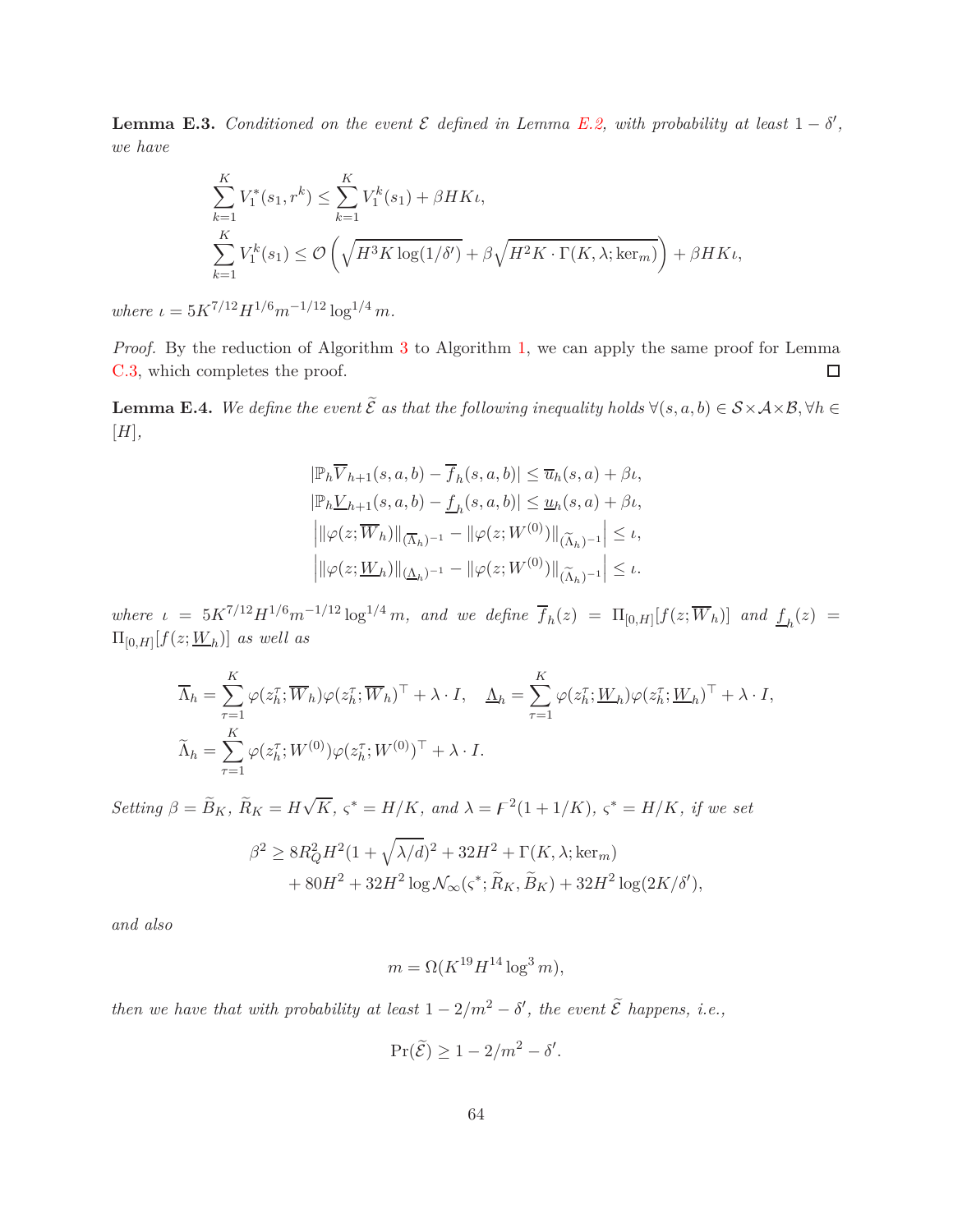*Proof.* The proof of this lemma follows our proof of Lemmas [C.2](#page-38-0) and [C.4](#page-50-0) and apply some similar ideas from the proof of Lemma [D.3.](#page-56-2) Particularly, to deal with the upper bounds of the estimation errors of  $\mathbb{P}_h \overline{V}_{h+1}$  and  $\mathbb{P}_h \underline{V}_{h+1}$ , we define the two value function space  $\overline{V}$  and  $\underline{V}$  and show their covering numbers similar to the proof of Lemma [D.3.](#page-56-2) Then, we further use the proof of Lemma [C.4,](#page-50-0) which is derived from the proof of Lemma [C.2,](#page-38-0) to show the eventual results in this lemma. In the proof of this lemma, we set  $\tilde{B}_K = \beta$  instead of  $(1 + 1/H)\beta$  due to the structure of the planning phase. This completes the proof.  $\Box$ 

<span id="page-64-2"></span>**Lemma E.5.** *Conditioned on the event*  $\widetilde{\mathcal{E}}$  *as defined in Lemma [E.4,](#page-63-0) we have* 

<span id="page-64-0"></span>
$$
V_h^{\dagger}(s,r) \le \overline{V}_h(s) + (H+1-h)\beta\iota, \forall s \in S, \forall h \in [H],
$$
  
\n
$$
\overline{V}_h(s) \le \mathbb{E}_{a \sim \pi_h, b \sim \text{br}(\pi_h)}\left[ (\mathbb{P}_h \overline{V}_{h+1} + r_h + 2\overline{u}_h)(s, a, b) \right] + \beta\iota, \forall s \in S, \forall h \in [H],
$$
\n(45)

<span id="page-64-1"></span>
$$
V_h^{\dagger}(s,r) \ge \underline{V}_h(s) - (H+1-h)\beta_t, \forall s \in S, \forall h \in [H],
$$
  
\n
$$
\underline{V}_h(s) \ge \mathbb{E}_{a \sim \text{br}(\nu)_h, b \sim \nu_h} [(\mathbb{P}_h \underline{V}_{h+1} - r_h - 2\underline{u}_h)(s, a, b)] - \beta_t, \forall s \in S, \forall h \in [H].
$$
\n(46)

*Proof.* We prove the first inequality in [\(45\)](#page-64-0) by induction. For  $h = H + 1$ , we have  $V_{H+1}^{\dagger}(s, r) =$  $\overline{V}_{H+1}(s) = 0$  for any  $s \in \mathcal{S}$ . Then, we assume that  $V_{h+1}^{\dagger}(s,r) \leq \overline{V}_{h+1}(s) + (H-h)\beta\iota$ . Thus, conditioned on the event  $\tilde{\mathcal{E}}$  as defined in Lemma [E.4,](#page-63-0) we have

$$
Q_h^{\dagger}(s, a, b, r) - \overline{Q}_h(s, a, b)
$$
  
=  $r_h(s, a, b) + \mathbb{P}_h V_{h+1}^{\dagger}(s, a, b, r) - \min\{[r_h(s, a, b) + \overline{f}_h(s, a, b) + u_h(s, a, b)], H\}^+$   

$$
\leq \max\{[\mathbb{P}_h V_{h+1}^{\dagger}(s, a, b, r) - \overline{f}_h(s, a, b) - \overline{u}_h(s, a, b)], 0\}
$$
  

$$
\leq \max\{[\mathbb{P}_h V_{h+1}(s, a, b) + (H - h)\beta t - f_h(s, a, b) - \overline{u}_h(s, a, b)], 0\}
$$
  

$$
\leq (H + 1 - h)\beta t,
$$

where the first inequality is due to  $0 \leq r_h(s, a, b) + \mathbb{P}_h V_{h+1}^{\dagger}(s, a, b, r) \leq H$  and  $\min\{x, y\}^+ \geq$  $\min\{x, y\}$ , the second inequality is by the assumption that  $V_{h+1}^{\dagger}(s, a, b, r) \leq \overline{V}_{h+1}(s, a, b) + (H-h)\beta\iota$ , the last inequality is by Lemma [E.4](#page-63-0) such that  $|\mathbb{P}_h \overline{V}_{h+1}(s, a, b) - \overline{f}_h(s, a, b)| \leq \overline{u}_h(s, a, b) + \beta \iota$  holds for any  $(s, a, b) \in \mathcal{S} \times \mathcal{A} \times \mathcal{B}$  and  $(k, h) \in [K] \times [H]$ . The above inequality leads to

$$
V_h^{\dagger}(s,r) = \max_{\pi'_h} \min_{\nu'_h} \mathbb{E}_{a \sim \pi'_h, b \sim \nu'_h} [Q_h^{\dagger}(s, a, b, r)]
$$
  
\n
$$
\leq \max_{\pi'_h} \min_{\nu'_h} \mathbb{E}_{a \sim \pi'_h, b \sim \nu'_h} [\overline{Q}_h(s, a, b)] + (H + 1 - h)\beta \nu
$$
  
\n
$$
= \overline{V}_h(s) + (H + 1 - h)\beta \nu.
$$

Therefore, we have

$$
V_h^{\dagger}(s,r) \le \overline{V}_h(s) + (H+1-h)\beta t, \forall h \in [H], \forall s \in \mathcal{S}.
$$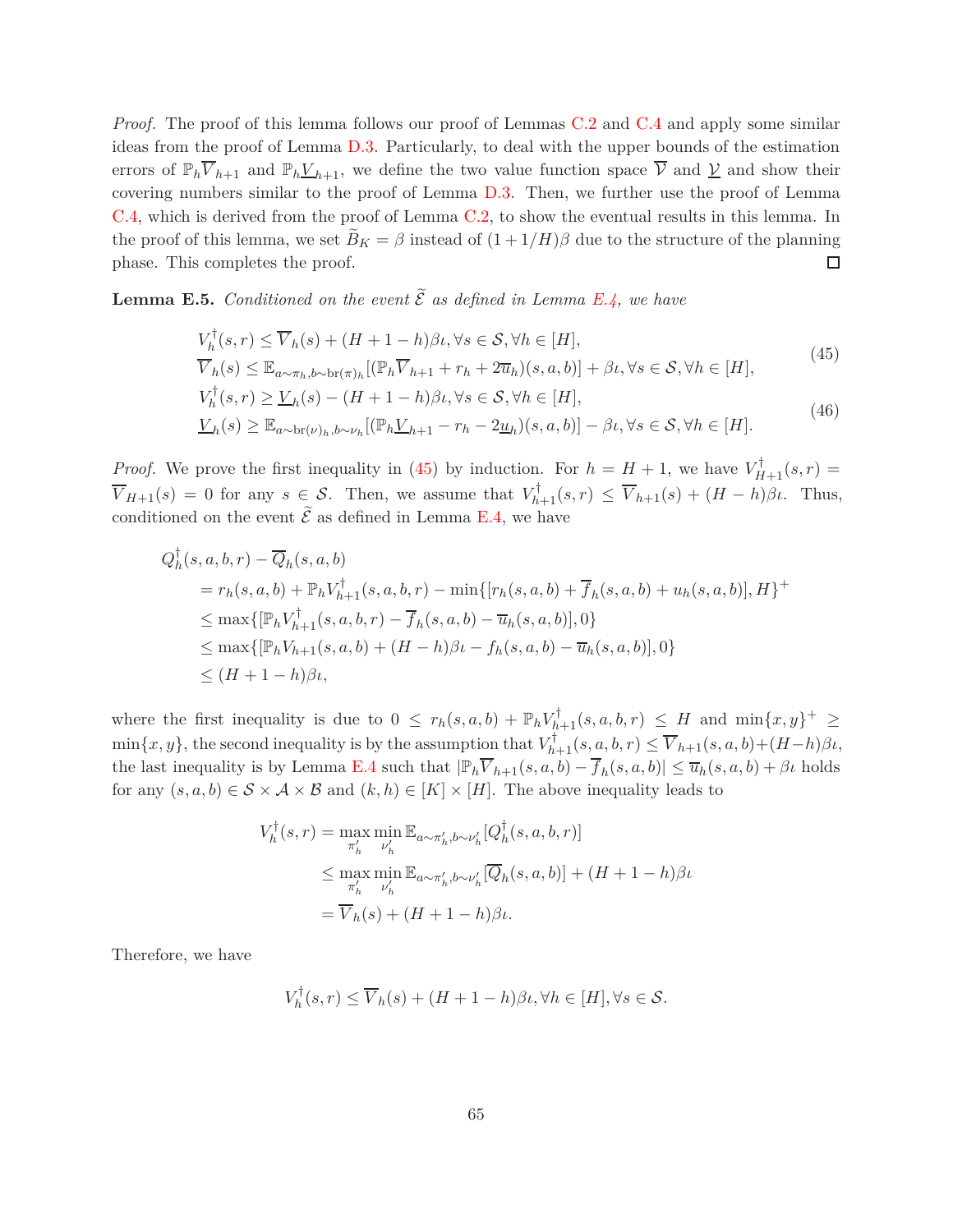We further prove the second inequality in [\(45\)](#page-64-0). We have

$$
\overline{Q}_h(s, a, b) = \min\{ [r_h(s, a, b) + \overline{f}_h(s, a, b) + \overline{u}_h(s, a, b)], H \}^+ \leq \min\{ [r_h(s, a, b) + \mathbb{P}_h \overline{V}_{h+1}(s, a, b) + 2\overline{u}_h(s, a, b) + \beta \iota], H \}^+ \leq r_h(s, a, b) + \mathbb{P}_h \overline{V}_{h+1}(s, a, b) + 2\overline{u}_h(s, a, b) + \beta \iota,
$$

where the first inequality is also by Lemma [E.4](#page-63-0) such that  $|\mathbb{P}_h \overline{V}_{h+1}(s, a, b) - \overline{f}_h(s, a, b)| \leq \overline{u}_h(s, a, b) +$ *βι*, and the last inequality is because of the non-negativity of  $r_h(s, a, b) + P_h V_{h+1}(s, a, b) + 2\overline{u}_h(s, a, b) +$ *βι*. Therefore, we have

$$
\overline{V}_h(s) = \min_{\nu'} \mathbb{E}_{a \sim \pi_h, b \sim \nu'} \overline{Q}_h(s, a, b)
$$
\n
$$
\leq \mathbb{E}_{a \sim \pi_h, b \sim \text{br}(\pi)_h} \overline{Q}_h(s, a, b)
$$
\n
$$
\leq \mathbb{E}_{a \sim \pi_h, b \sim \text{br}(\pi)_h} [r_h(s, a, b) + \mathbb{P}_h \overline{V}_{h+1}(s, a, b) + 2\overline{u}_h(s, a, b)] + \beta \iota.
$$

For the inequalities in  $(46)$ , we can prove them in the same way to proving  $(45)$ . From the perspective of Player 2, this player is trying to find a policy to maximize the cumulative rewards w.r.t. a reward function  $\{-r_h(s, a, b)\}_{h \in [H]}$ . Thus, one can further use the proof technique for [\(45\)](#page-64-0)  $\Box$ to prove [\(46\)](#page-64-1). This completes the proof.

<span id="page-65-0"></span>**Lemma E.6.** With the exploration and planning phases, conditioned on the event  $\mathcal{E}$  defined in *Lemma [E.2](#page-62-0) and the event*  $\tilde{\mathcal{E}}$  *defined in Lemma [E.4,](#page-63-0) we have the following inequalities* 

$$
K \cdot V_1^{\pi, \text{br}(\pi)}(s_1, \overline{u}/H) \le \sum_{k=1}^K V_1^*(s_1, r^k) + 2K\beta \iota,
$$
  

$$
K \cdot V_1^{\text{br}(\nu), \nu}(s_1, \underline{u}/H) \le \sum_{k=1}^K V_1^*(s_1, r^k) + 2K\beta \iota.
$$

*Proof.* First, we have  $K \cdot V_1^{\pi, \text{br}(\pi)}$  $\frac{\partial f}{\partial t}(s_1, \overline{u}/H) \leq K \cdot V_1^*(s_1, \overline{u}/H)$  as well as  $K \cdot V_1^{\text{br}(\nu), \nu}$  $\frac{\partial}{\partial 1}$ <sup>ton</sup>( $s_1, \underline{u}/H$ )  $\leq$  $K \cdot V_1^*(s_1, \underline{u}/H)$  according to the definition of  $V_1^*$ . Thus, to prove this lemma, we only need to show

$$
K \cdot V_1^*(s_1, \overline{u}/H) \le \sum_{k=1}^K V_1^*(s_1, r^k) + 2K\beta \iota,
$$
  

$$
K \cdot V_1^*(s_1, \underline{u}/H) \le \sum_{k=1}^K V_1^*(s_1, r^k) + 2K\beta \iota.
$$

Because the constructions of the planning bonus  $\overline{u}_h$  and the exploration reward  $r_h^k$  are the same as the ones for the single-agent case, similar to the proof of Lemma [C.6,](#page-52-0) and according to Lemmas [E.2](#page-62-0) and [E.4,](#page-63-0) we have the following results

$$
\overline{u}_h(s, a, b) \le H \cdot r_h^k(s, a, b) + 2\beta \iota, \quad \underline{u}_h(s, a, b) \le H \cdot r_h^k(s, a, b) + 2\beta \iota
$$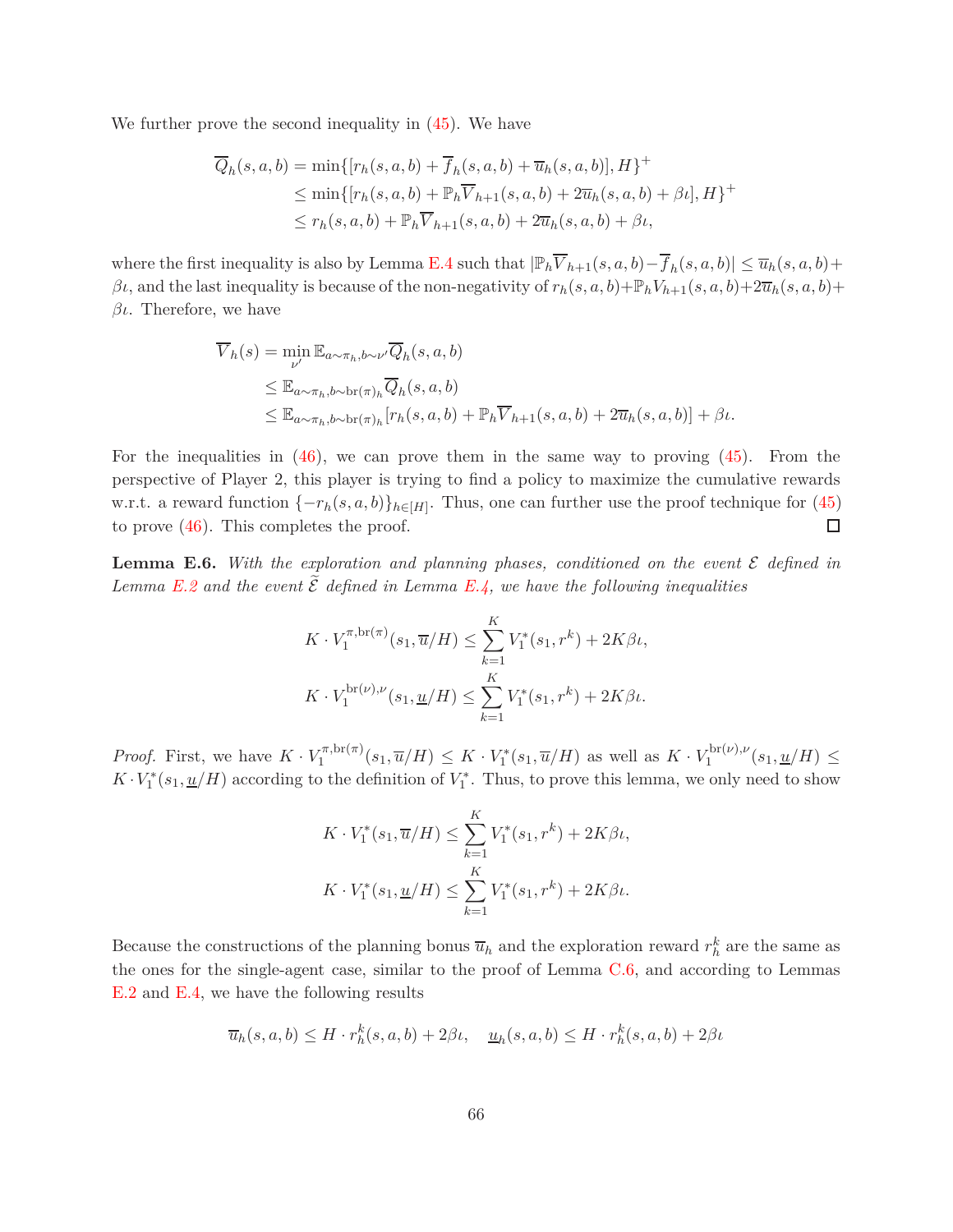such that

$$
V_1^*(s_1, \overline{u}/H) \le V_1^*(s_1, r^k) + 2\beta \iota, \quad V_1^*(s_1, \underline{u}/H) \le V_1^*(s_1, r^k) + 2\beta \iota,
$$

Therefore, we eventually obtain

$$
K \cdot V_1^{\pi, \text{br}(\pi)}(s_1, \overline{u}/H) \le K \cdot V_1^*(s_1, \overline{u}/H) \le \sum_{k=1}^K V_1^*(s_1, r^k) + 2K\beta\iota,
$$
  

$$
K \cdot V_1^{\text{br}(\nu), \nu}(s_1, \underline{u}/H) \le K \cdot V_1^*(s_1, \underline{u}/H) \le \sum_{k=1}^K V_1^*(s_1, r^k) + 2K\beta\iota.
$$

<span id="page-66-0"></span>This completes the proof.

### **E.2 Proof of Theorem [4.2](#page-14-2)**

*Proof.* Conditioned on the events  $\mathcal{E}$  and  $\widetilde{\mathcal{E}}$  defined in Lemmas [E.2](#page-62-0) and [E.4,](#page-63-0) we have

$$
V_1^{\dagger}(s_1,r) - V_1^{\pi,\text{br}(\pi)}(s_1,r) \le \overline{V}_1(s_1) - V_1^{\pi,\text{br}(\pi)}(s_1,r) + H\beta\iota,\tag{47}
$$

where the inequality is by Lemma  $E.5$ . Further by this lemma, we have

$$
\overline{V}_{h}(s_{h}) - V_{h}^{\pi, \text{br}(\pi)}(s_{h}, r)
$$
\n
$$
\leq \mathbb{E}_{a_{h} \sim \pi_{h}, b_{h} \sim \text{br}(\pi)_{h}} [(\mathbb{P}_{h} \overline{V}_{h+1} + r_{h} + 2\overline{u}_{h})(s_{h}, a_{h}, b_{h})] - V_{h}^{\pi, \text{br}(\pi)}(s_{h}, r) + \beta t
$$
\n
$$
= \mathbb{E}_{a_{h} \sim \pi_{h}, b_{h} \sim \text{br}(\pi)_{h}} [(r_{h} + \mathbb{P}_{h} \overline{V}_{h+1} + 2\overline{u}_{h})(s_{h}, a_{h}, b_{h}) - r_{h}(s_{h}, a_{h}, b_{h})
$$
\n
$$
- \mathbb{P}_{h} V_{h+1}^{\pi, \text{br}(\pi)}(s_{h}, a_{h}, b_{h}, r)] + \beta t
$$
\n
$$
= \mathbb{E}_{a_{h} \sim \pi_{h}, b_{h} \sim \text{br}(\pi)_{h}} [\mathbb{P}_{h} \overline{V}_{h+1}(s_{h}, a_{h}, b_{h}) - \mathbb{P}_{h} V_{h+1}^{\pi, \text{br}(\pi)}(s_{h}, a_{h}, b_{h}, r) + 2\overline{u}_{h}(s_{h}, a_{h}, b_{h})] + \beta t
$$
\n
$$
= \mathbb{E}_{a_{h} \sim \pi_{h}, b_{h} \sim \text{br}(\pi)_{h}, s_{h+1} \sim \mathbb{P}_{h}} [\overline{V}_{h+1}(s_{h+1}) - V_{h+1}^{\pi, \text{br}(\pi)}(s_{h+1}, r) + 2\overline{u}_{h}(s_{h}, a_{h}, b_{h})] + \beta t.
$$

Recursively applying the above inequality and making use of  $\overline{V}_{H+1}(s,r) = V_{H+1}^{\pi,\text{br}(\pi)}(s) = 0$  gives

$$
\overline{V}_1(s_1) - V_1^{\pi, \text{br}(\pi)}(s_1, r)
$$
\n
$$
\leq \mathbb{E}_{\forall h \in [H]: a_h \sim \pi_h, b_h \sim \text{br}(\pi)_h, s_{h+1} \sim \mathbb{P}_h} \left[ \sum_{h=1}^H 2\overline{u}_h(s_h, a_h, b_h) \middle| s_1 \right]
$$
\n
$$
= 2H \cdot V_1^{\pi, \text{br}(\pi)}(s_1, \overline{u}/H) + H\beta \iota.
$$

<span id="page-66-1"></span> $\Box$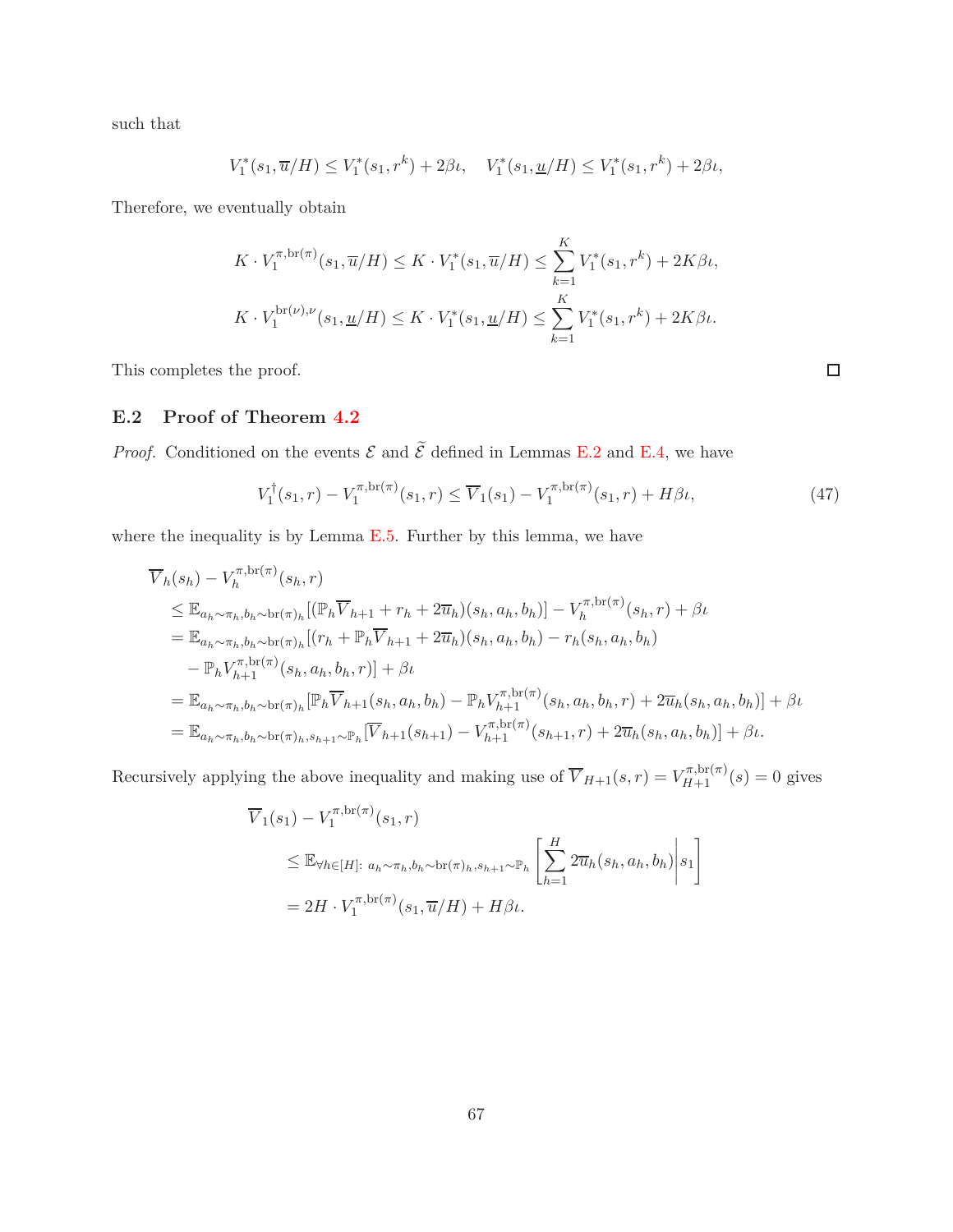Combining with [\(47\)](#page-66-1) gives

$$
V_1^{\dagger}(s_1, r) - V_1^{\pi, br(\pi)}(s_1, r)
$$
  
\n
$$
\leq 2H \cdot V_1^{\pi, br(\pi)}(s_1, \overline{u}/H) + 2H\beta \iota \leq \frac{2H}{K} \sum_{k=1}^{K} V_1^*(s_1, r^k) + 4H\beta \iota
$$
  
\n
$$
\leq \frac{2H}{K} \mathcal{O}\left(\sqrt{H^3 K \log(1/\delta')} + \beta \sqrt{H^2 K \cdot \Gamma(K, \lambda; \ker_m)}\right) + (H + 4)H\beta \iota
$$
  
\n
$$
\leq \mathcal{O}\left(\left[\sqrt{H^5 \log(1/\delta')} + \beta \sqrt{H^4 \cdot \Gamma(K, \lambda; \ker_m)}\right] / \sqrt{K} + H^2 \beta \iota\right),
$$

where the second inequality is due to Lemma [E.6](#page-65-0) and the third inequality is by Lemma [E.3.](#page-63-1)

Next, we give the upper bound of  $V_1^{\text{br}(\nu),\nu}$  $\int_1^{\text{for}(v),v}(s_1,r)-V_1^{\dagger}(s_1,r)$ . Conditioned on the event  $\mathcal{E}$  defined in Lemma [E.2](#page-62-0) and the event  $\mathcal E$  defined in Lemma [E.4,](#page-63-0) we have

<span id="page-67-0"></span>
$$
V_1^{\text{br}(\nu),\nu}(s_1,r) - V_1^{\dagger}(s_1,r) \le V_1^{\text{br}(\nu),\nu}(s_1,r) - \underline{V}_1(s_1) + H\beta\iota,\tag{48}
$$

where the inequality is by Lemma  $E.5$ . Further by this lemma, we have

$$
V_h^{\text{br}(\nu),\nu}(s_h,r) - \underline{V}_h(s_h)
$$
  
\n
$$
\leq V_h^{\text{br}(\nu),\nu}(s_h,r) - \mathbb{E}_{a \sim \text{br}(\nu)_h,b \sim \nu_h}[(\mathbb{P}_h \underline{V}_{h+1} - r_h - 2\underline{u}_h)(s_h, a_h, b_h)] + \beta \iota
$$
  
\n
$$
= \mathbb{E}_{a_h \sim \text{br}(\nu)_h,b_h \sim \nu_h}[\mathbb{P}_h \underline{V}_{h+1}^{\text{br}(\nu),\nu}(s_h, a_h, b_h, r) - \mathbb{P}_h \underline{V}_{h+1}(s_h, a_h, b_h) + 2\underline{u}_h(s_h, a_h, b_h)] + \beta \iota
$$
  
\n
$$
= \mathbb{E}_{a_h \sim \text{br}(\nu)_h,b_h \sim \nu_h,s_{h+1} \sim \mathbb{P}_h}[\underline{V}_{h+1}^{\text{br}(\nu),\nu}(s_{h+1},r) - \mathbb{P}_h \underline{V}_{h+1}(s_{h+1}) + 2\underline{u}_h(s_h, a_h, b_h)] + \beta \iota.
$$

Recursively applying the above inequality gives

$$
V_1^{\text{br}(\nu),\nu}(s_1,r) - \underline{V}_1(s_1) \le 2H \cdot V_1^{\text{br}(\nu),\nu}(s_1,\underline{u}/H) + H\beta\iota.
$$

Combining with [\(48\)](#page-67-0) gives

$$
V_1^{\text{br}(\nu),\nu}(s_1,r) - V_1^{\dagger}(s_1,r) \le 2H \cdot V_1^{\pi}(s_1,\underline{u}/H) + 2H\beta t \le \frac{2H}{K} \sum_{k=1}^K V_1^*(s_1,r^k) + 4H\beta t
$$
  

$$
\le \mathcal{O}\left( \left[ \sqrt{H^5 \log(1/\delta')} + \beta \sqrt{H^4 \cdot \Gamma(K,\lambda;\text{ker}_m)} \right] / \sqrt{K} + H^2 \beta t \right),
$$

where the second inequality is due to Lemma  $E.6$  and the last inequality is by Lemma  $E.3$ . Thus, we eventually have

$$
V_1^{\text{br}(\nu),\nu}(s_1,r) - V_1^{\pi,\text{br}(\pi)}(s_1,r)
$$
  
\$\leq \mathcal{O}\left(\left[\sqrt{H^5\log(1/\delta')} + \beta\sqrt{H^4\cdot\Gamma(K,\lambda;\text{ker}\_m)}\right]/\sqrt{K} + H^2\beta\iota\right).

Moreover, we also have  $P(\mathcal{E} \wedge \tilde{\mathcal{E}}) \geq 1 - 2\delta' - 4/m^2$  by the union bound. Therefore, since  $\beta \geq H$  as shown in Lemmas [E.2](#page-62-0) and [E.4,](#page-63-0) setting  $\delta' = 1/(4K^2H^2)$ , we obtain that with probability at least